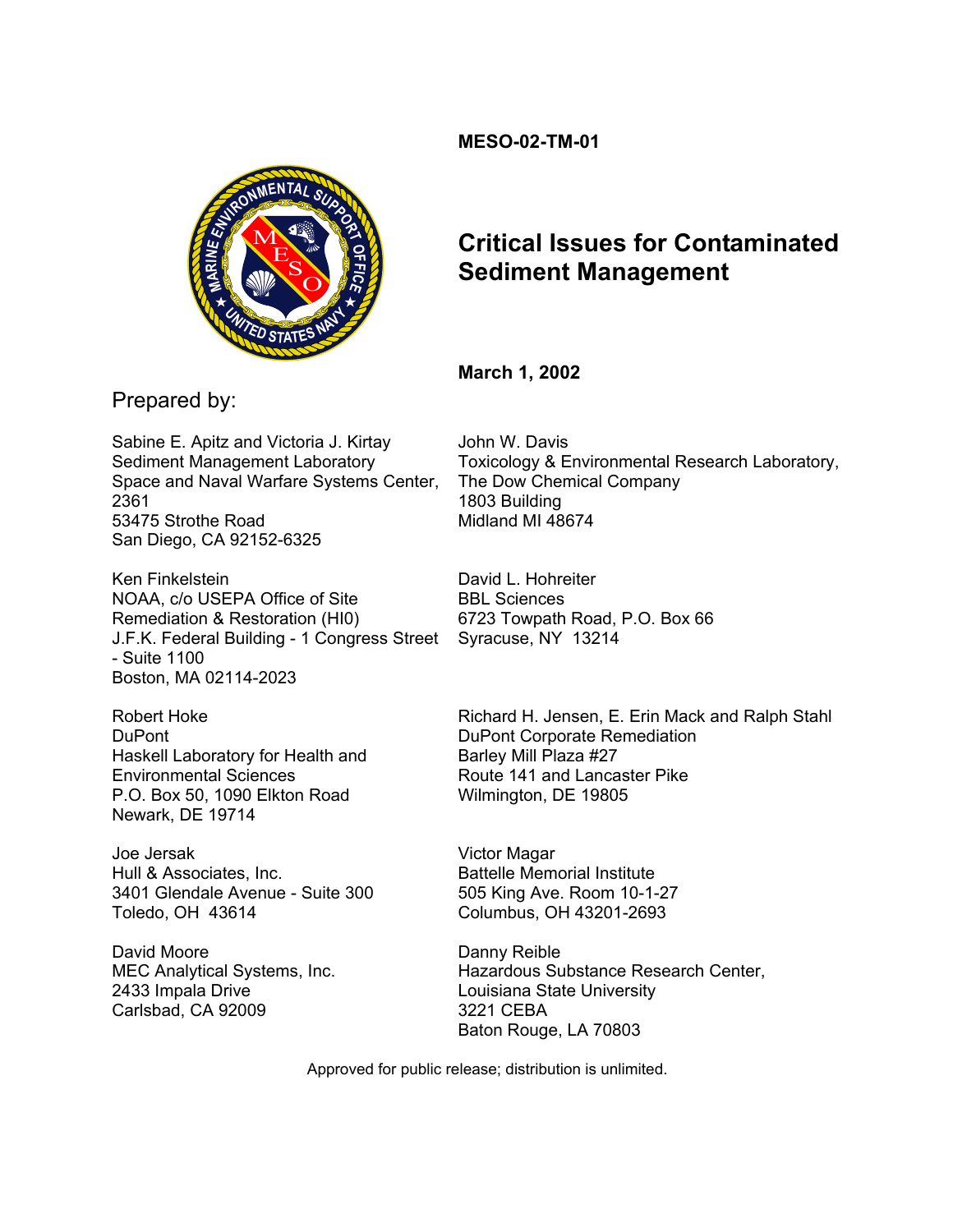# **SPACE AND NAVAL WARFARE SYSTEMS CENTER**

**San Diego, California 92152-5001** 

Patricia A. Miller, CAPT, USN DR. R.C. Kolb Commanding Officer **Executive Director** Executive Director

# **ADMINISTRATIVE INFORMATION**

The contents of this document are the responsibility of the Sediment Management Laboratory and the Marine Environmental Support Office, and do not represent the views of the United States Navy, project sponsors or the organizations of the co-authors. References to brand names and trademarks in this document are for information purposes only and do not constitute an endorsement by the United States Navy, or the organizations of the co-authors.

Portions of this report were generated under partial support of the following projects: "Advanced Sediment Characterization", funded by the Naval Facilities Shoreside Environmental RDT&E (Y0817), Sponsor: Andy Del Collo, NAVFAC, (703) 325-8533; and "Integrated Sediment Characterization", funded by the Office of Naval Research Environmental Quality Applied Research Program, Sponsor: Alex Lardis, ONR, (703) 696-4311. The authors thank Cheryl Kurtz for assistance in editing and formatting the report.

This document can be referenced as:

S E Apitz, J W Davis, K Finkelstein, D L Hohreiter, R Hoke, R H Jensen,J M Jersak, V J Kirtay, E E Mack, V Magar, D Moore, D Reible and R Stahl (2002) *Critical Issues for Contaminated Sediment Management*, MESO-02-TM-01, http://meso.spawar.navy.mil/docs/MESO-02-TM-01.pdf

Released by Under authority of S.J. Gagnon, Supervisor R.H. Moore, Head Marine Environmental Support Office Environmental Sciences Division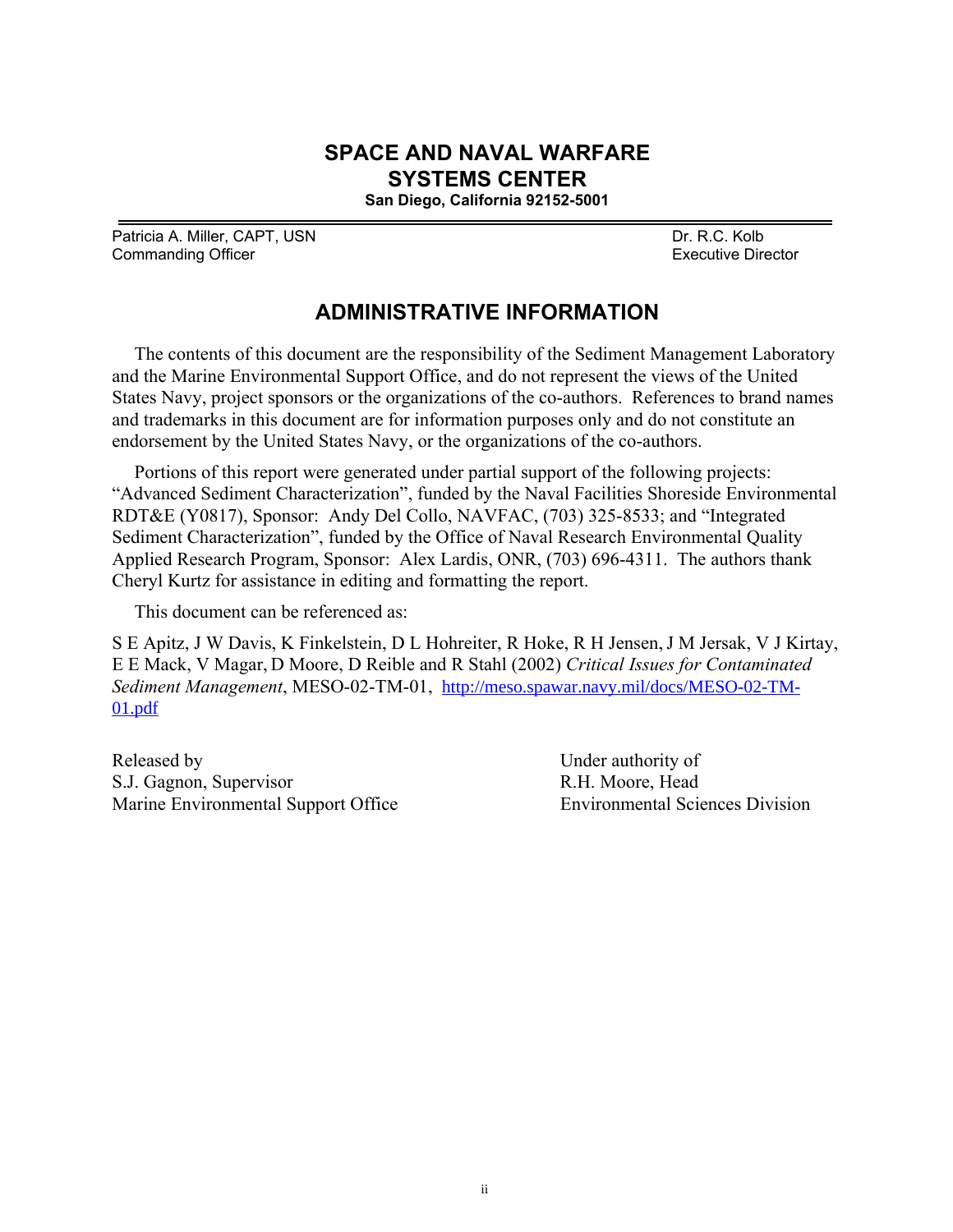# **1. EXECUTIVE SUMMARY**

# <span id="page-2-0"></span>**1.1 NAVIGATING IN UNCERTAIN WATERS: RECOMMENDATIONS AND OVERVIEW OF TECHNICAL GAPS FOR EFFECTIVE SEDIMENT MANAGEMENT**

Marine sediments are the ultimate receptor of contaminants in effluent from urban, agricultural, industrial and recreational activities, both at sea and on shore. Because of past industrial and ship activities, non-point source input, etc., sediments at many sites have some level of impact from anthropogenic compounds. As marine sediment and coastal sites fall under increasing scrutiny, the number of sites for which ecological risk assessment, and potentially, management, will be deemed necessary is bound to increase. Contaminated sediment sites must be ranked and prioritized, and costeffective management strategies must be developed. It is assumed that the management process will seek to balance two parallel goals: (a) minimizing contaminant risk to the environment and human health and (b) minimizing cost.

The Office of Naval Technology (ONR) funded a project to identify problems, remediation approaches, technology gaps and needs relative to managing contaminated sediments in an integrated, cost-effective way. The goal was to examine what aspects of contaminated sediment assessment and management were successful, and what barriers existed for streamlining contaminated sediment management. As stated above, sediment management is complex, potentially contentious and often regional in its approach. However, seven major themes emerged as essential to better sediment management:

- A need for better integration of sediment R&D and "user" (e.g., site managers, policy makers, etc.) communities
- A need for better use of site data for risk assessment, communication and negotiation in support of decision making
- A need for clear and standardized methods for separating site-specific contaminant levels from regional background and off-site levels
- A need to better evaluate the impacts of innovative in-place and ex situ management technologies
- A need to evaluate pathways of contaminant mobility and attenuation in dynamic, near-shore sediments
- A need to standardize methods for evaluating soils and groundwaters to protect downstream sediment communities
- A need to evaluate the role of sediments in the TMDL process

# **1.2 THE CONCEPTUAL SITE MODEL**

A conceptual site model (CSM) is critical for determining the most cost effective and efficient manner of protecting human health and the environment in environmental and remediation investigations. The CSM is a three-dimensional description of a site and its environment that represents what is known (or suspected) about the contaminant source area(s), as well as, the physical, chemical, and biological processes that affect contaminant transport from the source(s) through site environmental media to potential environmental receptors. The CSM identifies assumptions used in site characterization, documents the relevant exposure pathways at the site, provides a template to conduct the exposure pathway evaluation and identifies relevant receptors and endpoints for evaluation. CSM development is an on-going, iterative process that should be initiated as early as possible in the investigative process.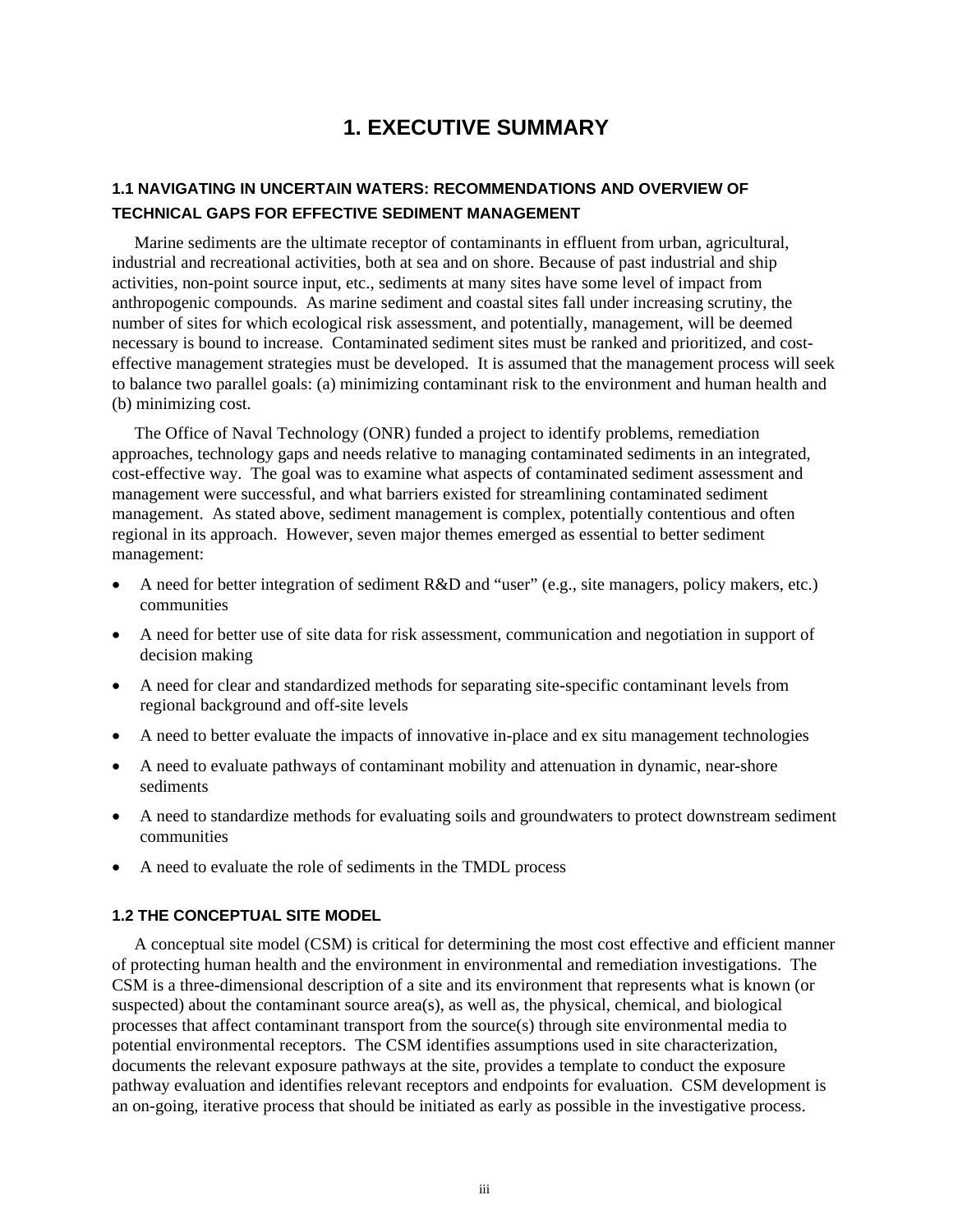<span id="page-3-0"></span>The CSM should be as simple or as complex as required to meet site objective(s) but the overall site remediation strategy and risk-based considerations should guide the development of the CSM. Refinements to the CSM can drive re-optimization of remedial design and/or operation. The CSM is also an important communication tool to facilitate the decision-making processes at the site.

# **1.3 ECOLOGICAL ASSESSMENT TOOLS**

Assessment or measurement tools are a fundamental part of the formulation of an ecological risk assessment. Contaminated sediments are particularly complex media to measure and assess. This brief chapter summarizes the currently available measurement methods and considers those tools with specific chemical considerations. The tool descriptions provided herein should provide an outline for the risk assessor in assessing the fate and effects of a particular substance in the sediment, and the potential for bioaccumulation, bioconcentration, and/or biotransformation. Tissue residue analysis and an introduction to bioaccumulation modeling are also addressed.

# **1.4 CHARACTERIZING THE SPATIAL EXTENT OF SEDIMENT CONTAMINATION AT IMPACTED SITES**

Once sediment contamination has been discovered at a site, characterization of the full nature and spatial extent of contamination – that is, the extent of its vertical as well as lateral distribution – is often required to make appropriate and cost-effective, risk management-based decisions for the site. A logical, step-wise approach should be followed for characterizing the spatial extent of sediment contamination. This chapter briefly summarizes a step-wise and iterative approach – the Data Quality Objectives (or DQO) Process – that may be used to develop a resource-effective sampling and analysis plan for adequately characterizing the spatial extent of biologically relevant sediment contamination at an impacted site. A general example of application of the DQO process for characterizing the spatial extent of biologically relevant sediment contamination within a dynamic riverine environment is also included. Finally, the roles that site-specific information, the conceptual site model, and statistical considerations collectively play in developing a sampling and analysis plan consistent with the DQOs are also briefly discussed.

# **1.5 THE USE OF FIELD SCREENING OR RAPID SEDIMENT CHARACTERIZATION (RSC) TOOLS FOR SEDIMENT ASSESSMENTS**

The primary goals of a sampling and analysis plan for an Ecological Risk Assessment (ERA) or a sediment site assessment are to identify potential contaminant sources and to delineate areas of contamination. However, traditional sampling and analysis approaches do not always provide all the information necessary to support the risk assessment process in a cost- and time-effective manner. Site assessments performed in the marine environment are often hindered due to the complexity and heterogeneity of marine ecosystems. One measure that can be implemented at various stages of the assessment or ERA process at sediment sites is the use of field screening or rapid sediment characterization (RSC) technologies. These are field transportable screening tools that provide measurements of chemical, biological or physical parameters on a real-time or near real-time basis. When used appropriately, these tools can streamline many aspects of the assessment process. The tools can be used to delineate areas of concern, to fill in information gaps and to assure that expensive, certified analyses have the greatest possible impact.

This paper provides information about several of the rapid sediment characterization technologies that can be used at marine sediment sites. Potential applications of RSC tools are described to illustrate the use of applying rapid sediment characterization tools to different stages of the ERA process. Finally,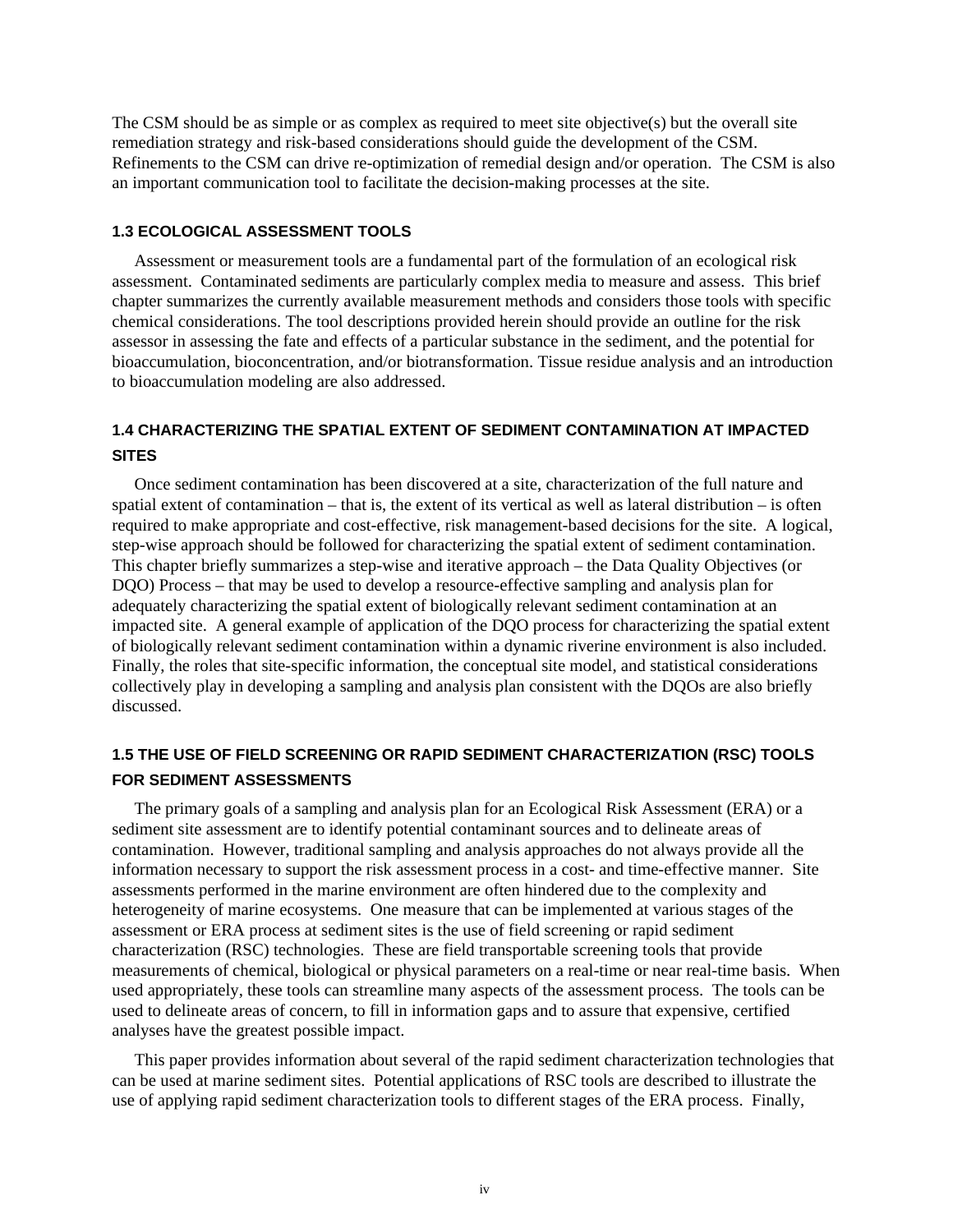<span id="page-4-0"></span>important considerations are described for the evaluation, selection and application of RSC tools for the assessment process.

# **1.6 EVALUATING REFERENCE AREA CONDITIONS IN SEDIMENT ASSESSMENTS**

Reference areas can be used to make comparisons among biological, chemical or physical sediment data that might be collected from an area under study. Lack of appropriate criteria for selecting the reference area may result in an inappropriate location being selected, and inappropriate sediment remedial actions being taken. Identification of the reference site may depend on the remedial goals and options, historical and existing conditions at the site, as well as the critical physical, chemical and biological parameters that are being evaluated. A proper approach to assessing and selecting a reference area is a key element of the overall sediment assessment process. Currently, there is no definitive approach to selecting a reference area; however, criteria can be established that would permit a more systematic process for making this selection. Important considerations for selecting reference areas are discussed as well as where these areas may find application in sediment assessments.

## **1.7 APPLICATION OF SEDIMENT TOXICITY TESTING IN SITE REMEDIATION ACTIVITIES**

Sediment toxicity tests have become an integral component of environmental assessments. Toxicity testing is a feature of many regulatory programs in the U.S. (e.g., CWA, FIFRA, TSCA, CERCLA/SARA, RCRA, MPRSA). Numerous sediment bioassays have been developed for a variety of purposes. Most of these bioassays have been designed to assess the toxicity of sediments to make regulatory-based decisions (e.g., identifying acceptable disposal alternatives for dredged material; determining cleanup levels; or evaluating the effectiveness of the cleanup remedy). Since sediments serve as the ultimate repository for many environmental contaminants, the use of sediment bioassay as a tool in site assessment and site remediation/management activities logically follows. However, sediment toxicity tests should not be applied without proper consideration of the strengths and weaknesses of the individual procedures. This chapter provides an overview of the general types sediment toxicity testing procedures currently available. A discussion of the strengths and weaknesses of individual procedures in context of the potential application to site assessment, remediation/management, and postremediation/management monitoring is also included. While testing procedures exist for evaluating the potential for exposure and/or uptake of contaminants (e.g., biomarker and bioaccumulation tests), the scope of this review is limited solely to toxicity testing procedures.

## **1.8 BIOAVAILABILITY OF CONTAMINANTS IN SOIL AND SEDIMENT SYSTEMS**

The bioavailability of a contaminant defines the relationship between the absolute concentration of a chemical in a specific environmental matrix and the level of chemical that actually enters the receptor, potentially causing harm. The quantity of chemical that actually negatively impacts the health of the receptor, or concentration of contaminant that reaches the site of toxic action in an organism, is specific to the receptor, the route of entry and the time of exposure. Bioavailability considerations play a significant role in the management of soil and sediments systems, as the toxicity of chemicals in aqueous or gaseous phase is often changed once the chemicals come in contact with soil or sediments.

Assessment of bioavailability addresses the fundamental issue of exposure of the contaminant to a receptor. Exposure is not the result of the total concentration of a chemical in which the potential receptor is found, but only that portion which is biologically available. Exposure occurs once a chemical is released from a soil/sediment particle and then transported to receptor. Exposure of soil/sedimentborne contaminants is impacted by physico-chemical properties of the chemicals and environmental parameters including solubility, sorption, chemical form (speciation), and compartmentalization within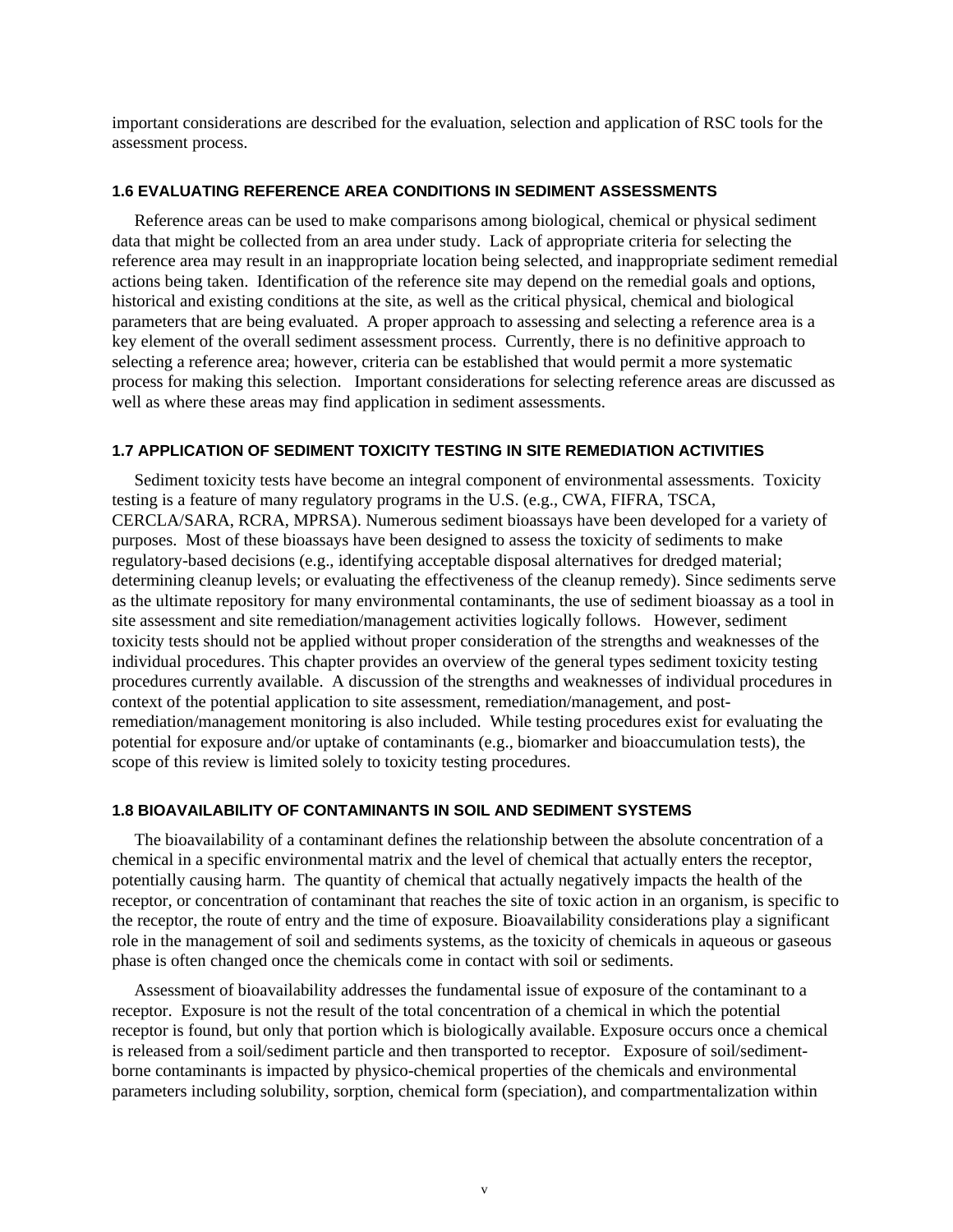<span id="page-5-0"></span>the environment. These physico-chemical processes often result in environmental sequestration of the contaminant; exposure is then the result of the availability of any non-sequestered fraction. Exposure is further affected by the interaction of the non-sequestered fraction of the contaminant with an organism through its life history, which takes into account route and duration of exposure. Ultimately, bioavailability is species-specific, because the dose that reaches an organism's target organs or tissues, and results in a biological response, may differ between receptors.

# **1.9 IN SITU BIOACCUMULATION TESTS**

This chapter presents a brief description and evaluation of in situ techniques that have been used to evaluate bioavailability of sediment-associated contaminants, specifically caged biota studies and semipermeable membrane devices (SPMDs). In general, these techniques are intended to provide a relatively short-term, reproducible indicator of contaminant bioavailability. These techniques combine the advantages of experimental control offered by lab studies with the environmental realism provided by field studies. They are often used to gauge effectiveness of sediment remediation through performance of pre- and post-remediation studies. A brief description of these techniques is provided below, followed by a discussion of their advantages and disadvantages.

# **1.10 NATURAL PROCESSES DETERMINING CONTAMINANT AND SEDIMENT FATE**

Natural fate and transport processes normally control the recovery of unremediated contaminated sediments, the effectiveness of in situ remedial processes, and the amount and fate of any residual contamination after disturbance of the sediment. Ultimately, it is the portion of the chemical (or constituent or contaminant) of concern (COC) that moves via natural processes into the water or food chain that is the source of exposure and potential risk to human and ecological receptors. Some of the processes that must be considered include,

- In-bed fate processes, including irreversible adsorption and chemical or biological reactions
- In-bed transport processes, including diffusion and advection as influenced by reversible sorption/desorption and colloidal transport
- Interfacial transport processes, including sediment deposition and resuspension, bioturbation, and water-side mass transfer

The purpose of this chapter is to describe the basic characteristics of these processes and their roles in determining contaminant and sediment fate. The range and significance of natural processes are influenced heavily by site-specific characteristics that must be adequately assessed prior to the selection, design and optimization of any management options for contaminated sediments. Any attempt to summarize and compare management options must recognize the different environments in which contaminated sediments are found. The relative importance of release, transport and fate processes differ significantly between lacustrine, riverine, estuarine, and coastal environments.

### **1.11 ASSESSMENT OF MONITORED NATURAL RECOVERY OF SEDIMENTS**

Monitored Natural Recovery (MNR) of sediments as a remedial option relies upon natural environmental processes to permanently reduce risk and requires careful assessment, modeling, and monitoring. Pertinent natural processes include sediment deposition (burial), dispersion, irreversible adsorption, and chemical and biological reactions. MNR differs from "No Further Action" in that the assessment, modeling, and long-term monitoring are required to verify remediation is taking place.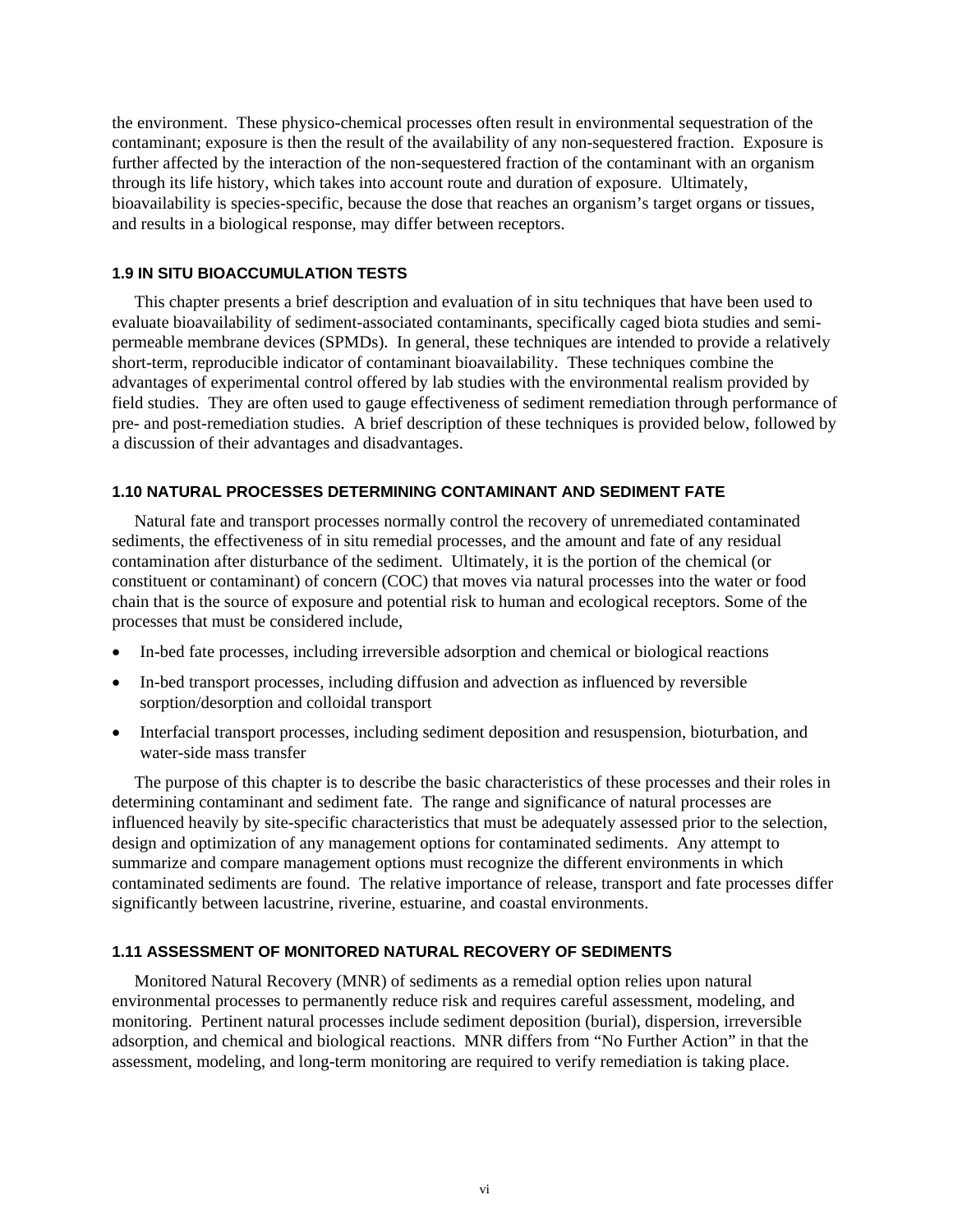<span id="page-6-0"></span>Given that a site possesses appropriate conditions, benefits of MNR include reduction or elimination of secondary impact on habitats caused by construction, lower risk to workers, avoidance of possible resuspension, avoidance of disposal requirements, and lower potential cost than more invasive remedies.

This chapter provides a table of assessment tools for evaluating MNR, broken into three categories: 1) Sedimentation/burial by clean sediments, 2) Contaminant weathering, bio-transformation/ degradation, and 3) Ecological recovery. The paper also discusses the role of modeling. A reliable site conceptual model is needed, which is a qualitative or quantitative statement and diagram of how the various physical, chemical, and biological processes affect risk. For more complex sites, there are many available mathematical models, including hydraulic, sediment transport, physical and chemical transport, and biological/ecological. They are generally applied in sequence, the outputs of the more basic models becoming the inputs to the more advanced.

When assessing a site for MNR, it is also important to identify parameters that are counter-indicative for MNR. These include ongoing sources, immediate and significant harm, insufficient clean deposition, ongoing or potential high energy resuspension, low sediment sorptive capacity, microbial processes that enhance bio-availability, and instances where active remediation can achieve risk-based objectives much more rapidly.

MNR should never be assessed by itself, but rather in comparison with other remedial alternatives, and the assessment should encompass "cradle to grave" risks.

## **1.12 MONITORING REMEDIAL EFFECTIVENESS**

Selection, design and optimization of remedial technologies for contaminated sediments requires an understanding of the following factors:

- 1. Ultimate effectiveness of the technology with contaminated sediments
- 2. Potential risks associated with application of the technology or resulting from the residual contamination left by the technology
- 3. How to measure and evaluate the performance of the technology when applied to contaminated sediments
- 4. Economics of the technology when applied to contaminated sediments, including the effects of scale and the balance between capital and operating costs
- 5. Uncertainties in application of the technology or in evaluating its potential risks and benefits

Unfortunately, many of these factors are not well understood. More importantly, however, the lack of standardization in how to measure and evaluate the performance of a remedial technology and the lack of adequate monitoring during implementation of these technologies suggests that our ability to select, design and optimize is not improving. The goal of this chapter is to identify these inadequacies and push for improved monitoring of remedial actions both during implementation and afterward in order to enhance our ability to define appropriate management approaches for contaminated sediments. A three-pronged program of monitoring is recommended: 1) long term monitoring of resource driving the remediation, 2) short-term monitoring of interim measures of remedial success, and 3) short-term monitoring of implementation of the remedial or management technology.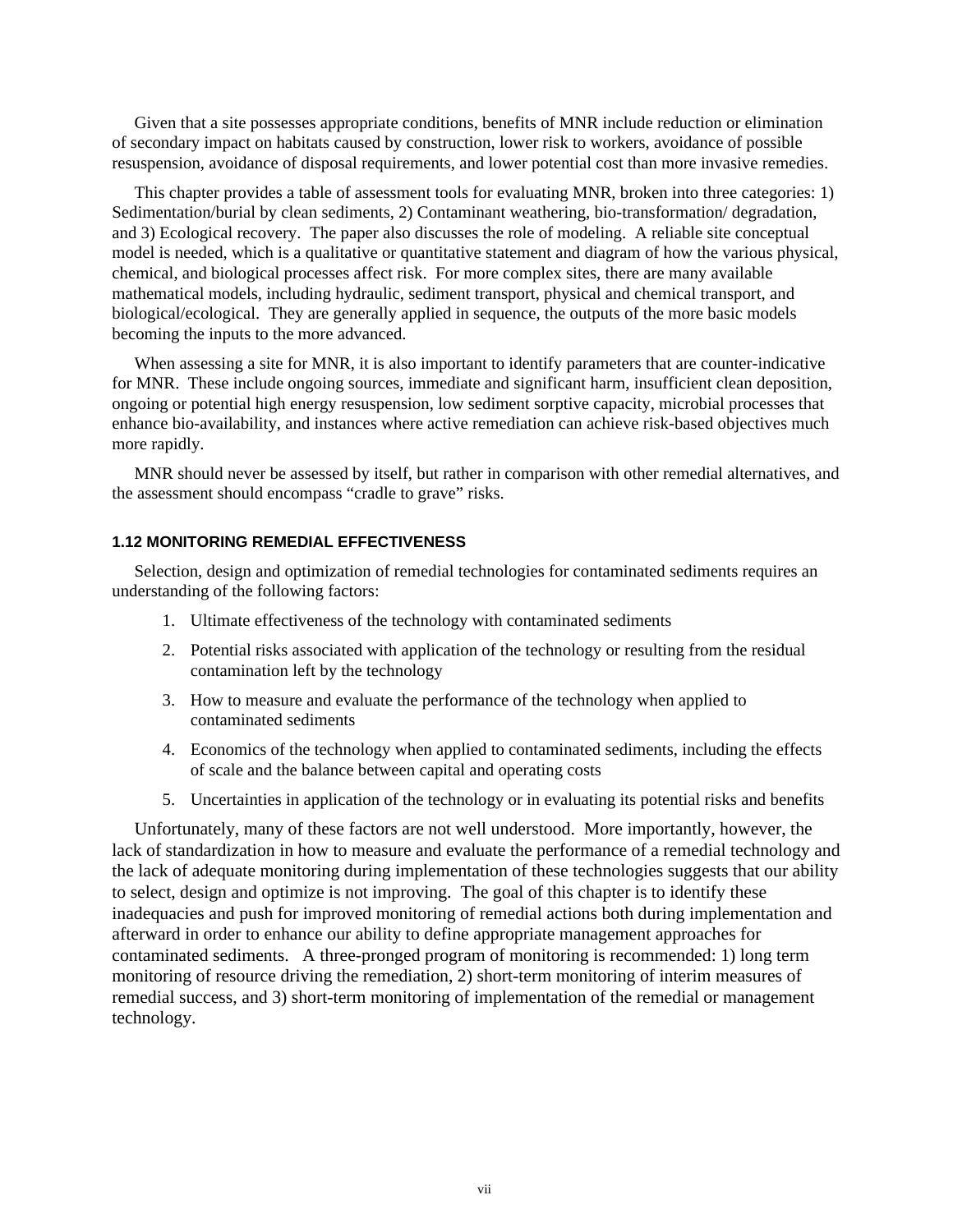# **TABLE OF CONTENTS**

<span id="page-7-0"></span>

| 1.1 NAVIGATING IN UNCERTAIN WATERS: RECOMMENDATIONS AND OVERVIEW OF TECHNICAL GAPS FOR                                                                                              |  |
|-------------------------------------------------------------------------------------------------------------------------------------------------------------------------------------|--|
|                                                                                                                                                                                     |  |
|                                                                                                                                                                                     |  |
|                                                                                                                                                                                     |  |
| 1.4 CHARACTERIZING THE SPATIAL EXTENT OF SEDIMENT CONTAMINATION AT IMPACTED SITES  IV<br>1.5 THE USE OF FIELD SCREENING OR RAPID SEDIMENT CHARACTERIZATION (RSC) TOOLS FOR SEDIMENT |  |
|                                                                                                                                                                                     |  |
|                                                                                                                                                                                     |  |
| 1.7 APPLICATION OF SEDIMENT TOXICITY TESTING IN SITE REMEDIATION ACTIVITIES  V                                                                                                      |  |
|                                                                                                                                                                                     |  |
|                                                                                                                                                                                     |  |
|                                                                                                                                                                                     |  |
|                                                                                                                                                                                     |  |
|                                                                                                                                                                                     |  |
|                                                                                                                                                                                     |  |
|                                                                                                                                                                                     |  |
|                                                                                                                                                                                     |  |
|                                                                                                                                                                                     |  |
|                                                                                                                                                                                     |  |
|                                                                                                                                                                                     |  |
|                                                                                                                                                                                     |  |
| 2.2.2.1.2 Up-front negotiation of objectives, decision criteria and site conceptual models . 4                                                                                      |  |
|                                                                                                                                                                                     |  |
|                                                                                                                                                                                     |  |
|                                                                                                                                                                                     |  |
|                                                                                                                                                                                     |  |
|                                                                                                                                                                                     |  |
|                                                                                                                                                                                     |  |
|                                                                                                                                                                                     |  |
|                                                                                                                                                                                     |  |
|                                                                                                                                                                                     |  |
|                                                                                                                                                                                     |  |
| 2.2.6 Regulation of soils and groundwaters to protect sediment communities 11                                                                                                       |  |
|                                                                                                                                                                                     |  |
|                                                                                                                                                                                     |  |
|                                                                                                                                                                                     |  |
|                                                                                                                                                                                     |  |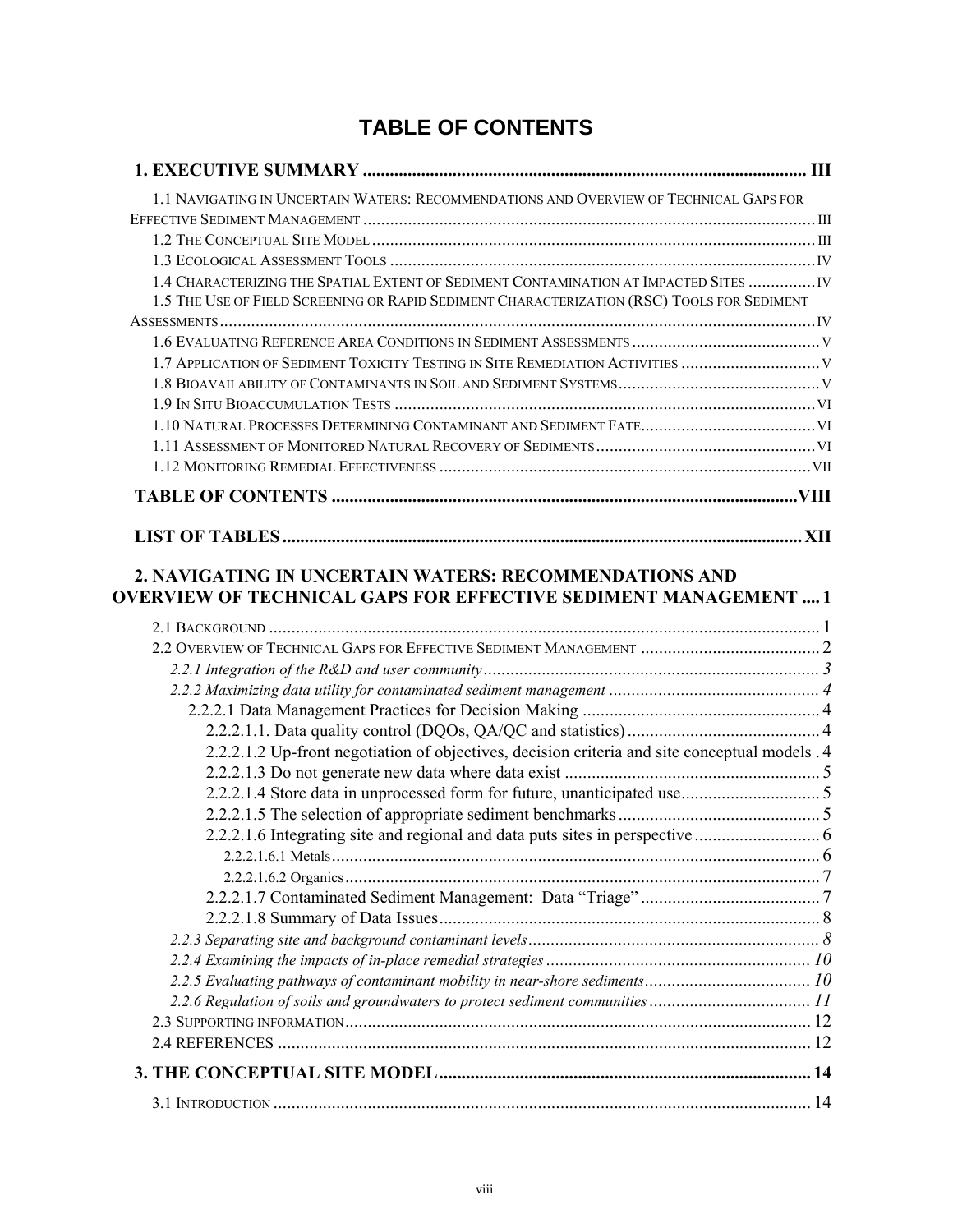| <b>5. CHARACTERIZING THE SPATIAL EXTENT OF SEDIMENT CONTAMINATION</b>                                                                                                                                                           |  |
|---------------------------------------------------------------------------------------------------------------------------------------------------------------------------------------------------------------------------------|--|
| 5.2 GENERAL FRAMEWORK FOR CHARACTERIZING THE SPATIAL EXTENT OF SEDIMENT CONTAMINATION 26<br>5.6 TOOLS FOR ACCOMPLISHING SPATIAL CHARACTERIZATION STUDIES 30<br>6. THE USE OF FIELD SCREENING OR RAPID SEDIMENT CHARACTERIZATION |  |
|                                                                                                                                                                                                                                 |  |
|                                                                                                                                                                                                                                 |  |
|                                                                                                                                                                                                                                 |  |
|                                                                                                                                                                                                                                 |  |
|                                                                                                                                                                                                                                 |  |
|                                                                                                                                                                                                                                 |  |
|                                                                                                                                                                                                                                 |  |
|                                                                                                                                                                                                                                 |  |
|                                                                                                                                                                                                                                 |  |
|                                                                                                                                                                                                                                 |  |
|                                                                                                                                                                                                                                 |  |
|                                                                                                                                                                                                                                 |  |
|                                                                                                                                                                                                                                 |  |
|                                                                                                                                                                                                                                 |  |
|                                                                                                                                                                                                                                 |  |
|                                                                                                                                                                                                                                 |  |
|                                                                                                                                                                                                                                 |  |
|                                                                                                                                                                                                                                 |  |
|                                                                                                                                                                                                                                 |  |
|                                                                                                                                                                                                                                 |  |
|                                                                                                                                                                                                                                 |  |
|                                                                                                                                                                                                                                 |  |
|                                                                                                                                                                                                                                 |  |
|                                                                                                                                                                                                                                 |  |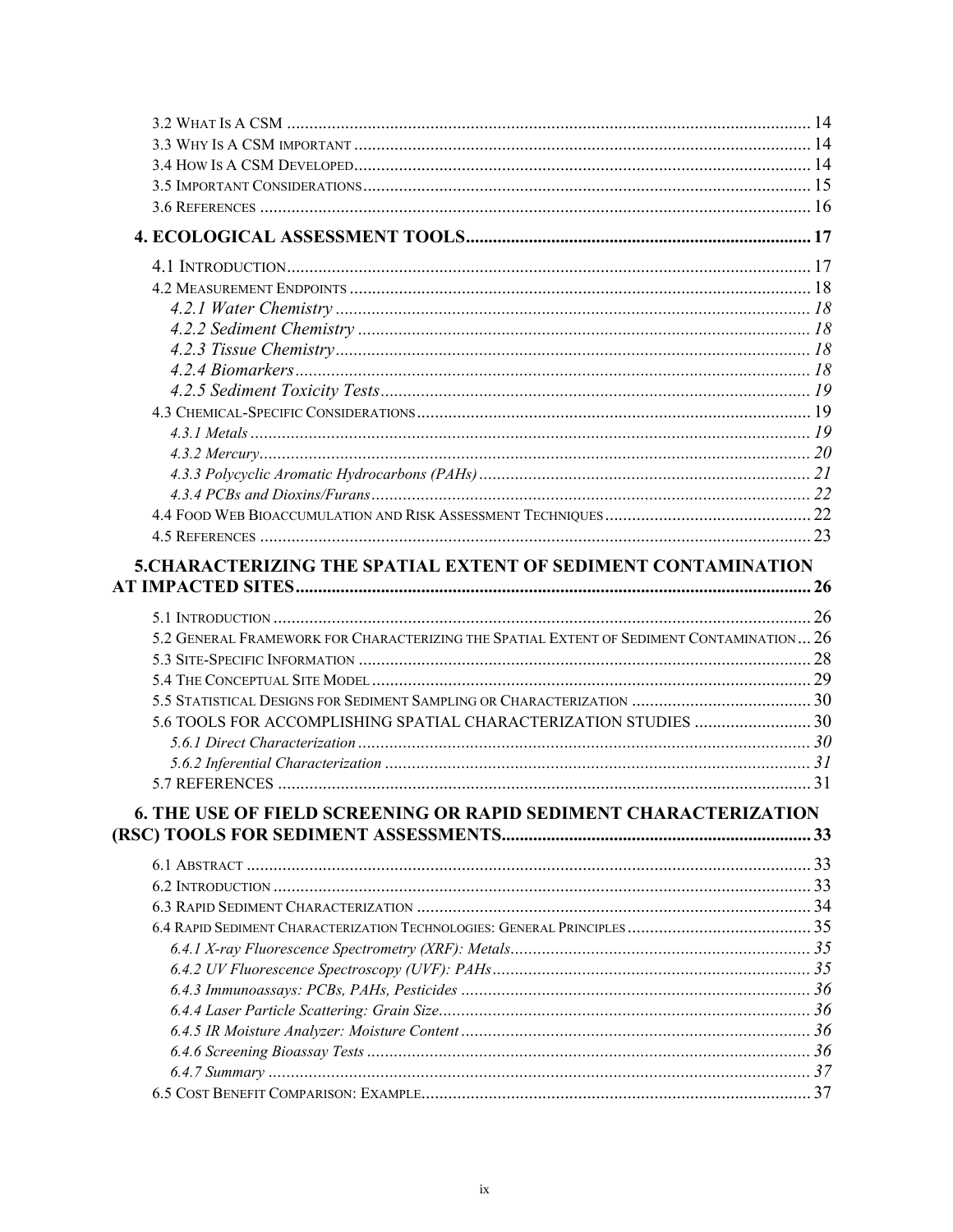| 7. EVALUATING REFERENCE AREA CONDITIONS IN SEDIMENT ASSESSMENTS        |    |
|------------------------------------------------------------------------|----|
|                                                                        |    |
|                                                                        |    |
|                                                                        |    |
|                                                                        |    |
|                                                                        |    |
|                                                                        |    |
| <b>8. APPLICATION OF SEDIMENT TOXICITY TESTING IN SITE REMEDIATION</b> |    |
|                                                                        |    |
|                                                                        |    |
|                                                                        |    |
|                                                                        |    |
|                                                                        |    |
|                                                                        |    |
|                                                                        |    |
|                                                                        |    |
|                                                                        |    |
| 9. BIOAVAILABILITY OF CONTAMINANTS IN SOIL AND SEDIMENT SYSTEMS. 52    |    |
|                                                                        |    |
|                                                                        |    |
|                                                                        |    |
|                                                                        |    |
|                                                                        |    |
|                                                                        |    |
|                                                                        |    |
|                                                                        |    |
|                                                                        |    |
|                                                                        |    |
|                                                                        |    |
|                                                                        | 58 |
|                                                                        |    |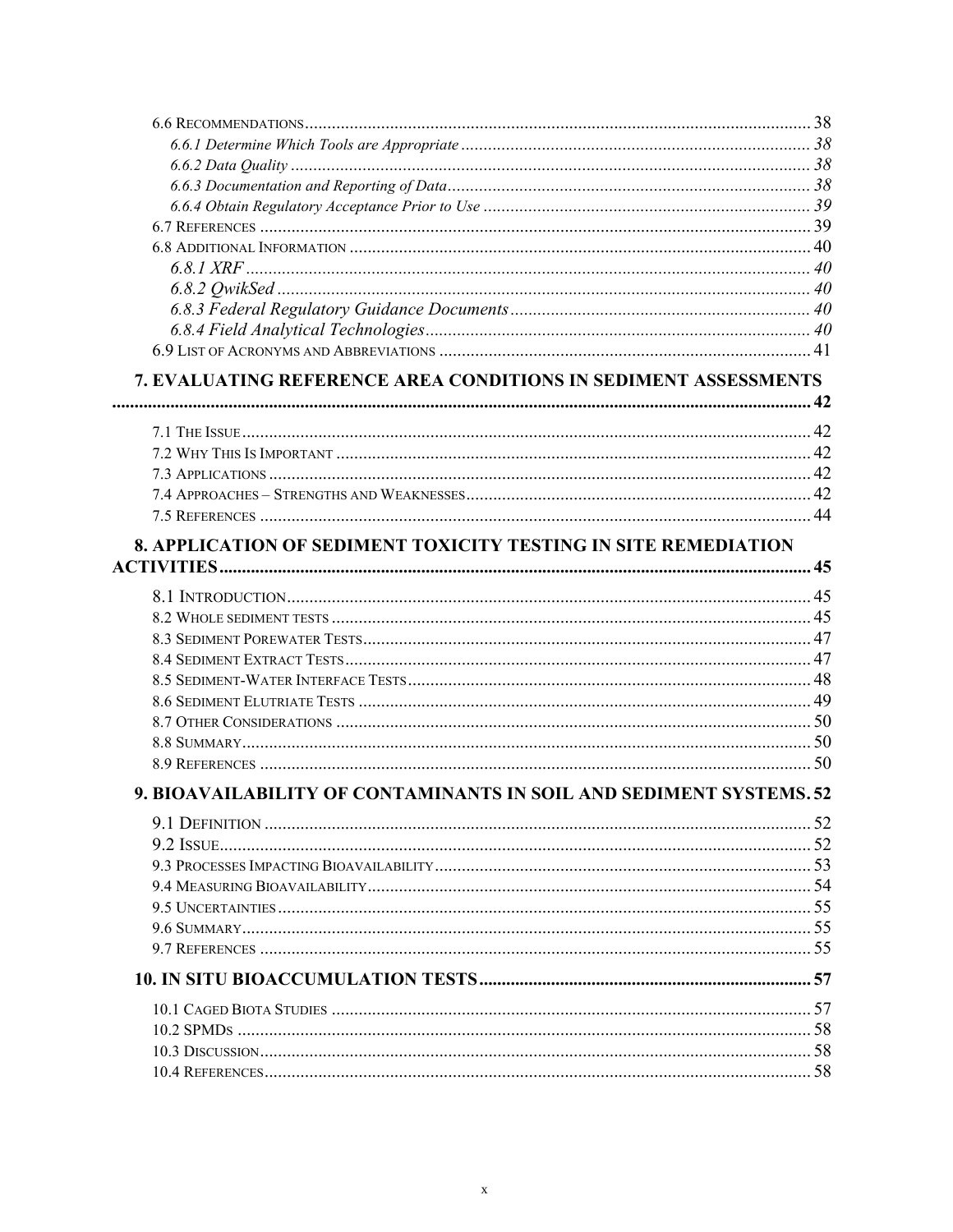| 11. NATURAL PROCESSES DETERMINING CONTAMINANT AND SEDIMENT FATE |     |
|-----------------------------------------------------------------|-----|
|                                                                 |     |
|                                                                 |     |
|                                                                 |     |
|                                                                 |     |
|                                                                 |     |
|                                                                 | 64  |
|                                                                 | 64  |
| 12. ASSESSMENT OF MONITORED NATURAL RECOVERY OF SEDIMENTS 65    |     |
|                                                                 | 65  |
|                                                                 | 65  |
|                                                                 |     |
|                                                                 |     |
|                                                                 |     |
|                                                                 |     |
|                                                                 | -73 |
|                                                                 |     |
|                                                                 | 76  |
|                                                                 | 76  |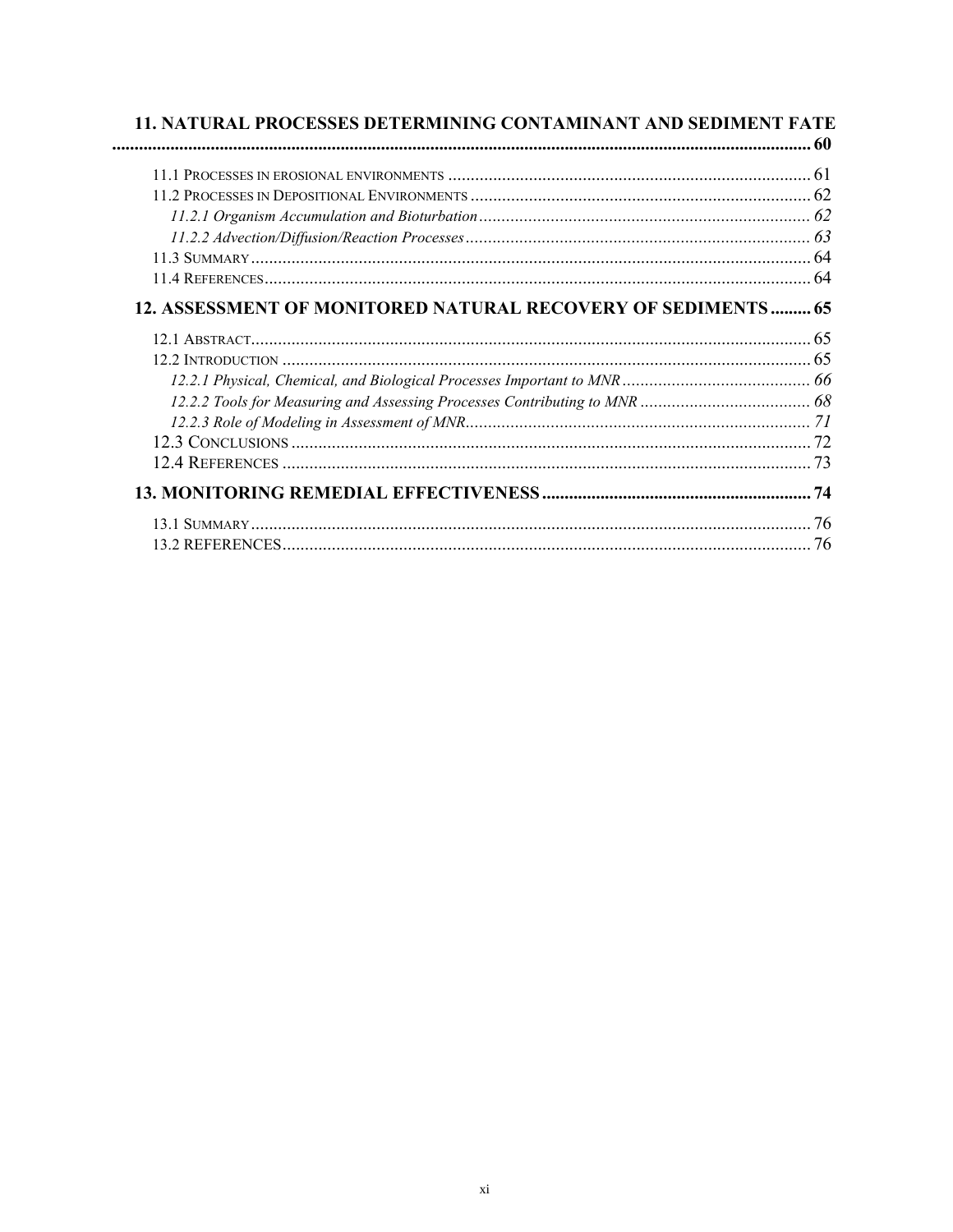# **LIST OF TABLES**

<span id="page-11-0"></span>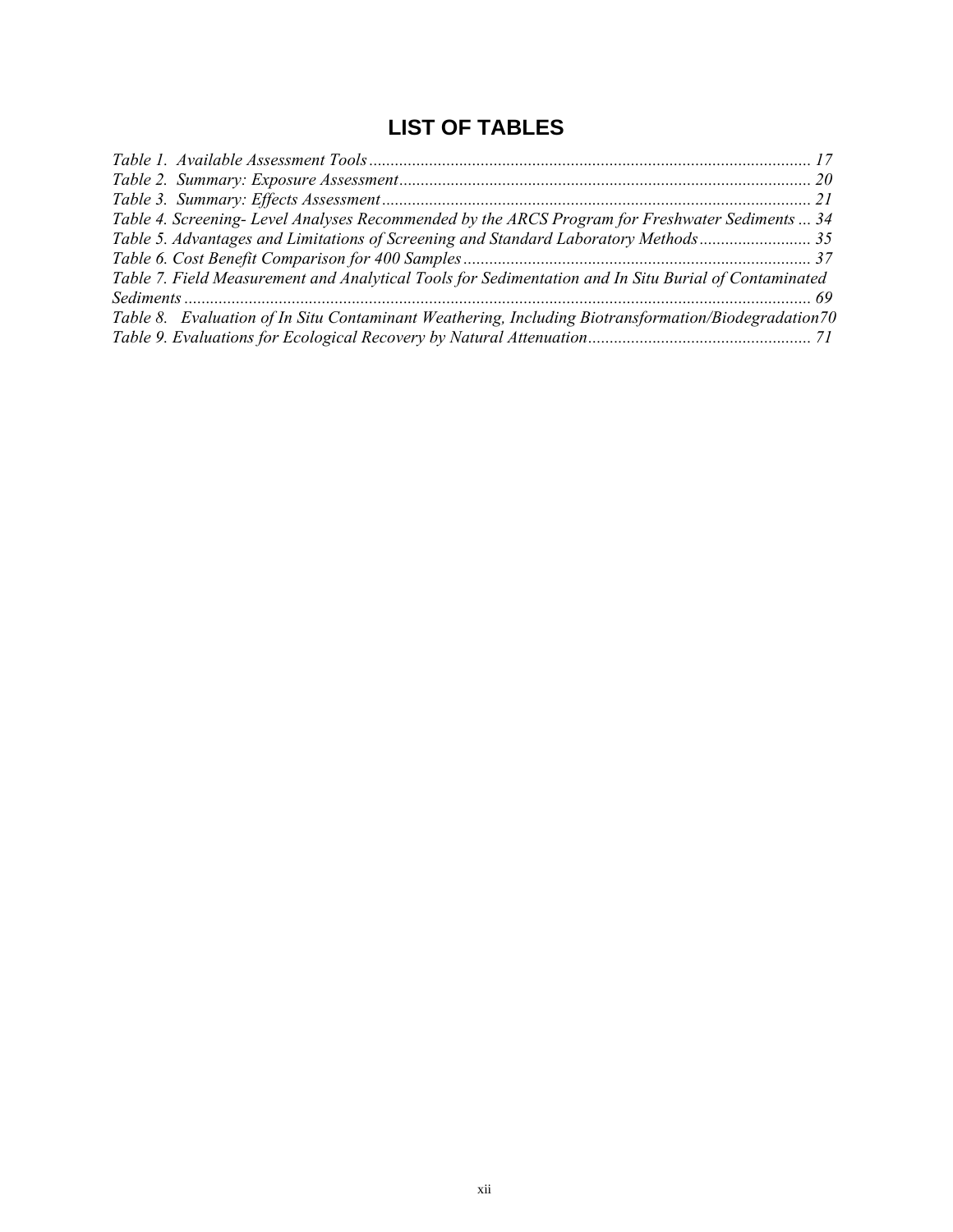# <span id="page-12-0"></span>**2. NAVIGATING IN UNCERTAIN WATERS: RECOMMENDATIONS AND OVERVIEW OF TECHNICAL GAPS FOR EFFECTIVE SEDIMENT MANAGEMENT**

#### **2.1 BACKGROUND**

Marine sediments are the ultimate receptor of contaminants in effluent from urban, agricultural, industrial and recreational activities, both at sea and on shore. Because of past industrial and ship activities, non-point source input, etc., sediments at many sites have some level of impact from anthropogenic compounds. It can be difficult to determine the magnitude, nationally, of sediment problems, for a number of reasons. Sediment sites are often not separated from other sites in organizational environmental databases, though this is rapidly changing. Key-word searches for sediment data often fail to be sufficiently specific, since the term "sediment" has many definitions, depending upon the user (e.g., sludge, soil, aquifer material, bottom sediments). Sediment environmental data are often kept in different places, depending upon the funding source, regulatory structure, potentially responsible party (PRP) and site definition (e.g., construction, dredging, hotspot, NPL, etc.). Often, due to the large volumes of sediment on coasts and in waterways, data may be limited. Unless a problem is encountered, sites are often not "on the map". In spite of these difficulties, a recent United States Environmental Protection Agency (USEPA) report (1997) identified 96 watersheds in the United States as having areas of probable concern for sediment contamination. As marine sediment and coastal sites fall under increasing scrutiny, the number of sites for which ecological risk assessment, and potentially, management, will be deemed necessary is bound to increase. Contaminated sediment sites must be ranked and prioritized, and cost-effective management strategies must be developed. It is assumed that the management process will seek to balance two parallel goals: (a) minimizing contaminant risk to the environment and human health and (b) minimizing cost (NRC 1997).

Marine sediments have a number of features that make them less straightforward to manage than are soils. Sediments in coastal areas are often integrators of contaminant input from multiple point or nonpoint sources within a watershed. This creates difficulties in tracking sources of contamination, and also can result in ubiquitous, regional "background" levels of anthropogenic contaminants that are difficult to separate from site-specific sources. For the same reason, sediments, much more often than soils, are impacted by multiple contaminants (or chemicals or constituents) of concern (COCs), making risk and management decisions complex. The hydrodynamics and geochemistry of sediment systems are also quite different than those of soil systems. While soils and groundwaters are often geographically removed from the receptors to be protected, sediments are in direct contact with the benthic community, near the base of the food chain that requires protection. Thus, sensitive biota can be directly impacted by remedial strategies, and cleanup targets can be orders of magnitude lower than those in most soil sites, pushing the limits of assessment and cleanup technologies and increasing costs.

Effectively managing contaminated sediments is quite interdisciplinary. Chemistry, biology, ecology, hydrodynamics and engineering all must be considered and balanced. Good science alone does not yield good management - science must be linked with regulatory framework, politics, engineering, economics, public relations and policy (site owner, Federal and regional). While most soil cleanups are based on human health risk assessments, most sediment studies begin with ecological risk assessments. Furthermore, sediments are subject to a multitude of regulatory criteria, from local to national and international. According to NRC (1997), "The mechanisms of the regulatory process in a given situation depend on where the sediments are located; where they will be placed; the nature and extent of the contamination; and whether the purpose of removing or manipulating the sediment is navigation dredging, environmental cleanup, site development or waste management." As a result, multiple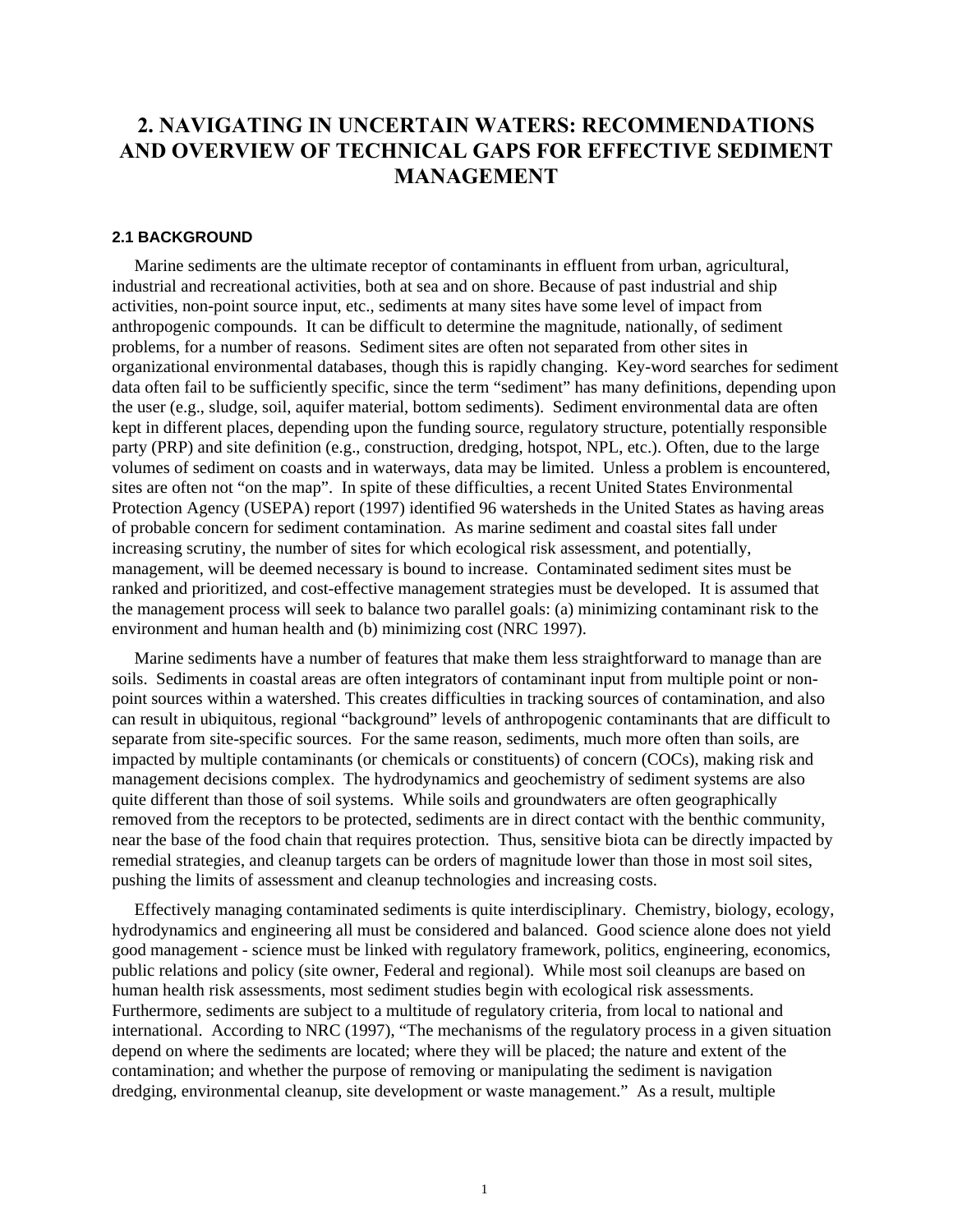<span id="page-13-0"></span>regulators or stakeholders may have different goals, cleanup criteria, or contaminants of concern, which drive their part of a site management decision.

The range of sediment management options exist on a continuum – beginning with those requiring no containment or physical control, through more aggressive in situ treatment and containment technologies, and finally, ending with removal and disposal or treatment technologies. In essence, risk management for in-place sediments consists of exposure pathway interdiction while ex situ approaches represent mass removal. If contaminants are to be left in place, it is critical to evaluate potential pathways by which contaminants might pose an ecological or human health risk, and to monitor, minimize or eliminate these pathways, particularly in surface sediments, while assessing the potential of these same mechanisms to drive natural recovery of the sediments. On the other hand, if sediments are to be removed, it is essential to know more about sediment characteristics as a function of depth (to determine volumes to be removed) and of whole volumes of sediment (to determine treatability or consequences of disturbance or disposal).

Nationally, sediment management issues are highly politicized and newsworthy. Not surprisingly, given the complex environmental issues and the enormous potential costs, in some regions, the decision process can be very adversarial. On the other hand, in other regions, sediment sites are managed with few problems. In spite of this, a consistent approach is not generally being applied to sediments at different sites (with some notable exceptions). Approaches to contaminated sediments are in flux. Less that a decade ago, regulators (and most potentially responsible parties or PRPs) thought that removal and treatment of contaminated sediments would be the remedy of choice, most sediment-related research and development (R&D) pursued technologies to support such an approach. However, based upon potential volumes and projected treatment costs, estimated potential costs of the indiscriminate use of such an approach nationally are prohibitive. Thus, many (though not all) groups predict or advocate that large volumes of contaminated sediments will be managed in place. Clearly, the critical issue is how to determine what volumes of sediment actually require management, and, for those that do, what is the most cost-effective but responsible approach. There are large gaps in our knowledge of the fate of contaminants in place, and the effects of in place and ex situ remedial strategies, which must be filled if management strategies are to be compared and chosen wisely.

#### **2.2 OVERVIEW OF TECHNICAL GAPS FOR EFFECTIVE SEDIMENT MANAGEMENT**

The Office of Naval Technology (ONR) funded a project to identify problems, remediation approaches, technology gaps and needs relative to managing contaminated sediments in an integrated, cost-effective way. The goal was to examine what aspects of contaminated sediment assessment and management were successful, and what barriers existed for streamlining contaminated sediment management. This assessment began with a Navy workshop on contaminated sediment management. The goal was to obtain user community input to assure that sediment-related research, development, testing and evaluation (RDT&E) is user-driven. This workshop brought together Navy personnel who are responsible for managing contaminated sediments (for both maintenance and construction dredging and site cleanup), and the RDT&E community. More than 60 attendees, from Engineering Field Divisions, the Navy Laboratories, Naval Facilities, Navy and Marine Activities, a USEPA lab and the Army Corps of Engineers, took part in the workshop, and the resulting documents are being used as a tool for the evaluation of sediment management policy and needs by the Navy as well as the Department of Defense.

To further evaluate sediment approaches, a variety of organizations that address sediment management issues were consulted, evaluated, or their publications were reviewed. These included basic research and academic programs (e.g., the Hazardous Substances Research Center, South/Southwest, University Research Initiatives at University of Washington and Rutgers University, the ONR Harbor Processes Program and its principal investigators (PIs)); PRP groups (e.g., the Sediment Management Work Group, Navy working groups); inter-organizational expert groups (e.g., the National Research Council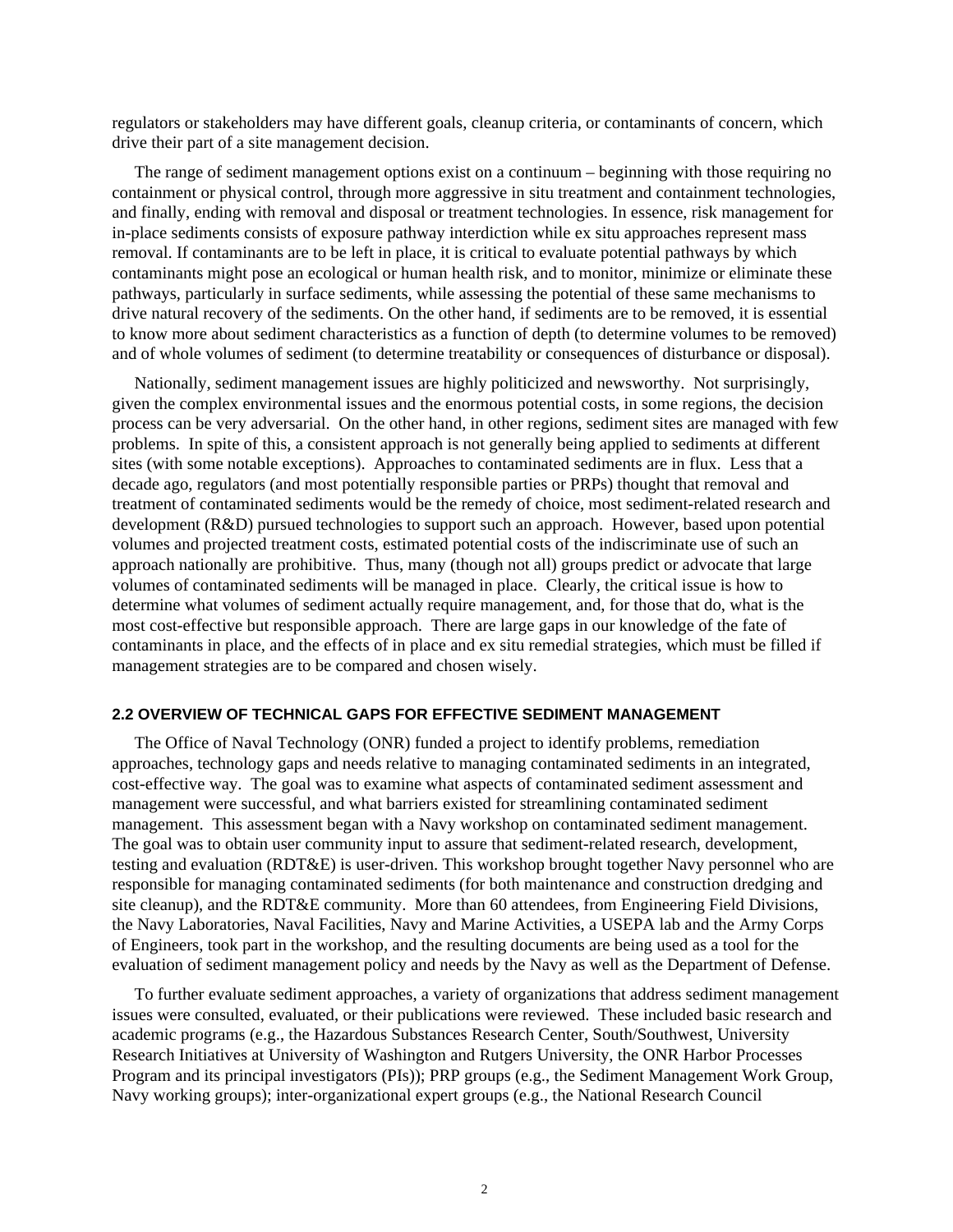<span id="page-14-0"></span>Committee on Contaminated Sediments, the Remediation Technology Development Forum Sediments Group), as well as USEPA, Environment Canada, European Environmental agencies and organizations, regional sediment policy and guidance, and a number of case studies.

As stated above, sediment management is complex, potentially contentious and often regional in its approach. However, seven major themes emerged as essential to better sediment management. While most are described in more detail below, in short they were:

- A need for better integration of sediment R&D and "user" (e.g., site managers, policy makers, etc.) communities
- A need for better use of site data for risk assessment, communication and negotiation in support of decision making
- A need for clear and standardized methods for separating site-specific contaminant levels from regional background and off-site levels
- A need to better evaluate the impacts of innovative in-place and ex situ management technologies
- A need to evaluate pathways of contaminant mobility and attenuation in dynamic, near-shore sediments
- A need to standardize methods for evaluating soils and groundwaters to protect downstream sediment communities
- A need to evaluate the role of sediments in the Total Maximum Daily Load (TMDL) regulatory process. While important, this is outside the scope of this report, and will not be discussed further.

#### **2.2.1 Integration of the R&D and user community**

Given the dynamic and complex nature of contaminated sediment management, it is critical that technical, policy and user personnel are more closely linked so that they can interface extensively, nationally and within organizations. There has been a marked improvement on this front in recent years, but a number of barriers still make these interactions difficult. While it has become increasingly common for even basic researchers to be required to be "vertically integrated" with an identified "end user" who can speak for technologies before they are funded, the difference in critical time horizons for many researchers and users creates a problem. Most successful environmental technology requires at least a decade, from bench concept to acceptance and implementation. Researchers and developers must focus on the myriad of technical details, such as scaling problems, potential interferences, etc., in order to assure that the approaches are meaningful and useful. On the other hand, most technology users, such as Regional Project Managers (RPMs) and regulators, are addressing problems that require some level of resolution within 1-3 years. They are generally addressing multiple issues and sites at once, and may only be minimally involved with technical details of the projects they manage. It is critically important that scientists and technologists assure that their work is driven by the "reality" that RPMs face, but it is not entirely reasonable to expect the users alone to guide such long-horizon development. The R&D community should, to a certain extent, provide an "informed push", rather than completely relying on users to anticipate their long-term needs. In short, developers should be visionary, but willing to adapt projects, even under way, to regulatory and economic reality and change. Ultimately, the science must be guided by need, and have as its end-goal a transfer to the next level of users (e.g., basic researchers to technology developers, technology developers to users) in a form which is useable and relevant to that community. This may require the involvement of brokers who are able to bridge the gaps between the minute details relevant to the scientists and the customers' need for tangible, standardized tools. This can only work well if there is a continued attempt to link these communities via working groups, mutual information exchanges, and technical meetings.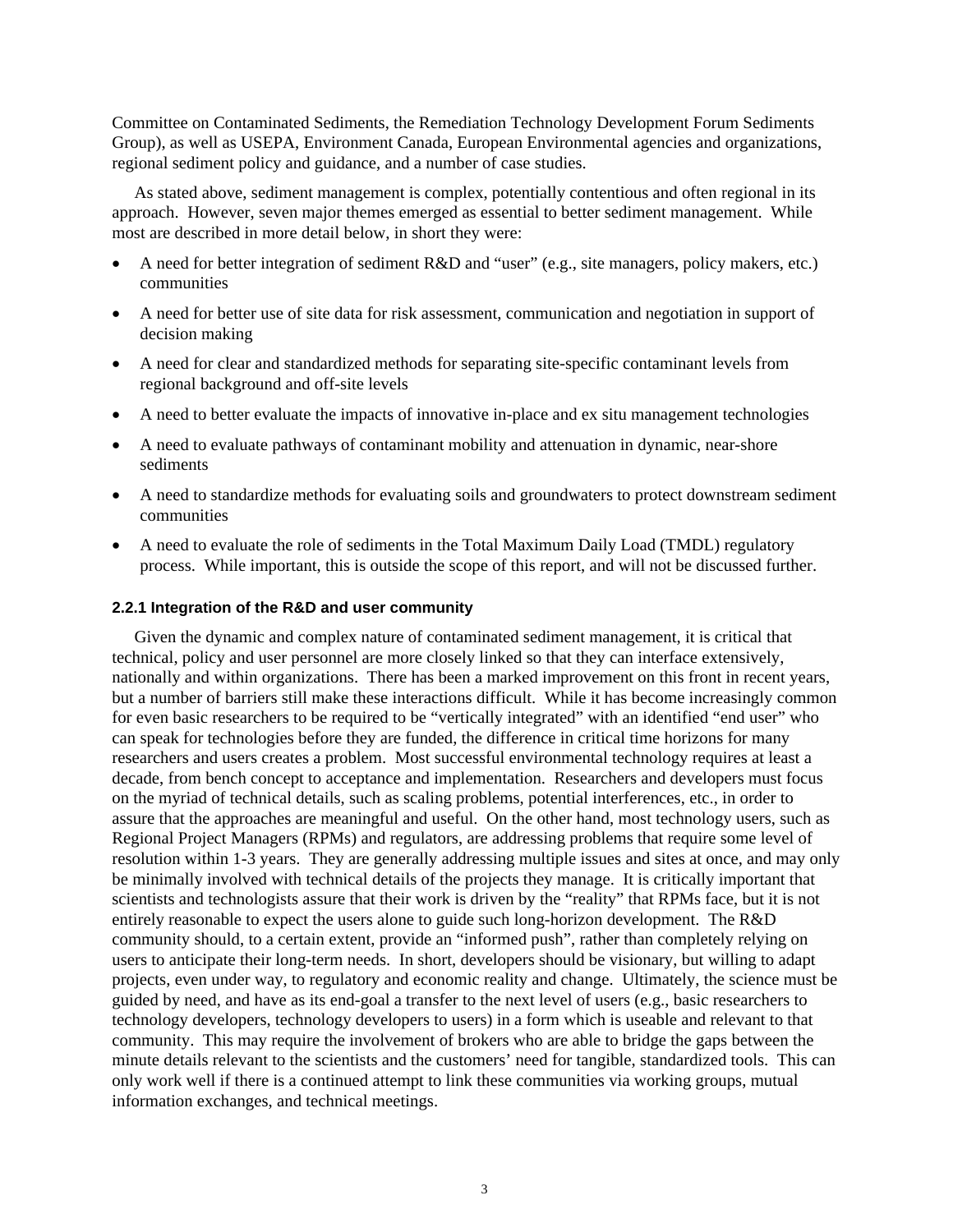#### <span id="page-15-0"></span>**2.2.2 Maximizing data utility for contaminated sediment management**

Frequently, original site assessment data are collected without input from the eventual modelers, decision makers, and risk managers on data needs. Since sediment risk assessments are often begun with no clear idea of where along the continuum site management will end, data are often collected in an iterative manner. A minor extra investment to assure that samples and data collected will serve the needs and priorities of multiple users or stakeholders can assure broader utility of data, and help prevent multiple sampling events, thus expediting site decisions at reduced cost. Once collected, it is critical that data are summarized and communicated in a manner that can address the concerns and priorities of all stakeholders who will be part of the decision process (for examples of some approaches, see Kirtay et al., 2000, Apitz, 1998, Apitz, 1999 and Apitz et al., 1999).

# 2.2.2.1 Data Management Practices for Decision Making

Countless millions are spent nationally for data on sediment sites. Often, these data are not used in the ultimate decision process or are poorly utilized. A number of "rules" about intelligent assessment, data handling and decision making became clear in a review of sediment management practices. Some seem obvious, and most are consistent with current USEPA, Navy, Corps of Engineers or other guidance. However, since there were many case studies observed where these rules were not followed, they are listed and described below.

Intelligent data handling and use involves the following approaches:

# 2.2.2.1.1. Data quality control (DQOs, QA/QC and statistics)

All site data collection and handling should be done in careful adherence to USEPA, organizational and other relevant regulatory DQO, QA/QC and statistical guidance.

# 2.2.2.1.2 Up-front negotiation of objectives, decision criteria and site conceptual models

Data are frequently collected without input or consensus from the full suite of stakeholders. A stumbling block to efficient data use has been the inability to compile and integrate or synthesize data, especially from multiple sources, in a uniform or mutually agreeable manner. Another problem at times has been a lack of openness in the process, resulting in distrust and extreme positions by some regulators, RPMs and stakeholders. Unless these issues are resolved up front, progress is unlikely at a site. One of the major observations of the National Research Council (1997) was that successful case studies resulted from openness, communication, and buy-in by all parties early in the process. This can be difficult, given that different parties may have vastly different decision drivers, but if costs are needlessly inflated by a failure to negotiate, all parties (barring, perhaps, cost-plus consultants) can lose. PRPs can spend countless millions assessing and re-assessing the sites, but, in a world of limited budgets, this can also reduce the funds available for ultimate remedial actions, possibly reducing remedial effectiveness.

Ecological risk assessment and environmental management, as described above, are complex, multivariate and uncertain processes. The goal of a well-designed RI/FS is to collect and evaluate enough information to reduce uncertainty and increase the probability that risk is properly assigned and managed. However, in most cases, "truth" is not clear-cut, and some level of uncertainty remains. For example, it is rare that a direct correlation between multiple lines of evidence (i.e., toxicity and bulk COC concentration) is observed, due to multiple confounding factors. This does not obviate the utility of each measurement, but argues for a weight-of-evidence approach. Unless, however, decision criteria are negotiated up front, preferably before data are collected, there can be a temptation by parties to exploit uncertainty in either direction to avoid "undesirable" outcomes. Clearly negotiated decision frameworks,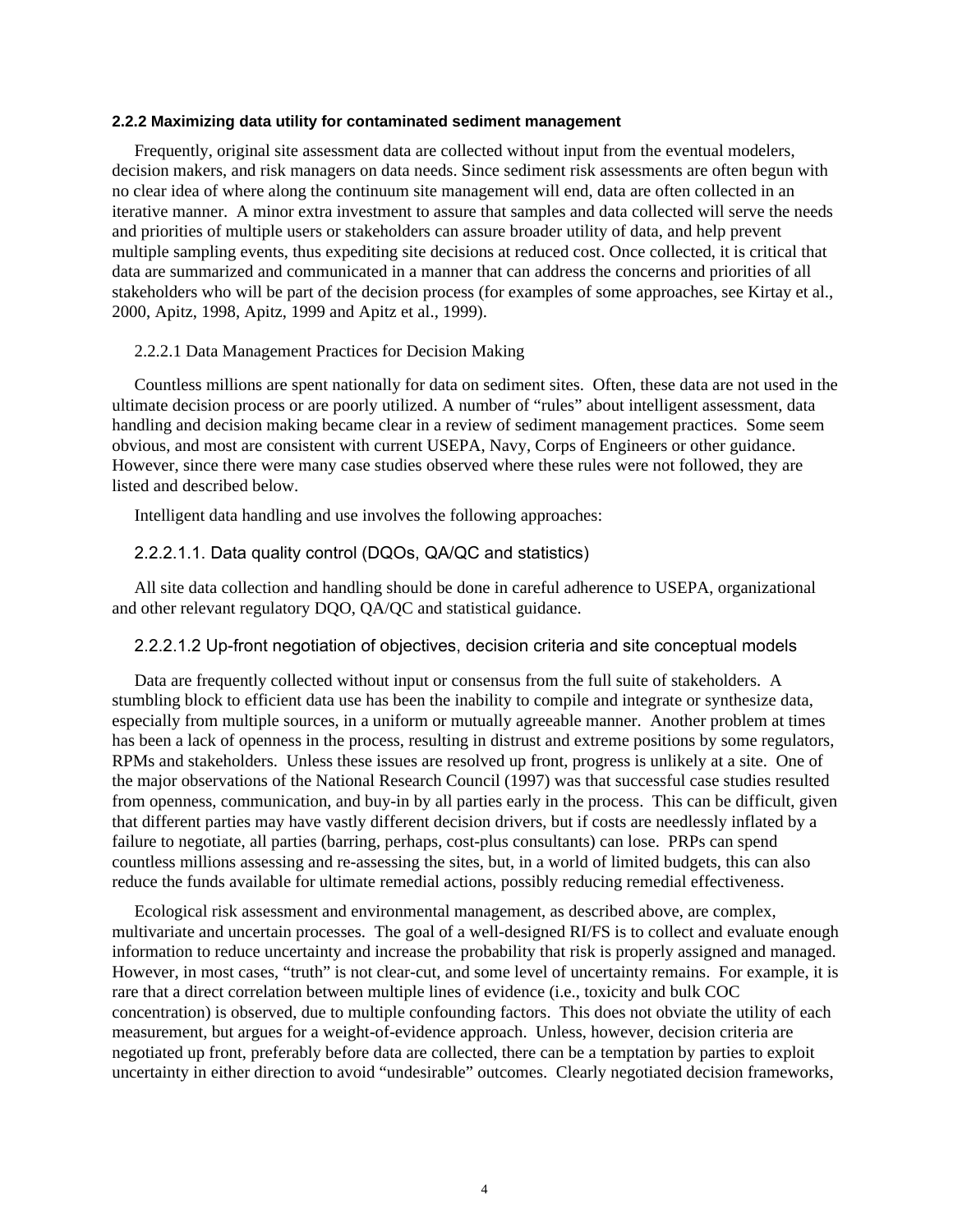<span id="page-16-0"></span>adherence to DQOs, and an explicitly defined Site Conceptual Model (see Chapter 3 for more details) makes it easier for all parties to have ownership of the process and to negotiate in good faith.

## 2.2.2.1.3 Do not generate new data where data exist

Personnel turnover (by RPMs, regulators and contractors) often results in a desire to start over, rather than "mine" existing information or honor predecessors' commitments. This can result in costly, iterative studies. Furthermore, there is a tendency by some stakeholders to fall into the "deep pocket syndrome" in which PRPs are pressured to collect data that would otherwise not be available but have no relevance to the decision process. Unless such an approach is specifically and explicitly negotiated, or it is funded by complementary R&D dollars, data collections that are not clearly in support of the remedial investigation and feasibility study (RI/FS) are not justified. Examination of case studies revealed that there were many cases in which sites were re-studied iteratively over decades. Though different regulatory and assessment frameworks were applied each time, little extra information was gained from repeated analyses that could not have been gleaned by a careful re-analysis of existing data. While there are many reasons to seek more data at a site, a critical assessment should first be carried out on currently available data. Any further sampling plans should satisfy the following criteria (which are essentially part of the DQO process): 1) Do these analyses fill existing data gaps? 2) Are these data relevant to decision criteria? 3) How will the data be used? 4) Have all stakeholders or decision makers agreed on the need for and use of these data?

# 2.2.2.1.4 Store data in unprocessed form for future, unanticipated use

While most site interpretation and negotiation will be based upon highly processed data (i.e., graphs, statistical summaries, contour plots, etc.), it is important to also assure that all data collected are available in a relatively unprocessed, preferably digital, form. This allows for the repeated use of data, to address questions possibly unanticipated at its collection. For instance, while total PAH (tPAH) numbers are needed to compare to potential sediment quality criteria or benchmarks, the PAH fingerprints (the relative distribution of individual PAHs) can provide a significant amount of information on source, background, weathering patterns, potential toxicity and the potential for natural attenuation. Thus, although generating tPAH numbers may the primary purpose of an initial data collection, processing and storing the more detailed distribution information allows for more detailed analysis, if necessary, at a later date.

The practice of making neutral, unprocessed data available is an important part of the data openness, which aids in good-faith negotiations. Suspicious stakeholders may be much more willing to accept data as sufficient if they are able to access and manipulate it themselves, with different approaches and assumptions. Generally, once data are mapped, contoured or plotted, they have already been highly processed, in ways that can be driven by the assumptions of the author. Simple factors such as the color choice in a contour, what benchmark values are normalized to, etc., can affect the way graphics look, and the message they convey. If all stakeholders can access data and subject them to their own benchmarks, criteria or assumptions, then communication and negotiation can be aided. In summary, critical data must be distilled for presentation to stakeholders, but still be transparent.

#### 2.2.2.1.5 The selection of appropriate sediment benchmarks

Whenever one looks at bulk chemical concentrations in sediments, it is important to compare them to some criterion or benchmark to put the values into perspective. However, a choice of appropriate benchmarks is dependent upon a definition of the objectives of the work. If the objective is a determination of the potential risk of a contaminant of concern (COC) in the sediments, one can compare bulk chemical values to levels that are expected to be toxic in sediments (e.g., ER-L, ER-M, TEL, PEL and AETs). Such values are often termed Sediment Quality Guidelines (SQGs). If the objective is to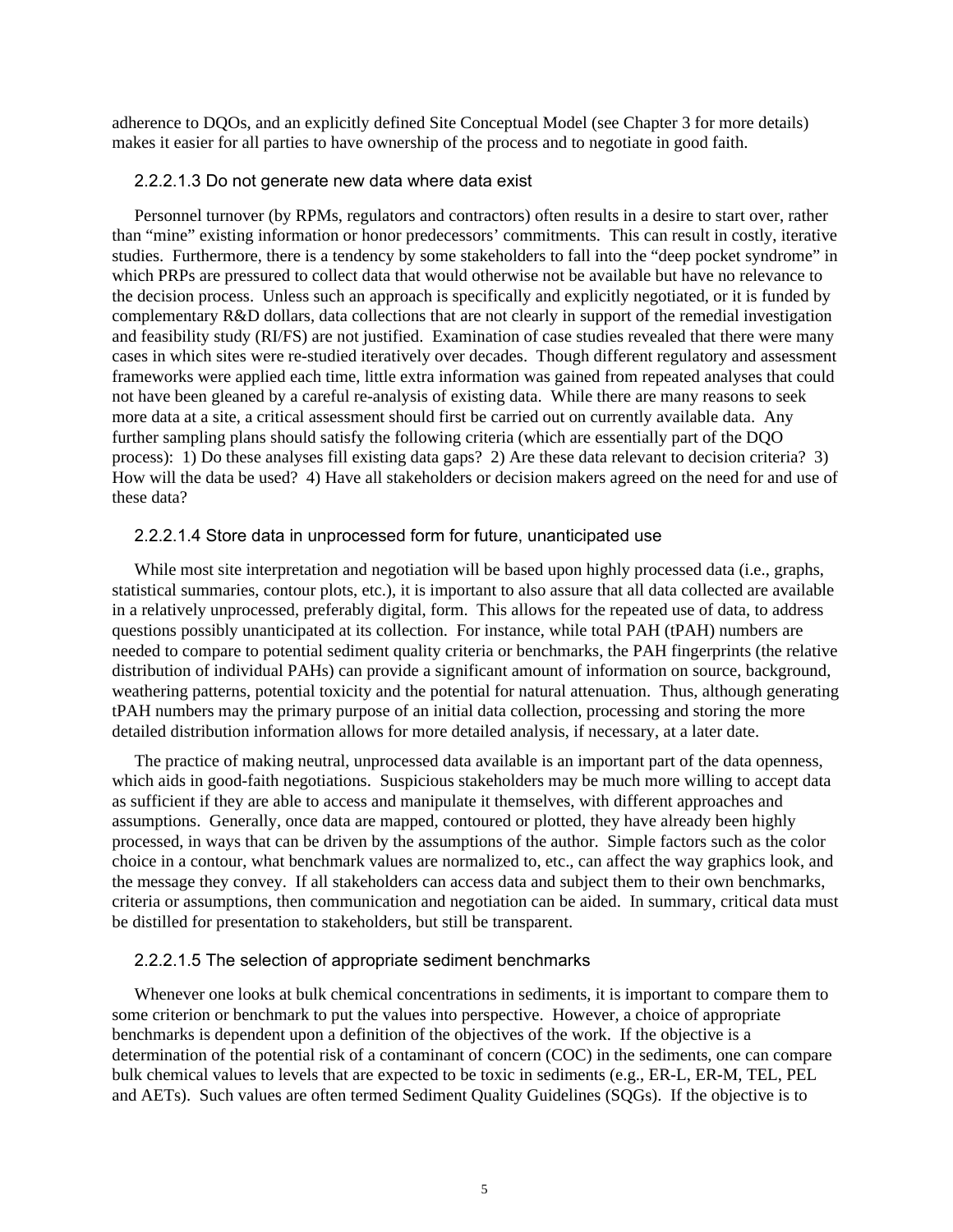<span id="page-17-0"></span>determine whether, for a given COC, the sediment being examined differs from other comparable sediments, one can compare bulk chemical values to background, regional or reference values. Often, a combination of the above is useful, if data may be used in more than one way.

Within a regulatory program, the SQGs to be used are often clearly laid out, or negotiated up front. If not specified by the regulatory structure, candidate SQGs could be selected and adapted to suit project objectives. Ultimately, the goal is to identify benchmark values that are relevant in regulatory and regional terms, but as technically comparable to data collected within a project as possible. While the benchmarks described above are quite useful as screening tools, it is important to remember that bulk sediment COC concentrations alone are not enough to make risk decisions. If screening concentrations are exceeded, though, more detailed examination is probably warranted.

One approach that can be applied is not to compare sediment COC concentrations to generic SQGs, but rather to generate site-specific benchmark values based upon site chemistry and bioassay results. Contaminant levels in sediments at a site can be compared with toxicity assays, bioaccumulation or flux measurements in the same sediments. If correlations are observed, "acceptable" contaminant levels can be selected for the site, based upon these values.

## 2.2.2.1.6 Integrating site and regional and data puts sites in perspective

Most contaminated sediment sites exist in highly populated or industrialized areas. Because of the dynamic nature of sediment systems, and the tendency of contaminants to associate with organic-rich, fine-grained sediments, entire regions may have some level of impact from anthropogenic compounds. Furthermore, contaminated sediments may have originated at a remote location, and settled at the site of concern. Sediments may have some level of a COC that originated near the site, some which came from remote sites, some at regional background levels, and some, for many chemicals, at natural background levels. Sediments with mixed contaminants may have a different mix of sources for each COC. For these and other reasons, evaluating and managing individual sediment sites in a vacuum, while not putting them in terms of other impacted and background sites in the region, can be shortsighted and misleading. Within a region, regardless of PRP or site owner, it is useful to compare data on a site of concern with data available on other sites. This allows for 1) an evaluation of potential contaminant sources, either historical or ongoing, 2) an evaluation of the relative severity of impact at multiple sites, and 3) an evaluation of site COC levels relative to regional reference or background levels.

While the fact that a site under investigation is contaminated at lower levels than other sites in the region does not remove PRP responsibility to manage the site (if risk is established), information on the relative risks of sites in a region may help avoid a number of undesirable outcomes including 1) improper allocation of limited resources by cleaning up sites based upon a schedule rather than relative risk (for a PRP with multiple sites in a region), 2) re-contamination of a cleaned site by adjacent sites left in place, or managed later in a manner which allows for dispersion, or 3) cleanup of sites which are not impacted at levels above regional background concentrations.

To achieve this goal, however, all sites, including reference sites, must be evaluated in the same manner as sites of concern. If site data are to be plotted together to examine regional trends, care should be taken to ensure equivalent data sets. Thus, all sites must be evaluated relative to the same set of benchmarks, and with comparable analytical methods. To achieve the latter, it is important to assure that laboratories that carried out analyses collected, analyzed, processed and reported data in a comparable manner. A few examples of potential pitfalls to this are:

#### 2.2.2.1.6.1 Metals

Metals can be analyzed in a number of ways (total, acid leachable, AVS/SEM, XRF, etc.) Results from these different approaches are not directly comparable, and cannot be contoured together in a meaningful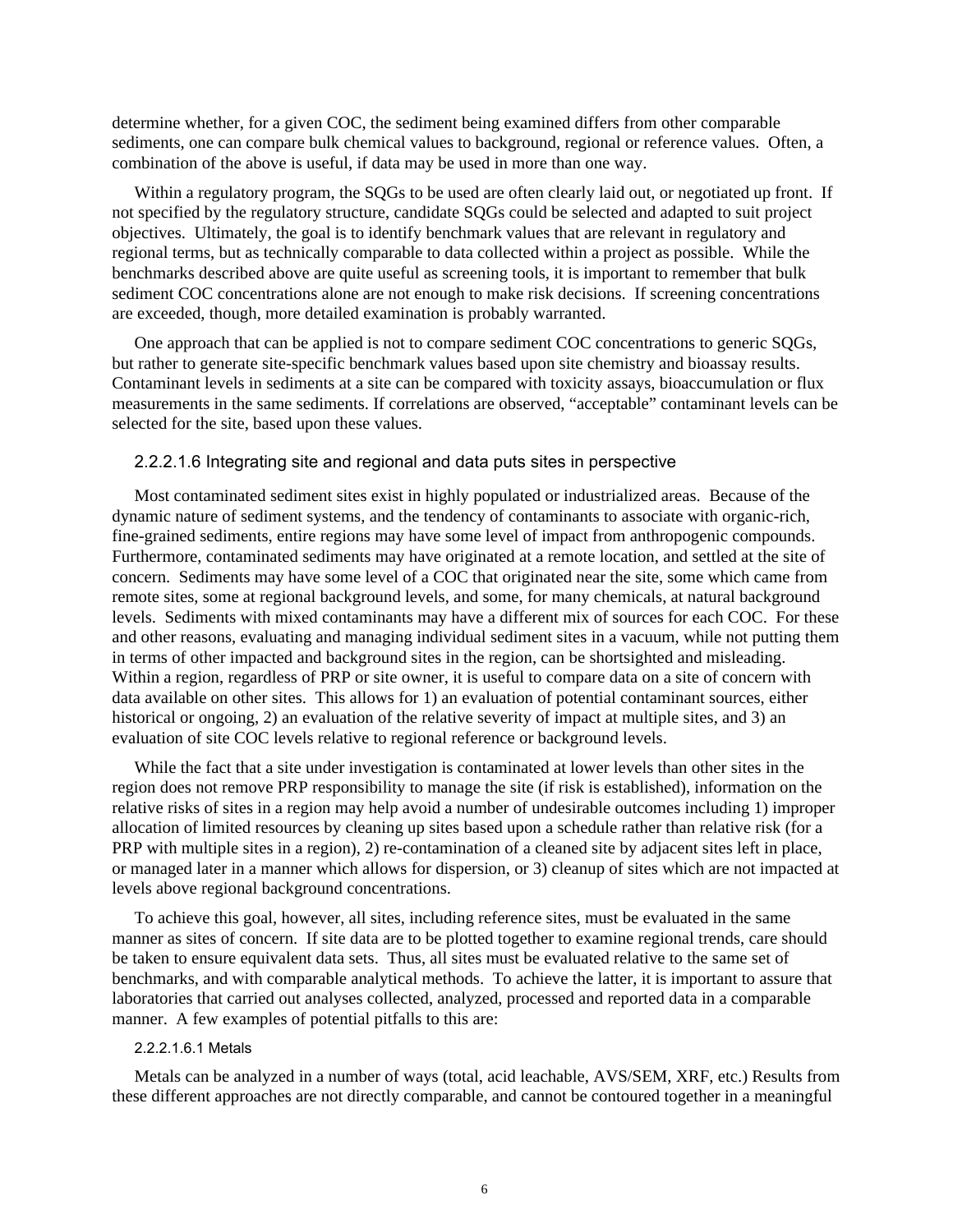<span id="page-18-0"></span>way. Attempts to do so for regional comparisons can result in "false hotspots". For instance, if Cr is contoured in a region, with most sites reporting acid leachable Cr, and one site reporting Cr measured by total digestion, the latter site may have Cr which appears significantly higher than the other sites, but which actually comes from the natural mineral matrices, and is thus not ecologically relevant. If sites are targeted or prioritized based upon such inappropriate comparisons, evaluations of relative risk, as well as site prioritization and identification of COCs will be unsuccessful.

Many data reports compare the data to Effects Range-Low (ER-L, lower  $10<sup>th</sup>$  percentile of the effects data), Effects Range- Median (ER-M, the  $50<sup>th</sup>$  percentile of the effects data; values calculated in Long et al., 1995) and regional ambient values. These values are used as sediment quality criteria to aid in regulatory decisions. The data for the ER-L and ER-M calculations were taken from the biological effects database (BEDS), which is a compilation of data from around the continental United States. When these values are used, care must be taken to determine what the background concentrations for these contaminants are. In particular, caution should be exercised when sediment Cr and Ni levels are compared to ER-L and ER-M levels. ER-L concentrations for Cr and Ni are 36% and 62% lower, respectively, than values for these two metals in average crustal rock (Wedepohl, 1995) and comparable with or lower than levels in mean marine sediment (Salomons & Förstner, 1984). In other words, many typical marine sediments will contain natural levels of Cr and Ni that exceed ER-L. In many ecological studies, metals are measured after a partial sediment digestion (which is appropriate for sorbed anthropogenic metals but not for bulk metals which might be part of the sediment matrix; (Sinex et al., 1980). ER-Ls, which are a compilation of many studies, may be overly conservative for these elements (J. Trefrey, pers. comm.).

### 2.2.2.1.6.2 Organics

While metals in general are compared on an individual basis with candidate benchmarks, organic contaminants are broken into classes, which are then consolidated into summations. For instance, PAH can be sub-categorized into "parent" compounds (compounds with 2 or more benzene rings but no alkyl or other rings attached – e.g. naphthalene, phenanthrene, benz(a)anthracene) or substituted compounds (polycyclic aromatic compounds with 1 or more alkyl or other substitutions on the rings - e.g. methyl naphthalene, diethyl phenanthrene, 1,3,7-trimethyl pyrene…). For PCBs, the story is even more complex, since PCBs can be reported at Aroclor equivalents, as individual congeners, or as sums of various subsets of the possible congeners. Clearly, the possible permutations are endless. However, only some subset of these (those with available standards, established analytical methods, known toxicity and/or ubiquity or abundance in the environment) are commonly regulated or monitored. Depending on the goals of a study or analytical resources available, different subsets of PAHs, PCBs or pesticides are analyzed, but often all these are reported as total PAHs (tPAH), etc. For site-to-site or site-to-benchmark comparisons, it is important that the same sets or subsets of compounds are included in summations, where possible.

In order to be protective, most environmental non-detect data are not reported as zero, but as ½ the detection level. Marine sediments generally have cleanup criteria and contaminant levels significantly below those of regulated soils. If standard methods appropriate for soils are used, detection limits can be at or near many sediment benchmark criteria, and thus samples with non-detects reported as half such a relatively high detection limit can appear to be contaminated. This issue is magnified when sums of organic analytes such as total PAHs, total PCBs or total DDTs are reported, since the sums of many nondetects reported as ½ the detection limit can result in large numbers, making clean sites appear contaminated. This can make it particularly difficult to compare or contour organics data from different sources.

# 2.2.2.1.7 Contaminated Sediment Management: Data "Triage"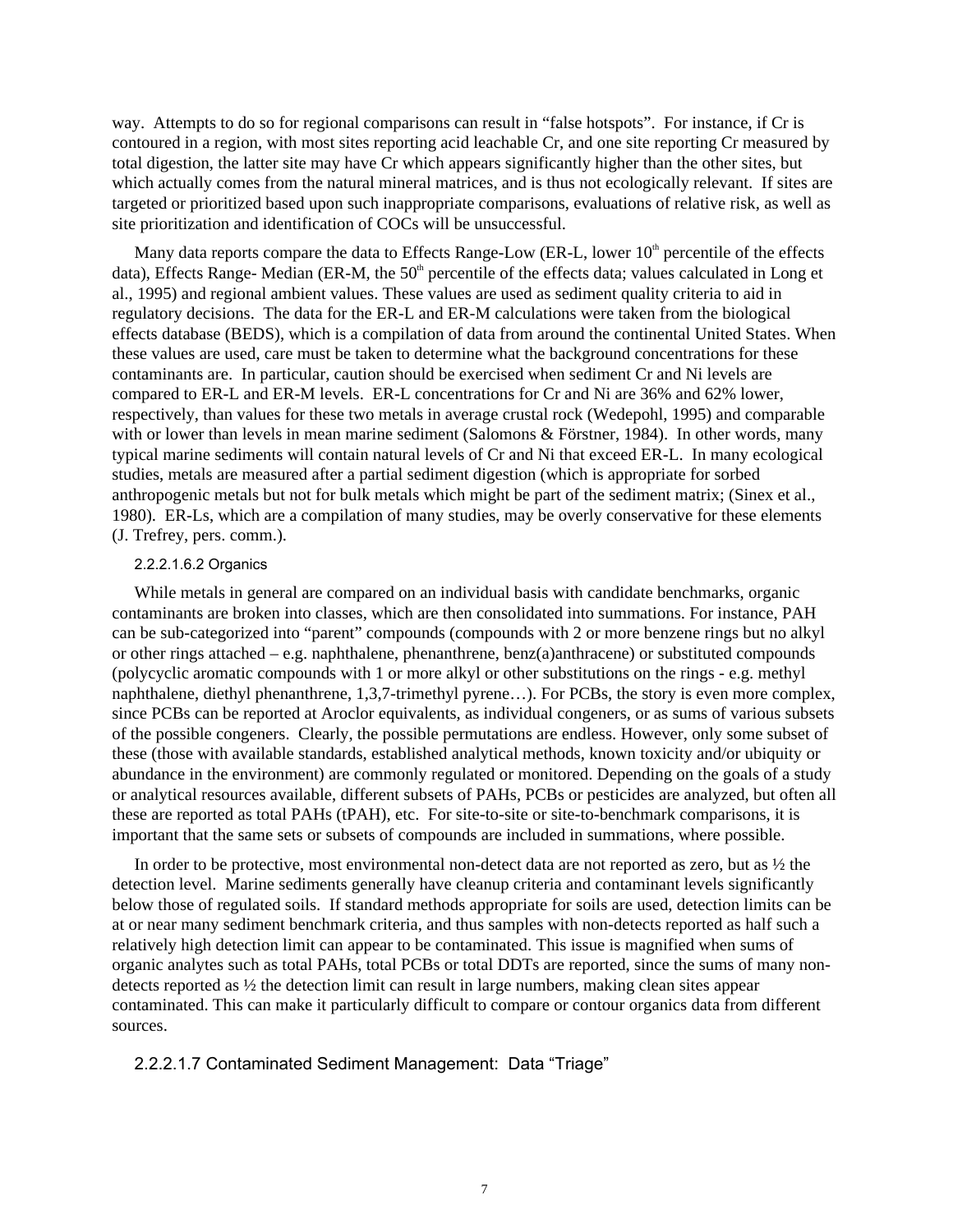<span id="page-19-0"></span>Generally, once some data are available, sediments of potential concern fall into three basic categories (if decision criteria have been clearly laid out and negotiated): 1) COCs are present, but at such low levels that there is no risk (or, COCs not present). If this is the case, detailed studies are not necessary, and a site can most likely be set aside, 2) At least one COC is clearly at high levels and poses an unacceptable risk. These sediments should not be subject to detailed risk analysis, but should be moved into the risk management arena. Further data collection should focus on more tightly delineating the 2- or 3-dimensional (depending on remedial options) COC and toxicity distribution of the site, and information relevant to F/S, and 3) "Grey area" sediments, where risk or extent are uncertain. At times, detailed studies of toxicity, availability, mobility, etc. are justified to determine degree and geographic extent of risk. These sorts of studies should be carried out in a focused manner, in order to get sites placed in one of the previous two categories. This is the main arena of the innovative and advanced sediment characterization tools, which may look at COC distribution, bioavailability, mobility, or form in greater detail. Because there is a tendency at many sites to "brand" sites as toxic if benchmarks are ever exceeded, or if any toxicity "hits" are observed, there can be great resistance and suspicion if Category 3 sites are eventually moved to Category 1. For this reason, it is important that the decision criteria are clear, negotiated and transparent.

## 2.2.2.1.8 Summary of Data Issues

It is a regulatory requirement that presumptive remedies or assumed endpoints or cleanup levels do not drive Ecological Risk Assessment (ERA). However, if data are not collected in such a way that the decision makers, regulators and managers can frame their decisions, unnecessary expense and delays occur. Before any but the most preliminary site assessment data are collected, all interested parties, including regulators, managers, etc., should bring their priorities, decision criteria, concerns and limitations to the table. Assessments should be designed to provide a stand-alone Ecological Risk Assessment, but also to provide data to address concerns and guide decisions. No studies or measurements should be carried out within the RI/FS structure unless it is clear what role data will have in the decision and regulatory process. It should be pointed out, however, that sediment RI/FS studies are excellent opportunities on which to "bootleg" peripheral work, funded by other projects, in order to carry out the R&D which will allow for better sediment management, or the demonstration of innovative assessment or management tools. Such work can expand the scope of or add to site information, but even if results from such a peripheral study is not going to affect the decisions at the specific site, results and demonstrated methodologies may be useful for future sites.

#### **2.2.3 Separating site and background contaminant levels**

Because of past industrial activities, ship activity, non-point source input, etc., sediments at numerous sites have some level of impact from anthropogenic compounds. Potentially responsible parties (PRPs) such as the DoD must assess and manage contaminated sediments to conduct dredging, transfer properties, or to clean up contaminated "hot spots." While it is critical to address those sites that pose a demonstrable and immediate ecological or human health risk, effective and equitable management decisions will be dependent upon a determination of where contaminants come from. It is Navy policy (Dave Olson, CNO) that the Navy will not do extensive work in contaminated sediments unless they know that they are responsible for the contamination. Due to the complexity of sediment management, and the enormous potential costs nationally, such a policy is being adopted by many organizations. This is important to a PRP from a liability/responsibility viewpoint, but more importantly, it is important because unless contaminant sources are identified, they cannot with confidence be effectively controlled. First, no sediment cleanup or management should begin until sources are controlled, since unless all potential sources are identified and controlled, recontamination may occur. Second, if contaminants in a given unit of sediments do not reflect a unique local source, but rather reflect an accumulation of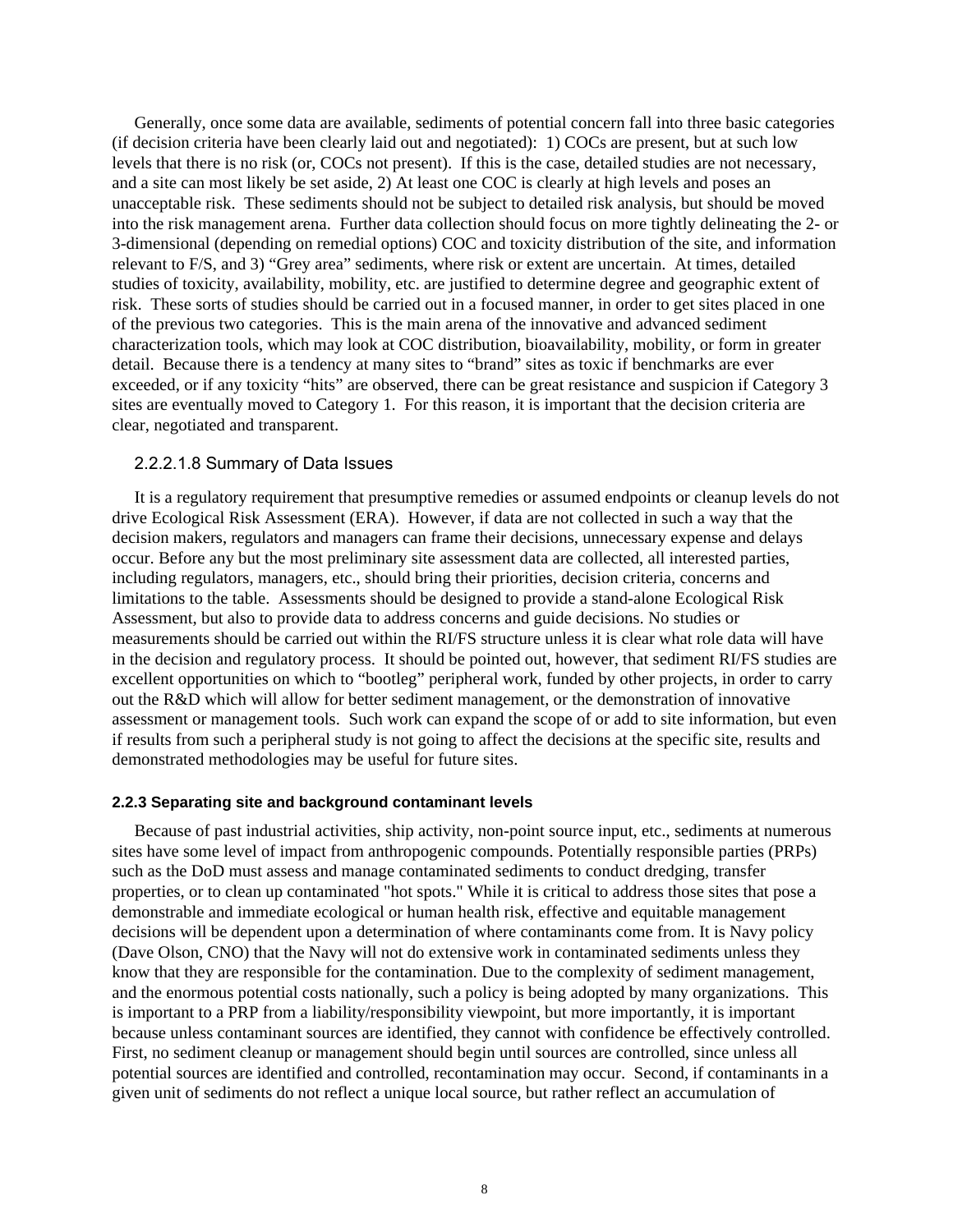regionally contaminated "background" sediments, local remedial efforts will effect little or no ecological improvement. Bulk sediment contaminant concentrations and bioassay results, as currently examined and reported, are not effective at addressing these issues.

While absolute concentrations of COCs in sediments are an important part of assessing site sediments, there are a number of reasons that this alone does not provide a full picture of what is going on at the site. Both organic and inorganic contaminants can exist in a region at background, ambient or natural levels, either because they have natural sources or because entire regions in urbanized, industrialized and other areas are exposed to ubiquitous levels of anthropogenic input. In many cases, since such contaminants have a tendency to associate with fine-grained sediments, there is a general regional tendency to have a "mixing curve" of contaminated fines, and relatively uncontaminated coarse-grained sediments. Often, either ambient contaminant levels or background natural levels or a combination of both can be separated from site-specific levels by normalizing to or plotting against sediment characteristics which tend to indicate natural metal-rich particles (*e.g*., Fe, Al) or fine-grained particles (*e.g*., Fe, Al, %fines, %OC). While ambient or background levels of COCs can be bioavailable, and may cause ecological impact, they are almost impossible to manage for on a site-specific basis – cost and logistics make it unlikely that an entire region will be remediated, and if specific sites are remediated to below ambient levels, those sediments are likely to be subject to re-contamination by background sediments. Thus, it is important at a given site to examine contaminant distribution relative to regional, ambient or background levels.

If sediment is determined to be of either ecological or regulatory concern, this is most likely based upon levels of COCs that exceed a regulatory, literature or site-specific toxicity threshold. However, it is not the bulk concentration of a contaminant which poses risk, but the fraction of that bulk concentration which is bioavailable. Thus, in assessing risk or a risk management approach for a specific COC, it can be very important to determine the form in which the COC resides in the sediment. If a COC exceeds a chosen benchmark, it may be useful to determine what proportion of that COC resides in a form that may be expected to be bioavailable, and what fraction resides in a less available form. If the bulk of the COC is expected to be bioavailable, the small proportion that may not be does not merit detailed investigation. On the other hand, if it appears that a significant portion of the COC in sediment may reside in a nonbioavailable, natural or unusual form, it is important to examine that portion and, perhaps, evaluate the risk (and management) of that portion of the COC individually. Size fraction distribution can be one indicator of potential differences in availability or risk. The most common association of contaminants is in the fine-grained sediment fraction, and thus, most field-related toxicity data have been generated with such sediments, and they are thus reasonably applicable to these sediments. However, if contaminants are associated with a coarser fraction, they may be either significantly less or more available than the finegrain associated COC. In cases where this is expected to be so, this fraction merits a closer examination to determine the form a COC takes in the sediment (see, for example, Apitz et al., 1999).

Normalizing contaminant levels to or plotting against sediment characteristics which tend to indicate natural metal-rich particles (*e.g*., Fe, Al) or fine-grained particles (*e.g*., Fe, Al, %fines, %OC) can provide insight into whether there is a site-specific source of a given COC. However, that alone will not provide sufficient information to trace COCs to a given source, which may be necessary either to control sources, differentiate multiple sources or to allocate responsibility. More detailed examination of contaminant signatures, such as the relative distribution of individual compounds in an organic mix, the isotopic signature of metals or organic compounds, or the presence or absence of various markers can help elucidate these questions. For instance, while total PAH (tPAH) numbers are needed to compare to potential sediment quality criteria or benchmarks, the PAH fingerprint (the relative distribution of individual PAHs) can provide a significant amount of information on source, background, weathering patterns, potential toxicity and the potential for natural attenuation (e.g., Page et al., 1995). There is a rich literature in the field of environmental forensics (e.g., Morrison, 2000 and references therein). While this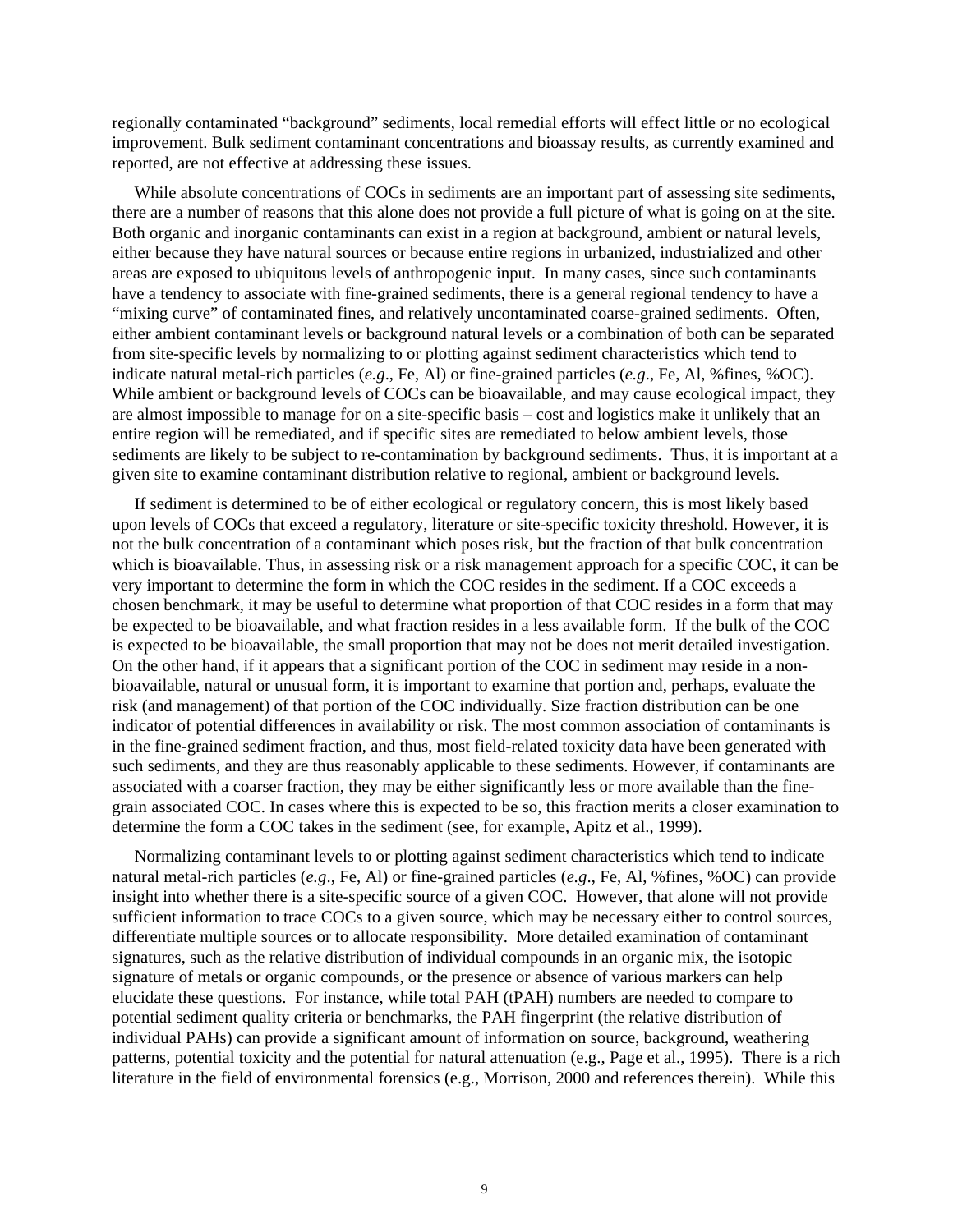<span id="page-21-0"></span>field has primarily focused on terrestrial sites, some work has been carried out in marine sediments, and methodologies should be adapted and standardized for marine sediment systems.

#### **2.2.4 Examining the impacts of in-place remedial strategies**

A growing body of evidence suggests that sediment removal can at times result in more ecological damage, or, after great expense, not show measurable ecological improvement (e.g., Thibideaux et al., 1999). Because of volumes and costs involved, it seems clear that some sediment sites will be managed in place. While sediment guidance recommends an evaluation of site-specific risks and benefits of management strategies in the feasibility study process, technology-specific and site-specific data on risks or impacts of sediment remedial or management strategies (especially in-place strategies) are sparse. This forces site owners to rely on simplistic technology matrices and generic models with minimal site-specific relevance. As a result, when a risk management team chooses to implement passive, in-place or innovative management strategies at a site, convincing a skeptical regulatory community and public can be a daunting task. Many in-place management approaches and technologies are being developed and marketed, but few have been thoroughly evaluated in terms of the effects of the technologies on the bioavailability, toxicity, fate and mobility of target and non-target contaminants, nor are there data on what characteristics make a site suitable for these approaches. This is a barrier to regulatory acceptance and to site owners taking the risk of what are perceived to be relatively unproven strategies.

There is a need to validate in-place management or containment strategies, as well as in situ remediation technologies. There is also a need to validate a toolbox of analytical and modeling tools in support of the feasibility process for such in-place management, containment and remediation strategies. Without such data, it is unlikely that a wary regulator and stakeholder community will embrace in-place treatment and/or containment processes. However, the R&D community can rarely afford the multimillion dollar efforts necessary to do broad-based, multivariate studies or to test sediment remedial strategies in the field in a meaningful way. To remedy this problem, one of the questions which should be asked is: Who should bear the cost of such studies, if the benefit is for future, not current, applications, but the risk is to the current project? Those who can afford these, primarily vendors and site owners, do not have the incentive to collect the validation data necessary for PRPS and site owners to "sell" these technologies at other sites. Clearly, site owners are at risk if they look deeper into the impacts of their selected remedy than is required by regulators. Often, technology developers expect others to pay for validation data. Unfortunately, there seems to be little incentive for contractors, regulators, stakeholders or RPMs to streamline the process, since potential risks of innovation are not offset by rewards. If innovative in-place remedial strategies are to be accepted, efforts must be made to balance the risks and benefits, with collaborative consortia that bring extra assessment to site demonstrations, but with some regulatory buy-in. The EPA SITE program and the ARCS programs have filled this function well, primarily for soil and freshwater sites, but more sediment-focused efforts are called for.

#### **2.2.5 Evaluating pathways of contaminant mobility in near-shore sediments**

As stated above, given the economic, logistical, technological and ecological limitations of sediment removal and treatment technologies, it is inevitable that some contaminated sediments will be left in place, in the short or the long term, even if contaminants pose some ecological or human health risk. However, leaving sediments in place has met with regulator and public resistance at many sites due to concerns about the long-term risk to the marine environment. Decisions must be made which minimize uncertainty in a complex, multivariate system; address multiple and often conflicting priorities and agendas; minimize costs and stand up to scientific, public, legal and regulatory scrutiny. Chapters 11 and 12 address some of the factors that should be considered in these evaluations.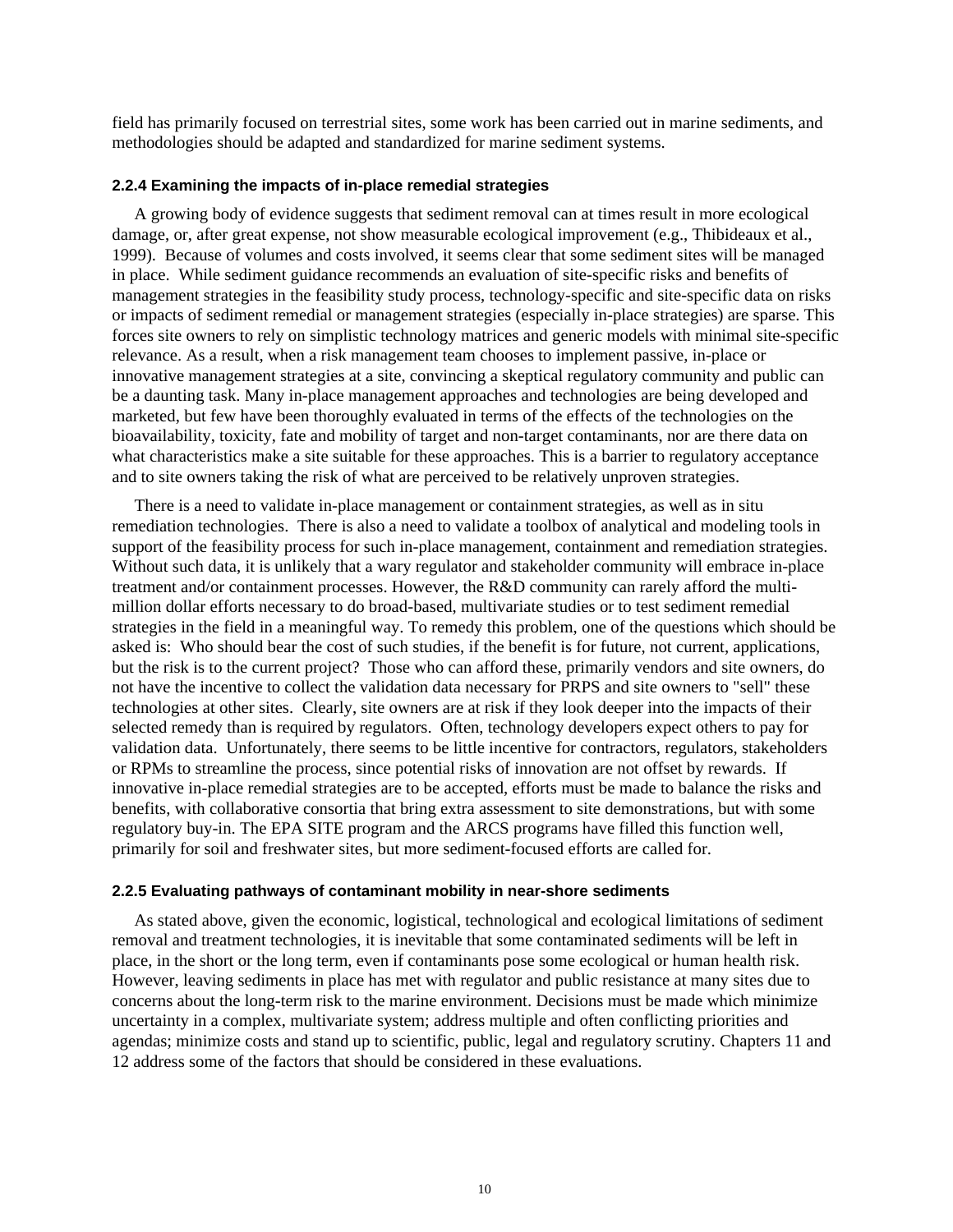<span id="page-22-0"></span>Many of the contaminated marine sediment sites which are currently under investigation are in shallow, coastal areas, and are much more likely than more traditionally studied offshore sediments to be impacted by advective processes such as groundwater flow, tidal pumping, wave pumping and by resuspension via ship and storm activity. While these processes are recognized in the oceanographic community as having significance to chemical fluxes, they are largely unstudied in contaminated systems, and the relative magnitudes of these processes as compared to the traditionally assessed processes such as diffusion and bioturbation have not been determined.

If impacted sediments are to be left in place, it is critical to evaluate potential pathways by which contaminants might pose an ecological or human health risk, and to monitor, minimize or eliminate these pathways. On the other hand, the relative importance of these pathways as mechanisms of sediment recovery must also be determined. Currently, there is no demonstrated, systematic process for measuring and evaluating contaminant transport pathways within sediment systems. While the attention of the EPA and others is turning towards an evaluation of the appropriateness and efficacy of in-place management strategies, as yet the understanding of the relative importance of transport pathways (e.g., diffusive vs. advective, etc.) is only qualitative and difficult to apply in a management selection or evaluation.

#### **2.2.6 Regulation of soils and groundwaters to protect sediment communities**

Many agencies and industry are in the process of identifying, assessing, and remediating a large number of terrestrial hazardous waste sites. Many of these sites are located adjacent to harbors, bays, estuaries, wetlands, and other coastal environments. For example, it is estimated that approximately onethird of all Navy hazardous waste sites and many Army and Air Force landfills have coastal groundwater infiltrating the waste (Chadwick et al., 2000), and that 75% of all RCRA sites and Superfund sites are located within a half mile of a surface water body. Such water bodies can be of various types, including riparian, lacustrine, estuarine and marine. While there is a small body of work addressing such processes in freshwater systems (Hill, 1997; Stanford and Ward, 1993; Palmer, 1993), there is a growing body of evidence which indicates that groundwater-surface water interactions (GSIs) in estuarine and marine systems represent an important, complex, yet often neglected migration pathway for natural and anthropogenic constituents entering coastal waters (Lendvay et al., 1998; Paulsen et al., 2001; Millham and Howes, 1994). Because of this, there is a general requirement to determine if contaminants from these sites are migrating into marine systems at levels that could pose a threat to estuarine environments. The hyporheic zone can be defined as the region where groundwater, surface water and sediment interact. At a number of coastal sites, soil contaminant levels (e.g., TPH) are being regulated to be protective of putatively downstream sediment benthic biota. Because little is known about the behavior of contaminants moving downstream, mixing with saltwater and sediments systems, and interacting with biota, very conservative cleanup criteria are applied. As a result, soils may be regulated at unattainable cleanup levels.

Historically, the approach to these sites has been to separate the terrestrial, groundwater, surface water and sediment systems into separate "operable units." Typically these operable units have been assessed by different project managers on different timetables and with limited interaction (Duncan, 1999). This separation has also been evident in the scientific community, with significant research efforts in groundwater transport and transformations, and sediment chemistry, toxicity and ecological risk assessment, but few integrated studies to assess the relationship between groundwater-borne contaminants and estuarine ecological risk. While natural attenuation is often invoked as a rationale for ignoring surface water impacts, there are few sites where this attenuation, or the processes underlying the attenuation have been quantitatively assessed (Lee, 2000). In recognition of this issue, federal and state regulatory agencies are beginning to stress requirements to include the transition zone in site conceptual models for sites where contaminated groundwater may impinge on surface water bodies (Duncan et al., 2000), but there is almost no scientific basis with which to design an approach to such a consideration. There is a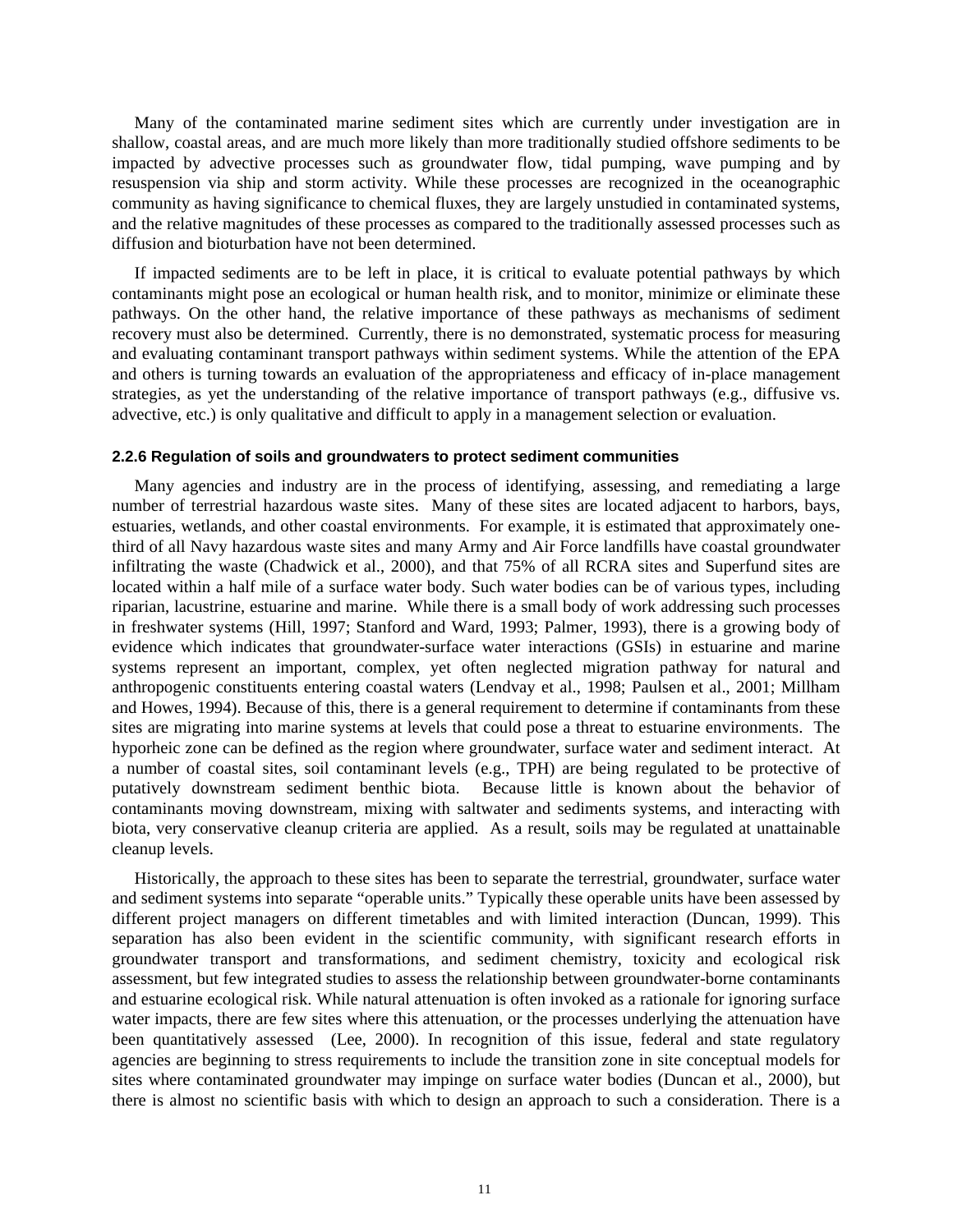<span id="page-23-0"></span>need to develop fundamental knowledge of the processes that regulate the fate and effects of groundwater-borne contaminants in estuaries. Subsequently, there is a need to develop the technical basis to determine how to account for contaminant flow, sorption and weathering as contaminants move towards the hyporheic zone, and upon mixing with sediments, how this affects bioavailability, and, ultimately, how to predict sufficiently protective levels in upstream soils.

#### **2.3 SUPPORTING INFORMATION**

Chapters 3-13 in this document provide more detailed summaries of a number of important aspects of contaminated sediment management, which should aid in efforts to design or evaluate approaches to the sediment RI/FS process.

### **2.4 REFERENCES**

- Apitz, S.E., Arias, E., Ayers, B., Clawson, S.A. and Kirtay, V.J., 1999. The Use of Sediment/Contaminant Geochemical Fingerprinting to Frame Management Questions: A Case Study. *Marine Environmental Update, the Newsletter of the Navy Marine Environmental Support Office, Volume FY00, Number 1,Fall, 2000.* http://meso.spawar.navy.mil/Newsltr/Fy00/No\_1/sediment.html
- Apitz, S E and Kirtay, V J. 1999. Integrated Sediment Characterization A Demonstration At Pearl Harbor, in *Marine Environmental Update, the Newsletter of the Navy Marine Environmental Support Office, Volume FY99, Number 3, Summer 1999.*  http://meso.spawar.navy.mil/Newsltr/Fy99/No\_3/demo.html
- Apitz, S E. 1998. Streamlining Contaminated Sediment Management: The Use of Advanced Sediment Characterization - Preliminary Results. *Water Science and Technology,* 37: 435-442.
- Chadwick, D.B., M. Kito, A. Carlson, and B. Harre, 2000. Coastal Contaminant Migration Monitoring Technology Review. A Technical Report published by theNaval Facilities Engineering Service Center, Port Hueneme, CA (In Press).
- Duncan, B.P., 1999. Groundwater-surface water interactions: No longer ignoring the obvious at Superfund sites. SETAC News 19(5):20-21.
- Duncan, B.P., G.A. Burton, and M.S. Greenberg, 2000. Evaluation of ecological effects in surface watergroundwater transition zones, Short Course Guide, Society of Environmental Toxicology and Chemistry, 21st Annual Meeting, Nashville, TN, November 2000.
- Hill, A.R., 1997. The potential role of in-stream and hyporheic environments as buffer zones. Pp 115-127. In: Buffer zones: Their processes and potential in water protection. Haycock, N., T. Burt, K. Goulding and G. Pinay (eds.). Harpenden, UK. Quest Environmental.
- Kirtay, V J, Leather, J and Apitz, S E. 2000. Maximising Data Utility for Contaminated Sediment Management, in C D Johnston (ed.) *Contaminated Site Remediation: From Source Zones to Ecosystems,* 1: 253-260.
- Lendvay, J. M., S. M. Dean, and P. Adriaens. 1998a. Temporal and Spatial Trends in Biogeochemical Conditions at a Groundwater-Surface Water Interface: Implications for Natural Bioattenuation. Environmental Science and Technology. Vol. 32, No. 22, pp. 3472-3478.
- Lendvay, J. M., W. Sauck, M. L. McCormick, M. J. Barcelona, D. H. Kampbell, J. T. Wilson, and P. Adriaens. 1998b. Geophysical Characterization, Redox Zonation, and Contaminant Distribution at a Ground-Water Surface Water Interface. Water Resources Research. Vol. 34, No. 12, pp. 3545- 3559.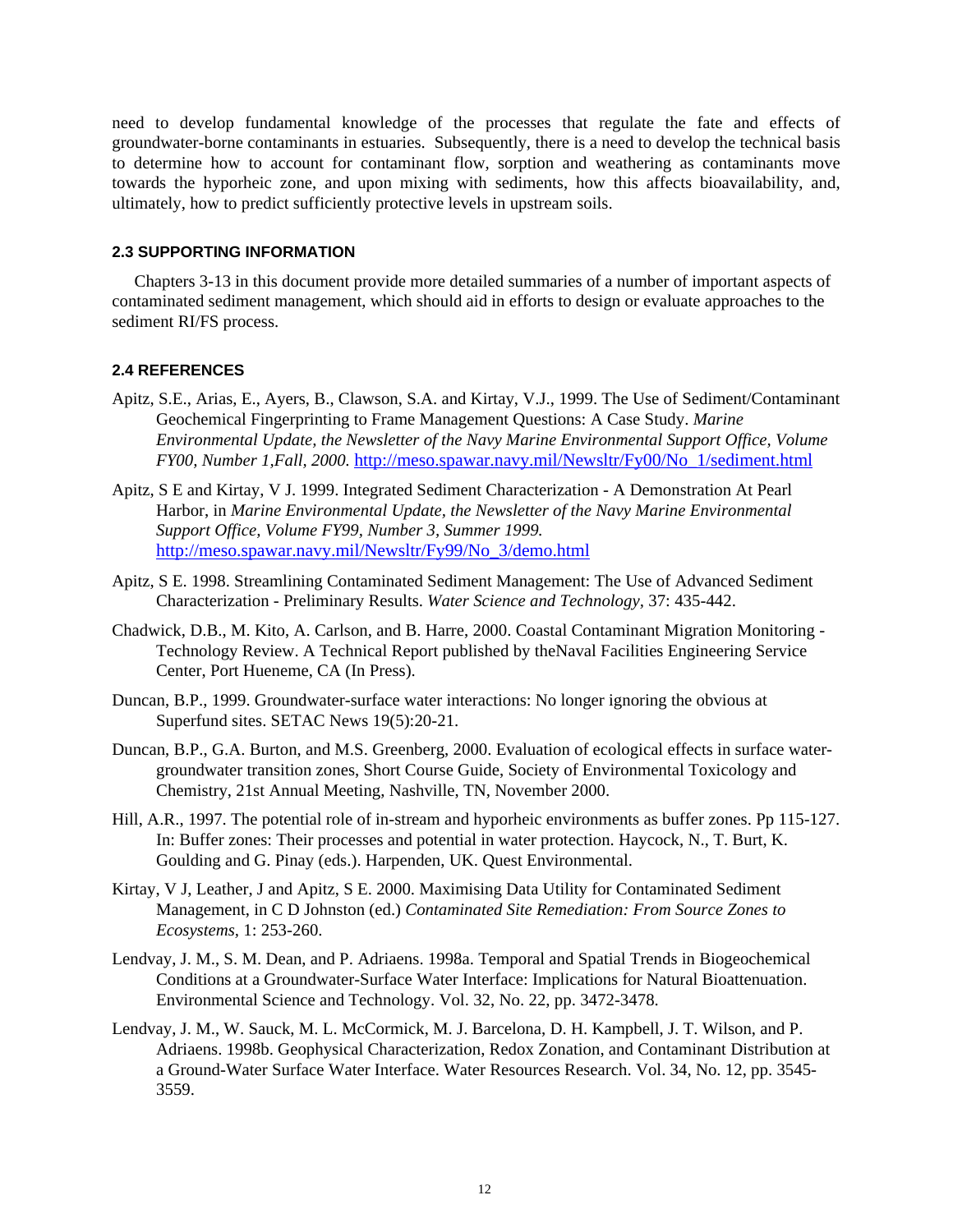- Lee, D.R., 2000. Delineation, quantification, and migration of discharge plumes. Pp 35-38. In: Proceedings of the groundwater/surface water interactions workshop, U.S. Environmental Protection Agency Publication EPA 542/R-00/007.
- Long, E. R., MacDonald, D.D., Smith, S.L. and Calder, F.D., 1995. Incidence of Adverse Biological Effects Within Ranges of Chemical Concentrations in Marine and Estuarine Sediments. Environmental Management, 19: 81-97.
- Millham, N.P. and B.L. Howes, 1994. Freshwater flow into a coastal embayment: Groundwater and surface water inputs. Limnol. Oceanogr. 39(8):1928-1944.
- Morrison, R. D. 2000. *Environmental Forensics, Principles and Applications,* CRC Press, Boca Raton, FL, 351 pp.
- National Research Council, Marine Board, Commission of Engineering and Technical Systems, Committee on Contaminated Sediments. 1997. *Contaminated Sediments in Ports and Waterways: Cleanup Strategies and Technologies*. Washington, D.C., National Academy Press.
- Page, D. S., Boehm, P. D., Douglas, G. S., and Bence, A. E., "Identification of Hydrocarbon Sources in the Benthic Sediments of Prince William Sound and the Gulf of Alaska Following the Exxon Valdez Oil Spill," in Exxon Valdez Oil Spill: Fate and Effects in Alaskan Waters, ASTM STP 1219, pp. 41-83, Peter G. Wells, James N. Butler, and Jane S. Hughes, Eds., American Society for Testing and Materials, Philadelphia, 1995.
- Palmer, M.A., 1993. Experimentation in the hyporheic zone: Challenges and prospectus. J.N.Am. Benthol. Soc. 12(1):84-93.
- Paulsen, R.J., C.F. Smith, D. O'Rourke and T. Wong, 2001. Development and evaluation of an ultrasonic ground water seepage meter. Ground Water. 39(6):904-911.
- Salomons, W. & Förstner, U. 1984. *Metals in the Hydrocycle*. Berlin: Springer Verlag.
- Sinex, S. A., Cantillo, A. Y. & Helz, G. R. 1980. Accuracy of Acid Extraction Methods for Trace Metals in Sediments. Analytical Chemistry, 52: 2342-2346.
- Stanford, J.A. and J.V. Ward, 1993. An ecosystem perspective of alluvial rivers: Connectivity and the hyporheic corridor. J.N.Am. Benthol. Soc. 12(1):48-60.
- Thibideaux, L. J., K. Duckworth, et al., (1999). Effectiveness of environmental dredging, finding from case studies. SETAC 20th Annual Meeting, Philadelphia, PA, Society of Environmental Toxicology and Chemistry.
- U.S. EPA, 1998. *Contaminated Sediment: EPA's Report to Congress*, Fact Sheet, Office of Water, EPA-823-F—98-001, January, 1998.
- Wedepohl, K. H. 1995. The Composition of the Continental Crust. *Geochimica et Cosmochimica Acta 59:*  1217-1232.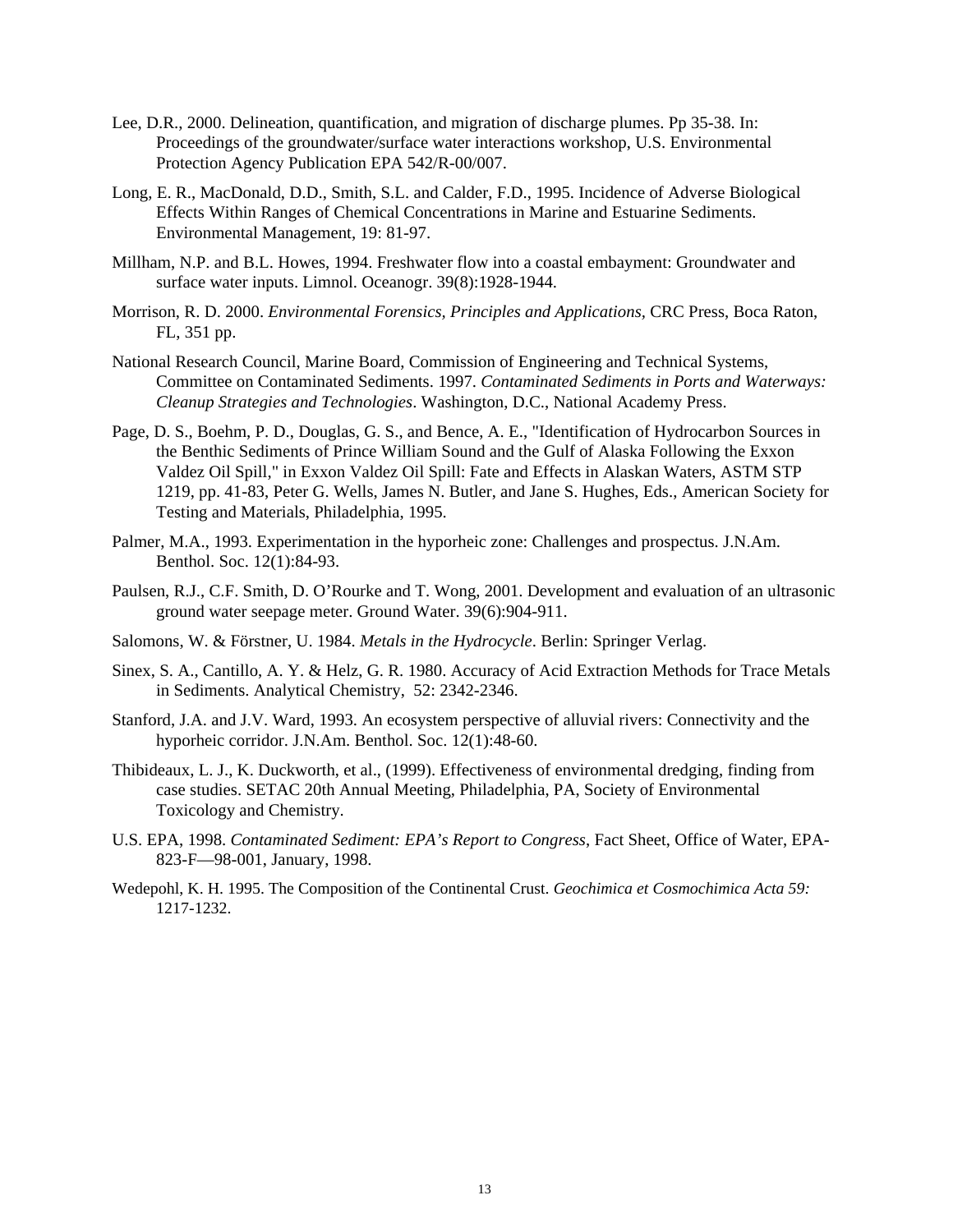# **3. THE CONCEPTUAL SITE MODEL**

#### <span id="page-25-0"></span>**3.1 INTRODUCTION**

A conceptual site model (CSM) is the site-specific conceptual framework around which a site investigation is designed. An appropriate CSM is critical for determining the most cost effective and efficient manner of protecting human health and the environment in environmental and remediation investigations. The purpose of this chapter is to provide an understanding of the purpose and application of CSMs. In addition, a general outline is presented on the development, uses and importance of the CSM in site investigations.

#### **3.2 WHAT IS A CSM**

A CSM is a three-dimensional description of a site and its environment that represents what is known (or suspected) about the contaminant source area(s), as well as, the physical, chemical, and biological processes that affect contaminant transport from the source(s) through site environmental media to potential environmental receptors. The CSM identifies the complete and potentially complete exposure pathways and provides a template to conduct the exposure pathway evaluation. It also provides a means to identify relevant ecological receptors and habitats and potential response actions. The CSM is dynamic in the sense that when available, additional data are used to refine and increase the accuracy of the CSM. Although the CSM is not a computer model; it may be the basis for a computer model should one be required.

#### **3.3 WHY IS A CSM IMPORTANT**

A CSM is invaluable in the development of a risk-based site investigation and remediation program. The CSM documents current site conditions and is supported by all available data (e.g., maps, cross-sections, site diagrams illustrating potential human and environmental exposure pathways from contaminant releases.

A CSM also is critical to the understanding of a site if significant changes occur at the site. For example, if a well suddenly shows an increasing trend in a contaminant concentration, the CSM may be used to hypothesize what is responsible for the change. Additional data may be required to verify the hypothesis or to help develop/change the hypothesis. In many cases a computer model can be very valuable in quantifying the processes described by the CSM. For example, a simple transport model may be used to suggest that attenuation is occurring because an observed plume is much smaller than would be predicted based on transport with no attenuation processes.

#### **3.4 HOW IS A CSM DEVELOPED**

The first step in the development of a CSM is a thorough literature review and evaluation of the regional geology, hydrogeology and atmospheric conditions, including maps and aerial photos describing the region and associated geomorphology and surface water bodies. This evaluation forms the basis of the CSM for contaminant fate and transport. The objective of the basic CSM is to identify pathways that could lead to potential risk to human health and the environment, while providing the necessary framework for defining and prioritizing investigation and remedial objectives. The first phase of an investigation may focus on filling in the data gaps in the basic CSM. The CSM may then be refined and risk-based decisions made on the relative priority of future investigations.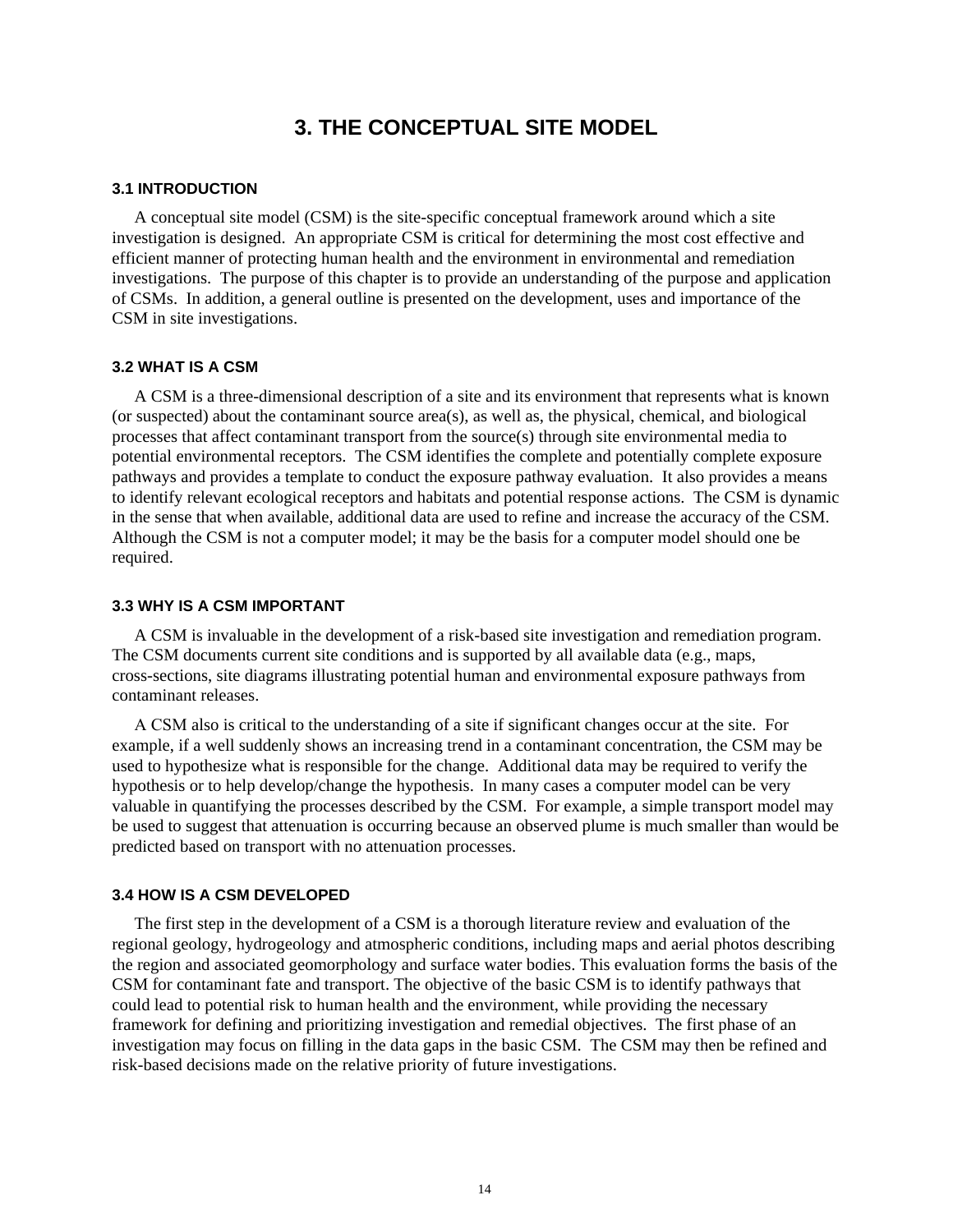<span id="page-26-0"></span>The physical processes described in the CSM should include the geology and hydrogeology of the site. The hydrogeology of the site describes movement of surface and groundwater (and associated contaminants) through the site and is a function of large-scale processes at the site (e.g., structural geology, hydrodynamics, depositional history, geomorphology, water body locations and other sinks and/or sources, atmospheric conditions, etc.). Surface water, porewater and groundwater transport are also influenced by small-scale processes or factors (e.g., matrix porosity, consolidation, grain size, angularity, degree of fracturing, groundwater surface water interaction, bioturbation, bioirrigation, wave activity, etc.).

Chemical processes and conditions also influence the environmental movement of contaminants. Chemical contaminants have characteristic properties (e.g., solubility, density, viscosity, diffusivity, vapor pressure) both individually and in combination with other chemicals. These characteristics help determine the extent and rate of a contaminant's environmental partitioning into a given media (groundwater, soil, air, sediment, porewater, surface water etc.) and transport from the source area. These characteristics, along with other physical (e.g., source size, loading rate diffusion, and dispersion) biological (e.g., biodegradation, bioirrigation and biotransformation) and chemical (e.g., hydrolysis, oxidation, reduction, volatilization, precipitation, complexation, adsorption, and ion exchange) factors determine the ultimate fate and transport of a contaminant in the environment.

A CSM can be as simple or as complex as required to meet its objective(s). A CSM should be developed as early as possible in the investigative process and should contain sufficient information to support the development of current and future exposure scenarios. One of the most important uses of the CSM is as a communication tool to facilitate the decision-making process.

Methods used to develop the CSM may, and likely will, differ from site to site. The most important aspects of CSM development are to start the development process early and to make the preliminary gathering and evaluation of existing data as comprehensive as possible. One suggested outline for the development of the CSM is presented below:

- 1) Assemble available information (regional, site historical, photos, etc.).
- 2) Identify contaminants of concern
- 3) Establish background concentrations
- 4) Characterize contaminant sources
- 5) Identify contaminant migration pathways
	- a) groundwater/porewater pathway
	- b) surface water and sediment pathway
	- c) air pathway
	- d) soil/sediment contact (direct contact) pathway
	- e) biotic pathway
- 6) Identify potential environmental receptors
	- a) human receptors
	- b) ecological receptors

# **3.5 IMPORTANT CONSIDERATIONS**

The overall site remediation strategy and risk-based considerations should guide the development of the CSM. The development of a CSM is a focused, goal-oriented process that should require only those data necessary to meet the goal(s) of the site strategy and objectives. The CSM should guide all subsequent investigations, but be no more complex than required to meet its objective(s).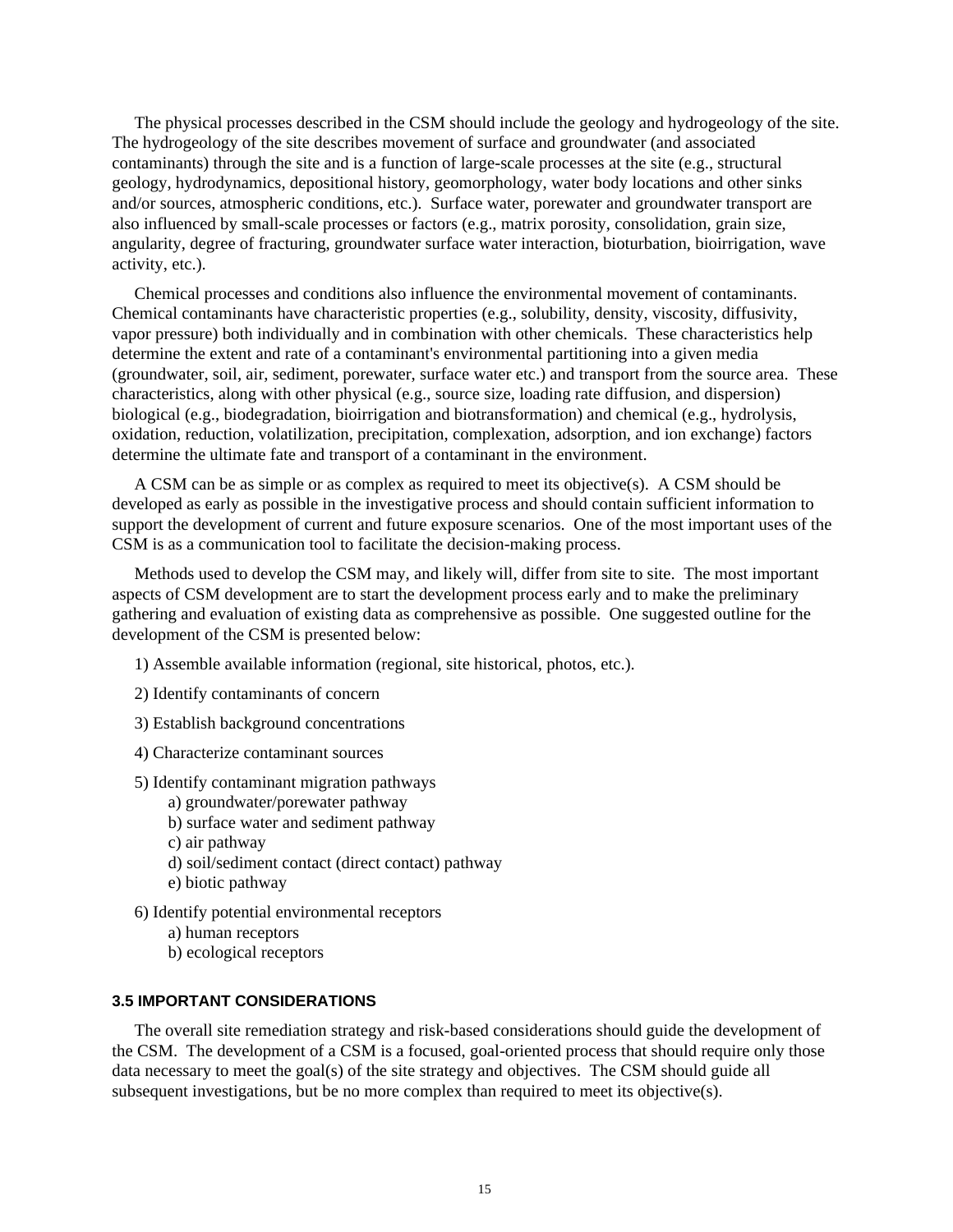<span id="page-27-0"></span>A review of the six steps outlined above demonstrates that the development of a CSM is really nothing more than a site characterization program. In fact, the development of a CSM should guide the site characterization. The CSM should be continuously evaluated and refined as data become available, and, as the level of uncertainty associated with the CSM decreases, it should help identify data gaps and target additional investigations.

The most common mistakes in the development of the basic CSM are made during the assembly and evaluation of information. Greater emphasis on the initial phases of CSM development, such as evaluating the regional geology, hydrogeology and any site-specific data, will improve the initial hypotheses and, ultimately, the CSM. Reviewing historical information on site-wide waste handling practices and locating potential contaminant source areas and quantities will aid in determining the source characteristics (i.e., physical and chemical characteristics, mass loading, distribution of the contaminant between environmental media, etc.) as well as potential migration pathways. Understanding the contaminants, their source and chemical properties is a prerequisite to estimating and determining their ultimate fate. A thorough review of existing data will help ensure that the field investigation is focused on the appropriate potential receptors, pathways, and chemical characterization.

The development of a CSM is an iterative process involving the compilation of existing information on site conditions that represent the physical, chemical, and biological processes that determine the transport of contaminants from sources to potential environmental receptors. A CSM is dynamic and evolves, as additional data become available. Refinement of the CSM can also drive re-optimization of remedial design and/or operation.

# **3.6 REFERENCES**

- Anderson, M.P. and Woessner, W.W. 1992. *Applied Groundwater Modeling, Simulation Of Flow and Advective Transport.* Academic Press, San Diego, CA, 381 p.
- ASTM. 1995. *Standard Guide for Developing Conceptual Site Models for Contaminated Sites; E 1689-95.* Annual Book of ASTM Standards, Vol. 04.08.
- U.S. EPA. 1996. *Soil Screening Guidance.* Office of Solid Waste and Emergency Response. EPA Publication 9355.4-14FSA.
- U.S. EPA. 1997. *Use of Monitored Natural" Attenuation at Superfund, RCRA Corrective Action, and Underground Storage Tank Sites.* Office of Solid Waste and Emergency Response Directive 9200.4-17. Interim Final.
- Kolm, K.E. 1993. *Conceptualization and Characterization of Hydrologic System.* International Ground Water Modeling Center, Golden, CO.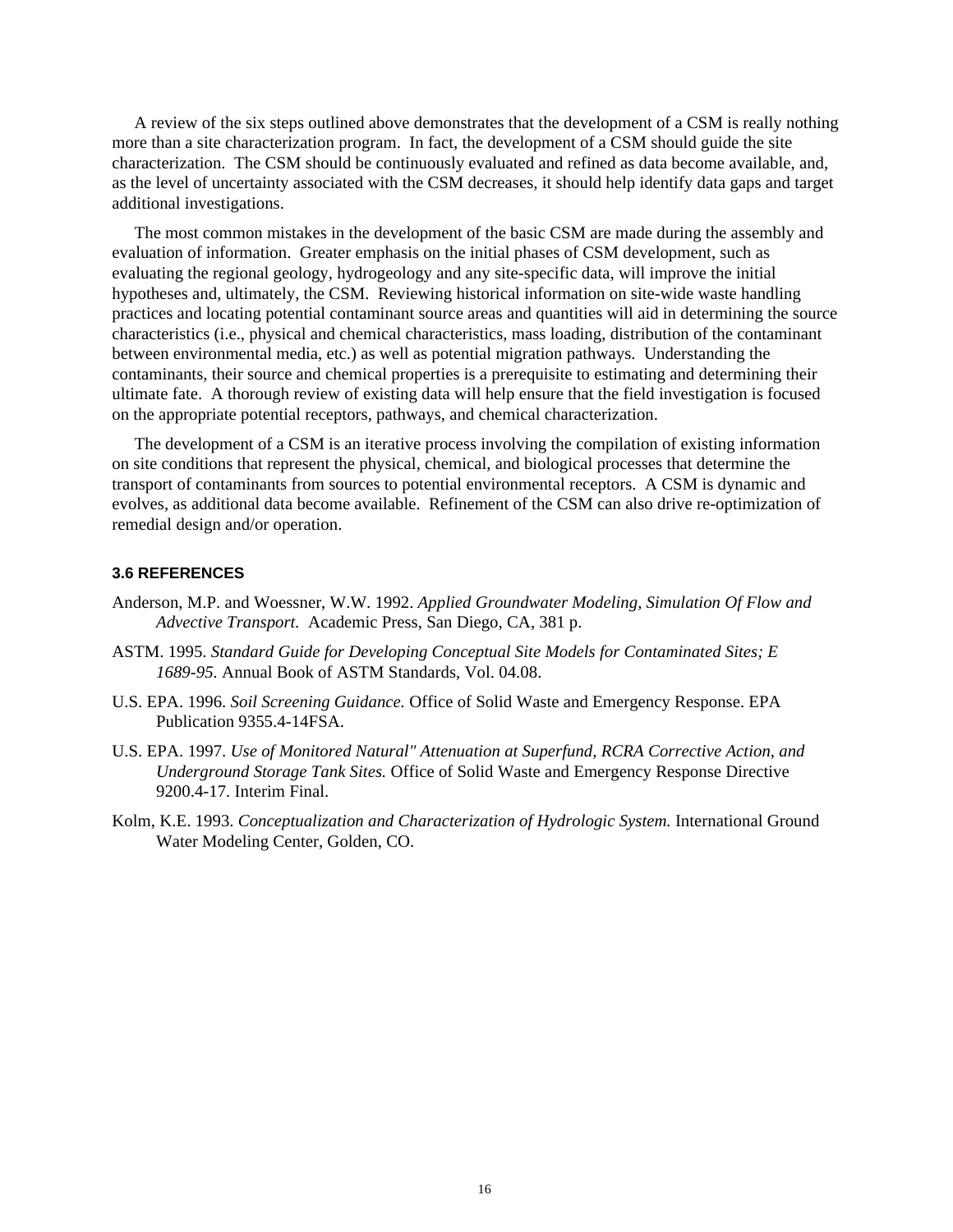# **4. ECOLOGICAL ASSESSMENT TOOLS**

# <span id="page-28-0"></span>**4.1 INTRODUCTION**

Assessment or measurement tools for an ecological risk assessment are available to measure exposure and/or direct effects and to model bioaccumulation. Exposure can be evaluated with tools to measure water, chemistry and tissue chemistry. Effects may also be inferred with the use of qualified literature values, when available. Sediment toxicity tests, benthic macroinvertebrate community analysis, and histopathology typically are used to measure effects. Biomarkers are another set of tools that are often employed for measuring exposure, but some are also used to hypothesize a direct measure of an effect. Although some of these tools measure contaminant exposure via ingestion or water contact, the source of this contamination is often partially or entirely from the sediment; the latter medium is highlighted throughout this discussion. **[Table 1](#page-28-1)** summarizes some of these tools and their appropriate endpoints. The text below discusses the advantages and disadvantages of each measurement; a discussion of bioaccumulation modeling follows separately. For more detailed information on the linkage of bioaccumulation data with sediment quality, the reader is referred to the USEPA (2000A) Bioaccumulation Analysis Workgroup.

| Endpoints                                                     | Exposure | Direct Measure of Effects | <b>Effects from Literature</b> |
|---------------------------------------------------------------|----------|---------------------------|--------------------------------|
| <b>Assessment Tool</b>                                        |          |                           |                                |
| <b>Water Chemistry</b>                                        | X        |                           | X                              |
| <b>Sediment Chemistry</b>                                     | X        |                           | X                              |
| <b>Tissue Chemistry</b>                                       | X        |                           | $\gamma$                       |
| <b>Sediment Toxicity</b>                                      |          | X                         |                                |
| <b>Benthic Macroinvertebrate</b><br><b>Community Analysis</b> |          | X                         |                                |
| Histopathology                                                |          | X                         |                                |
| <b>Biomarkers</b>                                             | X        | 9                         |                                |

<span id="page-28-1"></span>**Table 1. Available Assessment Tools** 

**Exposure and effects endpoints vs. assessment tools:** Uncertainty exists concerning the confidence levels which can be obtained when using tissue chemistry to predict effects found from literature sources. Similarly, predicting direct effects to organisms through the use of biomarkers is possible but not definitive.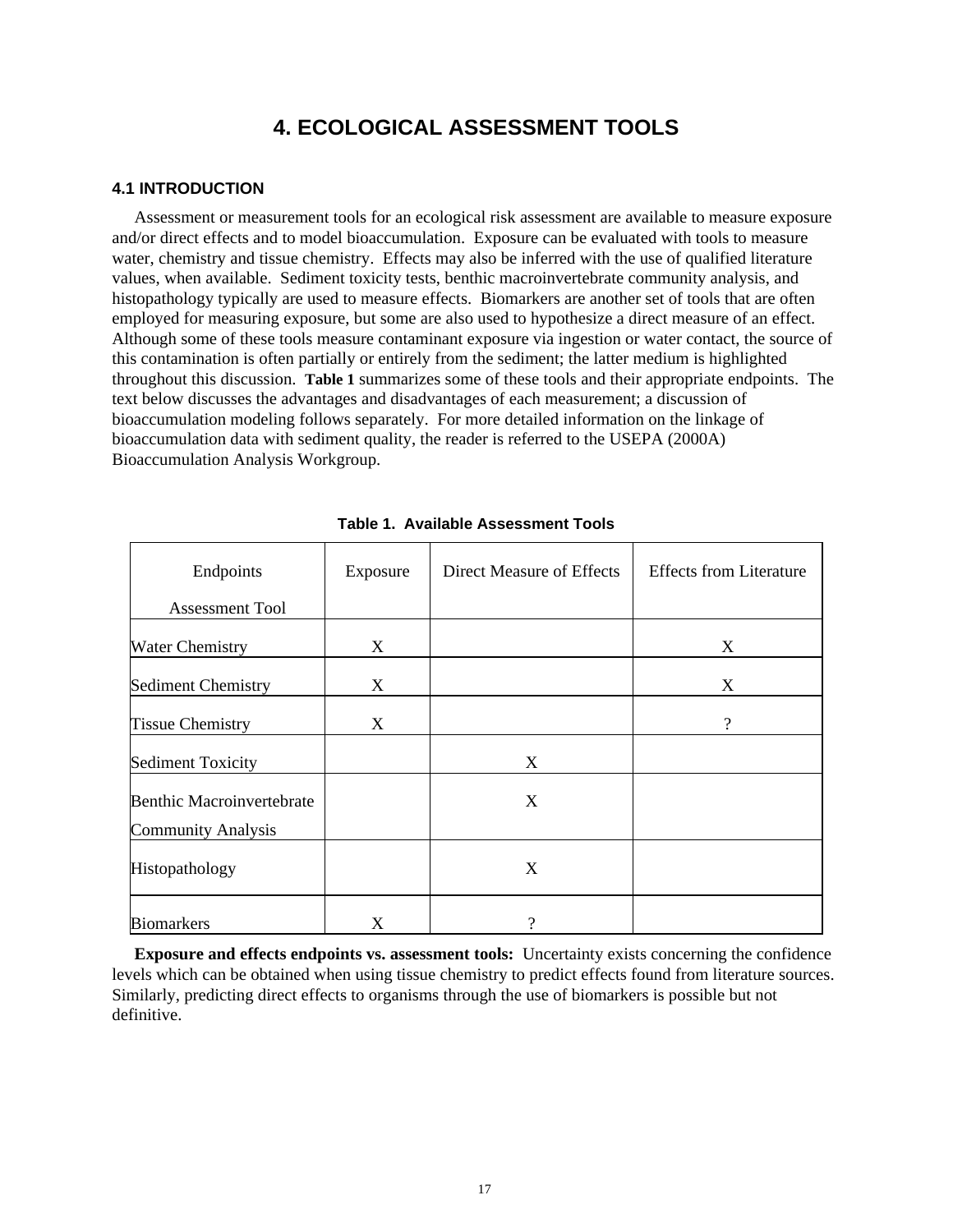#### <span id="page-29-0"></span>**4.2 MEASUREMENT ENDPOINTS**

### **4.2.1 Water Chemistry**

An extensive set of toxicity databases exists for water chemistry. Contaminant concentrations indicating toxicity are often linked to sediment chemistry through standard partitioning assumptions, however, spatial and temporal variability usually are high. Redox, salinity and other changes during sample preparation and analysis may affect contaminant partitioning, and equilibrium assumptions may not always correctly predict contaminant concentrations in solution. In addition, rapid mixing often results in benign water chemistry measurements, while sediments remain highly contaminated. Further, many organic chemicals of particular interest are hydrophobic and metals, even when present, may be not be bioavailable due to formation of stable trace element complexes. However, the large databases available for water chemistry toxicity make these approaches good screening tools for sediment quality.

### **4.2.2 Sediment Chemistry**

Sediment quality guidelines include both empirical and mechanistic methods (Long et al., 1995; Smith et al., 1996; MacDonald, 2000; Swartz, 1999; USEPA, 1999A; USEPA, 1999B). Although these guidelines initially are often used to estimate exposure, these values also provide a means to predict toxicity; however, their value often lies in determining the concentrations below which a toxic response is not expected. Nevertheless, they provide a means to relate sediment chemistry to toxicity. However, reliability differs depending upon the chemical and on the available database; their use can thus result in in potential false negative and positive results. In addition, the sediment quality guidelines do not directly address bioaccumulation and trophic transfer. Spatial variability and mixtures of contaminants often are difficult to assess. As with water chemistry tests, these are good screening tools, but should be used in concert with direct measures of effects.

#### **4.2.3 Tissue Chemistry**

Tissue chemistry measurements can directly assess bioavailability and integrate exposure over time from the water, sediment and food web pathways. However, there is an uncertain relationship between tissue residues and bioeffects. Metabolism or bioregulation may result in no linkage between exposure concentrations and tissue residues. In addition, much variability often exists between species and individuals of the same species. Furthermore, it is difficult to determine exposure for mobile species. Despite these shortcomings, one can compare tissue residue values to the databases of Jarvinen and Ankley (1999) and US Army Corps of Engineers (USACE) (2000A) to predict *potential* effects. At a minimum, relative tissue chemistry between sites can help resolve issues of differing bioavailability.

#### **4.2.4 Biomarkers**

As with tissue chemistry, biomarkers can integrate exposure over time. They are a measure of sensitive biological response to contaminants and may provide a contaminant-specific response. However, they usually are best used for measuring only exposure. In addition, understanding of mechanisms of toxicity is insufficient to indicate levels of unacceptable response and responses of known biomarkers may not, in fact, be contaminant-specific. However, many biomarkers can signal exposure to certain organic compounds after the parent compound is excreted and/or metabolized. Metallothioneins are available to measure metal exposure, specifically cadmium.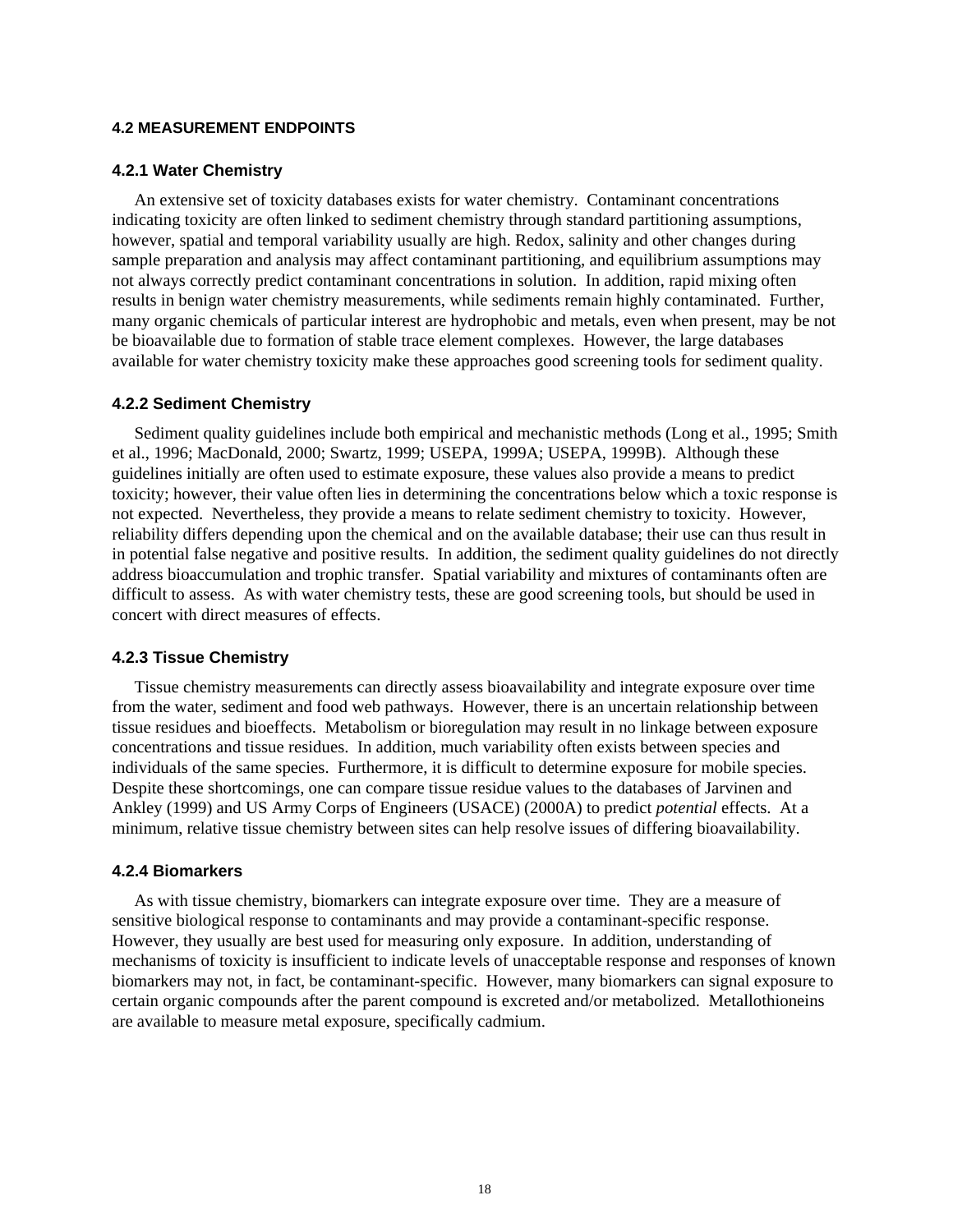#### <span id="page-30-0"></span>**4.2.5 Sediment Toxicity Tests**

These commonly used tests provide location-specific information on potential toxicity. They provide a measure of response to contaminant mixtures and are rapid and relatively inexpensive to conduct. Using standardized protocols, the risk assessor can measure toxicity in bulk sediments or in pore-water, the latter conducted because contaminants often partition from the sediment. However, the physical nature and regional chemical makeup of the sediments must be known so that resulting responses can be linked to specific contaminants. Another concern is the required extrapolation from laboratory tests to field conditions along with issues concerning sensitivity of test organisms. In situ tests, mostly under development, may reduce such problems. One problem with toxicity tests is that organisms may respond to natural variables in sediments such as grain size, %OC and ammonia levels. Thus, careful use of protocols, references and controls are necessary. Successful test performance may depend upon laboratory experience.

Several bulk sediment tests are available (USEPA, 2001, 2000B and 1994; ASTM, 1999). Samples for sediment porewater tests can also be collected by homogenizing the sediment and collecting the porewater using a vacuum-operated extractor (Winger and Lasier, 1991). If one suspects that the toxicity is from site-specific physical or chemical conditions other than the chemicals of concern, then a Toxicity Identification Evaluation should be employed. These chemical manipulations of field sediments are discussed by the USEPA (1996). Due to the complexity of contaminated sediments, and the potential synergistic effects of multiple contaminants, it may not always be possible to pinpoint which contaminants are causing toxicity, however.

Of particular recent interest is the exposure and effects to organisms from persistent, bioaccumulative chemicals found in sediments. USEPA (2000A) has published a lengthy report that associates the presence and quantity of potentially bioaccumulative chemicals in sediment with uptake in the tissues of aquatic and terrestrial organisms, and with the effects of those chemicals on the organisms.

Benthic Macroinvertebrate Community Analysis: Benthic macroinvertebrate community assessments make up the third leg of the sediment quality triad introduced by Chapman (1990) along with sediment chemistry and sediment toxicity. Effects are judged when comparing the community from the sitespecific sediment to a reference location. However, it may be difficult to find a suitable reference area(s). In addition, this tool may not be appropriate for physically disturbed habitats. To be used appropriately, extensive data and/or expert knowledge may be necessary.

Histopathology: Histopathological indices have been useful in assessing the toxicological impact of contaminated sediments (Burton, 1992). Effects can be measured directly and quantified in terms of frequency of incidence (Ingersoll, et al., 1997). However, histopathological indices may be influenced by factors other than chemical contaminants.

## **4.3 CHEMICAL-SPECIFIC CONSIDERATIONS**

Although the above described assessment tools are well-known and available to all ecological risk assessors, their value considerably differs depending upon the chemical of concern. Each of the following groups of chemicals has distinctive abilities to bioaccumulate and/or causes a toxic response. Contaminant groups may be divided into metals, polycyclic aromatic hydrocarbons (PAHs), PCBs and Dioxin/Furans. Because mercury significantly differs in its toxicity and degree of bioaccumulation when compared to other metals, it is discussed separately. Tables 2 and 3 summarize the following discussion.

#### **4.3.1 Metals**

Concentrations of metals in aqueous environments often are compared to the USEPA Ambient Water Quality Criteria (AWQC) (USEPA, 1998) and available sediment quality guidelines. Effects may be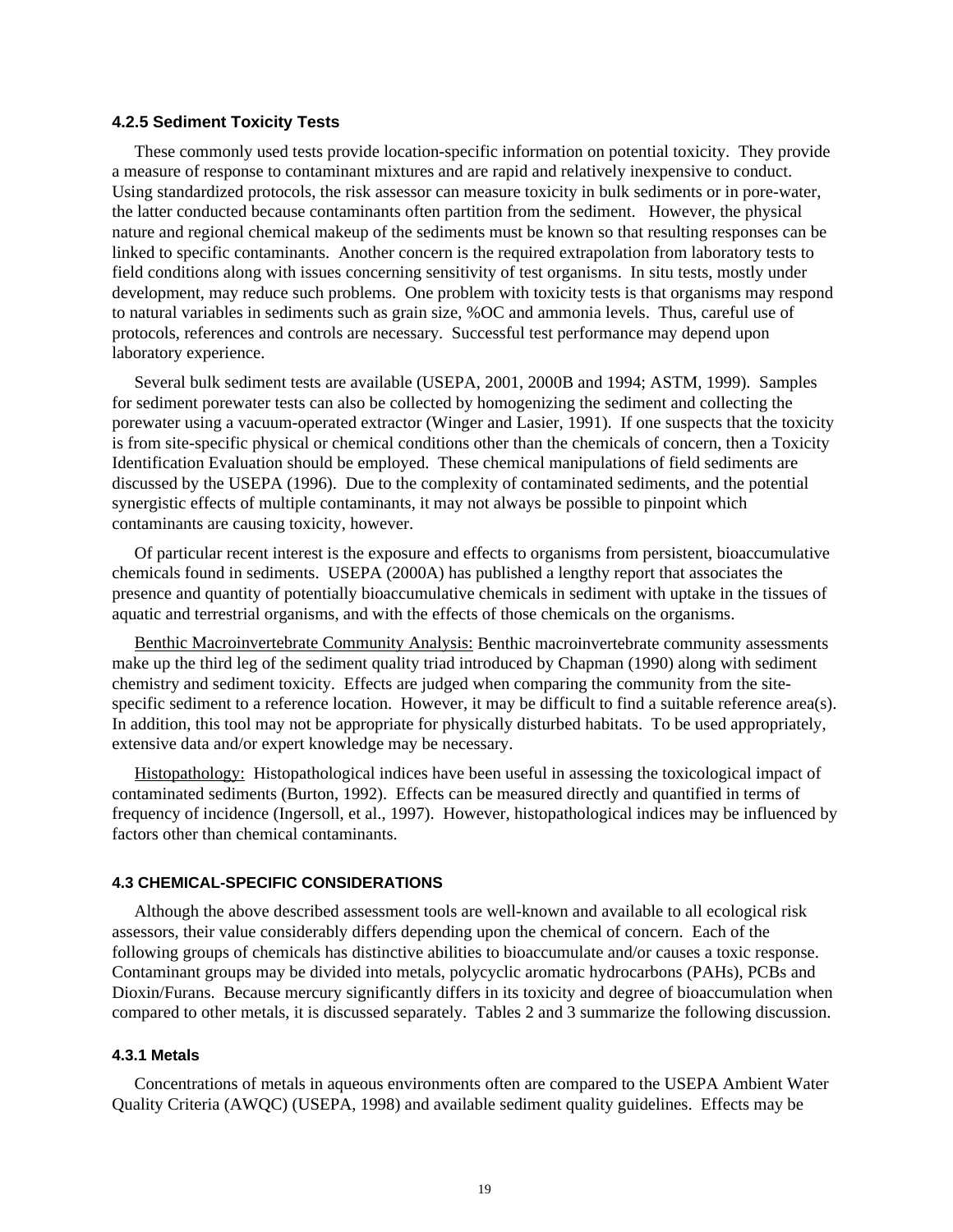<span id="page-31-0"></span>more directly measured using sediment toxicity tests with field-collected sediments and through benthic macroinvertebrate community assessments. These bulk and porewater toxicity tests do not measure bioaccumulation, however, accumulation in benthic invertebrates may occur with or without toxicity.

An example of a freshwater sediment bioaccumulation test is provided by the USEPA (2000B). Metals, with the exception of mercury and possibly cadmium, generally do not bioaccumulate as extensively as do non-polar organics. Nevertheless, bioaccumulation tests such as this show exposure and may be used as measures of potential effects if one knows the concentrations (i.e., dose) that may cause injury to predators. For example, Woodward et al (1994) demonstrated that feeding metalcontaminated invertebrates to juvenile rainbow trout (at concentrations in invertebrates comparable to those found in the Clark Fork River in Montana) resulted in reduced growth and survival of the trout. Although bioaccumulation of most metals is relatively low, tissue residue values can still be compared to the Jarvinen and Ankley (1999) and USACE (2000) databases to estimate potential effects. Lastly, partitioning of metals from sediments to overlying waters conceivably could cause avoidance by certain aquatic species (Hansen, et al., 1999).

| Contaminant    | Sediment  | <b>Tissue</b><br><b>Tissue</b> |            | <b>Biomarkers</b> |
|----------------|-----------|--------------------------------|------------|-------------------|
| Group          | Chemistry | Chemistry:                     | Chemistry: |                   |
|                |           | Invertebrates                  | Fish       |                   |
| <b>METALS</b>  | X         | X                              | $\ast$     | $\ast$            |
| <b>MERCURY</b> | X         | X                              | X          |                   |
| PAHs           | X         | X                              |            | X                 |
| <b>PCBs</b>    | X         | X                              | X          | X                 |
| <b>DIOXINS</b> | X         | X                              | X          | X                 |

**Table 2. Summary: Exposure Assessment** 

\* Cadmium is the best example of a metal that can be used to show exposure through fish tissue chemistry and biomarkers

#### **4.3.2 Mercury**

As for the metals discussed above, using the available sediment screening guidelines may aid in the assessment of mercury in sediment. However, most available sediment effects databases are based on total mercury measurements rather than on the more toxic methylmercury. In addition, these empirical sediment quality guidelines often have low accuracy in predicting adverse effects. As for other metals, sediment toxicity testing and benthic macroinvertebrate community assessments comprise the principal tools in estimating mercury effects to benthic organisms. Because mercury (especially methylmercury) readily bioaccumulates and biomagnifies, tissue chemistry is of relatively great value; tissue concentrations in invertebrates and higher trophic level organisms are appropriate targets to demonstrate exposure. In situ collections for tissue chemistry are preferred to laboratory bioaccumulation tests because of the importance of methylation to bioavailability. An example of a well-designed bioaccumulation study is one using caged, pre-sized bivalves to measure potential availability of inorganic and methylmercury, along with effects on growth. Toxic effects from mercury tissue residues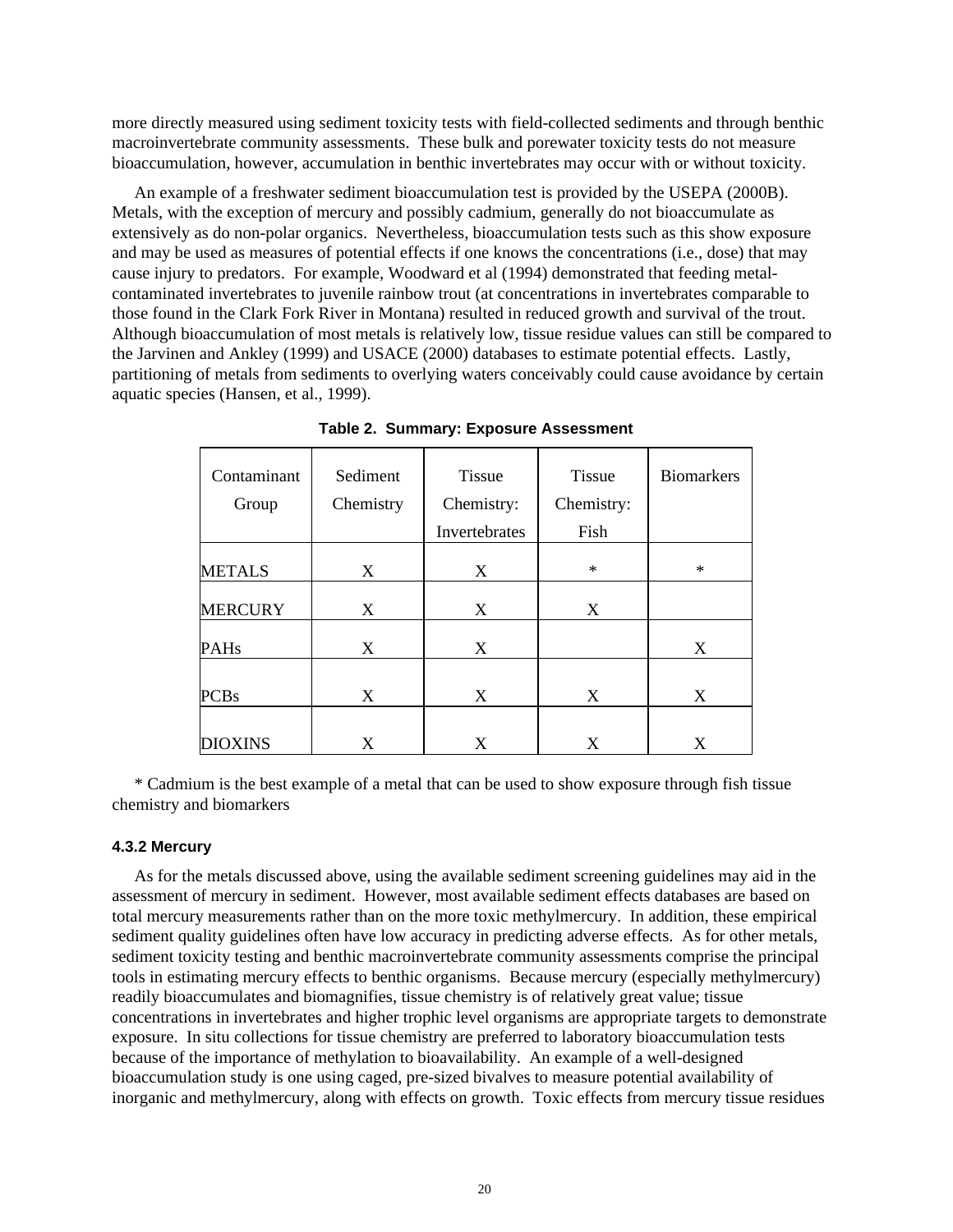<span id="page-32-0"></span>are found in the Jarvinen and Ankley (1999) USACE (2000) databases; lethal and sublethal effects are shown whereby, for example, impaired behavior in adult fish is found at lower concentrations than is mortality.

| Contaminant<br>Group | Sediment<br>Toxicity: | Sediment<br><b>Toxicity Tests</b> | Benthic<br>Community | <b>Tissue Residue</b><br>Effects | <b>Biomarkers</b> |
|----------------------|-----------------------|-----------------------------------|----------------------|----------------------------------|-------------------|
|                      | Literature            |                                   | Assessment           |                                  |                   |
| <b>METALS</b>        | X                     | X                                 | X                    | $\ast$                           |                   |
| <b>MERCURY</b>       | $X$ ?                 | X                                 | X                    | $\gamma$                         |                   |
| <b>PAH</b>           | X                     | X                                 | X                    |                                  | X                 |
| <b>PCBs</b>          |                       |                                   |                      | X                                |                   |
| <b>DIOXINS</b>       |                       |                                   |                      | X                                |                   |

**Table 3. Summary: Effects Assessment** 

\* Cadmium is primary example of a metal that can be used to show effects through tissue chemistry.

Uncertainty exists concerning the confidence of using tissue concentrations to predict effects based on literature sources.

# **4.3.3 Polycyclic Aromatic Hydrocarbons (PAHs)**

Effects to invertebrates from PAH contamination in sediments are first assessed using the sediment triad methods discussed above, which incorporate sediment chemistry, sediment toxicity and benthic community assessment. A PAH model was presented by Swartz et al. (1995) to estimate the toxicity of PAH-contaminated sediments which involves using a combination of equilibrium partitioning, QSAR, toxic units, additivity, and concentration-response models. Highly contaminated sediments often result in harmful effects to fish species such as reproductive impairment, liver lesions and other histopathology, much of which can be assessed when examining field-collected fish. Although toxicity in fish is related to biotransformation to toxic metabolites, biomarkers such as the presence of PAH metabolites in fish bile, cytochrome P-450 induction, or DNA adducts are usually considered measurements of exposure. However, cytochrome P-450 induction may be linked to toxic effects in fish including reproductive effects and carcinogenicity. Other exposure measures are tissue residues in resident invertebrates and resident or caged bivalves; in the latter study example, one may assess growth effects if juvenile bivalves are measured before deployment. It should be pointed out that recent studies have noted that PAH toxicity can be significantly increased if organisms are exposed to UV light (e.g., sunlight). Thus, toxicity assays for organisms and sediments in shallow water or the intertidal should be carefully designed.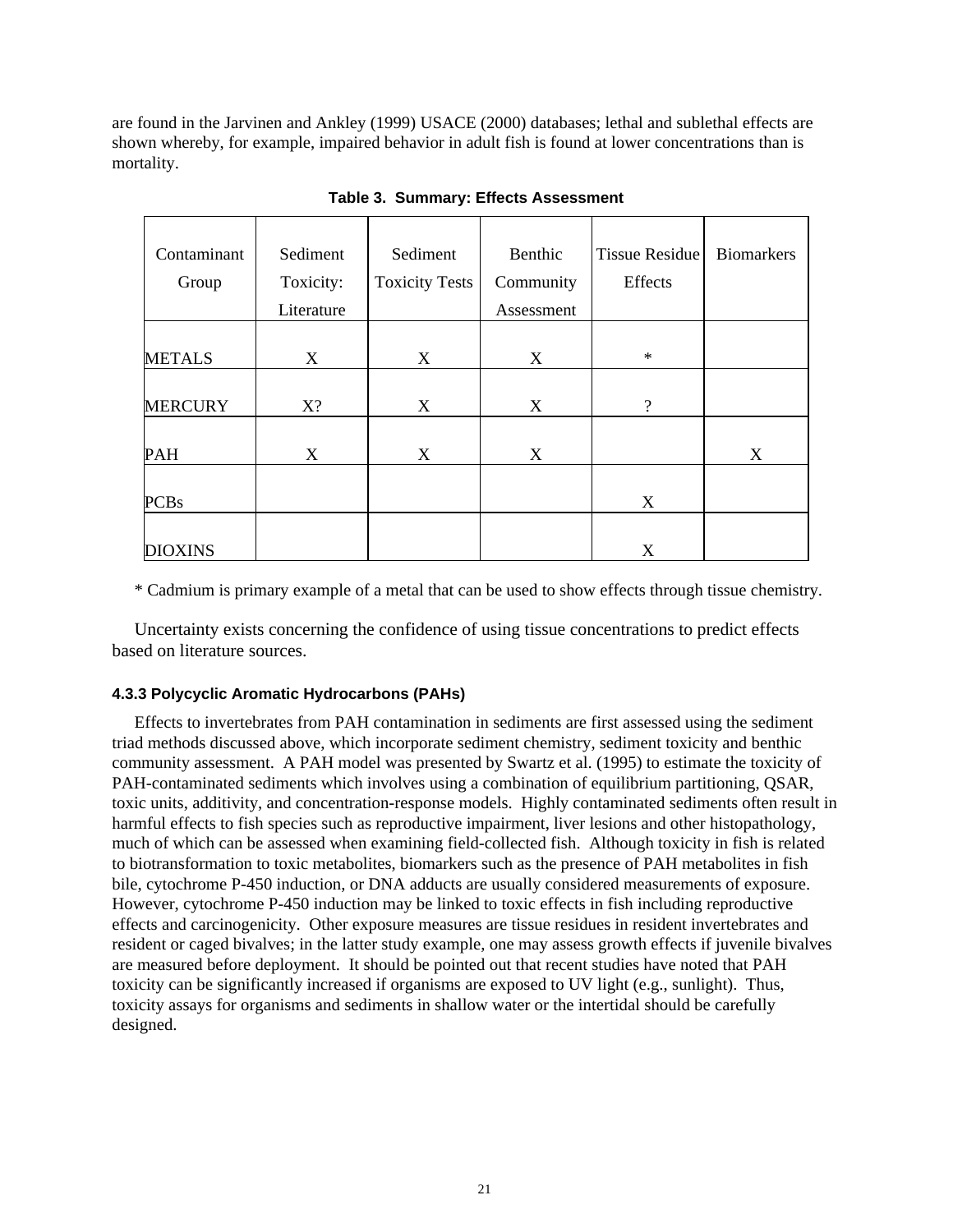#### <span id="page-33-0"></span>**4.3.4 PCBs and Dioxins/Furans**

The standard sediment triad methods may also be used to estimate effects of PCBs and Dioxins/Furans. MacDonald et al. (2000) shows total PCB sediment concentrations that may injure benthic organisms based on toxicity tests. Iannuzzi et al. (1995) review the available sediment guidelines for 2,3,7,8-Tetrachlorodibenzo-p-Dioxin. Likely improvements to standard toxicity tests are recent draft long-term toxicity tests, 42 day *Hyalella azteca* and 50 to 65 day *Chironomus tentans*, that measure survival, growth, and reproduction in moderately PCB-contaminated sediments (USEPA, 2000B; ASTM, 2000). PCBs readily bioaccumulate, especially into fish, via the foodweb pathway. In fact, fish may be more sensitive to toxic effects of PCBs and dioxins/furans than are invertebrates because the latter lack the aryl hydrocarbon receptor; the presence of this protein makes these compounds toxic to a species. Exposure of invertebrates to these chemicals is measured by analyzing tissue residue concentrations in resident species, in situ exposures of caged organisms, and laboratory sediment bioaccumulation tests. Fish PCB exposure, like exposure to some of the other contaminant groups described above, is measured using tissue residue concentrations or biomarkers in resident species. Considering tissue concentrations (along with lipid content) and comparable sediment concentrations (including TOC levels) provides a biota-sediment accumulation factor (BSAF) that may be compared against literature values, if available.

Direct effects measures for PCBs and dioxins/furans generally are more intricate than are the previously discussed contaminants. Tissue residue concentrations can easily be compared to literature effects values (USACE and Jarvinen and Ankley databases), although much uncertainty may result from such an approach. More complex studies include transporting sexually mature fish to the laboratory where fecundity of females, fertilization success, egg hatch, survival to the yolk resorption stages and gross abnormalities can be measured. Corresponding sediment chemistry data would allow for a determination of a threshold sediment concentration and correlated tissue residue levels associated with the above measurements. Because PCBs show dioxin-like effects (i.e., coplanar PCBs have the same mode of action as dioxin), the most sensitive endpoint is often reproductive effects.

In order to compare toxicities of environmental samples that have different concentrations of coplanar dioxins, furans, and mono-ortho and nonortho-substituted coplanar PCB congeners, toxic equivalent factors (TEFs) have been developed, most recently by the World Health Organization (Van den Berg, 1998). To apply TEFs, individual chemical concentrations within a sample are multiplied by their respective TEF and all products are summed to give a value expressed in toxic equivalency units (TEQs). Separate TEFs are provided for human/mammals, fish, and birds but not directly for sediments. To estimate the sediment TEQ that is associated with effects on fish, it is necessary to back-calculate the sediment TEQ from the fish tissue residue effect level using congener-specific biota-to-sediment accumulation factor or BSAF (defined below) and the fish TEFs.

#### **4.4 FOOD WEB BIOACCUMULATION AND RISK ASSESSMENT TECHNIQUES**

Except for the tissue residue data, the above assessment tools rarely address potential adverse impacts from bioaccumulation. Because bioaccumulation of contaminants may result in adverse effects to resident natural resources, models to predict such uptake from nonpolar organic chemicals and mercury from sediments have been developed. Most models use the BSAF as a means to estimate risk and ultimately derive clean-up levels of sediment. The BSAF is the ratio of the chemical concentration in the organism on a lipid-normalized basis to the chemical concentration in the sediment on an organic-carbon basis; hence the units are grams of organic carbon per gram of lipid. One can determine sediment cleanup by dividing a maximum allowable tissue level (MATL) by the BSAF. However, this requires several assumptions: 1) that the MATL is known, 2) that the BSAF values are defined by accepted measures (either site-specific or literature values), and 3) that a constant relationship (i.e., steady-state) exists between the biota and the sediment. In addition, trophic transfer of contaminants is not considered. The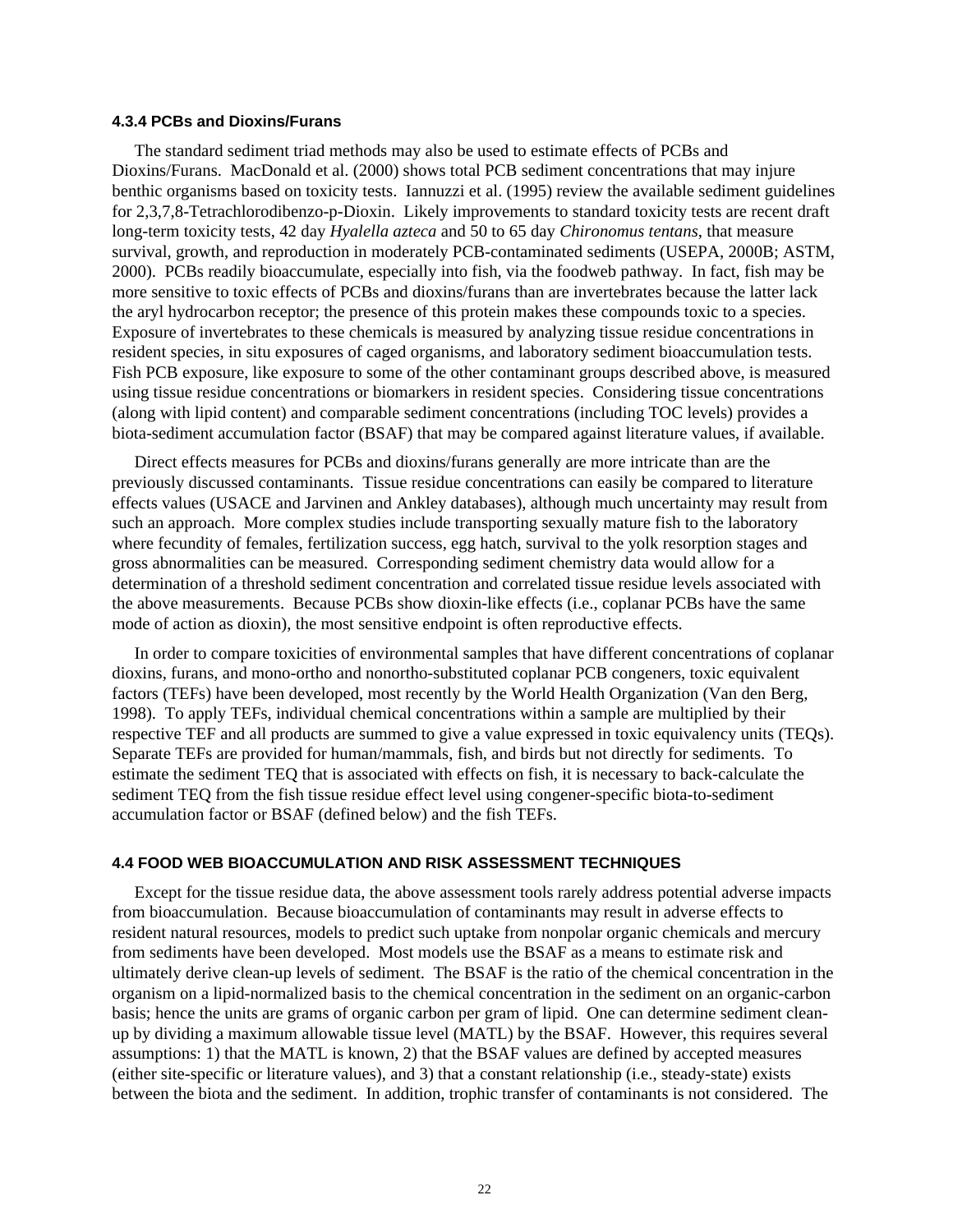<span id="page-34-0"></span>Army Corps of Engineers have used the BSAF concept to create a Theoretical Bioaccumulation Potential, which is an estimate of the equilibrium concentration of a chemical in the tissues of an organism exposed to contaminated sediment (USACE, 2000B). The BSAF approach can be linked with a simple modeled food web to better understand the accumulation of a sediment-borne chemical by organisms (Thomann and Komlos, 1999).

Thomann et al. (1992) and Gobas (1993) introduced more advanced mechanistic food web models that predict bioaccumulation of hydrophobic organic chemicals in aquatic organisms. These models improve and interpret the BSAF values by including the bioaccumulation process, food web structure, bioenergetics, and toxicokinetics while limiting the uncertainty. Burkhard (1998) compares the two models and finds they are, in many ways, quite similar; differences, for example, stem from methods linking aqueous and sediment chemistry to concentrations in lower food chain organisms.

#### **4.5 REFERENCES**

- ASTM. 2000. *Standard Test Methods for Measuring the Toxicity of Sediment Associated Contaminants with Freshwater Invertebrates. E1706-95b*. American Society of Testing and Materials, Philadelphia, PA.
- ASTM. 1999. *ASTM Standards on Biological Effects and Environmental Fate, 2nd Edition*. American Society of Testing and Materials. Philadelphia, PA. 996 p.
- Burkhard, L.P. 1998. Comparison of Two Models for Predicting Bioaccumulation of Hydrophobic Organic Chemicals in a Great Lakes Food Web. *Environ. Toxicol. and Chem*., Vol. 17. No. 3, pp. 383-393.
- Burton, Jr., G.A. 1992. *Sediment Toxicity Assessment*. Lewis Publishers, 457 p.
- Chapman, P.M. 1990. The Sediment Quality Triad Approach to Determine Pollution-induced Degradation. *Sci. Total Environ*., Vol. 97/98, pp. 815-825.
- Gobas, FAPC. 1993. A Model for Predicting the Bioaccumulation of Hydrophobic Organic Chemicals in Aquatic Food-webs: Application to Lake Ontario. *Ecol. Model.,* Vol. 69, pp. 1-17.
- Hansen, J.A., Marr, J.C.A., Lipton, J., Cacela, D., and H.L. Bergman. 1999. Differences in Neurobehavioral Responses of Chinook Salmon (*Oncorhynchus tshawytscha*) and Rainbow Trout (*Oncorhynchus mykiss*) Exposed to Copper and Cobalt: Behavioral Avoidance. *Environ. Toxicol. and Chem*., Vol. 18. No. 9, pp. 1972-1978.
- Iannuzzi, T.J., Bonnevie, N.L., and R.J. Wenning. 1995. An evaluation of current methods for developing sediment quality guidelines for 2,3,7,8-tetrachlorodibenzo-p-dioxin. Arch. *Environ. Contam. Toxicol*, Vol. 28, pp. 366-377.
- Ingersoll, C.G., Dillon, T., and G.R. Biddinger (Eds.). 1997*. Ecological Risk Assessment of Contaminated Sediments*. SETAC Press, 389 p.
- Jarvinen, A.W. and G.T. Ankley. 1999. *Linkage of Effects to Tissue Residues: Development of a Comprehensive Database for Aquatic Organisms Exposed to Inorganic and Organic Chemicals*. Society of Environmental Toxicology and Chemistry (SETAC) Technical Publication Series, 358 p.
- Long E.R., MacDonald D.D., Smith S.L., and F.D. Calder. 1995. Incidence of Adverse Biological Effects within Ranges of Chemical Concentrations in Marine and Estuarine Sediments. *Environ. Manag*., Vol. 19, No. 1, pp. 81-97.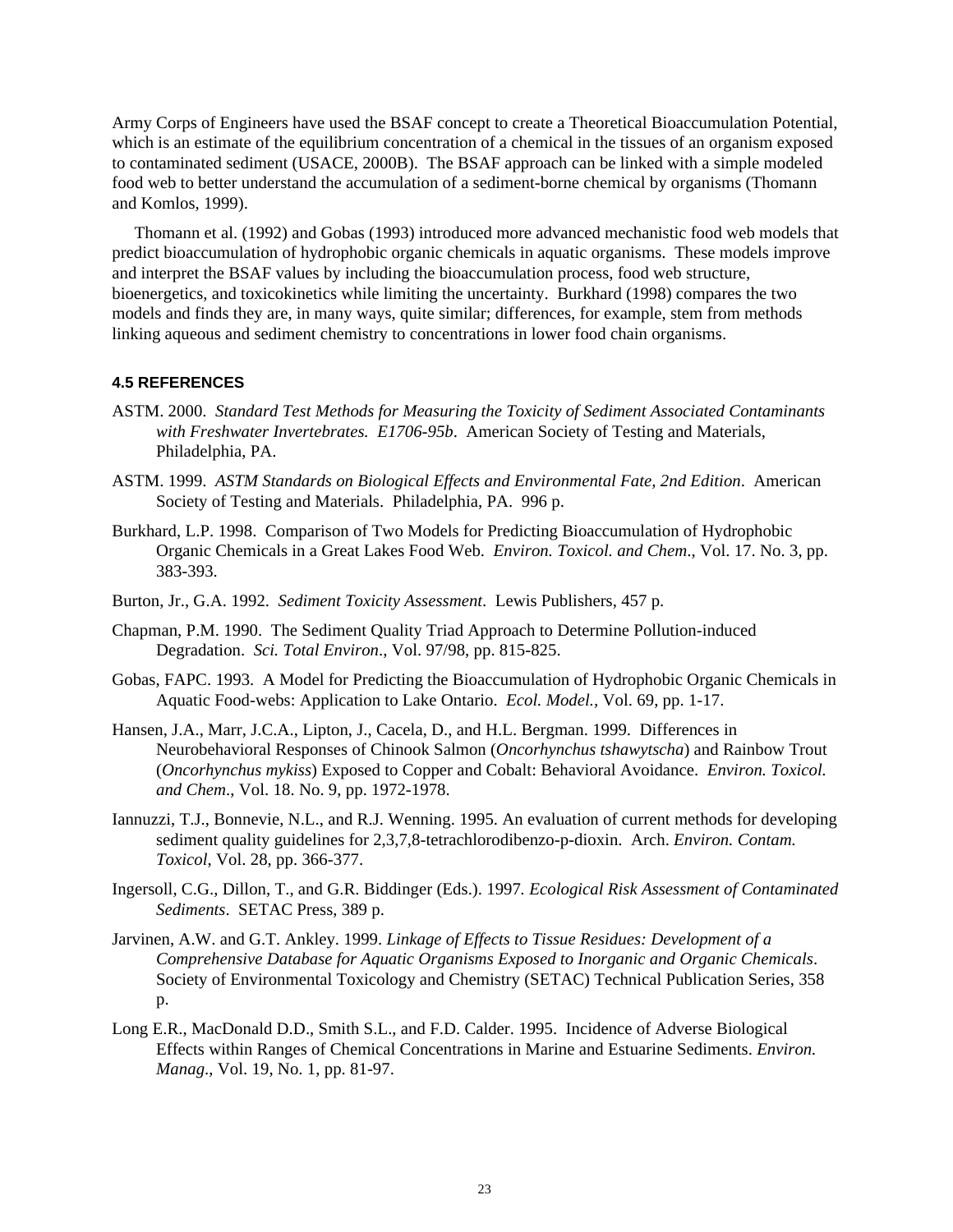- MacDonald, D.D. 2000. Freshwater Sediment Quality Guidelines. In press*: Arch. Environ. Contam. Toxicol*. See [http:/www.cerc.usgs.gov](http://www.cerc.usgs.gov/), then request 91126.pdf
- MacDonald, D.D., DiPinto, L.M., Field, J., Ingersoll, C. G., and E. R. Long. 2000. Development and Evaluation of Consensus-based Sediment Effect Concentrations for Polychlorinated Biphenyls. *Environ. Toxicol. Chem*., Vol. 19, No. 5, pp. 1403-1413.
- Smith S.L., MacDonald D.D., Keenleyside K.A., Ingersoll C.G., and L.J. Field. 1996. A Preliminary Evaluation of Sediment Quality Assessment Values for Freshwater Ecosystems*. J. Great Lakes Res*., Vol. 22, No. 3, pp. 624-638.
- Swartz, R.C. 1999. Consensus Sediment Quality Guidelines for PAH Mixtures. *Environ Toxicol Chem.*, Vol. 18, No. 4, pp. 780-787.
- Swartz R.C., Schults D. W., Ozretich, R.J., Lamberson, J.O., Cole, F.A., DeWitt, T.H., Redmond, M.S., and S.P. Ferraro. 1995. PAH: A Model to Predict the Toxicity of Polynuclear Aromatic Hydrocarbon Mixtures in Field-collected Sediments. *Environ Toxicol Chem*., Vol. 14, No. 11, pp. 1977-1987.
- Thomann, R.V., Connolly, J.P., and T.E. Parkerton. 1992. An Equilibrium Model of Organic Chemical Accumulation in Aquatic Food-webs with Sediment Interaction*. Environ. Toxicol. Chem*., Vol. 11, pp. 615-629.
- Thomann, R.V. and J. Komlos. 1999. Model of Biota-sediment Accumulation Factor for Polycyclic Aromatic Hydrocarbons. *Environ. Toxicol. Chem*., Vol. 18, pp. 1060-1068.
- U.S. Army Corps of Engineers. 2000A. *The Environmental Effects Database (ERED*). Found at: http://www.wes.army.mil/el/ered/index.html
- U.S. Army Corps of Engineers. 2000B. *BSAF Database*. Found at: <http://www.wes.army.mil/el/dots/dots.html>
- U.S. EPA. 2001. *Methods for Assessing the Chronic Toxicity of Marine and Estuarine Sediment-Associated Contaminants with the Amphipod Leptocheirus plumulosus.* EPA/600/R-01/020.
- U.S. EPA. 2000A. *Bioaccumulation Testing and Interpretation for the Purpose of Sediment Quality Assessment: Status and Needs*. EPA -823-R-00-001/002.
- U.S. EPA. 2000B. *Methods for Measuring the Toxicity and Bioaccumulation of Sediment-associated Contaminants with Freshwater Invertebrates*, Second Edition, EPA/600/R-99/064.
- U.S. EPA. 1999A. *Implementation Framework for the Use of Equilibrium Partitioning Sediment Guidelines Working draft*, March 25, 1999. EPA Office of Water, Office of Science and Technology.
- U.S. EPA. 1999B. *Integrated Approach to Assessing the Bioavailability and Toxicity of Metals in Surface Waters and Sediments*. EPA Office of Water, Office of Research and Development document number EPA-822-E-99-001.
- U.S. EPA. 1998. National Recommended Water Quality Criteria; Republication. *Fed. Reg*. December 10, 1998, Vol. 63, No. 237, pp. 68353-68364.
- U.S. EPA. 1996. *Marine Toxicity Identification Evaluation (TIE), Phase I Guidance Document*. EPA/600/R-096/054. USEPA Office of Research and Development.
- U.S. EPA. 1994. *Methods for Assessing the Toxicity of Sediment-Associated Contaminants with Estuarine and Marine Amphipods.* EPA/600/R-94/025.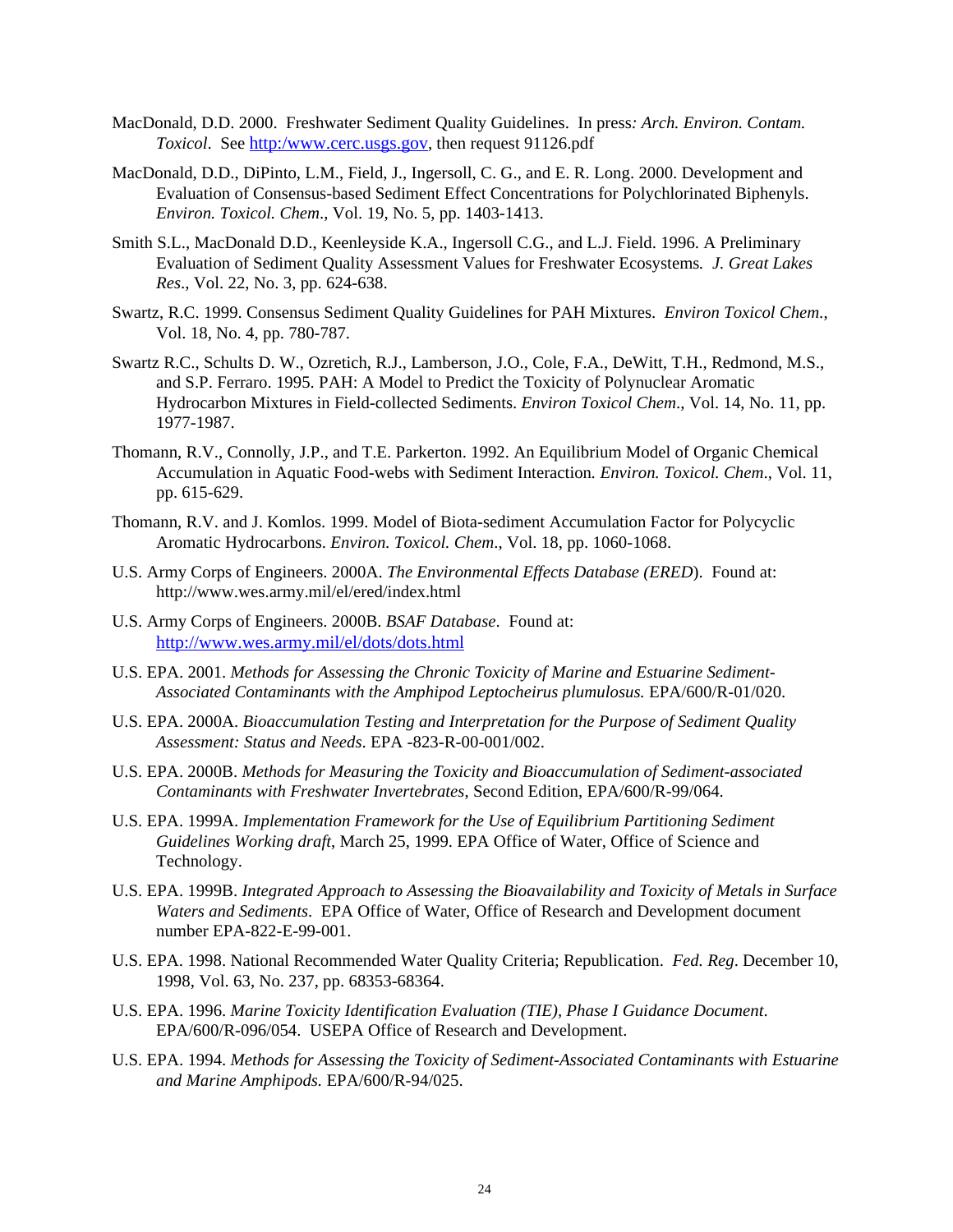- Van den Berg and 23 others (1998). Toxic Equivalency Factors (TEFs) for PCBs, PCDDs, PCDFs for Human and Wildlife. *Environmental Health Perspectives*, Vol. 106, No. 12, pp. 775-792.
- Winger, P.V. and P.J. Lasier. 1991. A Vacuum-Operated Pore-Water Extractor for Estuarine and Freshwater Sediments. *Arch. Environ. Contam. Toxicol*, Vol. 21, pp. 321-324.
- Woodward, D.F., Brumbaugh, W.G., DeLonay, A.A., Little, E.E., and C.E. Smith. 1994. Effects on Rainbow Trout Fry of a Metals-contaminated Diet of Benthic Invertebrates from the Clark Fork River, Montana. *Trans Amer. Fish. Soc*, Vol. 123, pp. 51-62.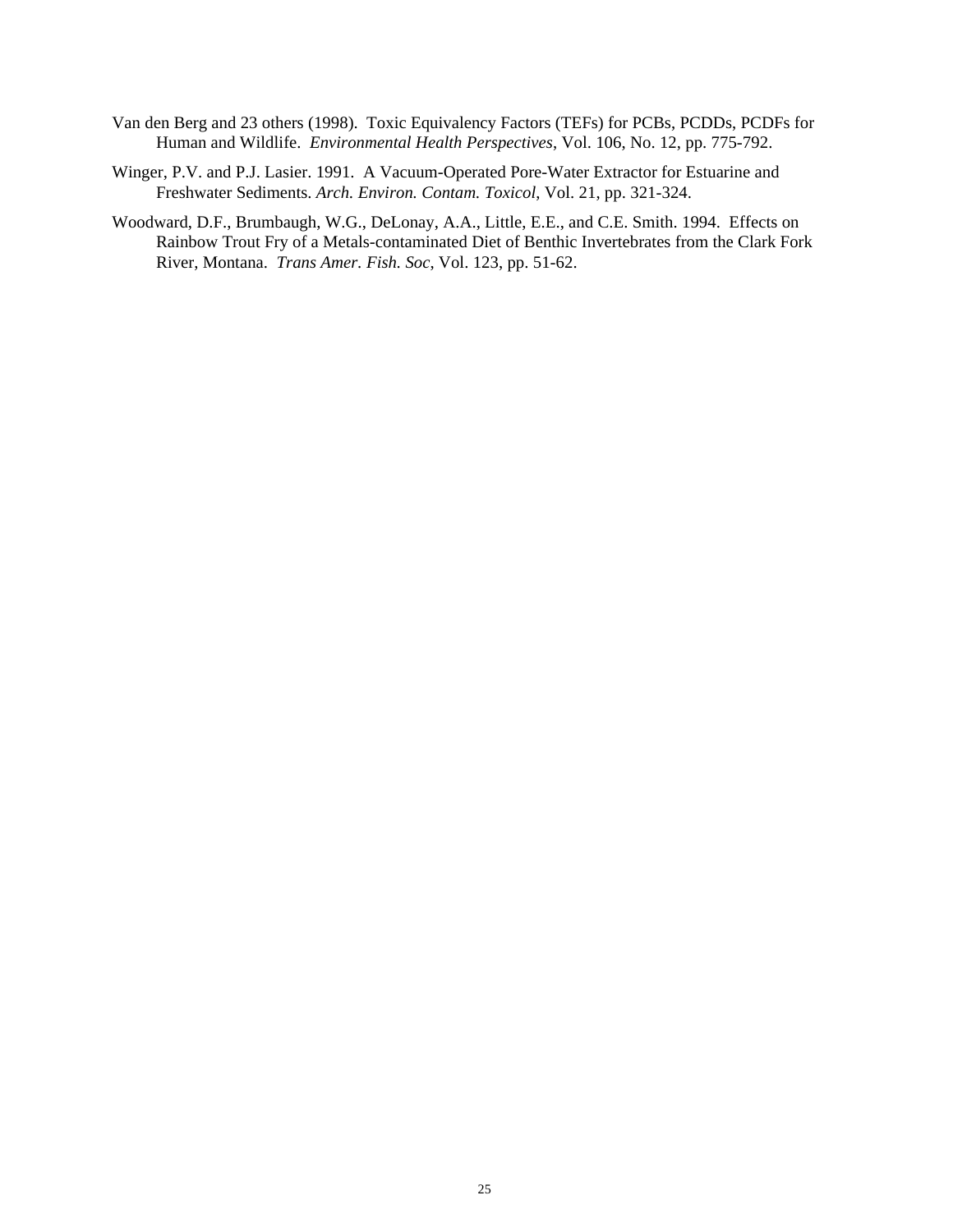# **5.CHARACTERIZING THE SPATIAL EXTENT OF SEDIMENT CONTAMINATION AT IMPACTED SITES**

## **5.1 INTRODUCTION**

For decades, pollutants such as polychlorinated biphenyls (PCBs), polycyclic aromatic hydrocarbons (PAHs), heavy metals, and pesticides were discharged into many U.S. rivers, lakes, estuaries and coastal areas, either from point or non-point (primary) sources. A large percentage of many of these contaminants became associated with organic and mineral particles that subsequently settled out across the bottoms of surface water bodies. Impacted sediments act as secondary sources of organic and metal contamination, posing significant direct and indirect environmental risks through bioaccumulation in aquatic organisms and by incorporation into aquatic and upland food webs. Episodic physical redistribution of contaminated sediments within dynamic waterways over time can also literally disperse such environmental risks, potentially impacting biological and water quality conditions far from the original sediment source. Despite today's strict environmental laws that restrict "end-of-pipe" discharge of pollutants into U.S. waterways, the problem of contaminated sediment persistently remains.

In order to make appropriate and cost-effective risk management-based decisions for a site once sediment contamination has been discovered, there is often a need to characterize the full nature and spatial extent of sediment contamination at the site. Such a characterization evaluates the vertical as well as lateral distribution (or effective boundaries) of contaminants.

This chapter comprises: (1) a generalized summary of an iterative regulatory framework within which the spatial extent of sediment contamination occurring across a site can be characterized; (2) a brief description and discussion of several items integral to implementation of such a framework; and (3) a brief summary of tools or field approaches that can be used to accomplish resource-effective spatial characterization.

For the purposes of this short review, several simplifying assumptions are made: (1) the *nature* of sediment contamination occurring at a given site has already been determined, based on results of preliminary (or exploratory) sediment sampling and chemical analysis as well as perhaps toxicity testing; "contaminant X" is deemed the principal constituent of concern in site sediments (although several sediment contaminants, *including* contaminant X, may collectively pose toxic conditions to biological receptors at the site); (2) a more definitive characterization of the vertical and lateral distribution of contaminant X within site sediments (referred to herein as *spatial characterization*) has been deemed necessary; (3) contaminant X is associated nearly exclusively with (bound to) organic and mineral sediment particles, and displays minimal interaction with adjacent pore, ground, and surface waters; and, in a related note; (4) sediment is the only impacted medium at the site, with insignificant contributions from surface water, ground water, or air. Additionally, it is assumed that the sediment management approaches being considered for a given site - including the threshold concentration of contaminant X in sediments for which action will be deemed necessary - is *risk-based* in nature; that is, the cleanup action level is dependent on the level of risk that such a sediment concentration may pose to human and/or ecological receptors at the site.

## **5.2 GENERAL FRAMEWORK FOR CHARACTERIZING THE SPATIAL EXTENT OF SEDIMENT CONTAMINATION**

The end goal for collecting definitive sediment data across the site (using either direct sampling or inferential [remote] approaches) is clear: to obtain an adequate characterization of the spatial extent of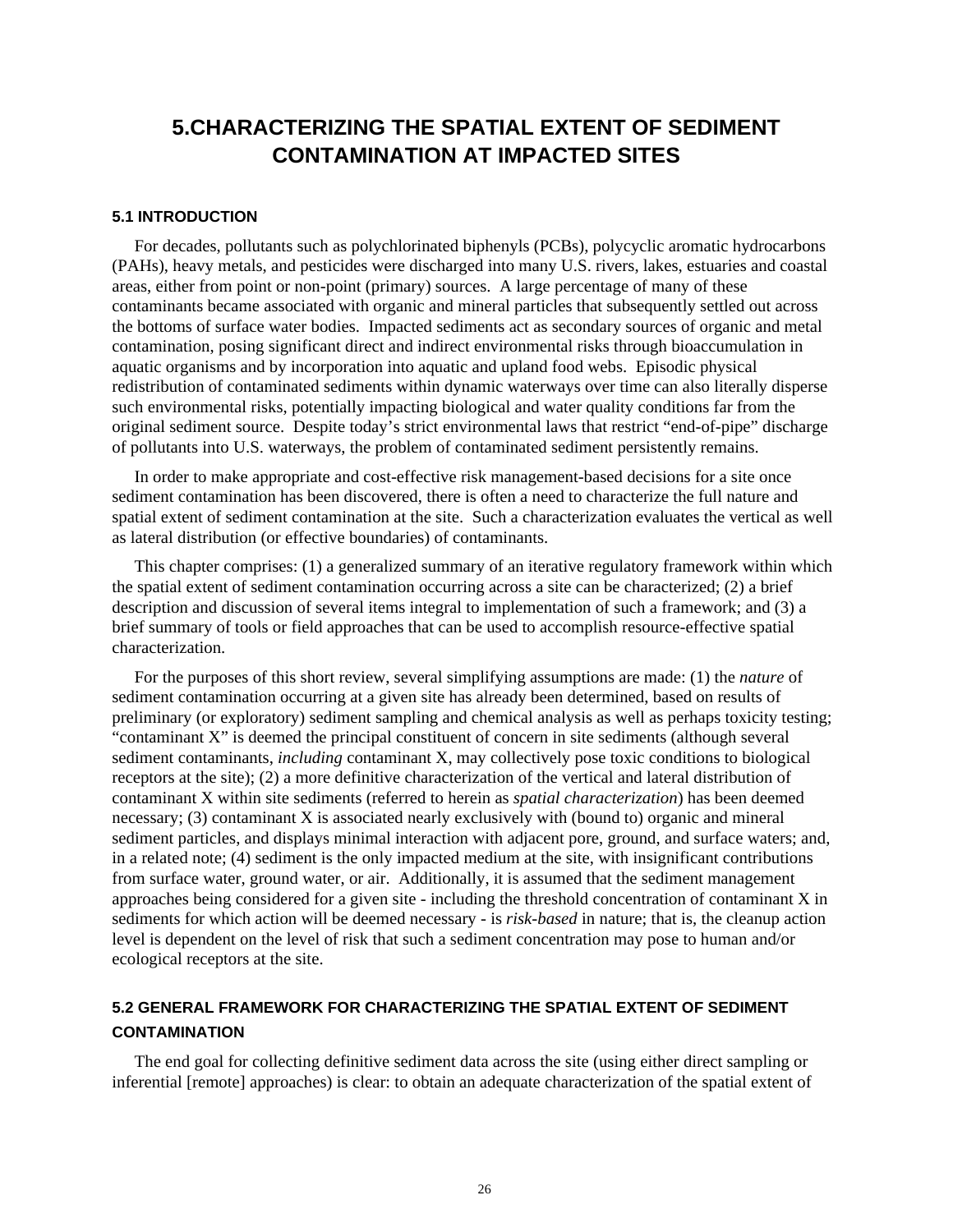sediment contamination X for the site. However, what process should be followed to accomplish this goal?

Determining the spatial extent (and nature) of contaminated media is a principal goal for conducting remedial investigations at CERCLA (Superfund) sites and RCRA facilities. The Data Quality Objectives (DQO) Process, recently published by the US EPA (US EPA, 2000), offers a logical framework for accomplishing such an end goal, not only at federally recognized sites, but also at other impacted sites. Specifically, the DQO Process "…provides a systematic approach for defining the criteria that a data collection design should satisfy, including: when, where, and how to collect samples or measurements; determination of tolerable decision error rates; and the number of samples or measurements that should be collected" (US EPA, 2000). The DQO Process generally considers a variety of impacted media potentially occurring at hazardous waste sites, including surface and subsurface soils, ground water, surface water, and air, but not specifically sediments. Nevertheless, the Process should be applicable to sediment-related issues as well, particularly when considered in concert with a previously published, and sediments-specific, document entitled *Sediment Sampling Quality Assurance User's Guide* (US EPA, 1985).

Application of the DQO Process generally involves following seven discrete steps, which culminate (at Step 7) in the development and optimization of a site-specific and statistically viable sampling design plan for collecting the data necessary for satisfying the DQO Process. Following is a brief and technically biased description of each of the seven steps, including an example of how each step may hypothetically apply to the definitive spatial characterization of contaminant X in sediments occurring across a riverine site. It is important to note at the outset that the DQO Process is meant to be used in an iterative fashion. For example, Process steps may be re-addressed in light of, for example: obtaining new information related to site conditions; subsequent refinements to site models; a re-consideration of appropriate, riskbased action levels; and/or changes in project funding. Through such iterations, the end result should be the development of a more focused and resource-effective sampling design plan.

- 1. State the Problem**.** In this step, the contamination problem is summarized and described through development of a conceptual site model and scenarios for potential contaminant exposure to human and/or biological receptors are identified. *For example, sediments polluted by contaminant X have been identified for the site, although the vertical and lateral extent of this contamination is unknown. It is further believed that sediments represent the only significantly contaminated media at the site, and that the only complete pathways for receptor exposure occur for benthic organisms exposed directly to the contaminated sediments.*
- 2. Identify the Decision Statement**.** In this step, the principal study question is developed, along with alternative actions, and both are combined into a decision statement. *For example, do the concentrations of contaminant X in site sediments exceed ecological risk-based concentration limits in certain portions of the site and therefore warrant remediation, or are sediment levels below such concentration limits, for which remedial action (or further investigative study) may not be necessary?*
- 3. Identify Inputs to the Decision Statement**.** In this step, the information needed to resolve the decision statement is identified (including the sources for such information) and the action level is determined based on the appropriate health- or risk-based criteria. *For example, an ecological, risk-based criterion published by the US EPA could be used to determine the preliminary action level by which to judge concentrations of contaminant X occurring within site sediments.* Given the iterative nature of the DQO Process, subsequent refinements to the site conceptual model or site-specific risk assessments may call for a change in action level for contaminant X in site sediments.
- 4. Define the Study Boundaries**.** In this step, the spatial (geographic) as well as temporal boundaries of the study are established, as well as the scale of decision-making (i.e., the smallest unit to which the decision rule [Step 5] will be applied). Spatial boundaries for the study could be set coincident with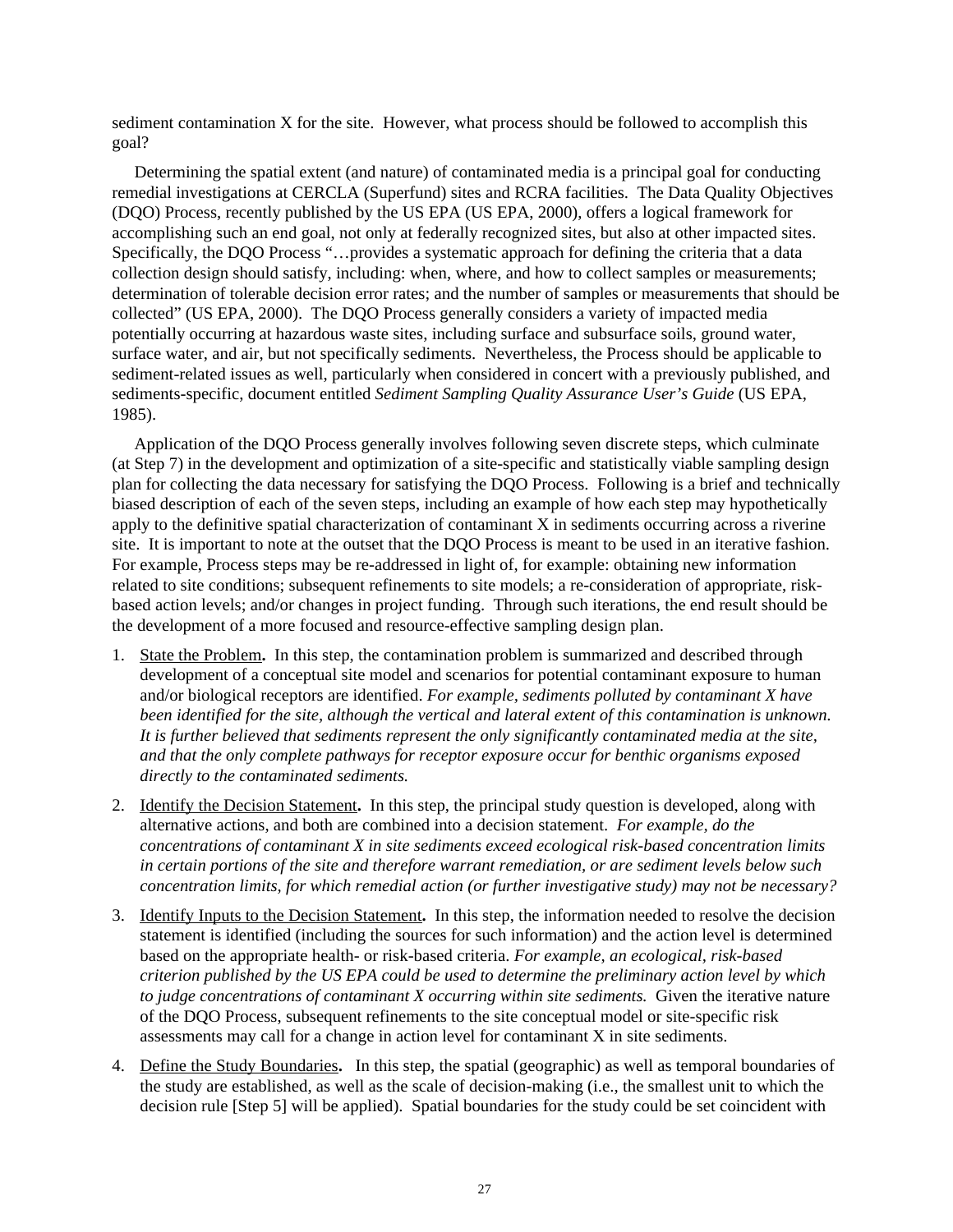surveyed site boundaries, or could be set "scientifically", coincident with the outermost locations at which contaminant concentrations drop below the pre-defined action level (without regard to the location of site boundaries). Furthermore, placement of an additional, temporal boundary on the study will likely depend on the nature of the media and contaminants involved. Setting boundaries around a site characterized, for example, by subsurface soil contaminated by an immobile metal contaminant may not require such a boundary extension, whereas a situation in which the same, strongly sorbed contaminant is found in sediments occurring within a hydrologically dynamic, riverine ecosystem may require temporal boundary considerations. *For example, the overall study boundaries for a riverine site in which contaminant X occurs in sediments may encompass not only the area immediately adjacent to the primary, albeit historical, point source for X, but also encompass areas located some distance downstream from X, to where sediment-bound contaminants may have migrated over time.*

- 5. Develop a Decision Statement Rule. In this step, a logical "if…then…" decision statement rule is developed that defines conditions that would cause the decision makers to choose among alternative actions, and that integrates the statistical parameter chosen for decision making as well as the action level to which the parameter value will be compared. *For example, a decision rule could state that if the mean concentration of contaminant X in sediment at the site or a portion thereof is less than Y mg/kg (the action level), then neither further investigation nor remedial action are needed. Otherwise, if the mean concentration is greater than the action level, then further investigation and/or remedial action may be warranted*.
- 6. Specify Tolerable Limits on Decision Errors**.** In this step, quantitative performance criteria for the sampling design are established, and tolerable probability values are assigned for each type of potential decision error. *For example, a goal for spatial characterization of contaminant X in sediments, within the context of null hypothesis testing, could be to collect and analyze enough data so that – when comparing mean concentrations for contaminant X with the action level - the chance of making either a false rejection (Type I) or a false acceptance (Type II) decision errors is one-in-ahundred. Meeting such stringent decision error limits would require the collection and analysis of a*  large amount of data, which may be beyond the scope of project funding. Consequently, target action *levels and/or decision error limits, among other factors, may need to be reconsidered during the iterative DQO process, and the consequences of such choices need to be explicitly addressed.*
- 7. Optimize the Design for Data Collection. In this final step of the DQO Process, a resource-effective sampling and analysis design plan for generating data consistent with the above-described DQOs is developed. Development of the final sampling design will likely involve iterative reviews of existing data and comparisons of the costs, quantity, and quality of data required for implementing different statistically based sampling design alternatives. *For example, a simple random sampling design for collecting additional sediment characterization data for contaminant X from across the site may offer the most appropriate and cost effective approach to satisfying project DQOs.*

Because of their importance to the DQO Process, two items discussed above – the **conceptual site model** and **statistical design** – deserve additional mention. The need for **site-specific information** and its overall importance in developing a viable sampling design plan are also discussed.

### **5.3 SITE-SPECIFIC INFORMATION**

Development of an appropriate, site-specific sediment sampling design plan is contingent upon knowing as much about the site as possible with respect to contaminant sources; prevailing environmental conditions related to site hydrology, sedimentation, and biologic colonization; and other anthropogenic influences to the site. An inventory of historical data or information already available for the site (over and above existing sediment chemical data) will facilitate timely and cost-effective development of the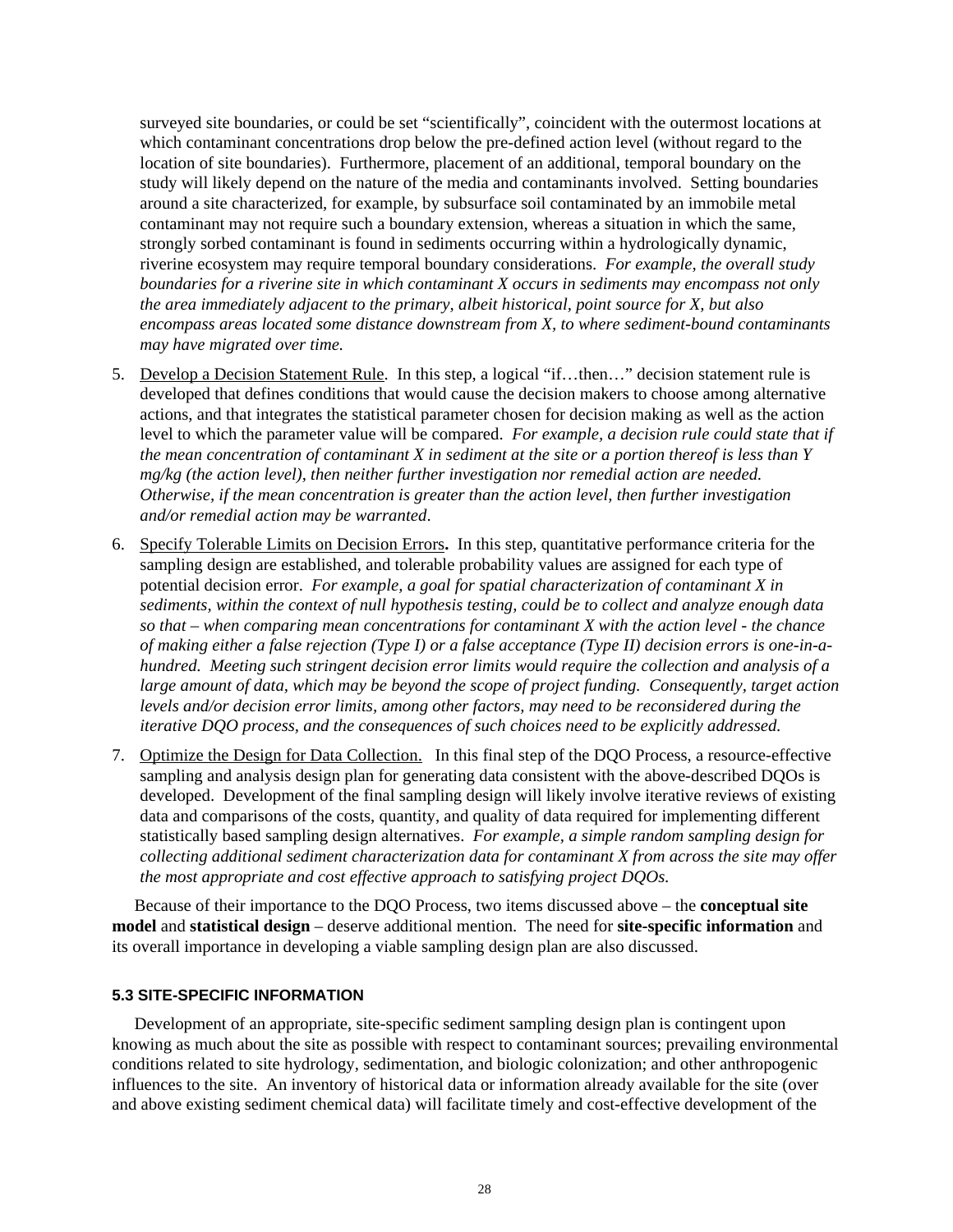site-sampling design plan – and will also help determine what types of site-specific data may still be needed. Information related to *contaminant source(s)* would include knowledge of the location and status of primary (e.g. end-of-pipe) sources, including whether or not the contaminant source(s) have been eliminated and, if so, when. Information related to *environmental conditions* would include a spatial understanding of: surface water depths and flow velocities; site bathymetry; areas and types of sediment accumulation occurring at the site, including an estimate of sedimentation rates; areas characterized by scoured conditions, which may be more-or-less free of sediment accumulation; and the nature and extent of colonization of site sediments by benthic macroinvertebrate organisms, as well as the overall health of such communities. Information related to *anthropogenic influences,* other than the issue of contaminant source, may include knowledge of past dredging at or near the site or significant boat or ship activity; other similar considerations may include knowledge of significant physical changes to the site over time, such as the installation or removal of storm water drainage ditches adjacent to the site.

The application of hydrologically based, sediment transport and deposition models (e.g. US EPA, 1985), when integrated with available site information, may prove useful in assisting in the development of sampling design plans, particularly when attempting to simulate (or retroactively characterize) temporal influences on the spatial extent of contaminant distribution at the site. Finally, if not already apparent from existing sediment chemical data, an integration and evaluation of site-specific information may also, for example, assist in qualitatively estimating the potential vertical distribution of sediment contamination at the site (through collective consideration of the age and duration of the primary contaminant source; sediment deposition rates; and past surface water flow velocities, including whether or not a 100- or 500-year storm event has occurred in the recent past). In summary, an overall picture of the site and its spatial/temporal workings- as derived from a variety of site-specific information - will be necessary for developing an appropriate sediment sampling design, and, to that end, will be critical in preparing (and refining) the conceptual site model.

#### **5.4 THE CONCEPTUAL SITE MODEL**

A Conceptual Site Model (or CSM) is a functional, often graphical, depiction of the contamination problem (US EPA, 2000) at a site that illustrates the qualitative relationships between: (1) locations of contaminant sources or locations where contamination exists; (2) types and expected concentrations of contaminants; (3) potentially contaminated media and migration pathways; and (4) potential human and ecological targets or receptors. Development of an appropriate CSM will be highly dependent upon knowledge of the site-specific conditions described above, and its continued refinement towards a more and more accurate and complete portrayal of a site's contamination problem (as it exists in both time and space), is integral to successful completion of the DQO Process. For the purposes of this short review, we have assumed that sediment contamination (by constituent X) represents the only significantly impacted media, thus implying that benthic organisms represent the only biological receptors directly impacted by the contamination (indirect impacts to the food web aside). However, the assumptions that no other media are impacted by contaminant X (or other contaminants) and that no other pathways or routes for receptor exposure to such contaminants exist at the site would obviously need to be justified.

In summary, an appropriately developed CSM can be used to prioritize areas of greatest concern at a site characterized by impacted sediments through the reconciliation of the issues of spatial distribution of contaminant X with the bioavailability of contaminant X. For example, the areas of greatest potential risk to benthic receptor organisms – and therefore the areas requiring application of the most intense sediment management efforts (e.g., removal through dredging) - may be delineated by more-or-less superimposing a map of the spatial distribution of contaminant X for the site overtop a graphical depiction of the spatial occurrence of the greatest populations of the most sensitive macroinvertebrate organisms occurring at the site. More information on the CSM concept can be found in Chapter 3.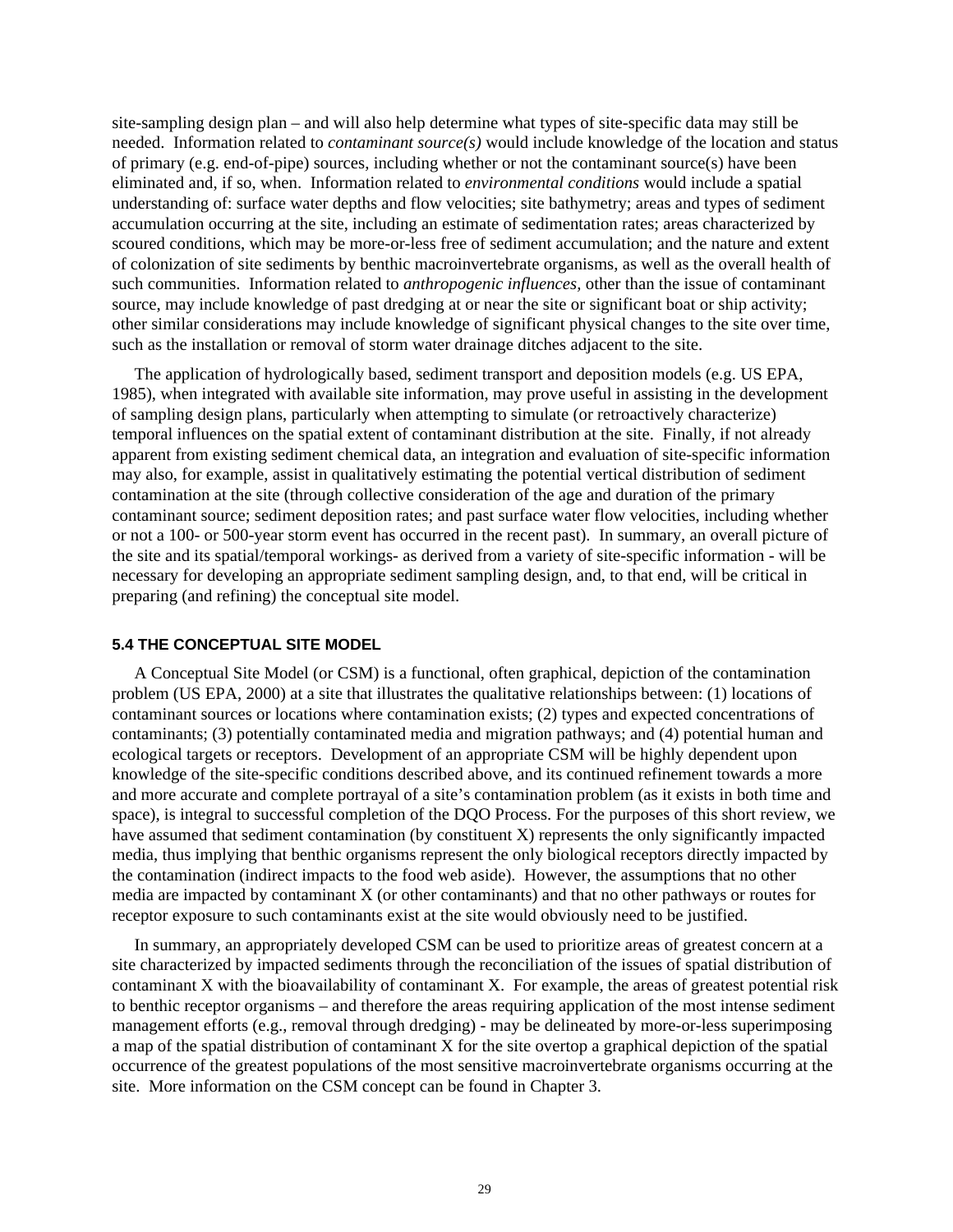### **5.5 STATISTICAL DESIGNS FOR SEDIMENT SAMPLING OR CHARACTERIZATION**

As described in a number of regulatory documents (US EPA, 1985, 1991, 2000), a variety of statistical designs and procedures can be employed to determine the array, number, and locations for sediment data collection at a site, including: simple random sampling; systematic sampling; stratification; or composite sampling. Another sampling approach, referred to as judgmental sampling, may also be employed and is generally based on historical information for the site (including knowledge of historical source locations), visual inspection, and professional judgment (US EPA, 1991); however, judgmental sampling is not a statistically based (randomized) approach to sediment characterization, and does not generally allow for drawing defensible conclusions about conditions in areas of a site beyond the exact locations from which samples were collected (US EPA, 2000).

There are pros and cons associated with the use of any one of the above approaches to sampling design (e.g. US EPA, 2000), as related to variability in: (1) the confidence with which the assumption of a normal distribution for site data can be justified (which is required when using statistically based, randomized sampling approaches); (2) the level of knowledge of site-specific conditions and characteristics; (3) the relative ease of design implementation; (4) the ability to focus sampling efforts in more critical areas of the site; (5) the range in contaminant concentrations that may occur across the site; and (6) relative cost effectiveness. Some of these drawbacks may be overcome by collecting a large amount of data, but this may not be cost effective. In contrast, fewer samples or data may be needed to adequately characterize spatial extent of sediment contamination if a field-validated sediment transport and deposition model has been developed for the site (US EPA, 1985).

In summary, the statistical design ultimately chosen for data collection at a site, during Step 7 of the DQO Process, will be a function of not only cost considerations and the quantity and quality of data required, but also other factors as well, as described in this section.

## **5.6 TOOLS FOR ACCOMPLISHING SPATIAL CHARACTERIZATION STUDIES**

The vertical and lateral extent of sediment contamination occurring across a site may be determined using direct and/or indirect (inferential or remote) approaches, each of which may be enhanced or improved upon using computer or mathematical modeling techniques.

### **5.6.1 Direct Characterization**

Pursuant to the final data collection design plan, sediment samples can be retrieved from pre-defined sampling points systematically positioned across the site (with the sampling points located using GPS technology). The collected samples can then either be returned to the laboratory and chemically analyzed for the targeted constituents of concern using appropriate laboratory QA/QC procedures, or evaluated directly in the field using screening-level analytical procedures (US EPA, 1994); see also Chapter 6.

The type of sediment samples collected will depend on specific goals of the spatial characterization project. Collection of intact, continuous sediment core samples presumably encompassing the entire vertical extent of contamination, followed by depth-discrete chemical analysis of portions of the core to determine vertical contaminant distribution, will be required if a definitive statement is to be made related to the vertical extent of contamination. These types of data would likely be required, for example, if dredging is anticipated as a probable risk-management option for the site, in order to determine the depth to which dredging should occur. In contrast, grab samples may instead be collected from the sediment surface (e.g. the upper several inches) if project concerns focus primarily on the degree of sediment contamination to which benthic organisms across the site, which live in these upper several inches of sediment, are currently being exposed. In many cases, cost-effective fulfillment of sampling design requirements may involve implementing a combination of coring and grab-sample techniques.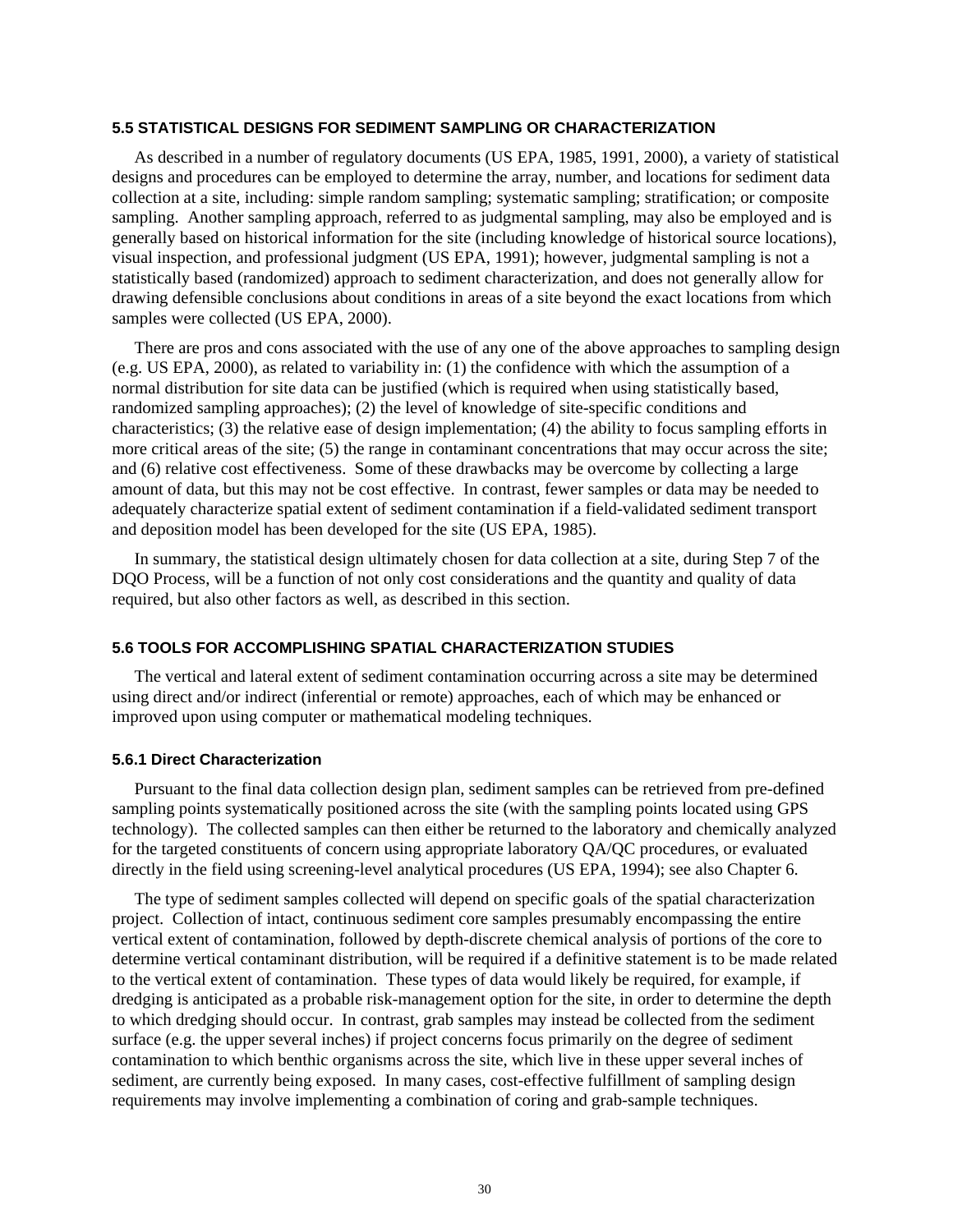### **5.6.2 Inferential Characterization**

It can generally be assumed that the greatest majority of sediment contamination occurring at a site is associated with finer-grained materials like clays and silts rather than coarser-grained deposits (including sands or gravels), free product issues aside. Often, then, sediments in contaminated or urbanized areas are considered to be made up of mixtures of contaminated fine-grained material and uncontaminated coarsegrained material. There are, however, many exceptions to this rule, see for example, Apitz and Kirtay, 1999. These caveats aside, using this assumption, acoustic profiling (NRC, 1997; US EPA, 1994), including side-scan or multi-beam sonar techniques, can be employed to remotely characterize the spatial distribution of different sediment types – including the finer-grained sediments having a higher likelihood of contamination (if sediment contamination does, in fact, occur at the site). These methods, however, may have difficulties in sediments of mixed grain size.

These types of remote sensing tools can neither reliably identify nor quantify chemical contaminants in sediments, thus the continued need for the collection and analysis of core or grab sediment samples. Particularly if contamination is site-specific rather than regional, sediments with contaminated fines may be adjacent to, mixed with or interlayered with sediments with less- or un-contaminated fines. The data collected with such acoustic equipment would also need to be carefully calibrated to site sediments to confirm, for example, that a particular type of data signal uniquely pertains to the finest-grained sediments occurring at the site. Despite such drawbacks, however, remote-sensing tools may be highly useful during the process of refining the sampling design plan, particularly at larger sites. For example, this approach can be used not only to delineate portions of a site in which the potential for the occurrence of sediment contamination is the highest (i.e. in areas characterized by thick deposits of fine-grained sediments), but also areas in which such sediment contamination is *not* likely to occur (i.e. in areas characterized either by granular sediments or scoured areas, which are essentially free of water-borne deposits). Again, knowledge of site-specific conditions, such as the spatial/temporal variability in surface water flow (which will dictate sedimentation conditions at the site) will assist greatly in remote-sensing efforts.

Finally, standardized sediment toxicity tests (see Chapter 8) can be conducted to infer the spatial distribution of biologically relevant concentrations (and/or suites) of sediment contaminants occurring across a site. Sediment samples collected for toxicity testing should be collected at the same time (and near to) those samples collected for chemical testing. Development of an adequate, site-specific correlation between results of sediment toxicity and chemical testing could potentially be used to justify a more focused use of toxicity testing to characterize the spatial distribution of biologically relevant sediment contamination. Such an approach may ultimately prove to be an efficient use of project funds in that it could minimize, for example, the need for conducting costly replicate chemical analyses which, in turn, could enable more thorough toxicity testing of site sediments. In terms of ecological and humanhealth protection, a more substantial set of toxicity testing data may provide for a better spatial understanding of sediment contamination at the site, and the biological effects of such contamination.

### **5.7 REFERENCES**

- S E Apitz and V J Kirtay (1999) Integrated Sediment Characterization A Demonstration At Pearl Harbor, in Marine Environmental Update, the Newsletter of the Navy Marine Environmental Support Office, Volume FY99, Number 3, Summer 1999, http://meso.spawar.navy.mil/Newsltr/Fy99/No\_3/demo.html
- National Research Council (NRC). 1997. Contaminated Sediments in Ports and Waterways: Cleanup Strategies and Technologies. National Academy Press. Washington, D.C. <http://www.nap.edu/books/0309054931/html/index.html>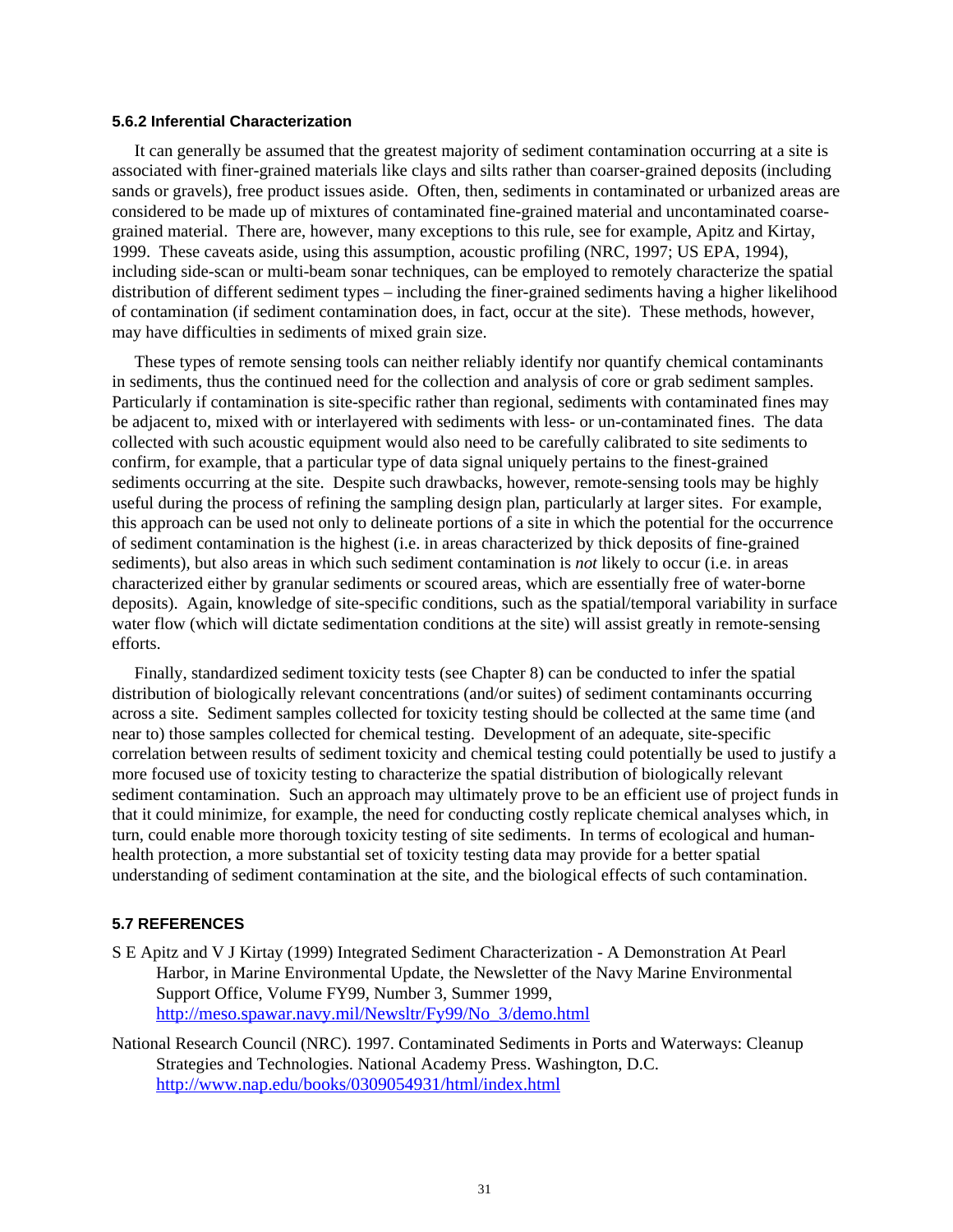- U.S. EPA. 1985. Sediment Sampling Quality Assurance User's Guide. Environmental Monitoring Systems Laboratory. Doc. No. EPA/600/S4-85/048. July 1985.
- U.S. EPA. 1991. *Removal Program Representative Sampling Guidance, Volume 1: Soil*. Office of Emergency and Remedial Response. Doc. No. 9360.4-10. November 1991.
- U.S. EPA. 1994. *ARCS Assessment Guidance Document*. Great Lakes National Program Office. Doc. No. EPA/905/B94-002.
- U.S. EPA. 2000. *Data Quality Objectives Process for Hazardous Waste Site Investigations, EPA QA/G-4HW, Final*. Office of Environmental Information. Doc. No. EPA/600/R-00/007. January 2000.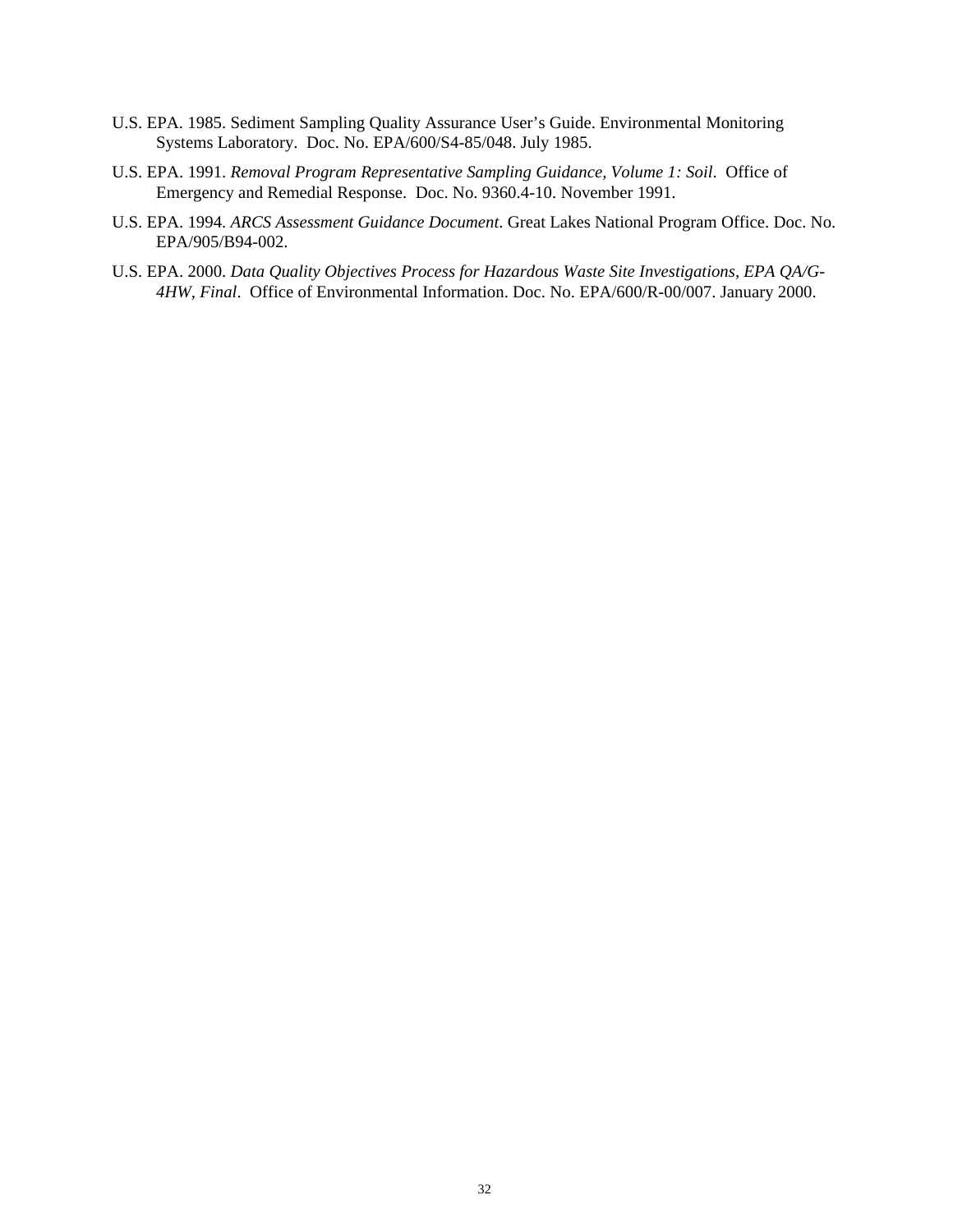# **6. THE USE OF FIELD SCREENING OR RAPID SEDIMENT CHARACTERIZATION (RSC) TOOLS FOR SEDIMENT ASSESSMENTS**

## **6.1 ABSTRACT**

The primary goals of a sampling and analysis plan for an Ecological Risk Assessment (ERA) or a sediment site assessment are to identify potential contaminant sources and to delineate areas of contamination. However, traditional sampling and analysis approaches do not always provide all the information necessary to support the risk assessment process in a cost- and time-effective manner. Site assessments performed in the marine environment are often hindered due to the complexity and heterogeneity of marine ecosystems. One measure that can be implemented at various stages of the assessment or ERA process at sediment sites is the use of field screening or rapid sediment characterization (RSC) technologies. These are field transportable screening tools that provide measurements of chemical, biological or physical parameters on a real-time or near real-time basis. When used appropriately, these tools can streamline many aspects of the assessment process. The tools can be used to delineate areas of concern, to fill in information gaps and to assure that expensive, certified analyses have the greatest possible impact.

This chapter provides information about several of the rapid sediment characterization technologies that can be used at marine sediment sites. Examples are provided to illustrate the efficacy of applying rapid sediment characterization tools to different stages of the ERA process. Finally, recommendations are given for the evaluation, selection and application of RSC tools for the assessment process.

### **6.2 INTRODUCTION**

Traditional sampling and analytical approaches do not always provide the information necessary to support the Ecological Risk Assessment (ERA) decision-making process in a cost- and time-effective manner. Because of the complex nature of marine ecosystems, sampling programs should focus on the identification of potential contaminant sources and on delineation of areas of contaminated media. Implementation of rapid sediment characterization tools at different stages of the ERA process can aid in focusing sampling requirements and ultimately facilitate reaching final decisions in a cost- and timeeffective manner.

Ecological Risk Assessment evaluates the likelihood that exposure to one or more stressors (i.e., contaminants) will result in adverse ecological effects (USEPA, 1997). The purpose of the assessment is to provide information relevant to the management decision-making process. Ideally, Ecological Risk Assessments should be scientifically based, defensible, and done in a manner that is cost effective and protective of human health and the environment, (e.g., CNO, 1999). Collection of data necessary to support decisions at sediment sites in a cost-effective manner is often hindered by the complexity and heterogeneity of marine ecosystems. Detailed site investigations require extensive sampling and subsequent laboratory analyses for both metal and organic contaminants. Samples are often collected without any *a priori* knowledge of the nature and extent of contamination. Due to the high cost of laboratory analyses, the number of samples taken is often cost-limited. Thus, zones of contamination can be missed, or, if located, over- or under-estimated. For more detailed spatial information on the extent of contamination, sites of interest must often be sampled and analyzed in an iterative manner. Chemical assays are often combined with additional laboratory analyses; including one or several bioassays to determine whether there are adverse biological effects of these contaminants in various media (e.g., sediment, elutriate, water column). This approach can be prohibitively costly, slow and labor-intensive. When used appropriately, RSC tools can streamline many aspects of the ERA process, delineating areas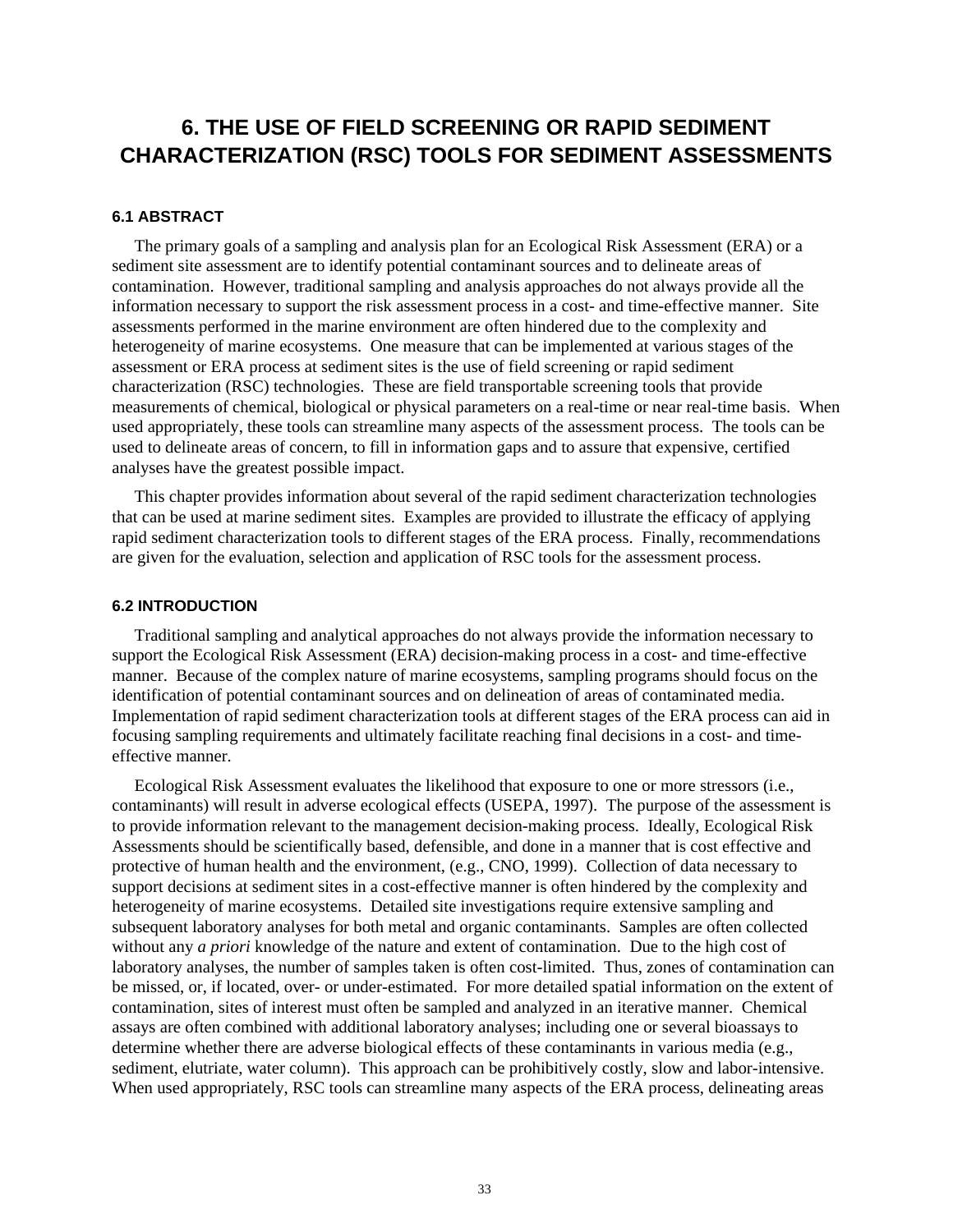of concern, filling information gaps and assuring that expensive, certified analyses have the highest possible impact.

## **6.3 RAPID SEDIMENT CHARACTERIZATION**

Rapid sediment characterization (RSC) can be defined as utilization of near real-time screening techniques to rapidly delineate extent of contamination, physical characteristics and/or biological effects. Rapid sediment characterization tools are field transportable analytical tools that provide measurements of chemical, physical or biological parameters on a real-time or near real-time basis. A wide variety of tools exist which are capable of making these types of measurements. Many technologies have been tested and/or successfully used to characterize different types of environmental media (e.g., soil, sediment, water and air). A compendium of these technologies is listed in "Field Analytical and Site Characterization Technologies, Summary of Applications" (USEPA, 1997) and in "Field Analytical Measurement Technologies, Applications, and Selection" (CMECC, 1996). The EPA has also compiled an online Field Analytical Technologies Encyclopedia (FATE) that is intended to provide information about technologies that can be used in the field to characterize contaminated soil and ground water, monitor the progress of remedial efforts, and in some cases, for confirmation sampling and analysis for site close out (see additional references/sources for details). Although not all of the technologies currently available are applicable to sediment sites, several of them have been tested and demonstrated in sediments.

Table 4 lists those screening-level tests and tools recommended by the USEPA's Assessement and Remediation of Contaminated Sediments (ARCS) program (USEPA, 1994). Examples can also be found in standard environmental textbooks such as Gilbert, 1987, which provides specific examples of using screening and laboratory data together to optimize for reduction in cost or data variability.

| <b>Analytical Technique</b>              | Parameter(s)                               |
|------------------------------------------|--------------------------------------------|
| X-ray Fluorescence Spectrometry<br>(XRF) | Metals                                     |
| UV Fluorescence Spectroscopy (UVF)       | Polycyclic Aromatic Hydrocarbons<br>(PAHs) |
| Immunoassays                             | <b>PCBs</b>                                |
|                                          | Pesticides                                 |
|                                          | <b>PAHs</b>                                |
| Microtox <sup>®</sup>                    | <b>Acute Toxicity</b>                      |

## **Table 4. Screening- Level Analyses Recommended by the ARCS Program for Freshwater Sediments**

In order to determine if RSC tools are appropriate to assess contamination at a given site, several questions should be asked. For example: What are the goals of the investigation? What are the contaminants of concern? Are the contaminants known? What are the action limits? What are the strengths and weaknesses of the analytical methods being considered? Do instrument detection limits meet action limit requirements? By asking these questions before sampling is started and considering the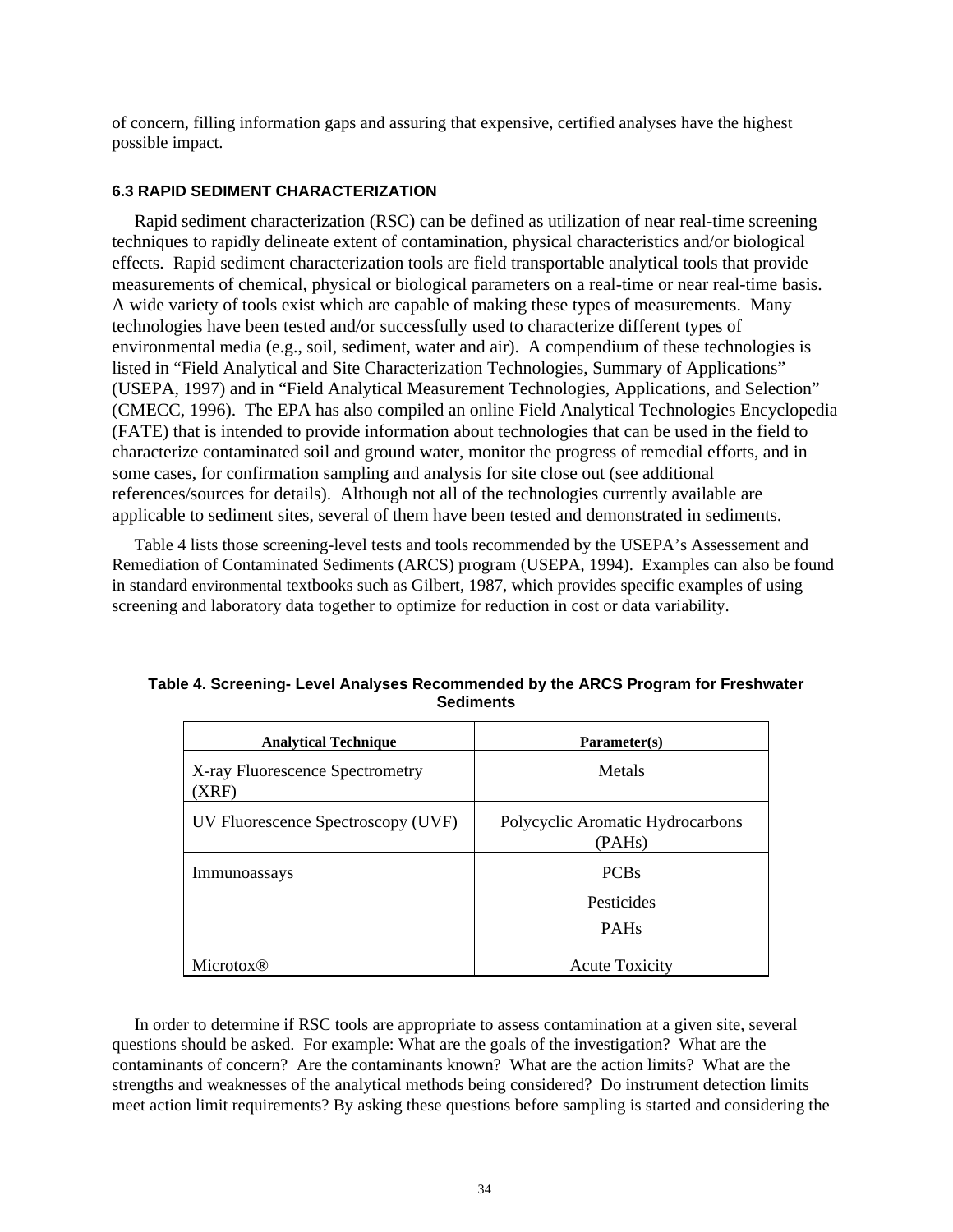advantages and disadvantages of different techniques, appropriate decisions can be made on how best to implement a technology or suite of technologies to facilitate the ERA process.

The relative advantages and limitations of rapid sediment characterization methods and standard methods are provided in **[Table 5](#page-46-0)**. A brief description of some RSC technologies that have been tested in sediments is provided below. All of the technologies described below are commercially available.

| <b>Rapid Sediment Characterization Analysis</b> |                                             | <b>Standard Laboratory Analysis</b> |                                             |  |
|-------------------------------------------------|---------------------------------------------|-------------------------------------|---------------------------------------------|--|
| <b>Benefits</b>                                 |                                             | <b>Benefits</b>                     |                                             |  |
| ❏                                               | rapid results can guide sampling locations  | ❏                                   | standard methods that are very quantitative |  |
| □                                               | potential for high data density for mapping | ◻                                   | can often remove interferences              |  |
| ◻                                               | reduced cost per sample                     |                                     |                                             |  |
| Limitations                                     |                                             | Limitations                         |                                             |  |
| ◻                                               | often non-specific                          | □                                   | often blind sampling                        |  |
| ◻                                               | semi-quantitative                           | ◻                                   | long delays to results                      |  |
| □                                               | matrix sensitive                            |                                     | expensive (\$K/sample)                      |  |

<span id="page-46-0"></span>**Table 5. Advantages and Limitations of Screening and Standard Laboratory Methods** 

## **6.4 RAPID SEDIMENT CHARACTERIZATION TECHNOLOGIES: GENERAL PRINCIPLES**

## **6.4.1 X-ray Fluorescence Spectrometry (XRF): Metals**

This technique measures the fluorescence spectrum of x-rays emitted when metal atoms are excited by an x-ray source. The energy of emitted x-rays reveal the identity of the metals in the sample and the intensity of emitted x-rays is related to their concentrations (Swift, 1995, USEPA, 1998). Rapid, multielement analysis can be performed by XRF. An XRF spectrometer can analyze a wide range of elements (i.e., sulfur through uranium), with a wide dynamic range, from parts per million to percent levels, encompassing typical element levels found in soils and sediments. Detection limits are different for each element. For metals such as Pb, Zn and Cu the detection limits typically range from 50 ppm to 150 ppm (USEPA, 1998). Field portable XRF (FPXRF) instruments can be calibrated using several different methods: 1) internally, using fundamental parameters determined by the manufacturer, 2) empirically, based on site-specific calibration standards, or 3) using the Compton Normalization Method which is based on the analysis of a single, certified standard and normalization for the Compton peak (USEPA, 1998). Field portable XRF units provide near real-time measurements with minimal sample handling, allowing for extensive, semi-quantitative analysis on site. Several examples can be found in the literature in which FPXRF has been used for the analysis of soils and sediments. Sediments in a Norwegian fjord (Skei et al., 1972), San Diego Bay (Stallard et al., 1995) and a large number of sites (Kirtay et al., 1998) have been screened for heavy metal content by XRF. FPXRF has been certified by the USEPA as a field screening method for metals in soils (USEPA, 1998).

## **6.4.2 UV Fluorescence Spectroscopy (UVF): PAHs**

1. This screening method is based on the measurement of fluorescence observed following UV excitation of organic solvent extracts of sediments. In general, this method is used to measure fluorescent organics (especially PAHs), though some care must be taken to reduce signals from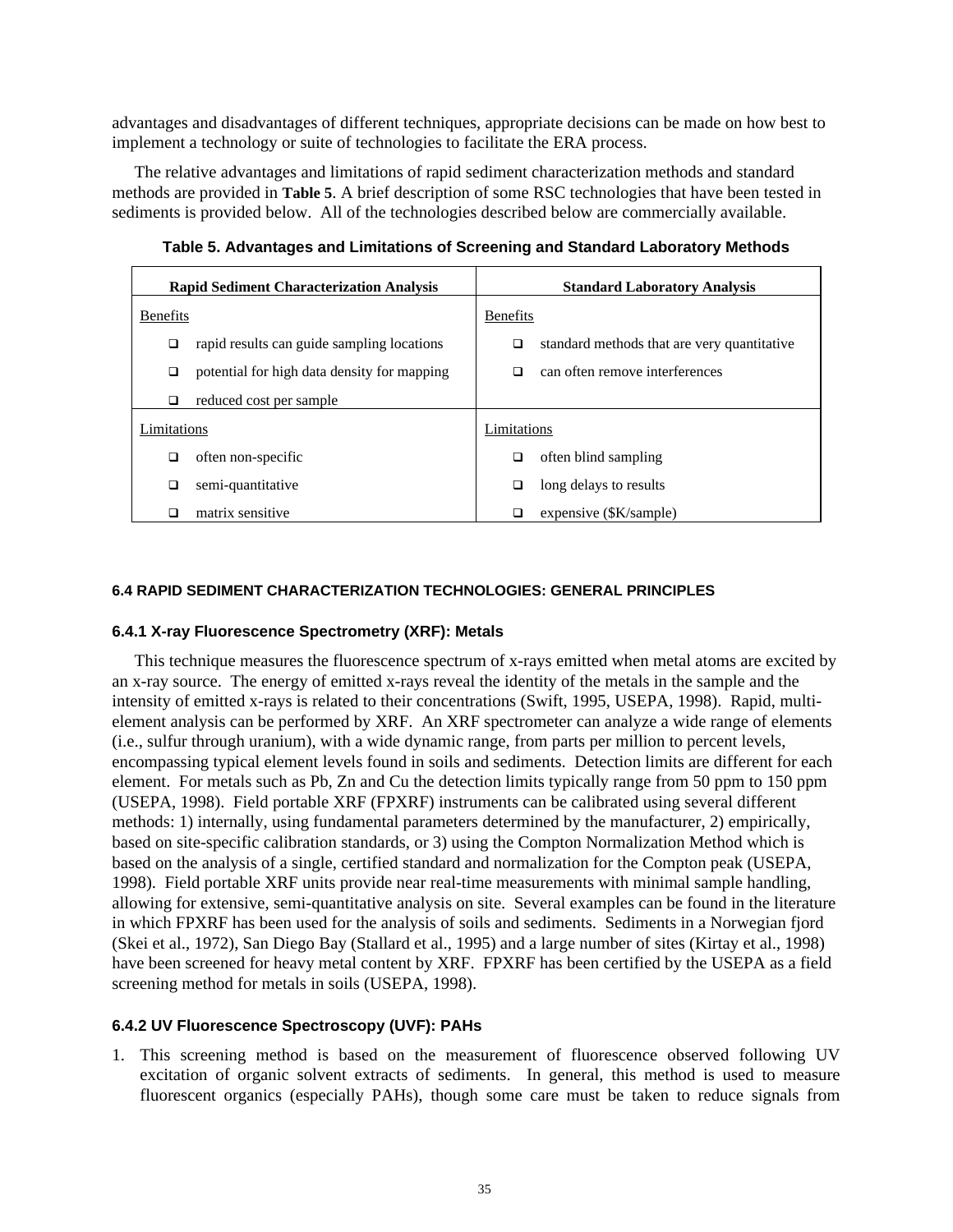natural organic compounds (e.g., humics) that fluoresce. Because fluorescence measurements are matrix sensitive, it is currently necessary to make measurements on solvent extracts rather than directly on the wet, solid sediment sample in order to achieve detection limits appropriate for marine sediment PAH benchmark criteria and typical levels in many marine sediments. Solvent extraction requires additional time for sample extract analysis, so although fluorescence is a near real-time measurement, the total time for analysis may be up to half an hour. Solvent extraction makes it possible to improve detection limits by several orders of magnitude. Detection limits range from one ppm to five ppm total solid-phase PAH. Many studies have used UVF to assess total PAH levels in various types of sediment (Hargrave and Phillips, 1975, Filkins, 1992, Owen et al., 1995).

## **6.4.3 Immunoassays: PCBs, PAHs, Pesticides**

An immunoassay is a technique for detecting and measuring a target compound through use of an antibody that binds only to that substance. Quantitation is generally performed by monitoring solution color changes with a spectrophotometer. The technology can be used to measure concentrations of a variety of organic contaminants including PCBs, PAHs and organic pesticides. Detection limits range from hundreds of ppb to low ppm levels (USEPA, 1997, CMECC, 1996).

## **6.4.4 Laser Particle Scattering: Grain Size**

Laser Particle Scattering operates on the principle of small-angle (Rayleigh) laser scattering to obtain the size distribution of particles suspended in water. The small-angle intensity distribution of light scattered by particles suspended in water is recorded. This distribution, which is the sum of particle scattering, is inverted to obtain the particle concentration and size spectrum. Theoretically, the particle size range is  $0.1 \mu$  to  $500 \mu$ . Commercial instruments, such as the LISST (Laser In Situ Scattering Transmissometry) instruments are available for making both in situ measurements (submersible) as well as measurements of samples in the laboratory, on the manufacturing line, or in a small boat (Sequoia Scientific, 1999). The operating range (particle size range) of these instruments is typically 1.25  $\mu$  -250 µ. Grain size measurements are made because contaminants generally are associated with the finegrained particles (Förstner, 1987). This information can be useful in helping to delineate contaminated areas. Furthermore, grain size can be used to normalize other measurements and, at times, to predict when bioassays may encounter confounding factors.

### **6.4.5 IR Moisture Analyzer: Moisture Content**

Moisture content measurements can be made quickly in the field or laboratory using commercial infrared drying instruments. Measurements are typically made by spreading a five gram sample of wet sediment on an aluminum sample dish, placing it in the analyzer, weighing it, initializing the drying procedure and then re-weighing it. Percent moisture is determined by the difference between wet weight and dry weight. Drying time is typically  $5 - 15$  minutes, depending upon moisture content. These results are used for conversion of data from wet weight to dry weight, for comparison with benchmarks and reference values, which are generally resolved in dry weight units. In some cases, percent moisture can be used as a proxy for grain size.

### **6.4.6 Screening Bioassay Tests**

The QwikLite and QwikSed Bioassays measure the inhibition of light emitted by marine bioluminescent dinoflagellates (e.g., *Gonyaulax polyedra*) exposed to a test solution (effluents, elutriates, or sediment porewaters). Any decrease in light output relative to controls suggests bioavailable contaminants or other stressors. The bioassays are capable of measuring a response within 24 hours of test setup and can be conducted for a standard four-day acute test or seven-day chronic test. QwikSed can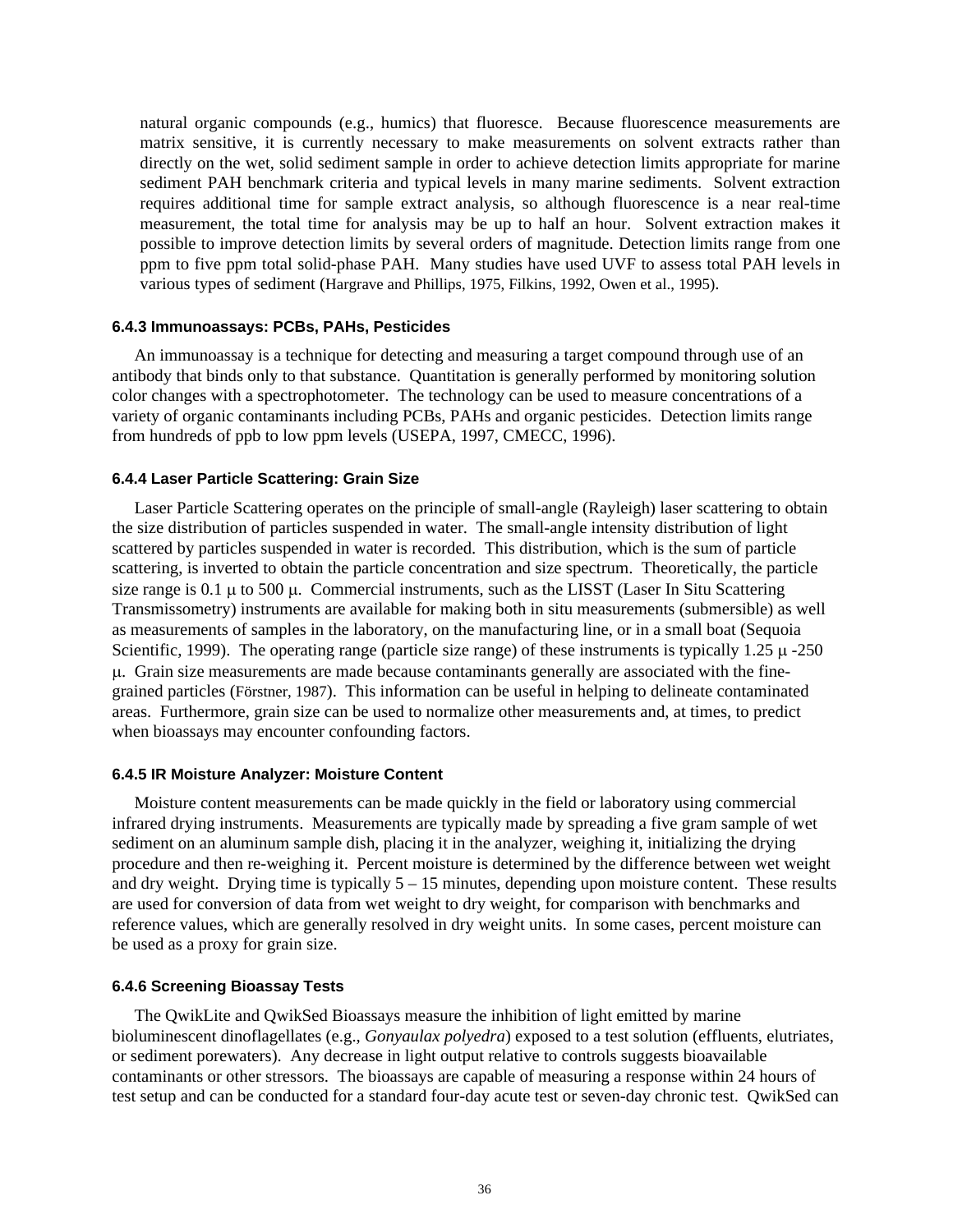be used to evaluate sediment toxicity. If the contaminated sediment is found to be toxic and requires cleanup, QwikSed can be used to assess the toxicity reduction. A "Standard Guide for Conducting Toxicity Tests with Bioluminescent Dinoflagellates" can be found in ASTM, 1999.

The Microtox® bioassay is a commercial test which measures the inhibition of light emitted by a bioluminescent microorganism. Any decrease in light output relative to controls suggests bioavailable contaminants or other stressors. A number of studies have compared Microtox® response to other bioassays (e.g., Giesy, 1990).

### **6.4.7 Summary**

Implementation of rapid characterization tools in ecological risk assessments will improve sampling and reduce uncertainty at several steps of the RI/FS process without the enormous cost of traditional resampling efforts. Use of these tools moves the ERA process forward in the most time- and cost-effective manner with minimum uncertainty.

## **6.5 COST BENEFIT COMPARISON: EXAMPLE**

An example of integrating rapid sediment characterization tools into the assessment process is provided in **[Table 6](#page-48-0)**. In this example, in order to adequately delineate the area of concern for metals and PAHs, 400 sampling positions were identified. By measuring samples from each station using two RSC tools (XRF and UVF), and selecting 25% of those samples for confirmatory laboratory analysis, the overall analytical cost could be reduced by approximately 50% as compared to the cost of analyzing all of the samples using standard analytical methods. The cost could also be reduced by taking fewer samples for standard laboratory analyses, however adequate coverage/delineation of the site would be compromised. By using RSC tools with lab validation better delineation of a site could be accomplished in a cost- and time-effective manner.

| <b>Analysis Method</b>      | <b>RSC Tool</b> | <b>Standard Method</b> | <b>Total Cost</b> |
|-----------------------------|-----------------|------------------------|-------------------|
|                             | (# of samples)  | $#$ of samples)        |                   |
|                             |                 |                        |                   |
| XRF (metals)                | $n = 400$       | $n = 100$              | \$71K             |
| $(\$90/sample)$             |                 |                        |                   |
| (40 samples per day)        |                 |                        |                   |
| ICP/MS (metals)             | $n = 0$         | $n = 400$              | \$140K            |
| $(\$350/sample)$            |                 |                        |                   |
| $(30 - 90$ days turnaround) |                 |                        |                   |
| UVF (PAHs)                  | $n = 400$       | $n = 100$              | <b>\$80K</b>      |
| $(\$100/sample)$            |                 |                        |                   |
| $(20 - 30$ samples per day) |                 |                        |                   |
| GCMS (PAHs)                 | $n = 0$         | $n = 400$              | \$160K            |
| $(\$400 - 550/sample)$      |                 |                        |                   |
| (30 – 90 days turnaround)   |                 |                        |                   |
| <b>Total Cost</b>           |                 |                        | \$151K            |
| $(RSC + Lab$ validation)    |                 |                        |                   |
| <b>Total Cost</b>           |                 |                        | \$300K            |
| (Laboratory Only)           |                 |                        |                   |

<span id="page-48-0"></span>**Table 6. Cost Benefit Comparison for 400 Samples**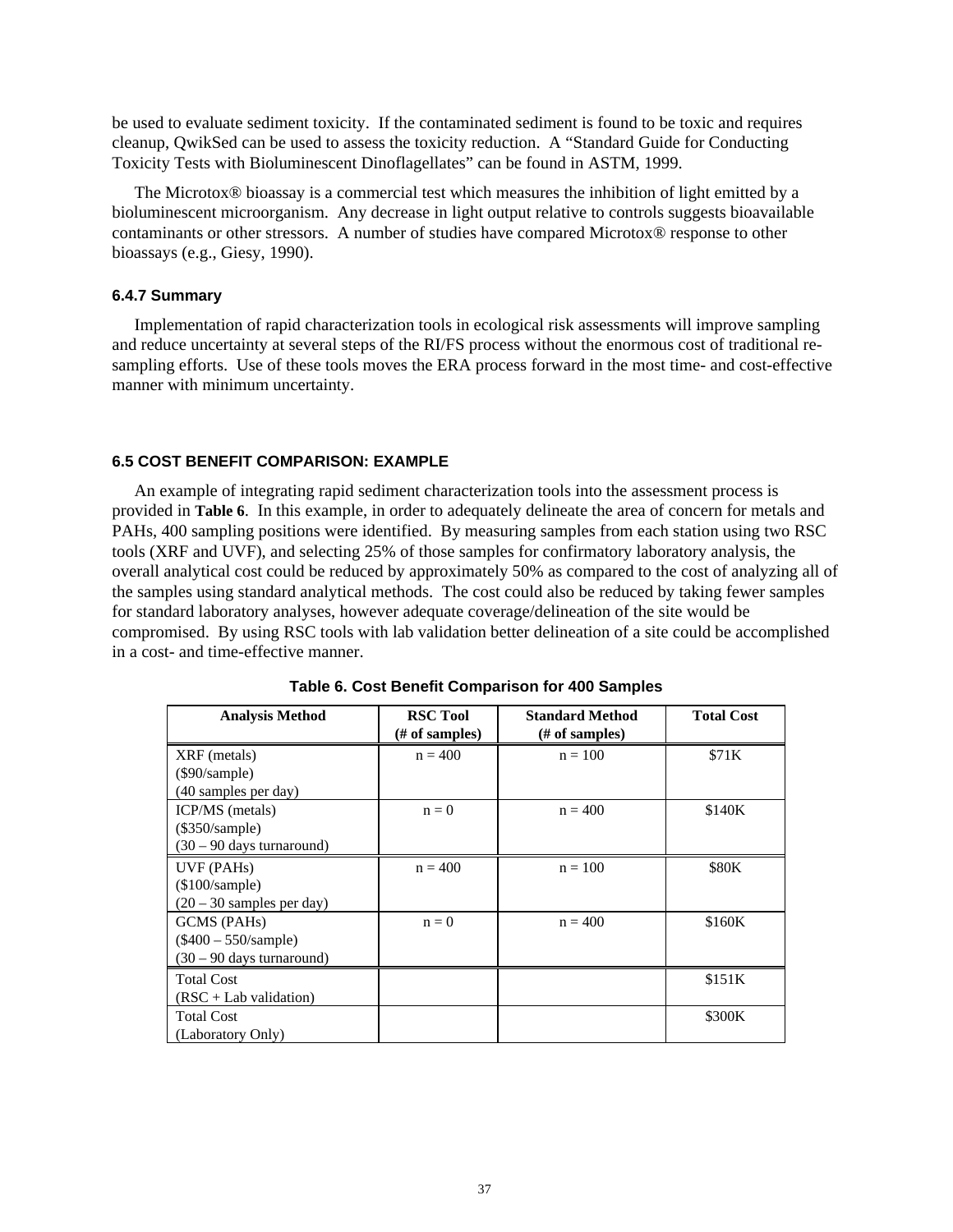### **6.6 RECOMMENDATIONS**

A few recommendations are provided below for consideration in the selection and application of RSC tools to the ERA process.

### **6.6.1 Determine Which Tools are Appropriate**

In order to determine if RSC tools are appropriate to define the nature and extent of contamination at a given site, site-specific project goals and parameters as defined by the Data Quality Objective (DQO) Process must be considered. It is critical to assure that the contaminants or criteria that are deemed to be decision drivers are detectable with the RSC tools that are available. In most cases, even if screening tools are not available for all the contaminants of concern, the tendency for classes of contaminants to coassociate allows for use of those parameters which are more easily measured to act as proxies for a suite of contaminants, to guide sampling and to interpolate between samples where a full suite of analyses is undertaken. In all cases, RSC technologies should be supplemented with a subset of samples for which thorough, traditional, standard laboratory analyses are carried out.

### **6.6.2 Data Quality**

As with any method or technology, certain limitations exist. The primary limitations to RSC technologies are that they are often 1) non-specific, 2) semi-quantitative and 3) matrix sensitive. Because of these limitations, the data produced by RSC tools/methods are not necessarily equivalent to those generated by standard methods. Data are typically classified as either "screening data with definitive confirmation" or "definitive data" (USEPA, 1993). Screening data are those data generated by rapid, less precise methods of analysis with less rigorous sample preparation such as those produced using RSC methods, whereas, definitive data are generated using rigorous analytical methods, such as the approved EPA reference methods. Definitive data are analyte-specific, with confirmation of analyte identity and concentration (USEPA, 1993). Depending on the data quality requirements established during the DQO Process, a well-designed RSC protocol, paired with laboratory validation, will be able to provide data which can be of sufficient quality and great value to the risk assessment.

### **6.6.3 Documentation and Reporting of Data**

Documentation and reporting is a very controversial subject in environmental analytical chemistry, because it affects how data are received and perceived by the user and often the public (Keith, 1991). The advent of database and GIS tools for the presentation and processing of environmental data allows for an unprecedented level of data manipulation and interpretation not just by data generators but also other users, regulators and stakeholders. While this ability has many benefits, there are potential dangers as well, particularly when data from many sources are combined. Results can be misleading if nonequivalent data are combined together without careful intercalibration.

A few different approaches to the documentation and reporting of data can be used to avoid such problems when reporting results, particularly those from RSC methods. The first is to always flag numbers generated by a non-standard method in spreadsheets and data reports, and to include text, references or qualifiers that address any potential offsets from standard analyses. This has the advantage that all data are available to regulators and stakeholders, but information necessary for proper interpretation is also provided. A second approach is to carry out site-specific calibration of RSC analyses and to report only corrected, calibrated data. This has the advantage of providing results that are more easily interpolated between or contoured with standard data. However, site-specific calibration requires a higher level of effort at a site (possibly more samples sent for laboratory analyses) and may reduce the cost-effectiveness and utility of using RSC tools in the ERA process. A third option, particularly for RSC analyses that generate only qualitative data (i.e*.*, data which identify the presence or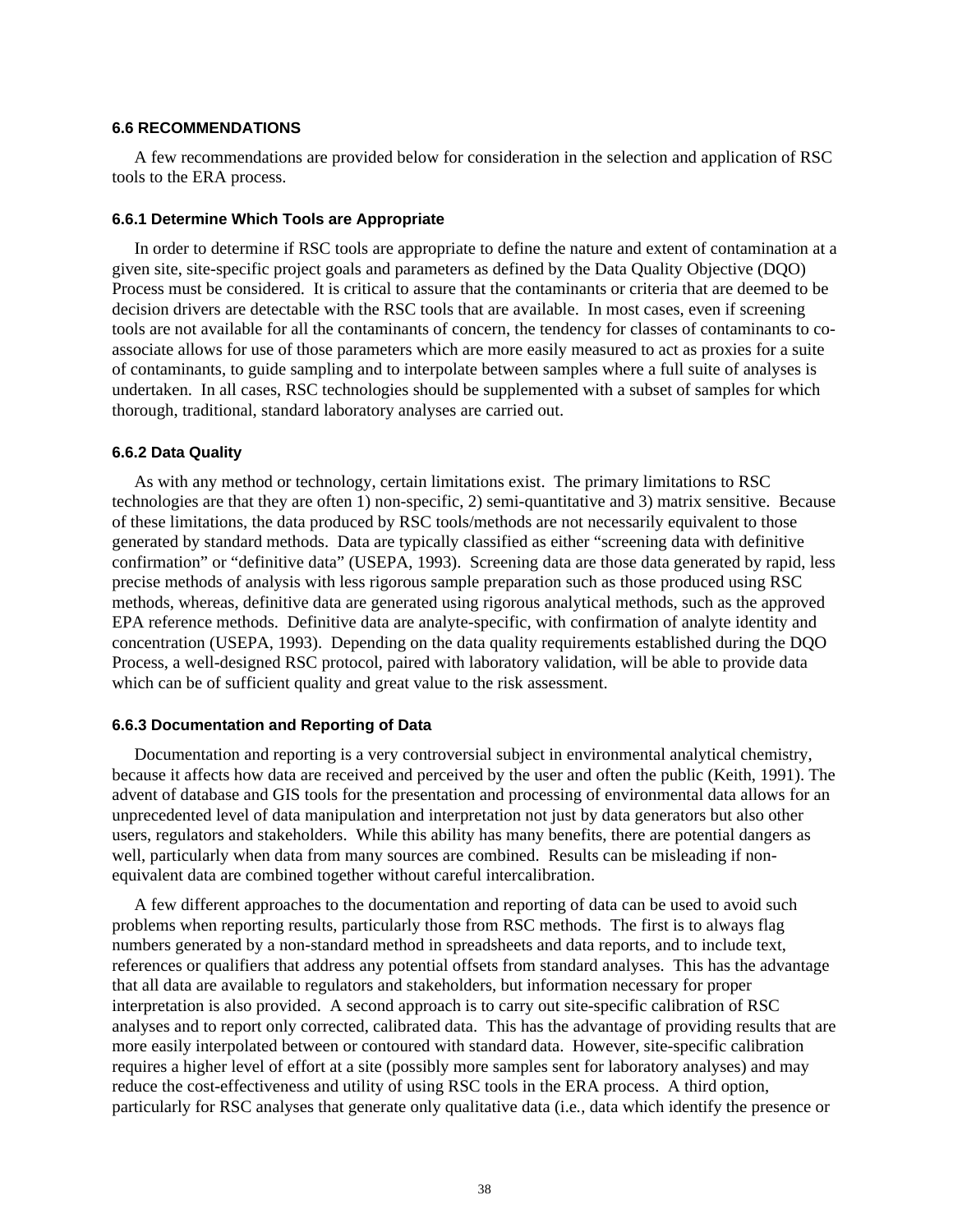absence of target analytes, but may have no relationship to true concentrations of the analytes) is to not report values. In such an approach, samples are either ranked (e.g., from highest to lowest levels) or ranges are reported (e.g., below detection limit, detected but not quantifiable, below action limit, above reference levels, etc.).

### **6.6.4 Obtain Regulatory Acceptance Prior to Use**

It is particularly important that bioassay protocols to be applied are acceptable to all parties. While there is a substantial body of literature comparing screening bioassays to more "standard" bioassays, it is important that the assay selected in some reasonable way mimics or models the exposure pathways of concern, and that all parties are comfortable with the sensitivity and appropriateness of a selected protocol. While this document addresses screening bioassays, this recommendation is valid for all bioassay approaches, screening or "standard".

A concern voiced by many potential users of RSC tools is that, since they are not subject to the same QA/QC protocols and rigors as are standard procedures, they will make the user vulnerable by not standing up to regulatory or legal scrutiny. While these concerns are not trivial, it is clear that there are a growing number of case studies in which RPMs, regulators and the user community have accepted RSC data as a critical, though not stand-alone, part of the analytical and decision making process. A number of case studies can be found in the recent literature (USEPA, 1997, CMECC, 1996).

In any case, the intent to use RSC tools, and how the resulting data will be interpreted and managed, should be addressed up front with regulators and other stakeholders. Furthermore, it should be pointed out that RSC tools are only one part of the ERA process, which should always be balanced with and supplemented by standard, certified analyses. When used appropriately, RSC tools can streamline many aspects of the ERA process, delineating areas of concern, filling in information gaps and assuring that expensive, certified analyses have the highest possible impact.

#### **6.7 REFERENCES**

- ASTM.1999. *Standard Guide for Conducting Toxicity Tests with Bioluminescent Dinoflagellates.* 1999 Annual Book of ASTM Standards, V. 11.05:1467-1477.
- California Military Environmental Coordination Committee (CMECC). 1996."*Field Analytical Measurement Technologies, Applications and Selection*". April.
- Chief of Naval Operations (CNO) Letter 5090 Ser N453E/9U595355 dated 05 April 1999; *Navy Policy for Conducting Ecological Risk Assessments.*
- Filkins, J. 1992. "*Draft Experimental Methods: Estimates of PAHs in Lacustrine Sediment by Fluorometry*," USEPA-Large Lakes Research Station, unpublished interim report.
- Förstner, U.1987. "Sediment-associated Contaminants An Overview of Scientific Bases for Developing Remedial Options". *Hydrobiologia*, V.149: 221-246.
- Giesy, J., C. Rosiu, R. Graney and M. Henry. 1990. "Benthic Invertibrate Bioassays with Toxic Sediment and Pore Water". *Environmental Toxicology and Chemistry*, V.9: 233-248.
- Gilbert, R.O.1987. *Statistical Methods for Environmental Pollution Monitoring.* Van Nostrand Reinhold: New York, Chapter 9.
- Hargrave, B.T., and G.A. Phillips.1975. "Estimates of oil in aquatic sediments by fluorescence spectroscopy". *Environ. Poll*.," V.8: 193-215.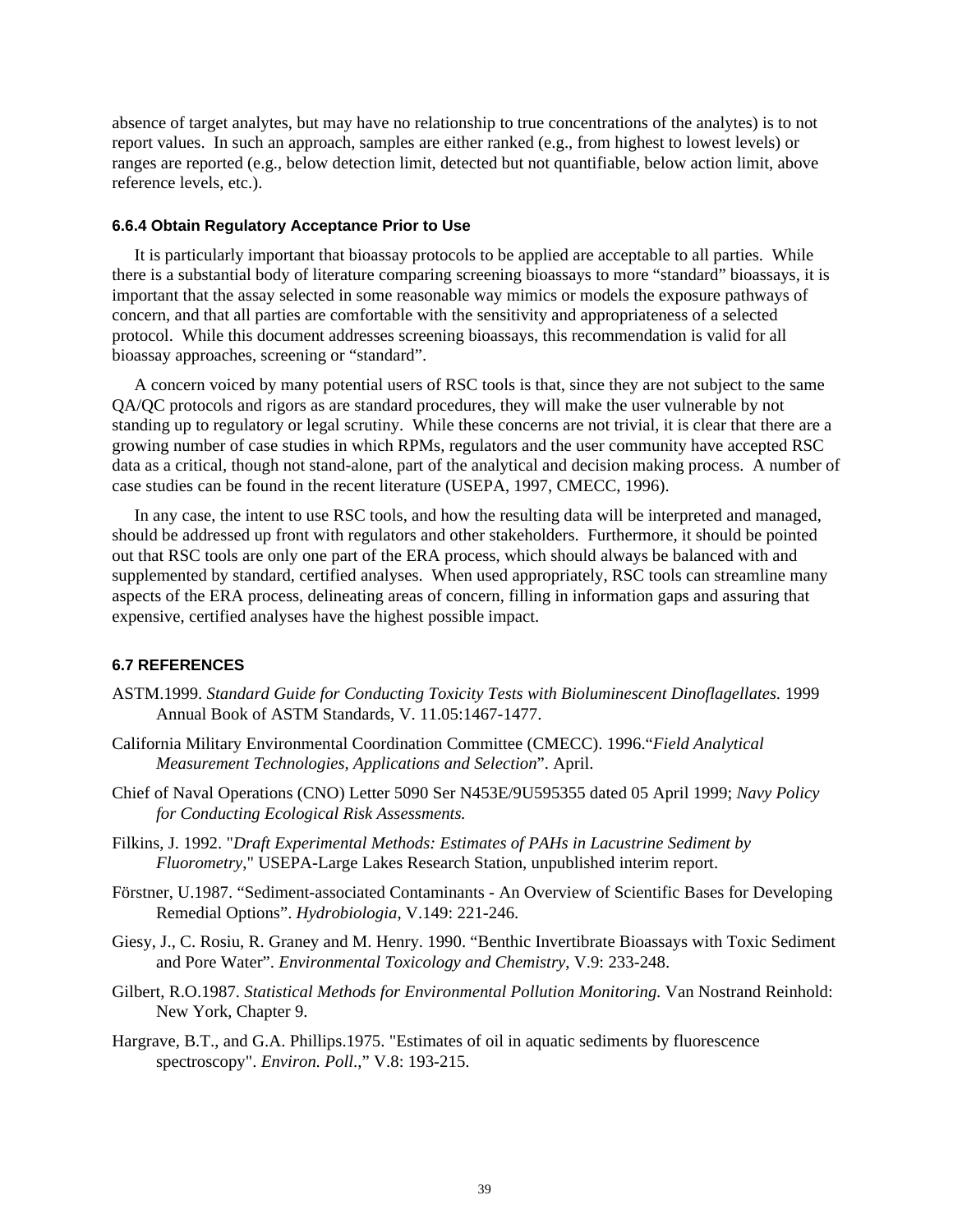- Keith, L.H.1991. *Environmental Sampling and Analysis. A Practical Guide,* CRC Press: Boca Raton, Chapter 10.
- Kirtay, V. J., Kellum, J.H. and S.E. Apitz.1998. "Field-portable X-ray Fluorescence Spectrometry for Metals in Marine Sediments: Results from Multiple Sites". *Wat. Sci. Tech*. 37 (6-7), 141-148.
- Owen, C.J., Axler, R.P., Nordman, D.R., Schubauer-Berigan, M., Lodge, K.B. and J.P. Schubauer-Berigan. 1995. "Screening for PAHs by Fluorescence Spectroscopy: a Comparison of Calibrations". *Chemosphere*, V.31: 3345-3356.
- Sequoia Scientific. 1999. *Application Notes*.
- Skei, J. M., Price, N. B., Calvert S. E. and H. Holtedahl.1972. "The Distribution of Heavy Metals in Sediments of Sorfjord, West Norway". *Wat. Air Sediment Pollut*. 1, p.452-461.
- Stallard, M. O., Apitz, S. E. and C. A. Dooley. 1995. "X-ray fluorescence spectrometry for field analysis of metals in marine sediments". *Mar. Pollut. Bull*. 31, 297-305.
- Swift, R. P. 1995. "Evaluation of a Field-portable X-ray Fluorescence Spectrometry Method for Use in Remedial Activities". *Spectroscopy*. 10, 31-35.
- U.S. EPA. 1993. *Data Quality Objectives for Superfund, Interim Final Guidance.* EPA 540-R-93-071.
- U.S. EPA.1994. *Assessment and Remediation of Contaminated Sediments (ARCS) Program Final Summary Report.* EPA 905-S-94-001.
- U.S. EPA. 1997. *Ecological Risk Assessment Guidance for Superfund: Process for Designing and Conducting Ecological Risk Assessments - Interim Final*. EPA 540-R-97-006.
- U.S. EPA. 1997. *Field Analytical Site Characterization Technologies, Summary of Applications.* EPA-542-R-97-011.
- U.S. EPA. 1998. *Method 6200: Field Portable X-ray Fluorescence Spectrometry for the Determination of Elemental Concentrations in Soils and Sediments, Revision 0*, January.

## **6.8 ADDITIONAL INFORMATION**

### **6.8.1 XRF**

□ EPA Method 6200: [http://www.epa.gov:80/epaoswer/hazwaste/test/6200.pdf](http://www.epa.gov/epaoswer/hazwaste/test/6200.pdf)

## **6.8.2 QwikSed**

 [ASTM Standard: http://www.astm.org/cgi](http://www.astm.org/cgi-bin/SoftCart.exe/DATABASE.CART/PAGES/E1924.htm?L+mystore+rbmv5448)[bin/SoftCart.exe/DATABASE.CART/PAGES/E1924.htm?L+mystore+rbmv5448](http://www.astm.org/cgi-bin/SoftCart.exe/DATABASE.CART/PAGES/E1924.htm?L+mystore+rbmv5448)

## **6.8.3 Federal Regulatory Guidance Documents**

□ [Field Analytical Measurement Technologies, App](http://www.epa.gov/region09/qa/r9-qadocs.html)lications and Selection: http://www.epa.gov/region09/qa/r9-qadocs.html

### **6.8.4 Field Analytical Technologies**

http://fate.clu-in.org/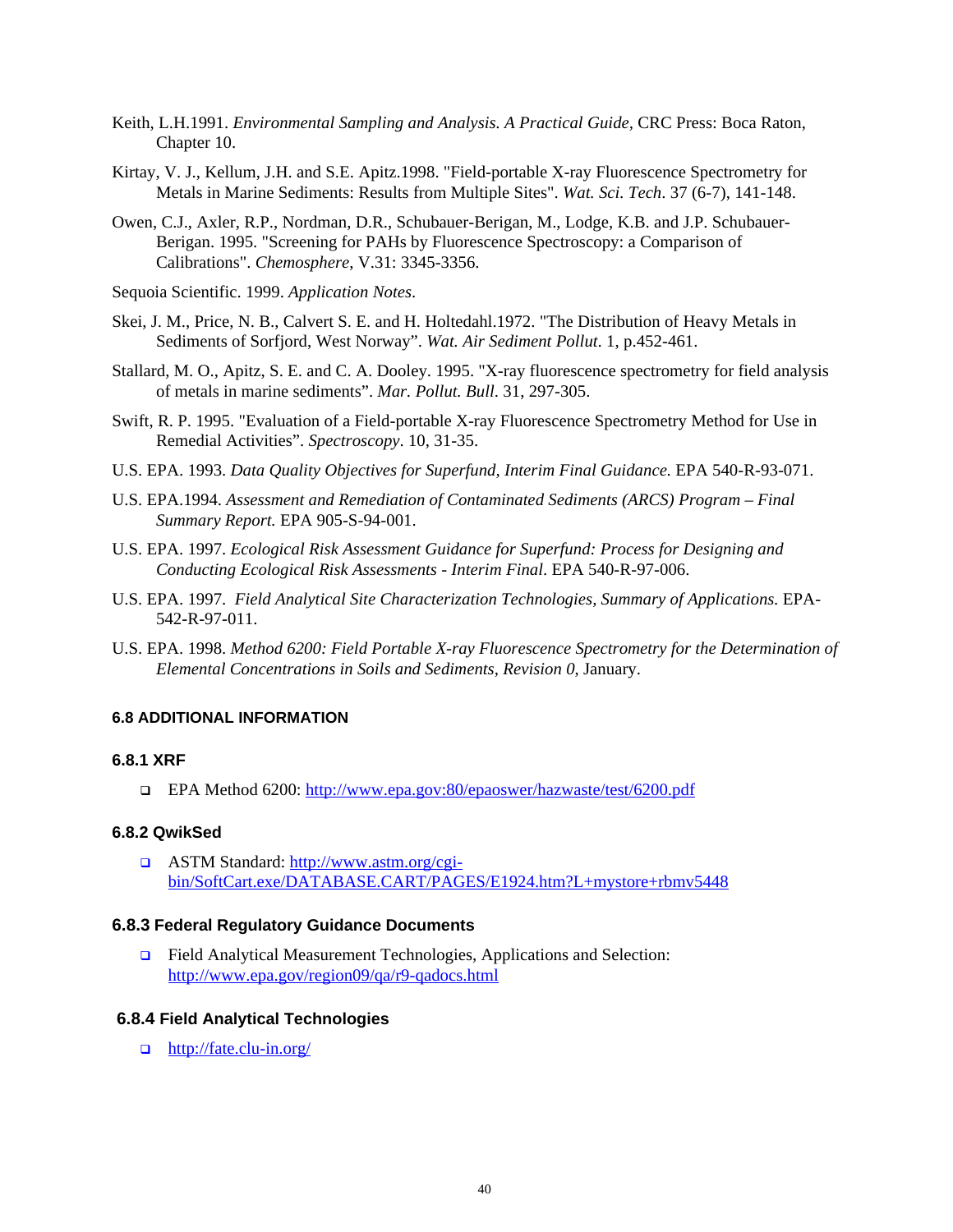## **6.9 LIST OF ACRONYMS AND ABBREVIATIONS**

| BERA:            | <b>Baseline Ecological Risk Assessment</b>     |
|------------------|------------------------------------------------|
| COPEC:           | Contaminant of Potential Ecological Concern    |
| Cu:              | Copper                                         |
| DQO:             | Data Quality Objective                         |
| ERA:             | <b>Ecological Risk Assessment</b>              |
| <b>FPXRF:</b>    | Field Portable X-ray Fluorescence Spectrometry |
| FS:              | <b>Feasibility Study</b>                       |
| LISST:           | Laser In Situ Scattering and Transmissometry   |
| PAH:             | Polycyclic Aromatic Hydrocarbon                |
| PCB:             | Polychlorinated Biphenyl                       |
| P <sub>b</sub> : | Lead                                           |
| PPB:             | Parts per Billion                              |
| PPM:             | Parts Per Million                              |
| QA/QC:           | <b>Quality Assurance/Quality Control</b>       |
| RI/FS:           | Remedial Investigation/Feasibility Study       |
| RPM:             | Remedial Project Manager                       |
| RSC:             | Rapid sediment characterization                |
| SRA:             | <b>Screening Risk Assessment</b>               |
| $\mu$ :          | Micron                                         |
| UVF:             | Ultra Violet Fluorescence Spectroscopy         |
| XRF:             | X-ray Fluorescence Spectrometry                |
|                  |                                                |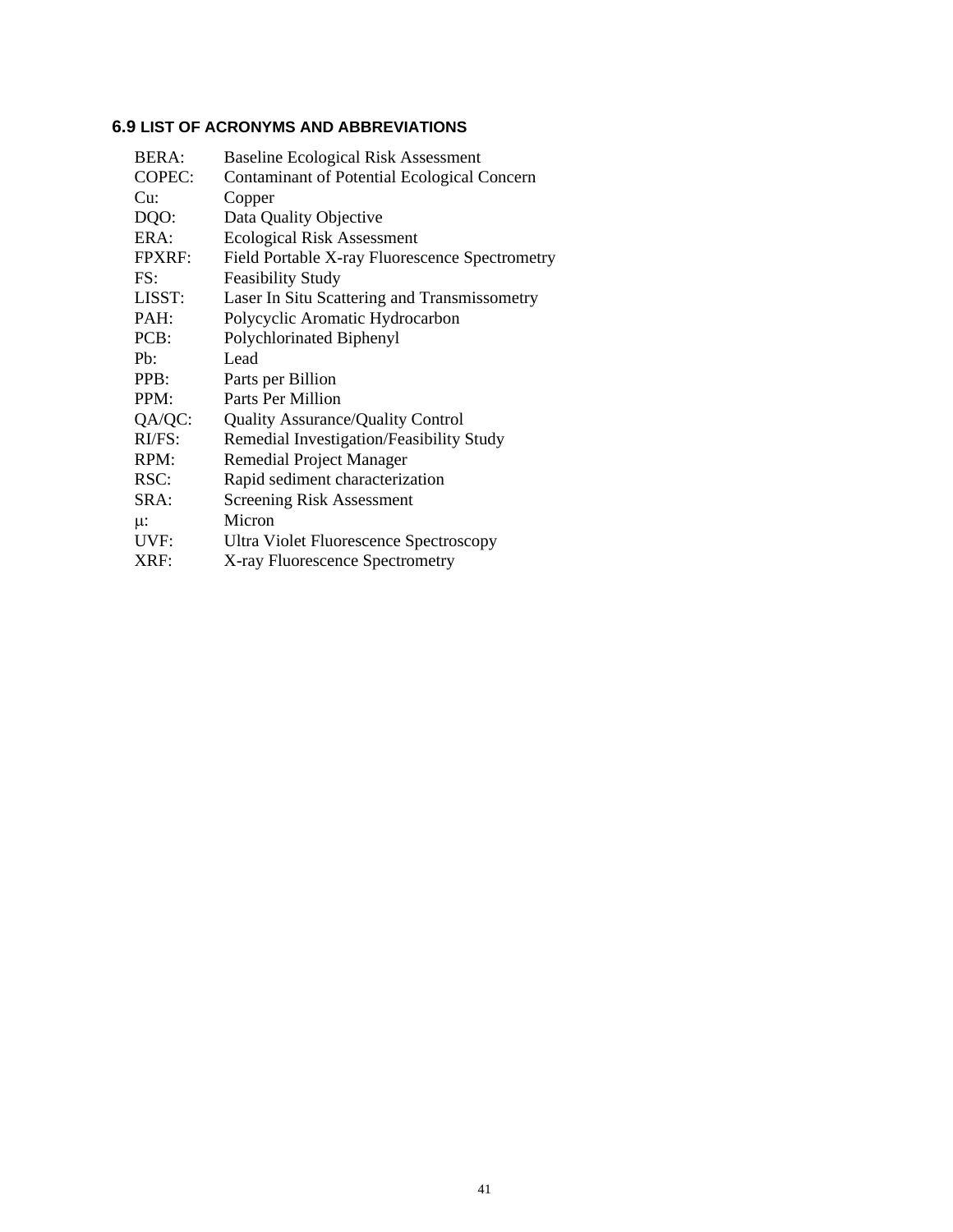# **7. EVALUATING REFERENCE AREA CONDITIONS IN SEDIMENT ASSESSMENTS**

## **7.1 THE ISSUE**

Reference areas can be used as benchmarks for comparison of biological, chemical or physical sediment data that might be collected from potentially impacted study areas. Thus, they serve as potential control sites for these complex and multivariate studies. Lack of appropriate criteria for selecting the reference area may result in an inappropriate location being selected, and inappropriate sediment remedial actions being taken.

### **7.2 WHY THIS IS IMPORTANT**

A proper approach to assessing and selecting a reference area is a key element of the overall sediment assessment process. Currently, there is no definitive approach to selecting a reference area; however, criteria can be established that would permit a more systematic process for making this selection. Establishing these criteria is critical because if reference areas are not highly similar to the areas under study, misleading or inappropriate conclusions may be drawn when making data comparisons. If this occurs, decisions on the risks associated with the sediment contamination and actions to reduce those risks may also be inappropriate.

## **7.3 APPLICATIONS**

Reference areas are often utilized in sediment assessments so that data collected from an area potentially contaminated with various substances can be evaluated against a similar area that does not contain these substances. The underlying assumption is that the differences that might be observed between the two areas result from the presence of the substances in the sediments at one area vs. their absence at the other area.

There are three main applications for reference areas. One is where a reference area is used in determining whether a contaminated area may require remediation. That is, by reducing or eliminating exposure pathways to the substances in the sediment in the contaminated area, over time it may achieve the same or similar biological, chemical or physical characteristics as the reference area. A second is to determine incremental risk between a specific site with site-specific levels of contamination and a reference site in the region with some, but less elevated, but regionally ubiquitous levels of impact. Such a comparison is often valid in urbanized or industrialized areas. A third application is when a reference area is used in a post-remedial monitoring program. By making comparisons between a remediated area and the reference area over some time period, scientists and managers may be able to determine whether the remediation achieved its intended goals and objectives.

## **7.4 APPROACHES – STRENGTHS AND WEAKNESSES**

The selection of the reference area can be based on a number of factors or criteria, including: (1) proximity to the study area; (2) physical, chemical and biological similarities, etc. A discussion of many of these criteria can be found in the references cited at the end of this document, as well as in the section below.

One important criterion for selecting a reference area could be that it has received little or none of the same substances as the study area. This is often difficult to fully achieve since there can be analytically detectable levels of a variety of substances in sediments. It might be possible however to reach agreement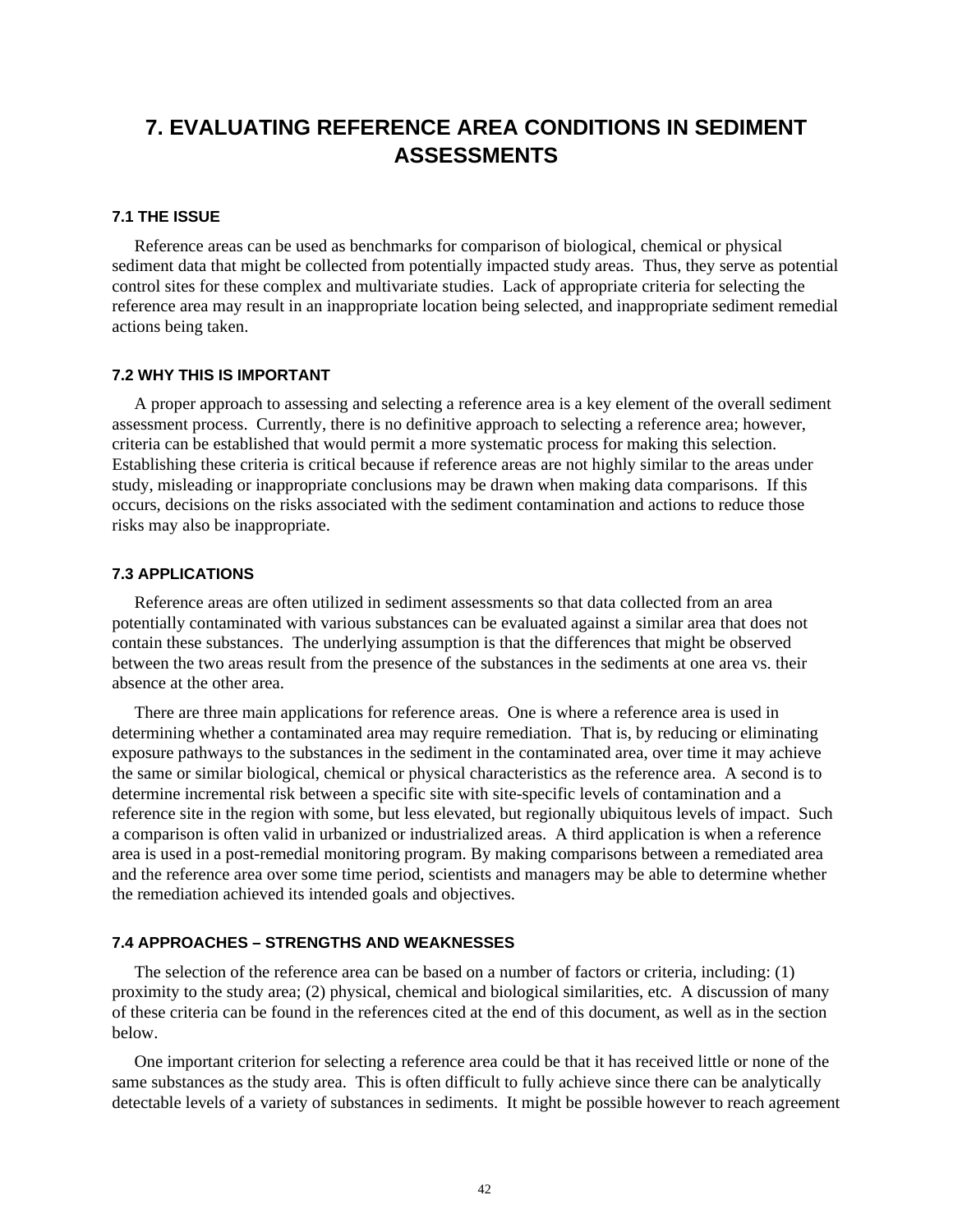on the selection based on the magnitude of the difference between the levels in sediments at the reference area vs. the study area. In other words, selection should not be based on the total absence of substances in the reference area, but perhaps on some percentage difference between the levels in both areas. This is particularly important for assessments in highly industrialized aquatic systems.

A second criterion could be the physical nature of sediments in the reference area. These measurements are relatively simple to conduct, and provide important information that can be utilized in the decision making process later on. Ideally, comparisons of areas with fine-grained, silt-clay sediments should be made with reference areas of the same or very similar composition. As noted previously this may not be feasible in all situations given the diversity of aquatic systems in the US.

A third criterion could be the chemical composition of the sediments in the reference area. Comparable levels of total organic carbon (TOC), and other characteristics such as acid volatile sulfides (AVS), oxidation-reduction potential and pH can be important to selecting the reference area. Data for some of these parameters are more time consuming and expensive to collect (AVS, for example) than others (TOC, for example), and results can be very heterogeneous within a particular area. Even so, some of these measurements can be very useful in evaluating the potential bioavailability of substances in the sediments since TOC and AVS can help bind substances and make them non-bioavailable under certain conditions.

A fourth criterion could be physical proximity to the study area. Ideally, the reference area would abut or be adjacent to the study area. Unfortunately, sources of contaminants may be sufficiently widespread and influence a geographically large area outside the study area. In this situation the reference area may need to be some distance from the study area.

A fifth criterion could be flow dynamics, especially where the study and reference areas are located on rivers and streams. In this case, it would be inappropriate to compare sediment data collected from highflow rivers systems to those in more flow-restricted lakes or ponds. In estuarine and marine systems, it is important to compare erosional or depositional areas with reference sites of similar sedimentation regimes. In addition, substances in sediments can attach to particulates and become entrained during high flow conditions. An area where sediments can be scoured and transported would not offer the same type of physical bottom characteristics, contaminants or biological features as one where such flows were restricted.

A sixth criterion could be the composition and abundance of the benthic invertebrate community. Unfortunately, this may be even more difficult to rectify, as benthic invertebrate communities can be very heterogeneous, within even small distances. These communities also vary significantly with seasons, and are, themselves, a collective function or result of many of the above factors, which is another complicating factor. Similarly, measurements of the abundance and diversity of benthic invertebrate communities are routinely used as assessment tools for determining the potential impacts of sediment contamination. Pre-selecting a reference area on the basis of the benthic invertebrate community characteristics might obscure important differences between the reference and study areas.

When using statistical evaluation to compare site and reference parameters, an important goal, is that sampling design and abundance should be comparable in study and reference sites to make statistical comparisons meaningful. Largely due to cost considerations, this requirement is rarely met. The consequences of this issue to the design, interpretation and validity of statistical comparisons should be carefully and explicitly addressed in data evaluations.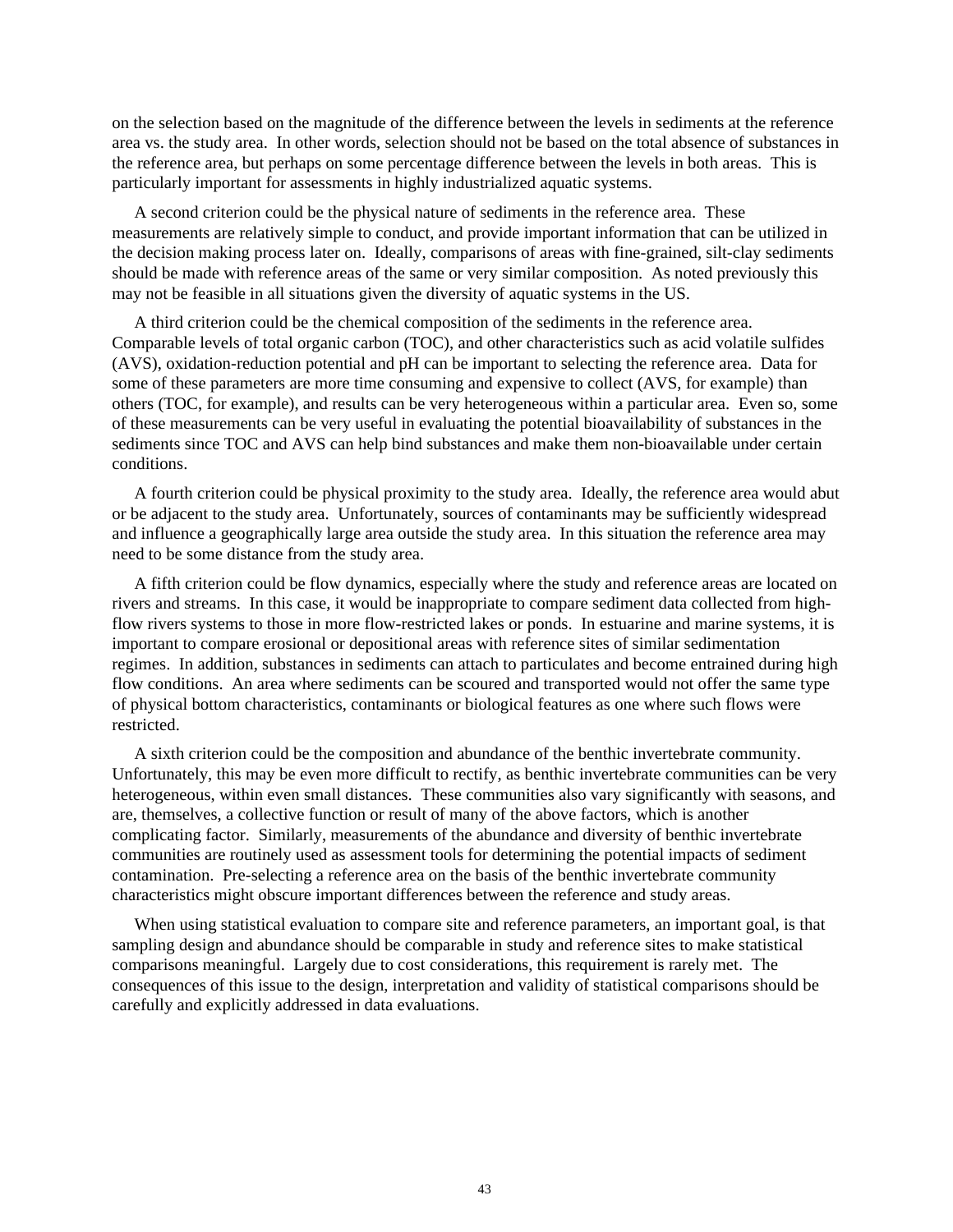## **7.5 REFERENCES**

- Chapman, P.M. et al. 1997. Chapter 7 Workgroup Summary Report on Contaminated Site Cleanup Decisions. In Ingersoll, C. et al. (eds) *Ecological Risk Assessment of Contaminated Sediments.* SETAC Press, Pensacola, FL. Pp. 83-114.
- NOAA 1996. *Guidance Document for Natural Resource Damage Assessment Under the Oil Pollution Act of 1990. Injury Assessment.* PB96-199427, August, 1996.
- U.S. ACOE 1996. *Risk Assessment Handb*ook. Vol. II. Environmental Evaluation. EM 200-1-4, June 1996.
- U. S. EPA 1994a. Field Studies for Ecological Risk Assessment. *ECO Update*, Vol 2, No. 3, September, 1994.
- U. S. EPA 1994b. Selecting and using reference information in Superfund ecological risk assessments. *ECO Update*, Vol. 2, No. 4, September, 1994.
- U. S. EPA 1997. *Ecological Risk Assessment Guidance for Superfund: Process for Designing and Conducting Ecological Risk Assessments. Interim Final.* EPA 540-R-97-006.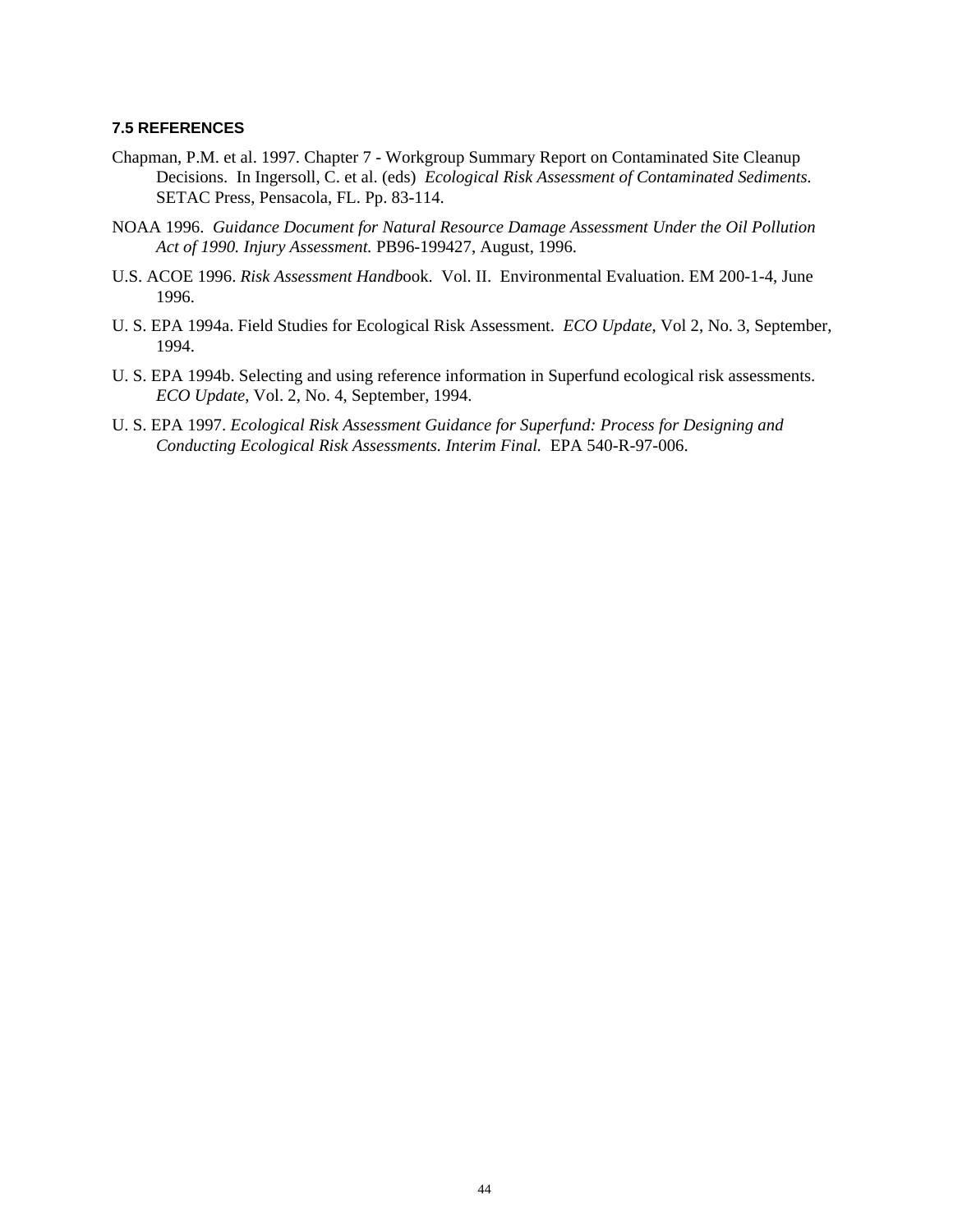# **8. APPLICATION OF SEDIMENT TOXICITY TESTING IN SITE REMEDIATION ACTIVITIES**

## **8.1 INTRODUCTION**

Bioassay, defined as the use of biological media (whole organisms, cells, etc.) to measure contaminant concentration and/or potential biological response in environmental samples, has become an integral component of environmental assessments. Bioassay is a feature of many regulatory programs in the U.S. (e.g., CWA, FIFRA, TSCA, CERCLA/SARA, RCRA, MPRSA). Numerous sediment bioassays have been developed over the years for a variety of purposes. Most of these bioassays have been designed to assess the toxicity of sediments to make regulatory-based decisions (e.g., identifying acceptable disposal alternatives for dredged material; determining cleanup levels; or evaluating the effectiveness of a cleanup remedy). Since sediments serve as the ultimate repository for many environmental contaminants, the use of sediment bioassay as a tool in site assessment and site remediation activities logically follows. However, these tools should not be applied without proper consideration of the strengths and weaknesses of the individual procedures. The purpose of this chapter is to provide an overview of the general types sediment toxicity testing procedures currently available, as well as a discussion of strengths and weaknesses of those procedures, especially in context of their potential application to site assessment, remediation, and post-remedial monitoring. While testing procedures exist for evaluating the potential for exposure and/or uptake of contaminants (e.g., biomarker and bioaccumulation tests), these issues are addressed in other chapters. The scope of this review is limited solely to toxicity testing procedures.

Sediment toxicity tests can be categorized by exposure scenario, duration, endpoint, and/or laboratory versus in situ procedures. While the majority of sediment toxicity tests have been designed to look at the effects of whole sediment, there are other procedures for the evaluation of effects associated with unique sediment exposure scenarios. For example, there are procedures for evaluating effects associated with suspended sediments, sediment extracts, sediment porewater, and contaminant flux from bedded sediment. Selection of the most appropriate procedure is dependent upon the type of exposure scenario being evaluated. There are relatively quick and inexpensive screening procedures (which typically have somewhat higher false-positive rates and/or reduced ecological relevance relative to more conventional procedures) and there are longer-term, full lifecycle procedures (which may have higher ecological relevance, but are generally more complex and costly than are conventional acute toxicity tests). There are tests to evaluate potential effects at the cellular level (e.g., mutagenic potential), other tests that focus at the organismal level (e.g., survival, growth), and still others that look at reproductive endpoints and potential linkages to population level responses. Finally while many tests are laboratory-based, there are also procedures to evaluate effects to organisms exposed in situ. For organizational purposes, this review will consider the range of available sediment toxicity test procedures by exposure scenario (i.e., whole sediment, suspended particulate, etc) and discuss the general strengths and weaknesses of these procedures in context of their potential applications in site remedial activities.

## **8.2 WHOLE SEDIMENT TESTS**

A number of procedures have been standardized for the evaluation of whole sediment (e.g., ASTM 2001, USEPA 1994a & b). In general, the majority of these tests focus on (acute) lethality in whole organisms (e.g., typically benthic infaunal species) following short-term or acute exposures (<14 days). More recently developed protocols focus on measurement of (chronic) sublethal responses (e.g., reduced growth and/or reproduction following longer-term exposures). Both acute and chronic tests provide useful measures of potential toxicity to benthic biota. Selection of appropriate procedures for a specific application depends on the questions being addressed, the nature of the environment and sample matrix,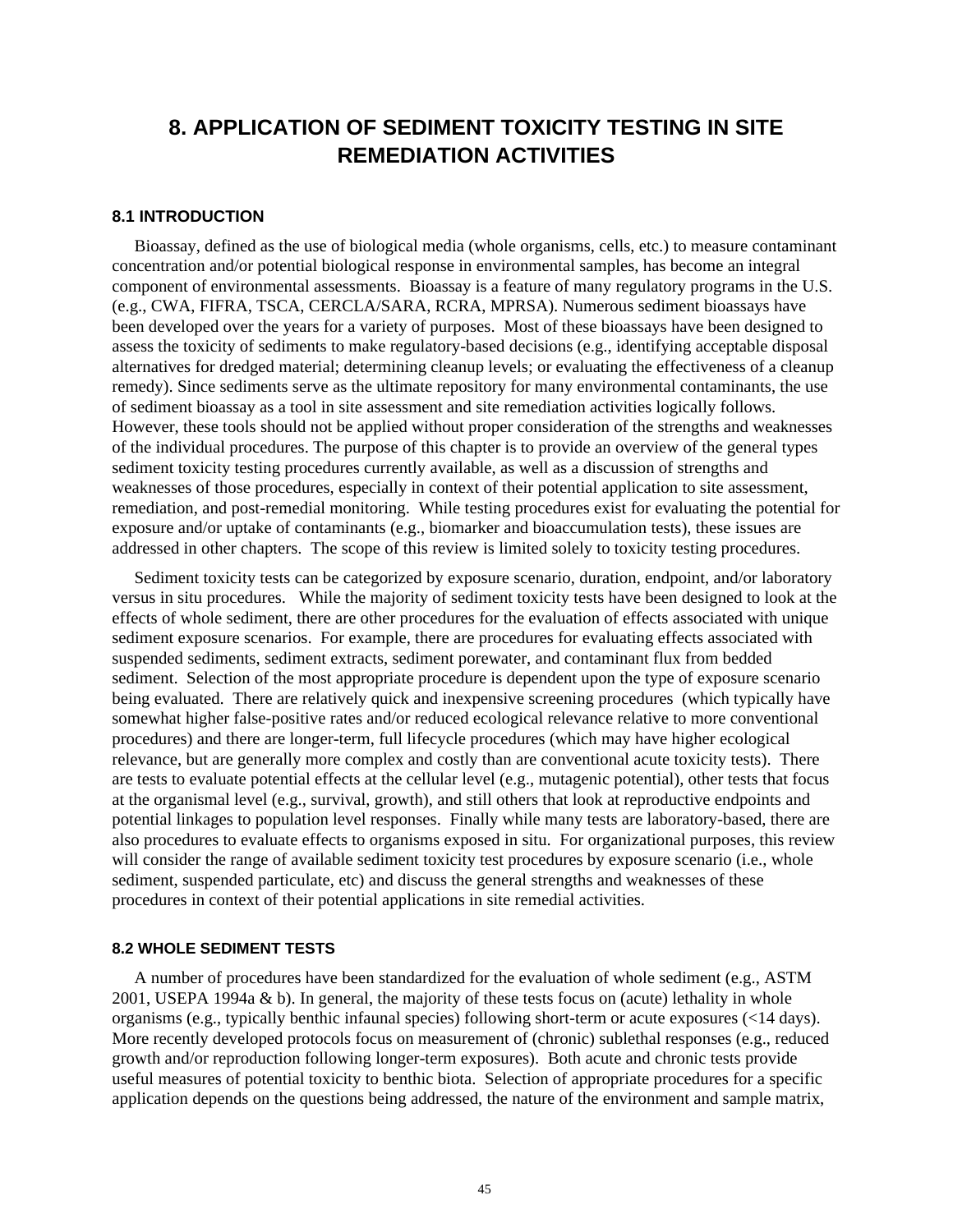the nature of the contaminant or contaminants of potential concern and the behavior of the test organisms. Evaluating the toxicity of in-place sediments should be approached differently than examining the potential impact of sediments that are to be removed, relocated and/or treated as part of a remedial action. For the evaluation of in-place sediments, it may be important to maintain sample integrity by evaluating intact sediment cores or using in situ procedures to accurately measure toxicity associated with the bioavailable fraction of sediment-associated contaminants under relatively undisturbed conditions. Whereas, in those instances where the sediment is to be removed, it may be more appropriate to simulate how the material will be handled at the removal site and/or rehandled at the disposal site. For example, evaluating effects associated with a removal/rehandling activity may require sample homogenization and compositing to capture potential changes in bioavailability (e.g., changes in redox affecting metal availability) that could also affect measured toxicity. Application of these tests in the national dredged material evaluation program and other regulatory programs has heightened the awareness of species and test-matrix-specific issues that can potentially confound interpretation of test results. Such things as organism behavior relative to exposure potential, organism health/sensitivity, sediment grain size, porewater ammonia, porewater salinity, porewater sulfides, TOC quality and/or quantity, pH, alkalinity and other factors can affect test organism response independently of any contaminant-induced effects. Consequently, it is important to have good measures of test species health/sensitivity via such parameters as control performance and reference toxicant testing information. It is also critical to characterize the geochemical nature of the sediments and to have a clear understanding of candidate test species' sensitivity to these factors prior to deciding which test to apply. The application of additional control treatments can be useful in establishing the potential influence of a particular factor on test results. For example, the use of a fine-grained or coarse-grained control sample as part of the test series may help elucidate the potential influence of sediment grain size on test results. Since many test species are supplied from wild-caught populations, it is important to employ QA/QC procedures to ensure that test organisms are healthy (e.g., appropriate handling, acclimation and holding) and appropriately sensitive (e.g., reference toxicant testing). Finally, the nature of the contaminant/s under consideration can also influence test selection. For example, compounds such as PCBs generally take a long time to reach steady-state concentrations in exposed organisms, and typically the effects are sublethal. Consequently, it would be more appropriate to evaluate sediments contaminated with PCBs using chronic sublethal tests than using acute lethality tests.

Solid-phase test procedures have a broad range of applicability to sediment remediation activities. Such tests are most commonly used to help delineate the extent and magnitude of contamination in the initial site assessment and in post-remedial monitoring. In the initial site assessment, toxicity test results, in combination with other information (i.e., bulk sediment chemistry), can be used to delineate the aerial extent of bioavailable contamination. In addition, the application of more specialized techniques such as Toxicity Identification Evaluations (TIEs) can be used to help identify the contaminants or contaminant classes most likely responsible for toxicity at the site and/or exclude potentially confounding factors (e.g., ammonia) (USEPA 1991). It should be noted, however, that TIE procedures for whole sediments are not fully developed nor routinely applied at this time. Sediment toxicity tests may be used to assess comparative risks associated with various management alternatives (capping, natural attenuation, etc.). They can also be used to establish efficacy or impact of proposed remediation technologies (soil/sediment washing). Since toxicity of many of the intermediate products are not known, whole sediment tests may provide a useful tool for the integration of potential effects of intermediates formed by a specific treatment process. They can also signal effects of a remedial strategy on non-target contaminants. For example, some treatments may mobilize previously unavailable non-target compounds. However, the ecological relevance of such an application would be limited unless the remediated material is to be returned to an aquatic environment, or if in situ treatment were being considered.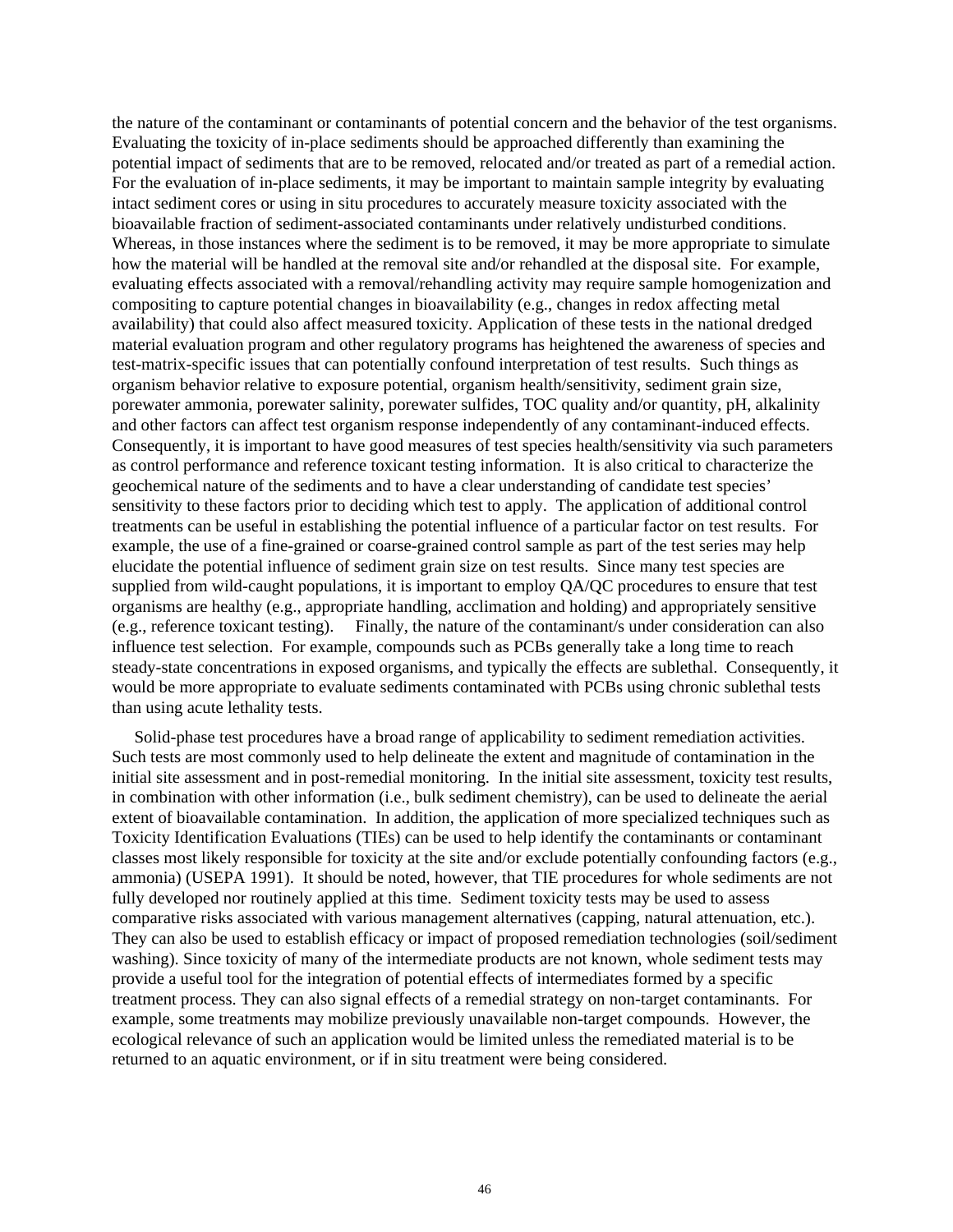### **8.3 SEDIMENT POREWATER TESTS**

Sediment porewaters, the water in the interstices of the sediment matrix, can be extracted for toxicity testing. Porewater is generally extracted via centrifugation of the sediment sample. However, other methods such as squeezing a sediment sample by applying positive pressure with an inert gas in a specially designed chamber, or passive diffusion through a semi-permeable membrane device placed in the sediments are other techniques that have been employed for the collection of sediment porewater (Ankley and Schubauer-Berigan, 1994). Recently, in situ sampling of porewaters with probes has also been carried out (e.g., Chadwick et al., 1999). Interest in the evaluation of sediment porewater as a unique test matrix stems from the belief that porewater chemistry is more representative of the bioavailable fraction of sediment-associated contaminants than is bulk sediment chemistry. However, the validity of such an assumption is highly dependent upon the organism being examined, and how it interacts with marine sediments. Currently, only a small number of sediment porewater tests have been developed, though in theory any aquatic organism could be used to evaluate sediment porewater toxicity. The small volume of sample that is practicably obtained through conventional porewater extraction methods limits the application of porewater tests to species/life-history stages that can be evaluated in small volumes (e.g.,  $\leq 50$ ml). Additionally, the exposure of epibenthic or pelagic species/life-history stages to sediment porewater has little direct ecological relevance and such organisms may express heightened sensitivity to sediment-associated factors other than contaminants, thus being poor surrogates for those species that might come in contact with porewater. For example, evidence suggests that urchin embryos lack the multi-xenobiotic transporter mechanisms found in other invertebrates (Toomey and Epel 1993, Galgani et al. 1996). These transporter mechanisms allow organisms to eliminate organic chemicals from their cells and thus are a protective adaptation. This would explain the often-reported sensitivity of the sea urchin porewater assay. Animals that have no evolutionary adaptation for exposure to sediment porewater (i.e., lacking the relevant protection systems) should be more sensitive. However, a porewater exposure for an animal that never comes into contact with sediment porewater over the course of its natural life history makes this heightened sensitivity meaningless for an ecological assessment. In addition, water quality measures (e.g., hardness and alkalinity for freshwater; salinity levels for estuarine/marine) of sediment porewater are highly variable. Consequently, the use of species with narrow tolerance limits for these factors may require that adjustments be made to the test medium to bring it within the acceptable limits for the test species. Such adjustments obviously may affect bioavailability of contaminants and confound the interpretation of test results. Consequently, one must be very careful with the application and interpretation of such tests for site assessments; even the use of infaunal species/lifehistory stages does not preclude the potential influence of confounding factors. For example, absence of sediment (as in a porewater assay) can be a stressor for organisms that normally reside in contact with sediment.

In general, sediment porewater tests have a high propensity to be affected by factors other than sediment-associated contaminants. Consequently, porewater tests are perhaps best suited as screening tools in initial site assessments. Additionally, because TIEs are better developed and more easily performed on water samples, porewater is a useful matrix for conducting such investigations on sediments. Results of porewater TIEs can be used in conjunction with other lines of evidence (chemical analysis, site history information, etc.) to identify the contaminants of concern at a site and help focus selection of the best remedial alternatives.

## **8.4 SEDIMENT EXTRACT TESTS**

Sediment extract tests fall under a special class of test procedures. These are tests that evaluate extracts (i.e. prepared using either water or an organic solvent) of sediment-associated contaminants. Generally, the resultant extract is exchanged into an appropriate medium for subsequent testing. An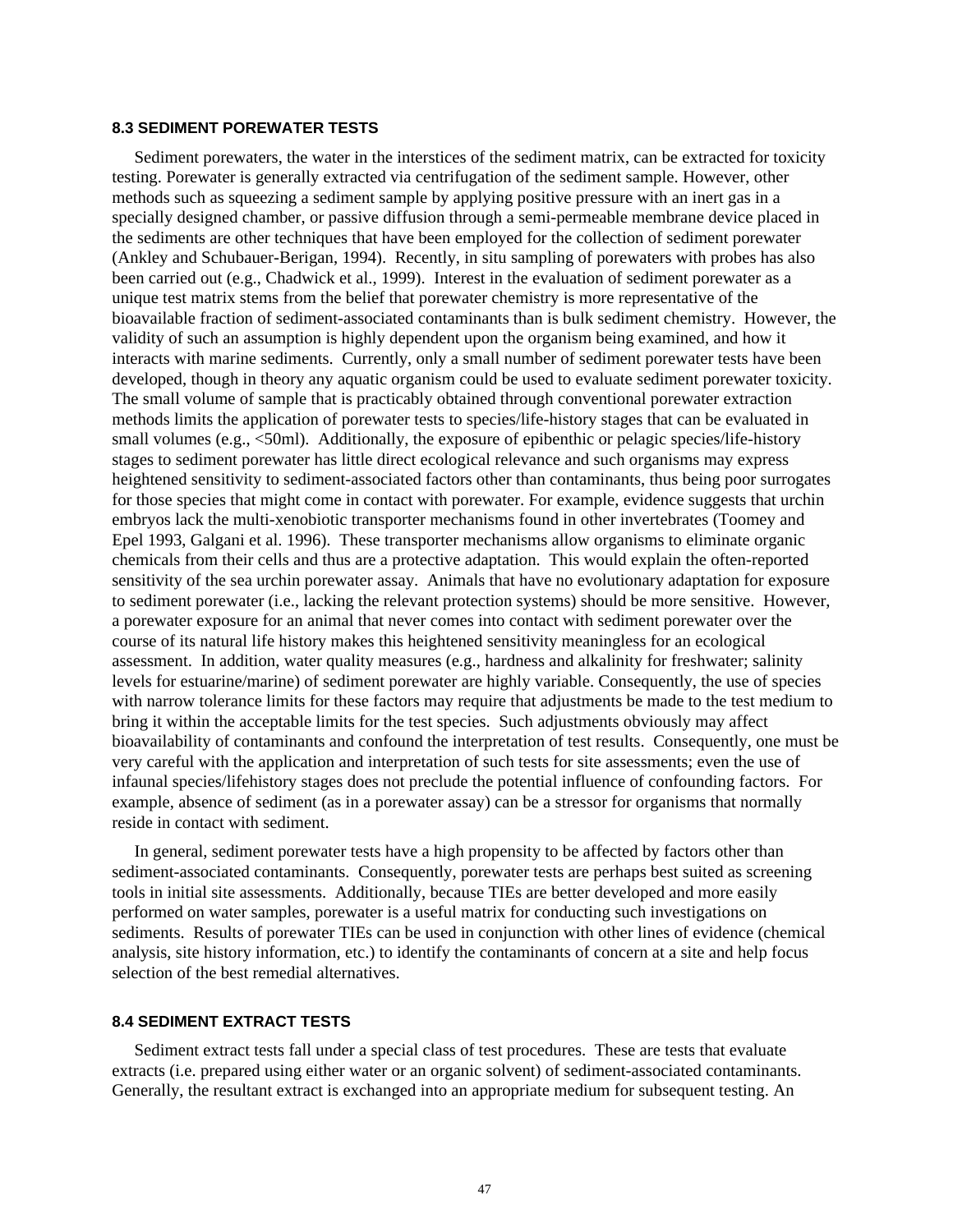example of this type of test is Microtox®. Microtox® utilizes the bioluminescent properties of the marine bacteria *Photobacterium phosphoreum* to assay material for toxicity. The test method assumes that the levels of light emitted by the bacteria can be used to assess the overall biological condition of the bacteria exposed to individual chemical compounds and mixtures of mixtures. Light emitted by the bacteria exposed to potentially toxic samples is compared to light emitted to unexposed bacterial controls. Differences in luminescence are considered an indication of relative toxicity. Because the Microtox® test is most effectively performed in an aqueous marine matrix, sediments are extracted either with water or an organic solvent and then exchanged into test water of the appropriate salinity. Aqueous extracts are increased in salinity (i.e., salted up) while organic extracts are exchanged into water of an appropriate salinity for testing. Similarly, many of the procedures for assaying genotoxic potential of sedimentassociated contaminants (e.g., Ames, Mutatox, H4IIE, and the P450RGS assays) rely on methods of extraction and exchange for testing (Inouye, 1999). The most obvious criticism of such procedures is that the issue of bioavailability is confounded in the extraction and exchange process. It should be pointed out that because of these concerns, Microtox® is more commonly applied to porewater extracts of sediments. Even in these cases, the potential influence of confounding factors (e.g., elemental sulfur) on the measurement endpoints may leave the interpretation of test results equivocal.

Sediment extract procedures should only be used for screening purposes. While such procedures can be used to infer a potential for toxicity, they should be applied and interpreted with caution. Sediment extract tests may have application in both site assessments and post-remediation monitoring. They may also be used to evaluate the efficacy of various treatment technologies (e.g. percent reduction of genotoxic potential by various treatment processes).

## **8.5 SEDIMENT-WATER INTERFACE TESTS**

Sediment-Water Interface (SWI) Tests are designed to look at effects on epibenthic species as a result of contaminant flux from the sediment surface to overlying waters. They involve collection of an intact sediment core from the field. Test animals are then placed within a screened tube that rests on the surface of the sediment core. The screen prevents the animals from coming in direct contact with the sediment but permits exposure to contaminant flux from the sediment surface. Originally developed to assess the potential effects of contaminant flux on echinoid development (specifically the urchin, *S. purpuratus*), the same procedure can be applied to other epibenthic species/life-history stages (Anderson et al., 1996). While these tests can be applied to assess toxicity of sediments, they are best adapted for assessing affects associated with contaminant flux. The exposure represents a reasonable approximation of actual exposure conditions in the field to epibenthic organisms, assuming quiescent conditions. It should be pointed out, however, that a core in a laboratory will be subject to diffusional fluxes, but will not esperience advective fluxes from processes such as groundwater flow, wave pumping, bioirrigation, etc., which may dominate transport in situ (e.g., Apitz and Chadwick, 2000). As with other tests, one must be cognizant of the potentially confounding influences of factors other than sediment associated contaminants. For the SWI test, sediment features affecting overlying water quality (salinity, pH, ammonia and sulfide) are of greatest concern in addition to organism health. A clear understanding of these factors and their potential influence on test organism response is critical for test interpretation. The SWI test does require specialized testing equipment; however, the equipment is easily fabricated using readily obtainable supplies.

Sediment Water Interface tests can be used to delineate the extent and magnitude of potential toxicity as part of the site assessment process and in post-remediation monitoring. Because the test uses independent sediment cores (i.e., field replication), its application permits greater spatial coverage and potentially a better measure of field variability for test dollar expended relative to more conventional tests with laboratory replication. However, SWI tests are focused on a specific route of exposure (contaminant flux) and may not capture effects associated with direct contact and/or ingestion of sediment-associated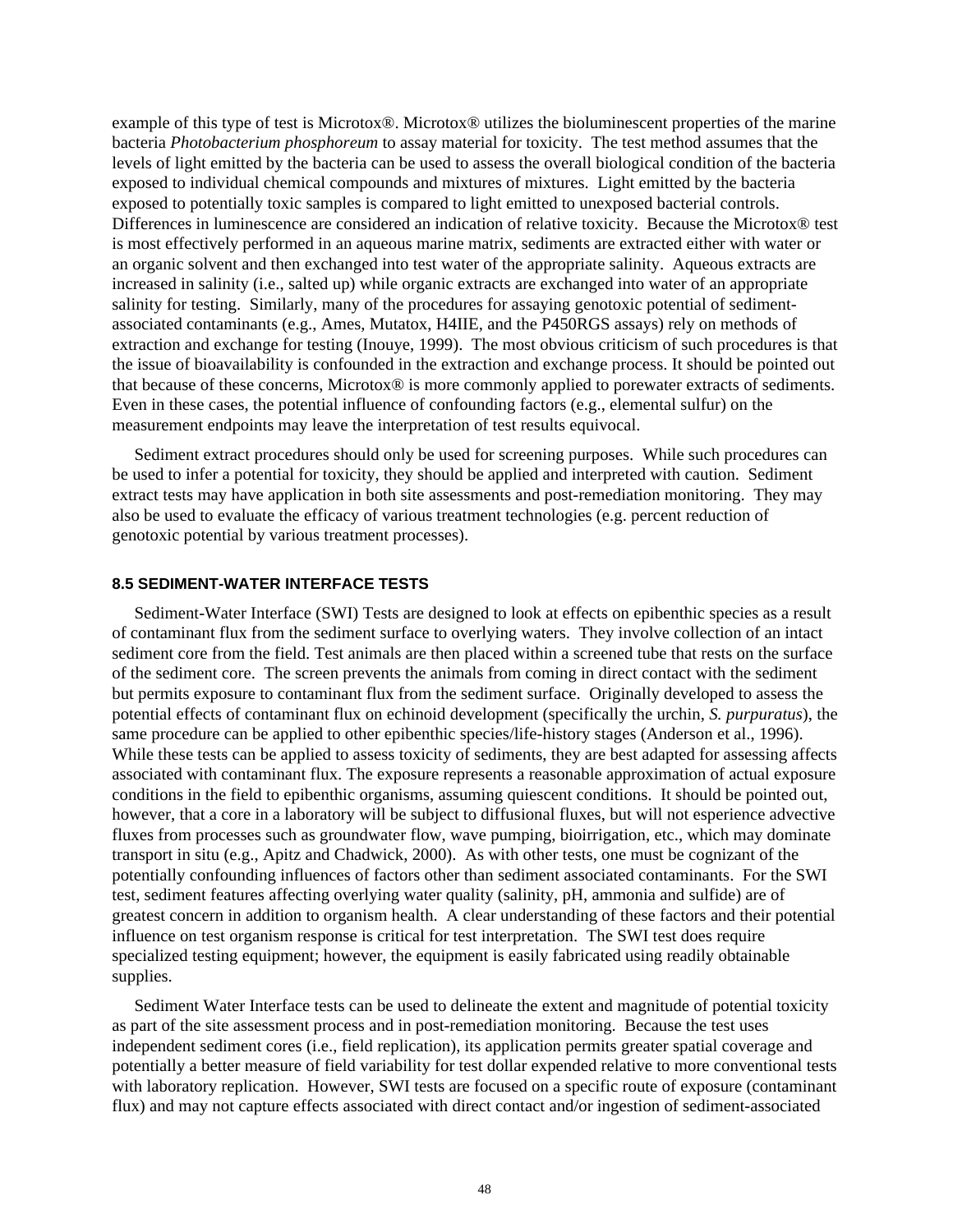contaminants. SWI tests may be useful for assessing the comparative risks associated with various management alternatives (capping, natural attenuation, etc.), and can also be used to establish efficacy of proposed remediation technologies (soil/sediment washing).

### **8.6 SEDIMENT ELUTRIATE TESTS**

Sediment elutriate tests were originally designed to assess potential water column effects associated with suspended sediments and/or dewatering discharges related to dredging and disposal activities (USEPA/USACE 1991, 1998). Since these types of activities are of generally short duration, nearly all of these tests have focused on effects associated with short-term or acute exposures. In addition, most of these tests focus on effects in pelagic species/life-history stages. Briefly, these tests involve combining the sediment with dredge-water from the site in a 1:4 ratio, then mixing the slurry for 30 minutes. The mixture is allowed to settle for 1 hour and the overlying supernatant is used as the 100% fraction. Typically, the 100% fraction is then used to create series of dilutions (e.g., 50, 25, 12, and 1% elutriate concentrations using disposal site water) that are then evaluated in an elutriate test to estimate a  $LC_{50}$  or  $EC_{50}$  value.

There are two general types of endpoints for these tests, standard lethality of whole organisms and/or effects on larval development. Like whole sediment test, the selection of the most appropriate type of test for a particular application depends on the questions being addressed, the nature of the environment and/or sample matrix, and the nature of the contaminant or contaminants of potential concern. For example, such tests are probably not useful for assessing potential effects of whole sediment on infaunal invertebrates (such effects are better addressed via whole sediment testing methods, as described above). Elutriate tests are better suited for the evaluation of potential water column impacts during removal and/or disposal. Like other test procedures, selection of appropriate test species for elutriate tests should be driven by the environment being evaluated (i.e., freshwater, estuarine, marine) and the types of species present at the removal or disposal site. Ideally, the candidate test species would actually be present at one or the other of these sites. However, this is not always possible. Consequently, one should look for species closely related to resident species. Application and interpretation of sediment elutriate tests should also include careful consideration of potentially confounding factors. Many of the same factors that can confound solid-phase test results can also affect elutriate tests. Two principle confounding factors in elutriate tests are ammonia and TOC. Most of the pelagic species and nektonic life-history stages commonly employed in sediment elutriate tests never encounter ammonia levels commonly associated with sediment matrices. Consequently, they tend to be more sensitive to ammonia toxicity than are Benthic organisms. Since ammonia is a relatively refractory constituent and generally not considered a persistent contaminant of potential concern at sediment clean-up sites, it is important to distinguish between effects induced by ammonia and effects potentially induced by the contaminants of potential concern. High levels of TOC have also been shown to potentially interfere with interpretation of elutriate tests (Bridges et al. 1996). Since animals are not fed during the course of exposure, TOC can represent a potential food source for those species requiring exogenous food sources. Larval mussels and echinoderms, among others, however, do not feed at the test stages that are used. In some cases, then, it is possible to see effects in elutriates with very low TOC and low contaminant levels and not see effects in elutriates with high TOC and higher contaminant levels. The interpretation of these observations may also be related to the removal of available fractions of contaminants by their association with TOC. By measuring these parameters and/or running appropriate controls, one can account for the influence of these potentially confounding factors on test results.

In terms of their potential application to site remediation activities, elutriate tests are best suited for monitoring activities. Such applications would include evaluating potential water column effects during remediation or removal/disposal of sediments and/or assessing the quality of return water associated with dewatering of material placed upland (e.g., water discharging over a weir at a confined disposal facility).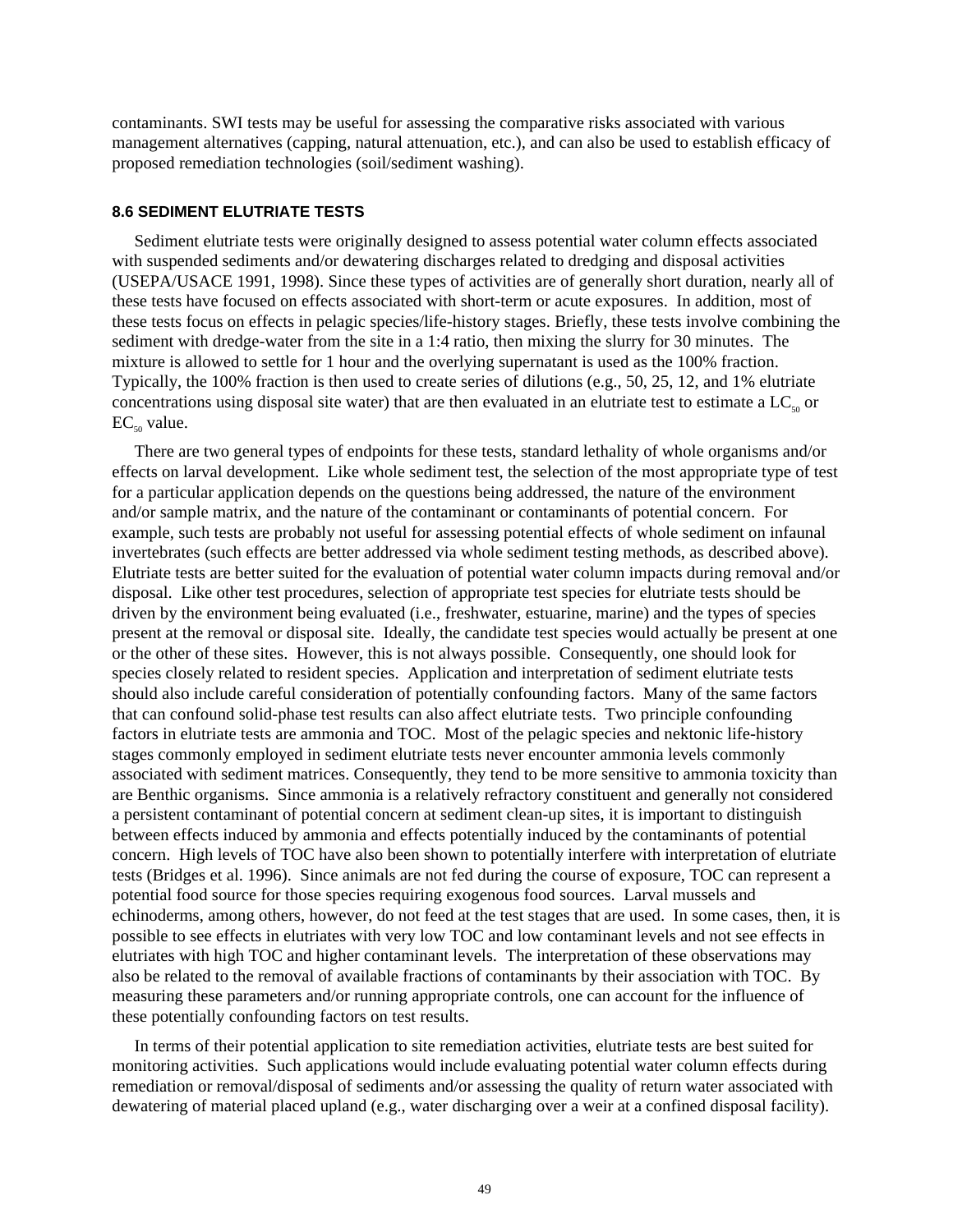### **8.7 OTHER CONSIDERATIONS**

Use of Resident Species as Test Organisms: While the use of standardized test procedures and test species offers consistency and permits comparison across sites over time, the use of indigenous test organisms can provide useful information about potential effects to resident species. Both ASTM (ASTM E1850-97 2001) and the USEPA (USEPA 1991) provide guidance for the selection of resident species as test organisms. Some species (e.g., commercially important fish and shellfish species) can be obtained through local hatcheries. Other types of organisms may have to be obtained from reference field locations. The intent behind the use of resident species is to increase the site-specific relevance of test results. While detailed information on the life history, care, maintenance, and testing of standardized test species exist, similar information may be lacking for resident species. Consequently, the potential influence of factors other than sediment-associated contaminants may not be well understood.

In Situ Testing: Site assessment and post-remedial monitoring may include in situ testing (i.e., bioaccumulation and/or toxicity). Such tests are useful in that they can provide more realistic measures of exposure accounting for the influence of site-specific conditions on contaminant uptake than do laboratory tests. However, like laboratory bioassays, in situ tests can be confounded by factors unrelated to sediment exposure (e.g., short-term changes in turbidity, current flow, etc.). Conversely, they may capture effects of contaminant transport conditions not replicated in the laboratory. Unlike laboratory bioassays, which are conducted in a controlled setting, there is a greater potential for such factors to go undetected. In situ tests have been conducted successfully and there are many examples in the published literature where such tests have helped to elucidate environmental effects (Rice et al. 1987, Brickson-Sasson et al. 1991, Ireland et al. 1996). Methods for conducting in situ exposures are determined largely by the site characteristics and species being evaluated.

### **8.8 SUMMARY**

Sediment toxicity tests are useful tools for the evaluation and remediation of contaminated sediment sites. Used in conjunction with other information (e.g., chemical analysis of sediment and tissues of resident organisms, geomorphology, hydrology, etc.), sediment toxicity tests can help delineate the extent and magnitude of contamination, aid in the selection of appropriate management alternatives and ensure effective remediation.

The selection and application of such tests should be made with careful consideration of the questions to be addressed, the environment being evaluated, and the strengths and weaknesses of individual procedures and test species.

### **8.9 REFERENCES**

- Anderson, B.S., J.W. Hunt, M. Hester, and B.M. Phillips. 1996. Assessment of Sediment Toxicity at the Sediment –Water Interface. In: *Techniques in Aquatic Toxicology*. CRC Press, Inc. Boca Raton, FL pp. 609-624.
- Ankley, G.T. and M.K. Schubauer-Berigan. 1994. Comparison of Techniques for the Isolation of Sediment Porewater for Toxicity Testing. *Arch. Environ. Contam. Toxicol*. 27, 507-512.
- S E Apitz and D B Chadwick, (2000) SERDP CU1209: Pathway Ranking for In-place Sediment Management (PRISM) <http://www.serdp.org/research/CU/CU-1209.pdf>
- ASTM. 2001. Standard Guide for Selection of Resident Species as Test Organisms for Aquatic and Sediment Toxicity Tests. E 1850 - 97 American Society of Testing and Materials.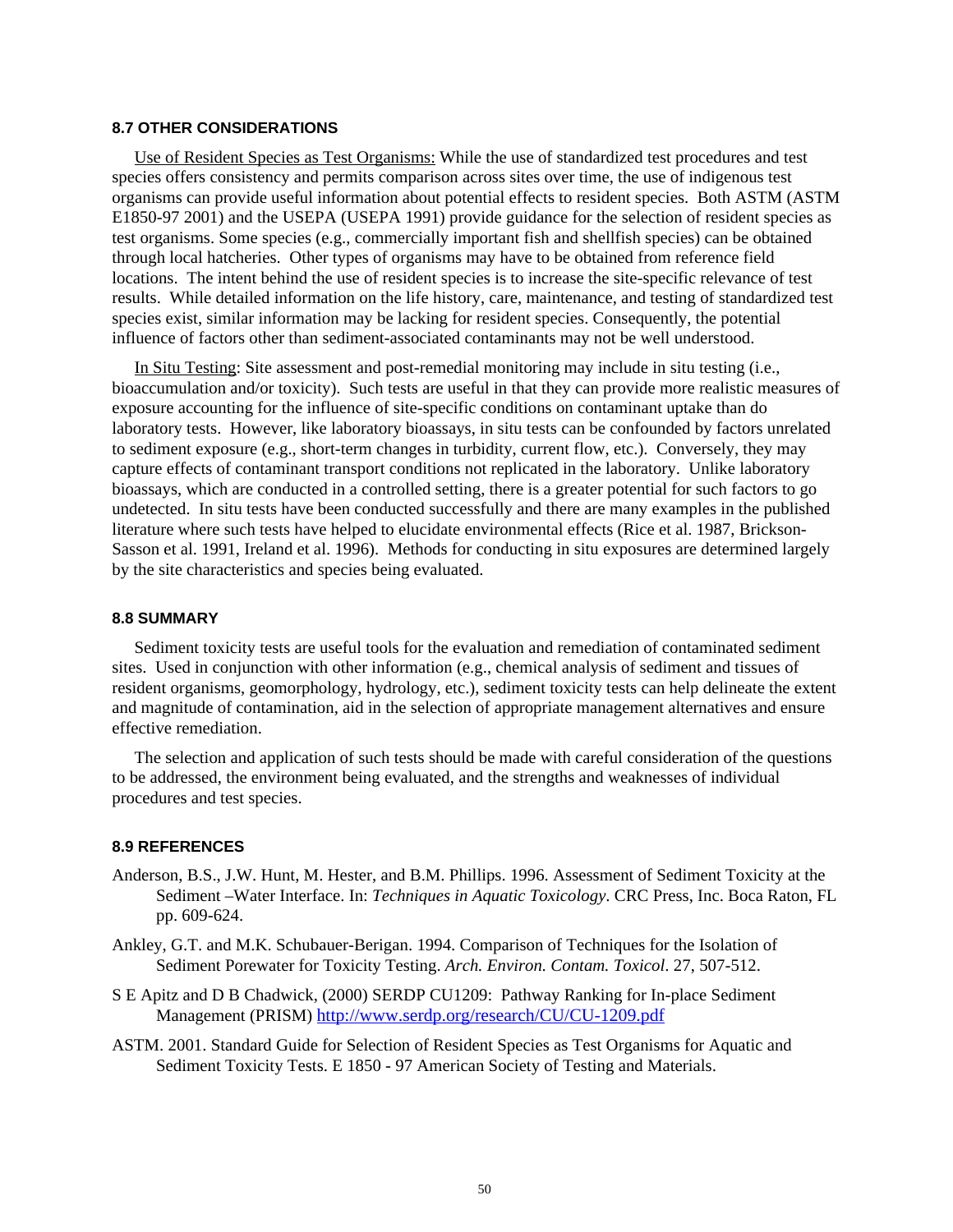- ASTM. 2001. *Standard Test Methods for Measuring the Toxicity of Sediment-Associated Contaminants with Fresh Water Invertebrates*" E 1706-95b American Society of Testing and Materials.
- Bridges, T.S., R.B. Wright, B.R. Gray, A.B. Gibson, and T.M. Dillon. 1996. Chronic Toxicity of Great Lales Sediments to Daphnia Magna: Elutriate Effects on Survival, Reproduction and Population Growth. *Ecotoxicology* 5: 83-102.
- Brickson-Sasson, Gemini, and A. Burton, Jr. 1991. In Situ and Laboratory Sediment Toxicity Testing with Ceriodaphnia dubia. Environmental Toxicology and Chemistry, 10, 201-207.
- Chadwick, B., Davidson, B., Hampton, Groves, J., Guerrero, J. and Stang, P., 1999. Offshore Porewater and Flux Chamber Sampling of San Diego Bay Sediment at Site 9, Naval Air Station, North Island. Technical Report #1799, SSC San Diego, United States Navy.
- Galgani, F., R. Cornwall, B.H. Toomey, and D. Epel. 1996. Interaction of Environmental Xenobiotics with a Multixenobiotic Defense Mechanism in the Bay Mussel *Mytilus Galloprovincialis* from the Coast of California. *Env. Toxicol. And Chem*. 15(3):325-331.
- Ireland, D. S., A.B. Burton, Jr., and G.G. Hess. 1996. Evaluations of Turbidity and Photoinduction of of Polycyclic Aromatic Hydrocarbons. *Environmental Toxicology and Chemistry,* 4: 574-581.
- Inouye, L.S. 1999. Development of Assays for Genotoxicity Testing in Dredged Sediments. *Dredging Research Bu*lletin Vol. 2, No.4.
- Rice, C.P. and D.S. White. 1987. PCB Availability Assessment of River Dredging Using Caged Clams and Fish. *Environ. Toxicol. Chem.* 6:4:259-274.
- Toomey, B.H. and D. Epel. 1993. Multixenobiotic Resistance in *Urechis caupo* Embryos: Protection from Environmental Toxins. *Biol. Bull*.185: 355-364.
- U.S. EPA/U.S. ACOE 1998. *Evaluation of Dredged Material Proposed for Discharge in Waters of the U.S. – Testing Manual (Inland Testing Manual*). EPA-823-B-98-004 USEPA Office of Water and the Department of the Army U.S. Army Corps of Engineers, Washington D.C.
- U.S. EPA/U.S. ACOE 1991*. Evaluation of Dredged Material Proposed for Ocean Disposal– Testing Manual (Ocean Testing Manual).* EPA-503-8-91-001 USEPA Office of Water and the Department of the Army U.S. Army Corps of Engineers, Washington D.C.
- U. S. EPA 1994a. *Standard Test Methods for Measuring the Toxicity of Sediment-Associated Contaminants with Fresh Water Invertebrates.* USEPA Office of Science and Technology, Washington, D.C. EPA/600/R-94/024
- U.S. EPA. 1994b. *Methods for Assessing the Toxicity of Sediment-Associated Contaminants with Estuarine and Marine Amphipods*. USEPA Office of Research and Development, Washington, D.C. EPA/600/R-94/025.
- U.S. EPA. 1991*. Methods for Aquatic Toxicity Identification Evaluations. Office of Research and Development.* EPA/600/6-91/003.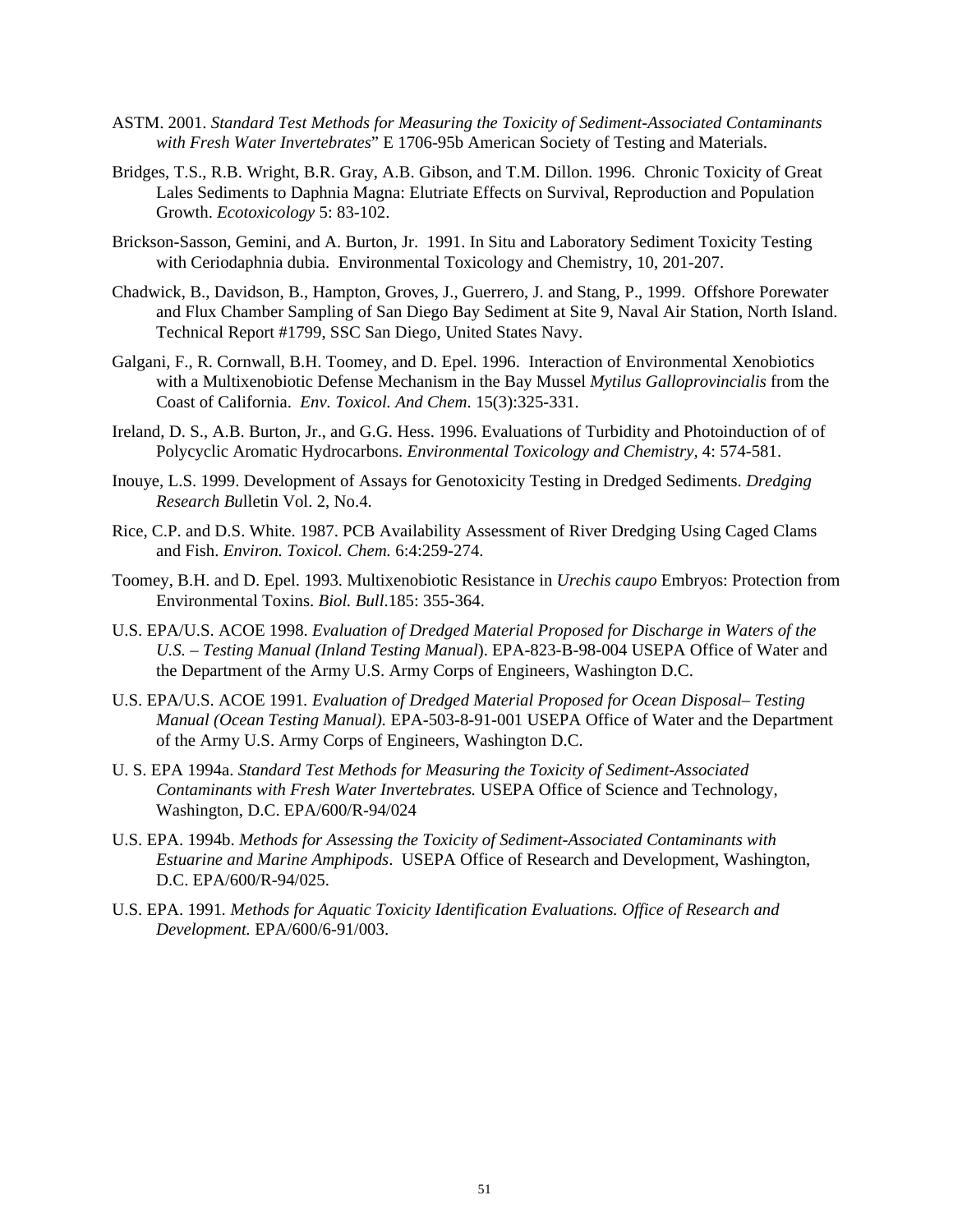# **9. BIOAVAILABILITY OF CONTAMINANTS IN SOIL AND SEDIMENT SYSTEMS**

## **9.1 DEFINITION**

The bioavailability of a contaminant controls the relationship between the absolute concentration of a chemical in a specific environmental matrix and the accessibility of the chemical for incorporation and possible toxicity (Alexander 2000). Reduced bioavailability via sequestration plays a significant role in soil and sediments systems where the toxicity of a chemical in aqueous or gaseous phase has been shown to be mitigated once the chemicals come in contact with soil or sediments (Hrudey et al., 1996). Sediments of different compositions and histories but the same bulk COC concentrations may have very different toxicities. Thus, it is important to consider the bioavailability, rather than just bulk concentration, of COCs in sediments.

Bioavailability addresses the fundamental issue of the potential for exposure of contaminants to a specific receptor. Exposure is not the result of the total concentration of a chemical in which the potential receptor is found, but only of that portion which is biologically available. Exposure occurs once a chemical is released from a soil/sediment particle and then transported to receptor. It has been shown that exposure of soil/sediment-borne contaminants can be impacted by physico-chemical properties of the chemical and environmental parameters including solubility, sorption, chemical form (speciation), and compartmentalization within the environment. These physico-chemical processes often result in environmental sequestration of the contaminant, with the potential for exposure the result of the availability of non-sequestered fraction. Exposure is further affected by the interaction of the nonsequestered fraction of the contaminant with an organism through its life history, which takes into account route and duration of exposure. Ultimately, bioavailability is species-specific because the dose that reaches an organism's target organs or tissues, and results in a biological response, may differ between receptors.

### **9.2 ISSUE**

As the shift to risk-based cleanup continues, it is critical to establish "How clean is clean?" or "When is a site clean enough?" (NEPI, 1988). Although the concepts of bioavailability are well established (Kelsey and Alexander, 1997; Reible et al., 1999; Mark, 1995), incorporating these principles into risk assessments and into regulatory frameworks has proven problematic. Current regulatory decisions often assume the amount of chemical detected equals the amount, which could cause an effect to a receptor. This assumption, which ignores issues of bioavailability, can result in conservative estimates of transfer of contaminants from soils/sediments to the biota. The requirement for "zero presence" of a specific contaminant in soil or sediments is incompatible with the existing literature, which has shown that the toxicity of many contaminants decreases with time. The question to be asked is "How do we incorporate bioavailability when setting soil/sediment limits for regulatory purposes?" or alternatively, "What concentration of a chemical has the potential to pose a significant risk?" Since endpoints or targets for remediation for soil and sediment based on these issues may ultimately determine the removal volumes and costs of remediation, this decision process has significant implications.

Considering bioavailability when setting regulatory limits may at times result in an overall reduction in impact of the biota to contaminants. For example, the bioavailability of a contaminant sequestered in sediment systems could increase during dredging due to changes in the physico-chemical environment. In such a case, release of contaminants during resuspension and direct exposure of buried sediments to the aqueous environment (water column) may pose a greater hazard than leaving the contaminant in place. Bioavailability considerations suggest that at times leaving residual contamination in place may pose less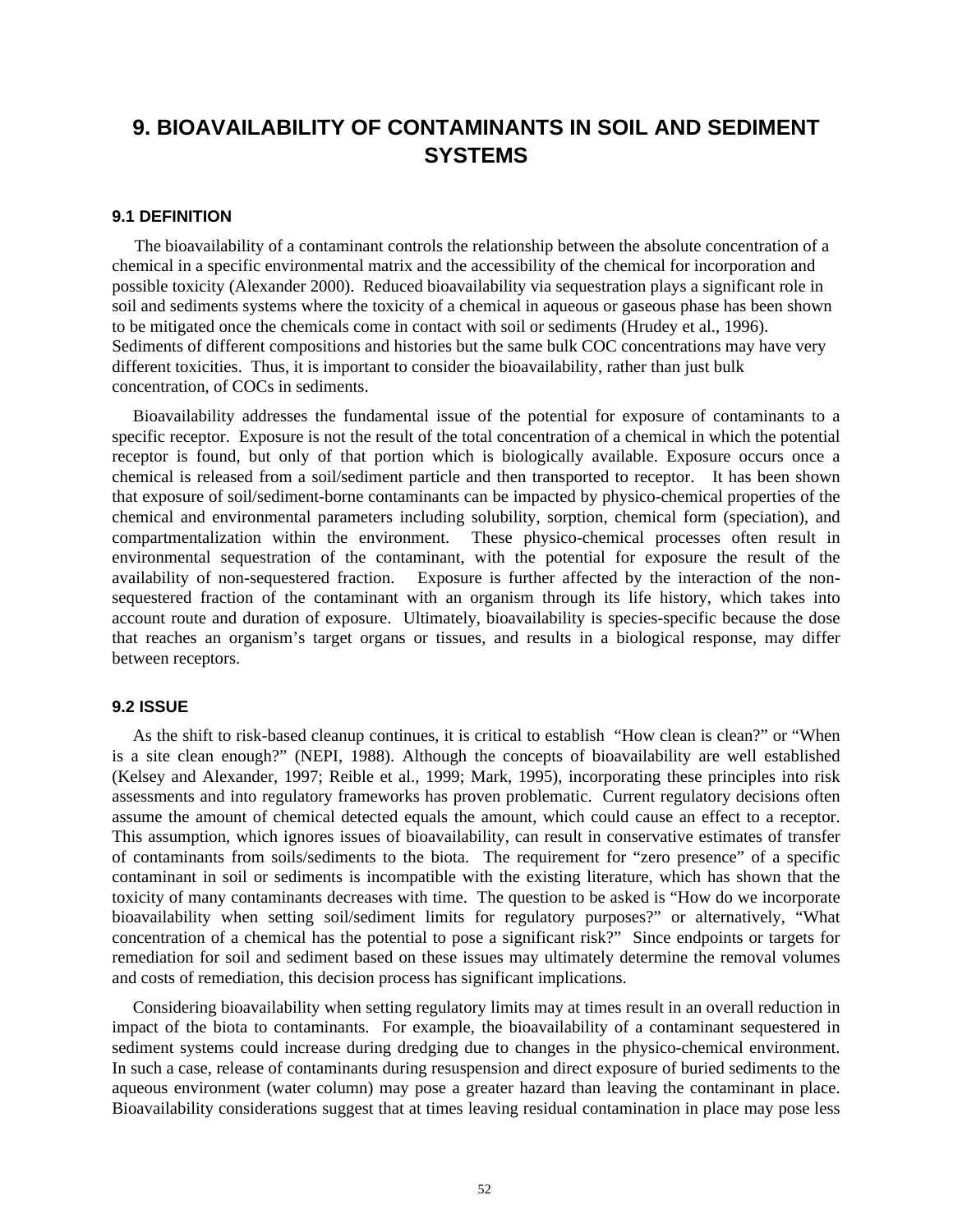of a threat to surrounding organisms. Therefore, it is important to consider the principles of bioavailability in establishing endpoints for remediation and for setting realistic soil/sediment quality cleanup limits for regulatory purposes.

### **9.3 PROCESSES IMPACTING BIOAVAILABILITY**

Contaminants can exhibit a wide range of toxicities across different types of soils/sediments. Bioavailability is impacted not only by soil/sediment type, but also by contact time between soil/sediment and aging, which can reduce the level of contaminant available for degradation/bioremediation (Hatzinger and Alexander, 1995). There are important physical-chemical-biological processes occurring in soil and sediment systems that have a significant impact on the bioavailability of organic and inorganic (metal) contaminants.

The sorption of a chemical onto soil/sediment plays an important role in determining its bioavailability. The sorption process often results in the sequestration of organic compounds within the soil/sediment particles, resulting in an overall decrease in bioavailability of the sorbed compound. Organic chemicals exist in soils in free or bound form; "free" indicates that the compound can be extracted from soil without altering chemical structures while "bound" chemicals are those resistant to extraction.

Enzymes and minerals can mediate oxidation of organic compounds to free radicals, which then results in coupling the contaminant to the organic fraction of soils/sediments. For example, enzymes found in soil fungi (e.g. laccases) have been shown to oxidize phenolic compounds and initiate the polymerization process (Gianfreda and Bollag, 1999). This results in the oxidative coupling of the organic contaminant to the organic fraction, resulting in the incorporation of these materials (covalently) into humic material. Studies have shown that certain pesticides become covalently bound to the humic fraction and the bioavailability of these humic bound fragments was practically negligible (Bollag and Huang, 1998).

Both sorption and sequestration can result in reduction of the potential for exposure of contaminants to biota. Where the rates of reaction for sorption usually occur quickly (within minutes), sequestration can take up to weeks or months to reach equilibrium. Organic contaminants that have been sequestered are usually harder to extract with organic solvents than are unsequestered contaminants. Sorption processes involve weak attractive forces such as electrostatic attraction, H-bonding, van der Waals forces, mechanisms that occur nearly instantaneously when contaminant and soil/sediment particle come in contact. In contrast, contaminant sequestration into soil or sediments is a diffusion phenomenon into inaccessible microsites within the soil/sediment environment.

Metals in a solid phase are usually unavailable and the uptake of metals by an organism usually occurs when metals are soluble. Thus, processes influencing the equilibrium between soluble and solid or bounds phases for heavy metals impact their overall bioavailability. Specific physical-chemical factors influence dissolution and precipitation of metals into the mineral phase ultimately defines their aqueous concentrations. Precipitation refers to the formation of a solid phase (mineral) from a dissolved phase of the chemical and occurs when the concentration of the chemical exceeds its aqueous solubility. Precipitation is a common phenomenon and controls the solubility of many elements including aluminum, iron, manganese, magnesium, and calcium. For example, orthophosphate can complex metals such as Pb, Cd, and Zn to form precipitates that are insoluble, relatively stable, and reduce the overall toxicity of the metal contaminants (Traina and Laperchie, 1999). However, ingestion and inhalation of particulate-bound metals can represent a significant route of contaminant exposure. Redox state in sediments affects metal form, solubility, and thus, bioavailability. Thus, tests for metals bioavailability should be designed and evaluated carefully, based upon the scenario being examined.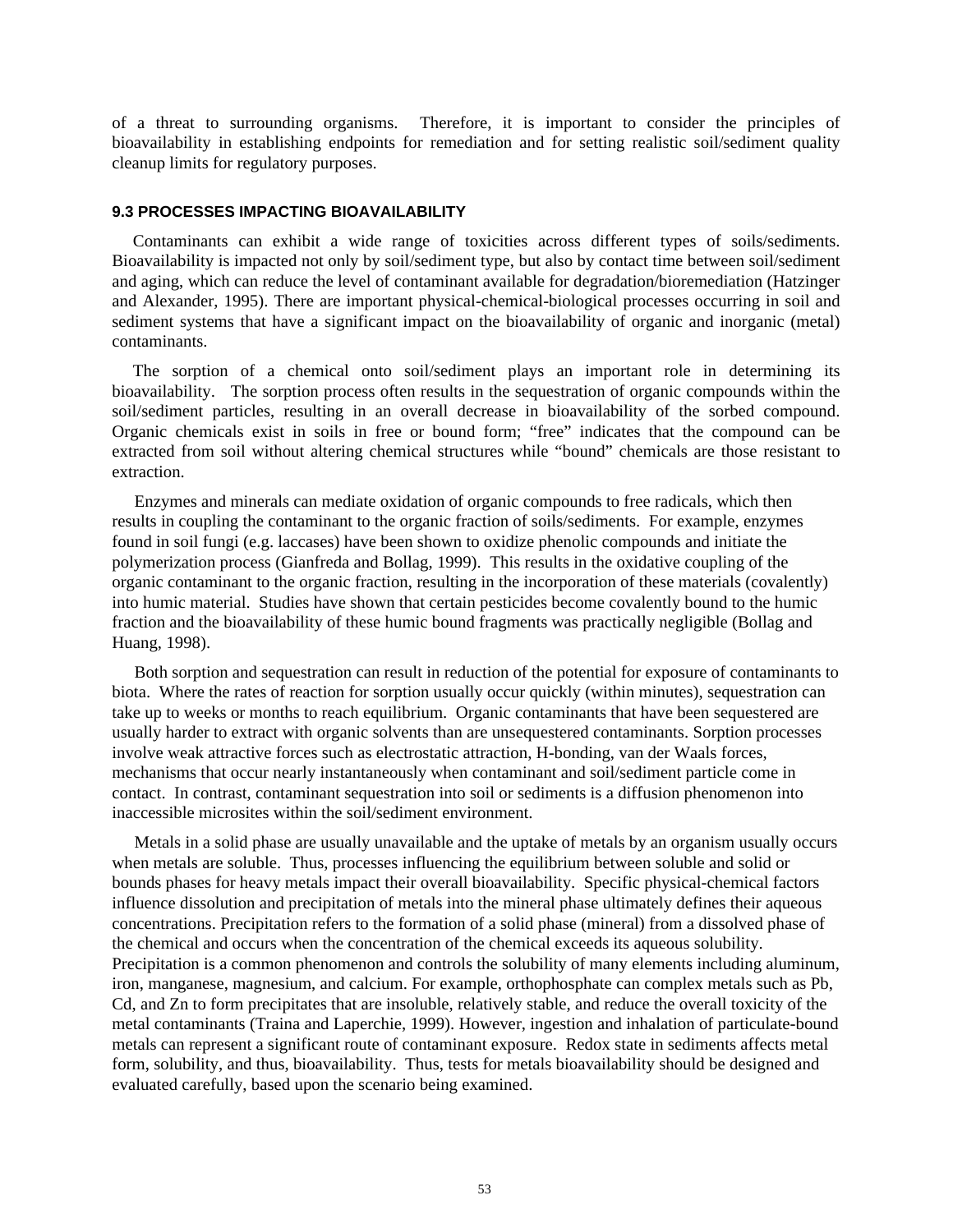Chemical reactions, either abiotic- or biologically mediated, can result in changes in chemical structure, which in turn may alter chemical solubility. Changes in the geochemical equilibrium, which can result due to oxidation-reduction reactions, complexation, or sorption, can result in the precipitation of a chemical due to a change in the chemical's structure and solubility. A primary objective in many remediation strategies is either the elimination of the reactive heavy metal or conversion of the toxic metals (e.g., Pb) to geochemically stable forms, usually through precipitation reactions.

### **9.4 MEASURING BIOAVAILABILITY**

As ecological risk assessment moves toward more quantitative exposure assessments, it becomes increasingly important to accurately estimate bioavailability. Although the routine and consistent consideration of bioavailability in eco-risk assessment is desirable, incorporating these concepts into quantitative estimates of exposure must be scientifically justifiable.

In order to facilitate incorporation of bioavailability data into risk characterization and cleanup remedies, additional work needs to be conducted on the development of a range of simple bioavailability tests. Significant effort is being directed toward developing simple chemical measures of bioavailability. Recent work has shown that mild solvent extractions may serve as surrogates for the prediction of bioavailability. Alexander and Alexander reported (2000) that a decrease in genotoxicity of benzo[a]pyrene paralleled a decrease in extractability of this material in soil suspensions. Others have shown the decrease in toxicity of phenanthrene and pyrene to earthworms correlated well with the resistance of these PAHs to mild solvent extraction (Chung and Alexander, 1999). Although these simple chemical assays look promising, more research is needed to establish correlation of the results for these tests with actual exposure to receptors and establish the validity of these tests as protective. Others have used the gut juices of deposit feeders to examine a bioavialable fraction (e.g., Mayer et al., 1996).

Alexander (1995) proposed that three lines of evidence are necessary to demonstrate the reduction of the bioavailability of toxic chemicals in soils/sediments. First, abiotic processes render the chemical less available to microorganisms, which are more able to assimilate organic chemicals than are plants and animals. The lack of bioavailability of these compounds can be observed by an overall decrease in the rates and extent of biodegradation of sorbed organic compounds in aged soils. Second, as the residence time of organic compounds increases in soil, they become more resistant to extraction by solvents; this fact is particularly noticeable for some chlorinated organics that are highly reactive with organic substances in soil or sediments. For example, Sarkar and coworkers (1988) demonstrated the enzymatic coupling of 2,4-dichlorophenol to fulvic acid by several oxidoreductases. Beyerle-Pfnur and Lay (1990) reported that chloroanilines can react with a variety of soils and sediments and remain bound, with subsequent extraction with solvent resulting in recovery of less than 10% of the chloroanilines. These strong interactions were likely the outcome of covalent bonding between the amino groups and the oxygen-containing group of the humic fraction resulting in an overall decrease in the bioavailability of the chloroanilines. Third, as the residence time of organic compounds increases in soils (and, presumably, sediments), there is a corresponding decrease in toxicity to test organisms. Taken together, these three lines of evidence demonstrate that as chemicals become sequestered in inaccessible microsites or covalently bind to the organic fraction of the soil/sediment particles, their overall bioavailability and toxicity diminish.

Novel molecular technologies are becoming available which will assist in evaluating the in situ bioavailability of contaminants (Kohler et al., 2000). Luminescence-based microbial biosensors have been constructed (e.g. genetically) and are being used to predict the bioavailability of metals and organic contaminants such as PAHs. Ripp and coworkers (2000) reported on a biosensor, which had been successfully introduced and maintained in soil for over 2 years. This study demonstrated the successful use of a lux-based bioreporter microorganism to assist in determining a contaminant's bioavailability as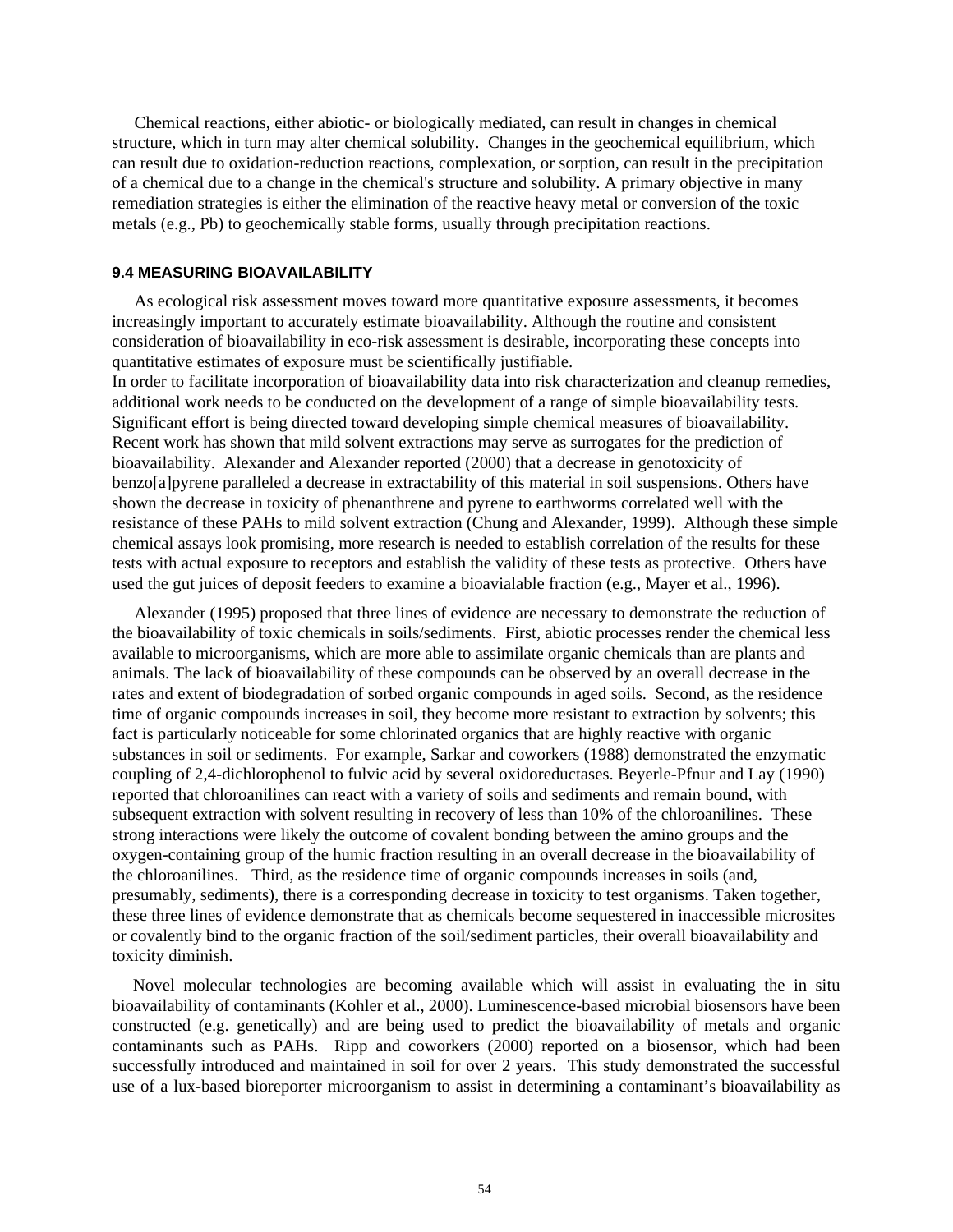well as serving as an on-line monitoring method for bioremediation. Future development of this technology will assist in more accurately determining the in situ bioavailability of contaminants.

## **9.5 UNCERTAINTIES**

Although the precepts of bioavailability have been established, there are still many uncertainties to consider when quantifying potential contaminant exposure to organisms. When considering multiple receptors, the pathway through which exposure occurs is likely to differ between species. For example, contaminants sequestered in soil or sediment may prove unavailable to organisms in the water while sediment-dwelling organisms may prove quite sensitive. Contaminants can exhibit a wide range of toxicities across different sediment types; this variability has often been attributed to the variability in interstitial (pore) water concentration and not to the total chemical concentration in sediments. The toxicity reduction for nonionic organic chemicals (via sorption) is affected by the organic carbon content of the sediment, while for metals the reduction has been shown to be related to the acid volatile sulfide concentration of sediments (Mark, 1995). However, more recent studies with heavy metals such Cd, Ni, Zn, and Ag have shown that dietary uptake, not metal concentrations in pore-water, controls bioaccumulation (Lee et al., 2000).

There is evidence that long-term sequestration can be altered by changes in the physical-chemicalbiological environment of soil/sediments systems. Changes in redox state have been shown to effect metal binding and dissolution. Oxidation of soil humic material can be responsible for releasing organic contaminants, which were previously bound to the soil organic fraction. White and coworkers (1999) reported the bioavailability of PAHs (phenanthrene) in aged soil could be enhanced by the addition of PAHs such as athracene/pyrene. Since contaminants immobilized in soil/sediment systems may be released back to the aqueous environment, one of the key issues concerns the long-term stability of nonbioavailable fraction.

### **9.6 SUMMARY**

A significant amount of effort is being put forth to provide a sound scientific basis for including bioavailability considerations in risk characterization and clean-up strategies. The use of bioavailability data for establishing "environmentally acceptable endpoints" will be impacted by a range of issues including; 1) future land use, 2) nature and extent of contamination, and 3) exposure to receptors (human and ecological). Although the extent of current science and information is significant, further documentation and guidelines are needed to better describe how bioavailability can be aligned with cleanup standards and incorporated into risk assessment methodologies.

#### **9.7 REFERENCES**

Alexander M. 1995. How Toxic are Toxic Chemicals in Soil. *Environ. Sci. Technol*. 29: 2713-2717.

- Alexander M. 2000. Aging, bioavailability, and overestimation of risk from environmental pollutants. *Environ. Sci. Technol*. 34; 4259-4265
- Alexander RR, Alexander M. 2000. Bioavailability of Genotoxic Compounds in Soils. *Environ. Sci. Technol*. 34: 1589-1593.
- Beyerle-Pfnur R, Lay JP. 1990. Adsorption and Desorption of 3,4-dichloroaniline on Soil. *Chemosphere* 21:1087-1094.
- Bollag J.M, Dec, J, Huang PM. 1998. Formation Mechanisms of Complex Organic Structures in Soil Habitats. *Adv. Agron.* 63: 237-266.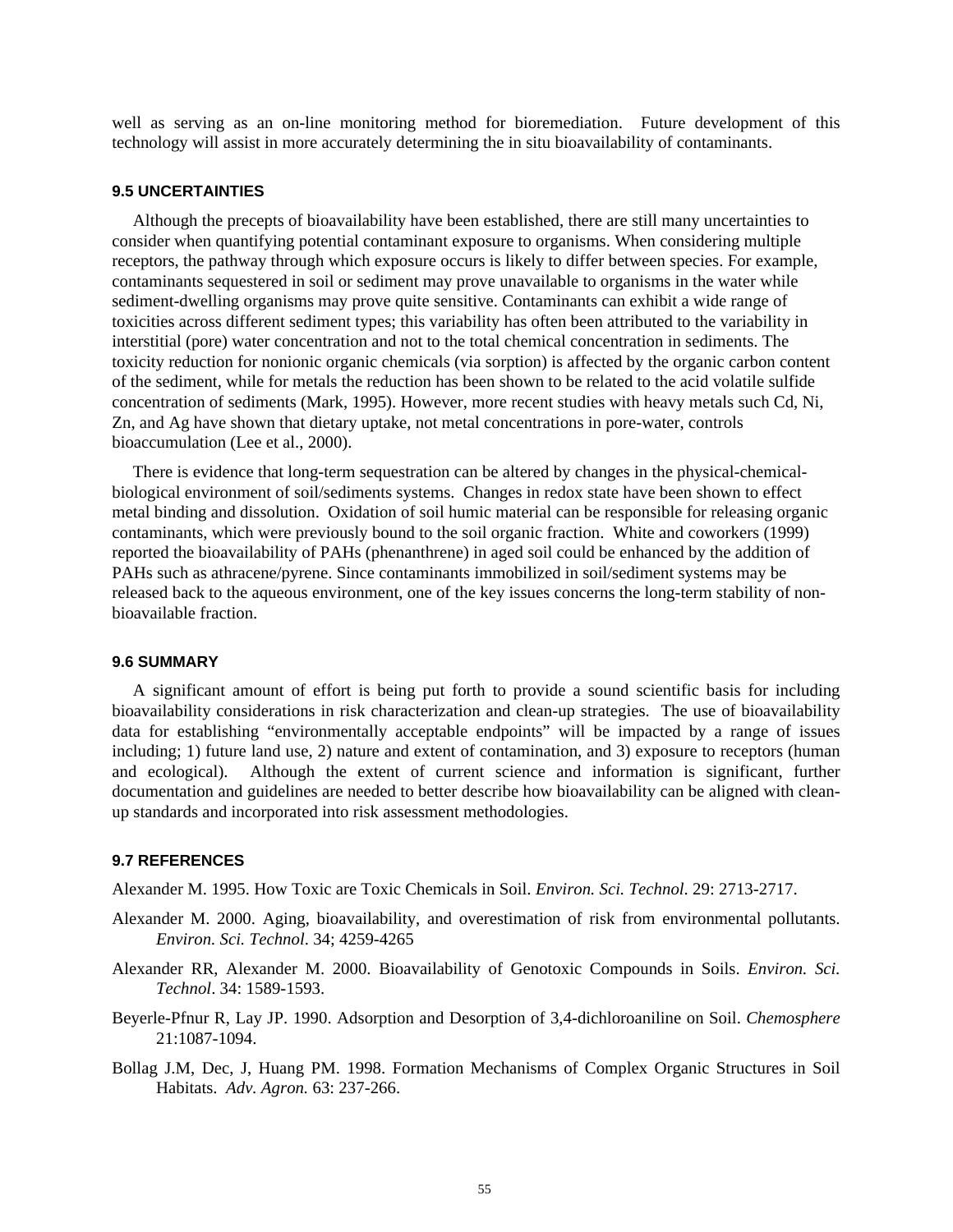- Chung N, Alexander M. 1999. Effect of Concentration on Sequestration and Bioavailability of Two Polycyclic Aromatic Hydrocarbons. *Environ. Sci. Technol*. 33:3605-3608.
- Gianfreda L, Xu F, Bollag JM. 1999. Laccasses: A Useful Group of Oxidoreductive Enzymes. *Bioremed. J*. 3: 1-25.
- Hatzinger PB, Alexander M. 1995. Effect of Aging of Chemicals in Soil on Their Biodegradability and Extractability. *Environ. Sci. Technol*. 29: 537-545.
- Hrudey SE, Chen W, Rousseaux CG. 1996*. Bioavailability in Environmental Risk Assessmen*t. Lewis Publishers, Boca Raton FL.
- Kelsey JW, Alexander M. 1997. Declining Bioavailability and Inappropriate Estimation of Risk of Persistent Compounds. *Environ. Toxicol. Chem*. 16: 582-585.
- Kohler S, Belkin S, Schmid RD. 2000. Reporter Gene Bioassays in Environmental Analysis. *Fresenius'J. Anal. Chem*. 366: 769-779.
- Lee, BG, et. al. 2000. Influence of Dietary Uptake and Reactive Sulfides on Metal Bioavailability from Aquatic Sediments. *Science* 287:282-284.
- Mark, MG. 1995. Metal Availability from the Environment. In *Handbook Metal-ligand Interaction with Biological Fluids*. Eds. Berthon, G. pp 594-603.
- Mayer, L. M., Z. Chen, et al. (1996). "Bioavailability of sedimentary contaminants subject to depositfeeder digestion." *Environmental Science and Technology* 30(8): 2641-2645.
- National Environmental Policy Institute (NEPI). 1998. Bioavailability Policy Project. White Paper.
- Reible DD, Chaney RL, Hughes JB. 1999. Bioavailability. In *Environmental Availability in Soils*. Eds Anderson, WC, Loehr, RC, and Smith, BP. American Academy of Environmental Engineers.
- Ripp S, Nivens DE, Ahn Y, Werner C, Jarrell IV J, Easter JP, Cox CD, Burlage RS, Sayler GS. 2000. Controlled Field Release of a Bioluminescent Genetically Engineered Microorganism for Bioremediation Process Monitoring and Control. *Environ. Sci. Technol*. 34: 846-853.
- Sarkar JM, Malcolm RL, Bollag JM. 1988. Enzymic Coupling of 2,4-dichlotrophenol to Stream Fulvic Acid in the Presence of Oxidoreductases. *Soil Sci. Am. J*. 52:688-694.
- Traina SJ, Laperchie V. 1999. Contaminant Bioavailability in Soils, Sediments, and Aquatic Environment. *Proc. Natl. Acad. Sci* 96:3365-3371.
- White JC, Hunter M, Pignatello JJ, Alexander M. 1999. Increase in Bioavailability of Aged Phenanthrene in Soils by Competitive Displacement with Pyrene. *Environ. Toxicol. Chem*. 18:1728-1732.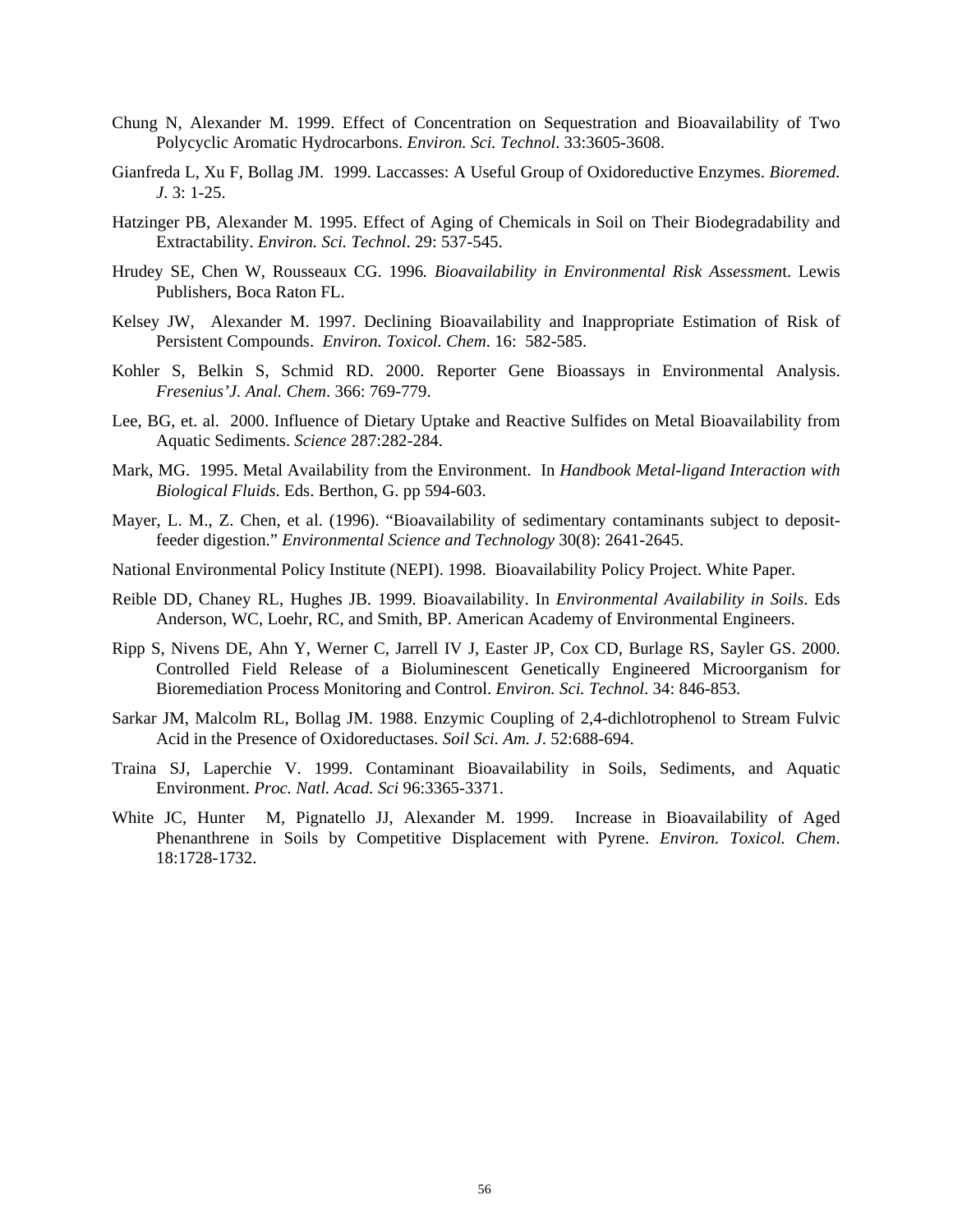# **10. IN SITU BIOACCUMULATION TESTS**

This chapter presents a brief description and evaluation of in situ techniques that have been used to evaluate bioavailability of sediment-associated contaminants, specifically caged biota studies and semipermeable membrane devices (SPMDs). In general, these techniques are intended to provide a relatively short-term, reproducible indicator of contaminant bioavailability. These techniques combine the advantages of experimental control offered by laboratory studies with the environmental realism provided by field studies. They are often used to gauge effectiveness of sediment remediation through performance of pre- and post-remediation studies. Furthermore, since they are deployed in situ for a period of time, they will integrate the effects of time-varying exposure caused by storms, currents, tides, etc., which might be lost in a sampling event. A brief description of these techniques is provided below, followed by a discussion of their advantages and disadvantages.

### **10.1 CAGED BIOTA STUDIES**

Caged biota studies typically employ fish or mollusks contained in a vessel that allows exposure to sediments, either directly or indirectly (e.g. via the water column). Organisms may be obtained from commercial sources or from uncontaminated reference sites. Mussels are frequently used in both freshwater and marine environments because they are ubiquitous and sedentary, and can concentrate contaminants to levels that are orders of magnitude greater than environmental concentrations (Green et al., 1985). Certain fish species, such as fathead minnows and channel catfish, have also been used. Preliminary screening of test organisms is usually necessary to verify that they are contaminant-free prior to test initiation. To ensure that data from different test runs are comparable, care should be taken to use organisms of consistent size and age.

Exposure periods depend on the test organism used and the type of site and chemicals being studied. One general principle for such tests is that the exposure period be sufficient for organisms to come to steady-state or equilibrium with respect to contaminant uptake. For example, Jones and Sloan (1989) reported data that suggested a 4-6 week exposure period was sufficient for steady-state to be achieved in fathead minnows exposed to PCBs in the Hudson River. Rice and White (1987) reported uptake maxima occurring within 20 to 30 days in fathead minnows and 9 days in fingernail clams exposed to PCBs. Curry (1977) proposed that caged mussels (*E. complanata*) could be used to detect trace organic chemicals in water after 4 to 6 weeks' exposure. Generally, exposure periods should be sufficient to achieve steady-state, but should be short enough to reduce the chances of mortality due to disease or lack of food.

If the methodology has not been well developed, samples may be taken periodically throughout the test to monitor uptake kinetics and identify when steady-state is reached. Alternatively, if the protocol has been used extensively, samples may only need to be taken at the end of the recommended exposure duration. Samples would typically be analyzed for tissue residue concentrations of the chemicals of interest.

Caged biota studies offer the advantages of monitoring in situ chemical uptake by organisms, while also providing a degree of control and reproducibility of experimental conditions. By limiting mobility of the organisms, the tests can provide a good indicator of chemical bioavailability at a particular time and place. The major limitation of these types of studies is that the artificial exposure regimen may not accurately reflect uptake by resident biota, which can move and forage freely.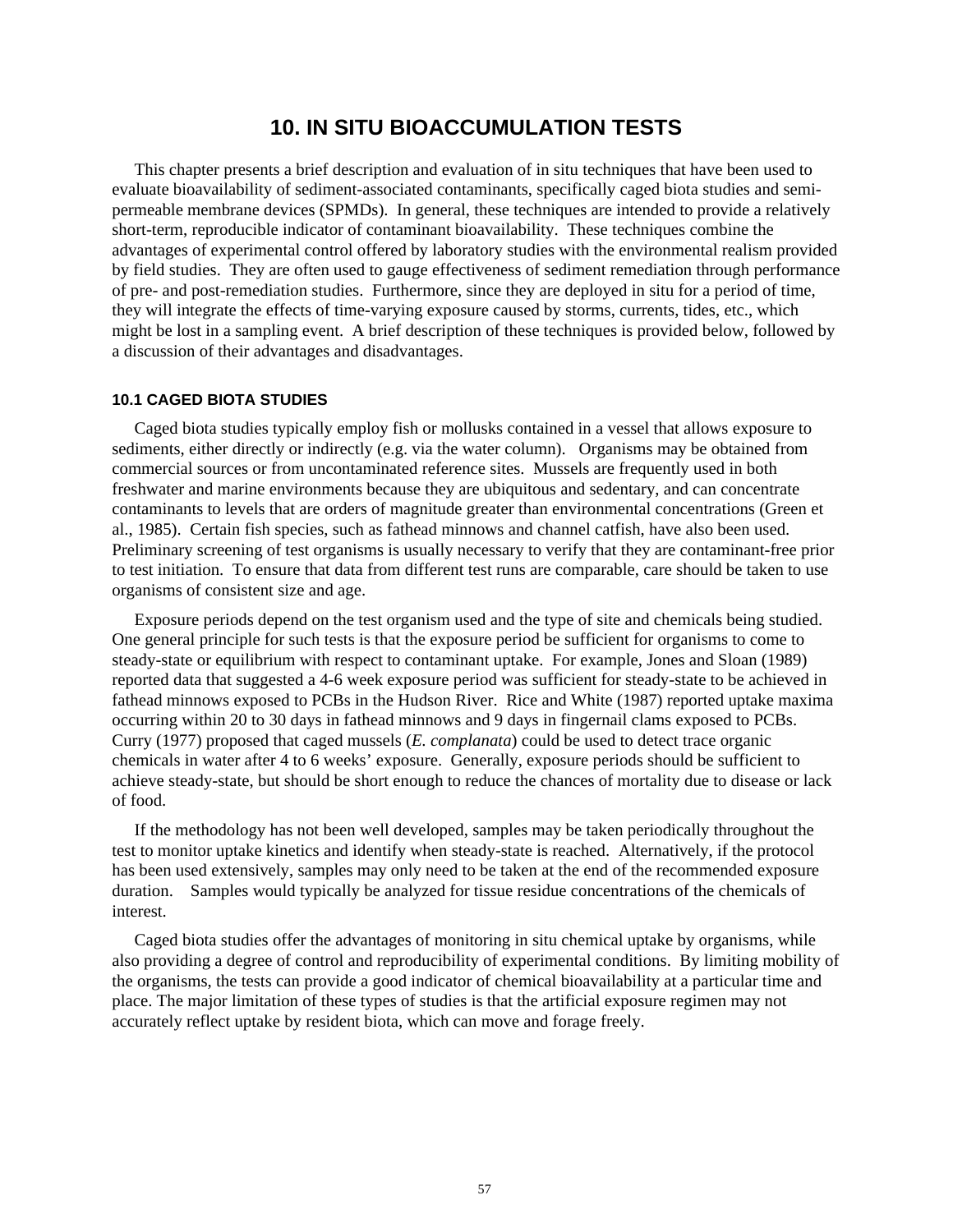### **10.2 SPMDS**

SPMDs are passive sampling devices designed to mimic the uptake of organic chemicals from water by aquatic organisms. Typically, they consist of polyethylene tubing or membranes filled with a solvent (e.g. hexane, triolein) that are mounted on some type of frame and suspended in the water column. Hydrophobic organic chemicals are taken up into the solvent, and concentrations can subsequently be measured when the SPMDs are retrieved. Exposure durations differ, but may be similar to or less than those used in caged biota studies.

SPMDs are especially useful in detecting chemicals that are present at very low and/or variable concentrations in the water column, since they concentrate hydrophobic chemicals from the water into the solvent. As such, they can be valuable tools in investigating potential sources of contaminants. A significant drawback, however, is the relative lack of calibration data to relate SPMD data to environmental concentrations (Meadows et al., 1998). SPMDs also do not address potentially significant processes affecting bioaccumulation in organisms, most notably uptake via feeding and metabolism/elimination.

### **10.3 DISCUSSION**

Caged biota studies and SPMDs have several advantages and disadvantages in common. Both provide short-term indicators of relative bioavailability. Both employ somewhat artificial protocols in an attempt to control for sources of variability and to obtain a consistent measure of chemical concentrations at a specific place and time. As such, they are more useful as relative indicators of remedial effectiveness (through comparison of pre- and post-remediation data) than as measures of baseline risk. Their utility in assessing baseline conditions and risk is limited due to their somewhat artificial exposure regimens and the general lack of information correlating their data with more ecologically relevant information, such as tissue residue concentrations in resident biota.

Caged biota studies provide somewhat more realistic data than SPMDs, since they employ actual organisms and thus can encompass most of the processes affecting bioaccumulation, including feeding and metabolism. However, caged biota studies may also experience problems associated with the organisms themselves, including disease and physical stress associated with the enclosure, that SPMDs avoid.

In addition to these in situ techniques, laboratory protocols for measuring bioaccumlation of sedimentassociated contaminants have been developed. For example, USEPA (2000) describes a 28-day bioaccumulation protocol for the freshwater oligochaete, Lumbriculus. Many of the same issues associated with caged biota studies apply to laboratory protocols as well, including the need to obtain contaminant-free organisms, and to run tests for sufficient time for uptake and equilibrium to occur.

In general, both caged biota studies and SPMDs provide a relatively inexpensive, rapid, repeatable means to measure chemical availability. In most cases, they should be used in conjunction with tissue residue studies of resident biota to provide an optimal assessment of baseline risks and potential remedial effectiveness.

### **10.4 REFERENCES**

- Curry, C.A. 1977. The Freshwater Clam *Elliptio complanata*, A Practical Tool for Monitoring Water Quality. *Water Pollut. Res. Can*. 13:45-52.
- Green, R.H, C.S. Klusek, and K.M. Miller. 1980. Bivalve Mollusks as Response Systems for Modeling Spatial and Temporal Environmental Patterns. S*ci. Total Environ*. 46:147-170.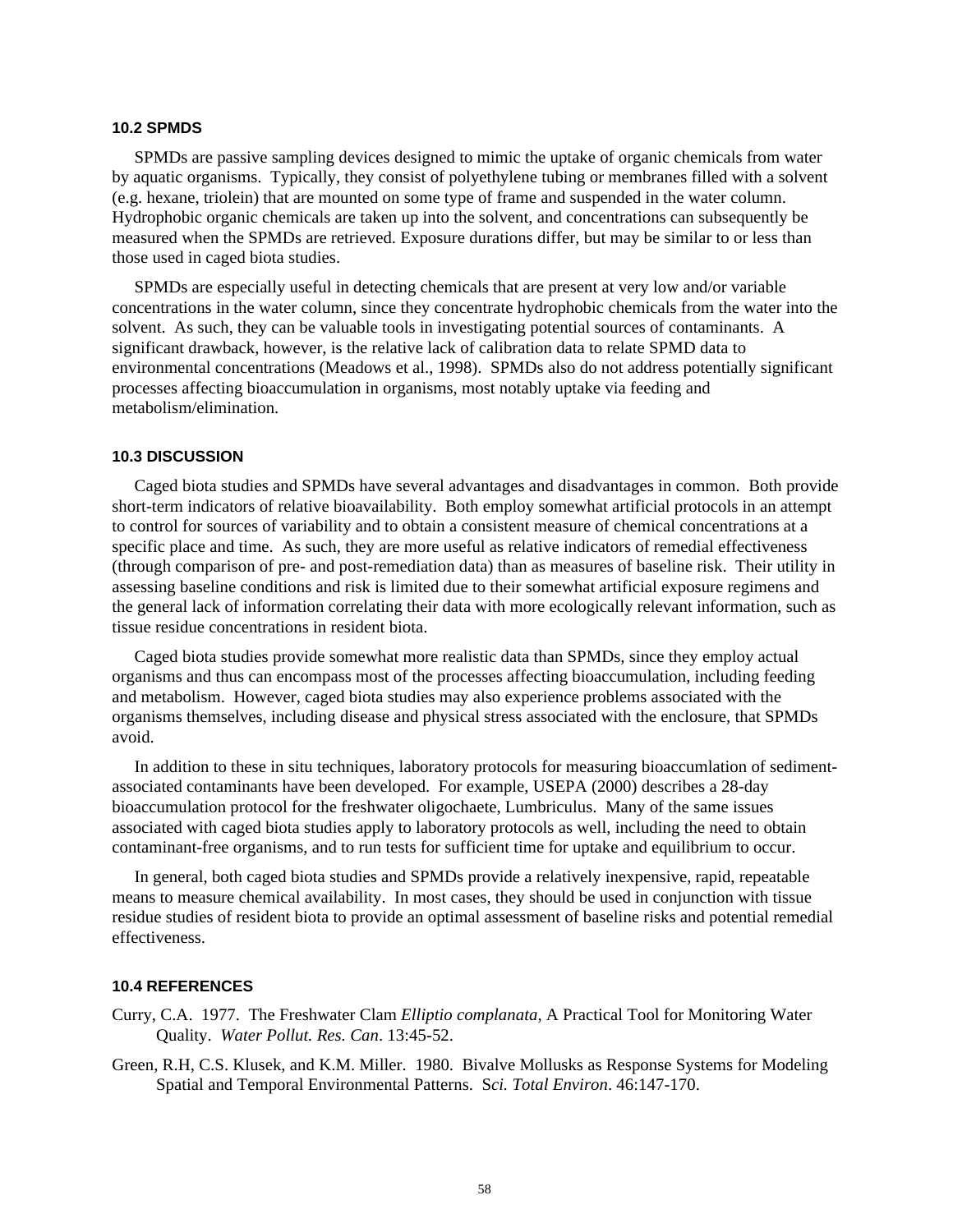- Jones, P.A. and R.J. Sloan. 1989. An In Situ River Exposure Vessel for Bioaccumulation Studies with Juvenile Fish. *Environ. Toxicol. Chem*. 8:151-155.
- Meadows, J.C., K.R. Echols, J.M. Huckins, F.A. Borsuk, R.F. Carline, and D.E. Tillitt. 1998. Estimation of Uptake Rate Constants for PCB Congeners Accumulated by Semi-permeable Membrane Devices and Brown Trout (*Salmo trutta*). *Environ. Sci. Technol*. 32: 1847-1852.
- Rice, C.P. and D.S. White. 1987. PCB Availability Assessment of River Dredging Using Caged Clams and Fish. *Environ. Toxicol. Chem*. 6:259-274.
- U.S. EPA. 2000. *Methods for Measuring the Toxicity and Bioaccumulation of Sediment-associated Contaminants with Freshwater Invertebrates, Second Edition*, EPA/600/R-99/064.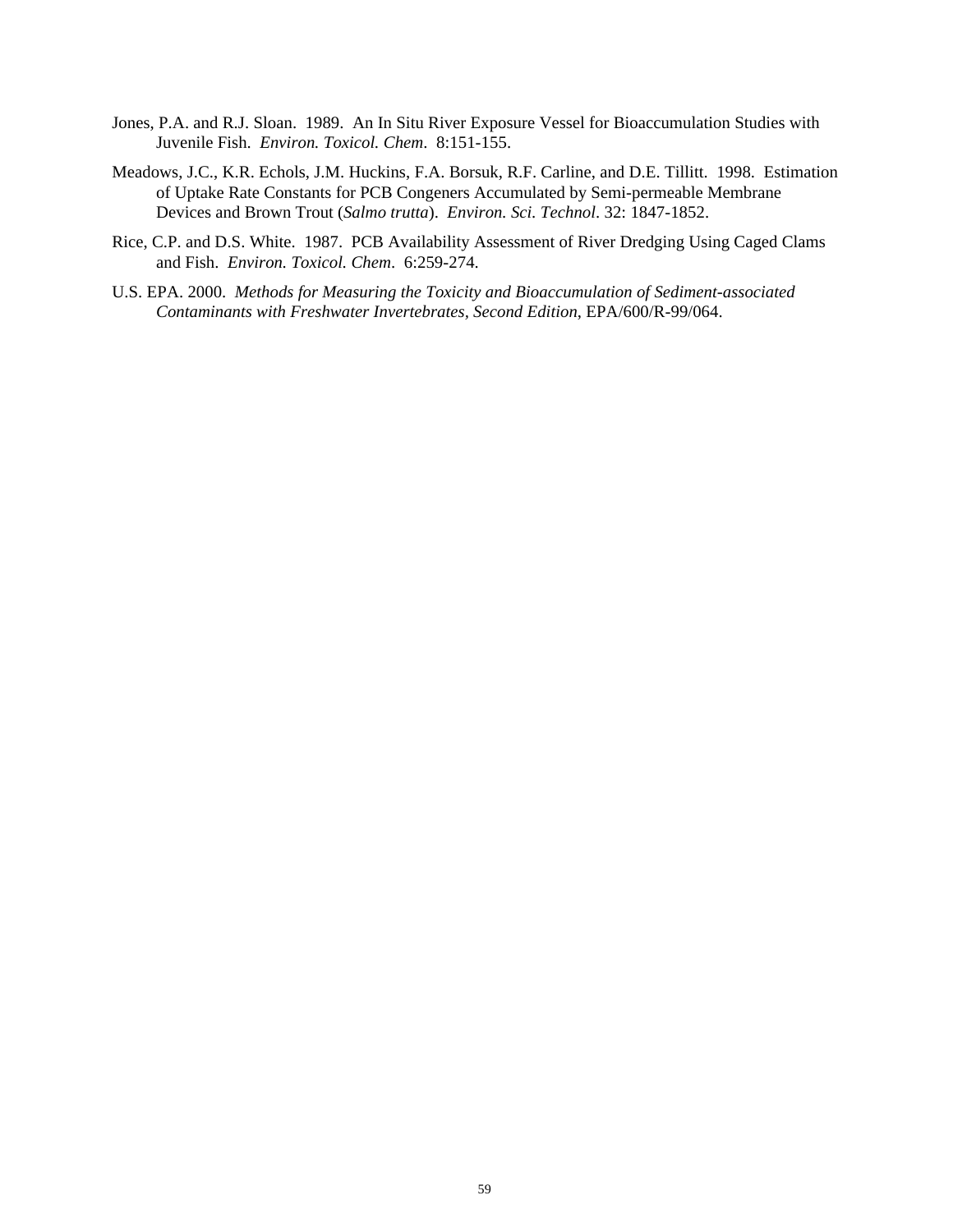# **11. NATURAL PROCESSES DETERMINING CONTAMINANT AND SEDIMENT FATE**

Natural fate and transport processes normally control the recovery of unremediated contaminated sediments, the effectiveness of in situ remedial processes, and the amount and fate of any residual contamination after disturbance of the sediment. Ultimately, it is the portion of the chemical (or constituent or contaminant) of concern (COC) that moves via natural processes into the water or food chain that is the source of exposure and potential risk to human and ecological receptors. Some of the processes that must be considered include,

- In-bed fate processes, including irreversible adsorption and chemical or biological reactions
- In-bed transport processes, including diffusion and advection as influenced by reversible sorption/desorption and colloidal transport
- Interfacial transport processes, including sediment deposition and resuspension, bioturbation, and water-side mass transfer

The purpose of this chapter is to define the basic characteristics of these processes and their role in determining contaminant and sediment fate. The range and significance of natural processes are influenced heavily by site-specific characteristics that must be adequately assessed prior to the selection, design and optimization of any management options for contaminated sediments. Any attempt to summarize and compare management options must recognize the different environments in which contaminated sediments are found. The relative importance of release, transport and fate processes differ significantly between lacustrine, riverine, estuarine, and coastal environments.

The exposure and risks to fish and higher-level organisms depend on the release and availability of the COCs in the sediment. Generally, it is assumed that the only the significant portion of the COC that is directly available is the fraction that partitions into the dissolved phase of the water. In this molecular form, the COC can move across biological membranes and accumulate in fish and other animal tissues. The available portion of the COC is generally limited by transport and/or equilibrium partitioning considerations. The risks of sediment contaminants to higher organisms can arise via one or more of the following three pathways:

- Direct exposure to fish and higher animals by COC release from resuspended contaminated sediment or by incidental ingestion of contaminated bed sediments.
- Indirect exposure to higher animals by predation and harvesting of plants and animals living directly exposed at the contaminated sediment-water interface.
- Direct exposure to fish and higher animals from COC release from bed sediment to the overlying water or through consumption of filter-feeding or benthic infaunal organisms that obtain their food via the water column

These pathways are linked to specific natural processes that should be assessed in any sediment environment in which remediation is needed or planned.

Key factors in defining the exposure and risks to COCs in sediments are the energy of the overlying flow and whether the system is net erosional or depositional. Under high flow conditions, the bed sediment tends to be coarse-grained and noncohesive with little sorptive capacity and low depositional rates. Significant amounts of sediment and associated contaminants may be suspended in the water and the dynamics of the sediment may largely define the dynamics of the contaminants. Since most persistent sediment COCs are associated with the solid phase, any mobilization of this phase dramatically increases COC mobility. It should be emphasized, however, that high suspended sediment loads do not necessarily mean that the bed is unstable in that the source of the suspended sediments may be land surface runoff or simply transport from upstream. In low energy environments, contaminant fate and transport is not controlled by sediment erosion and resuspension. Under low flow conditions, deposits are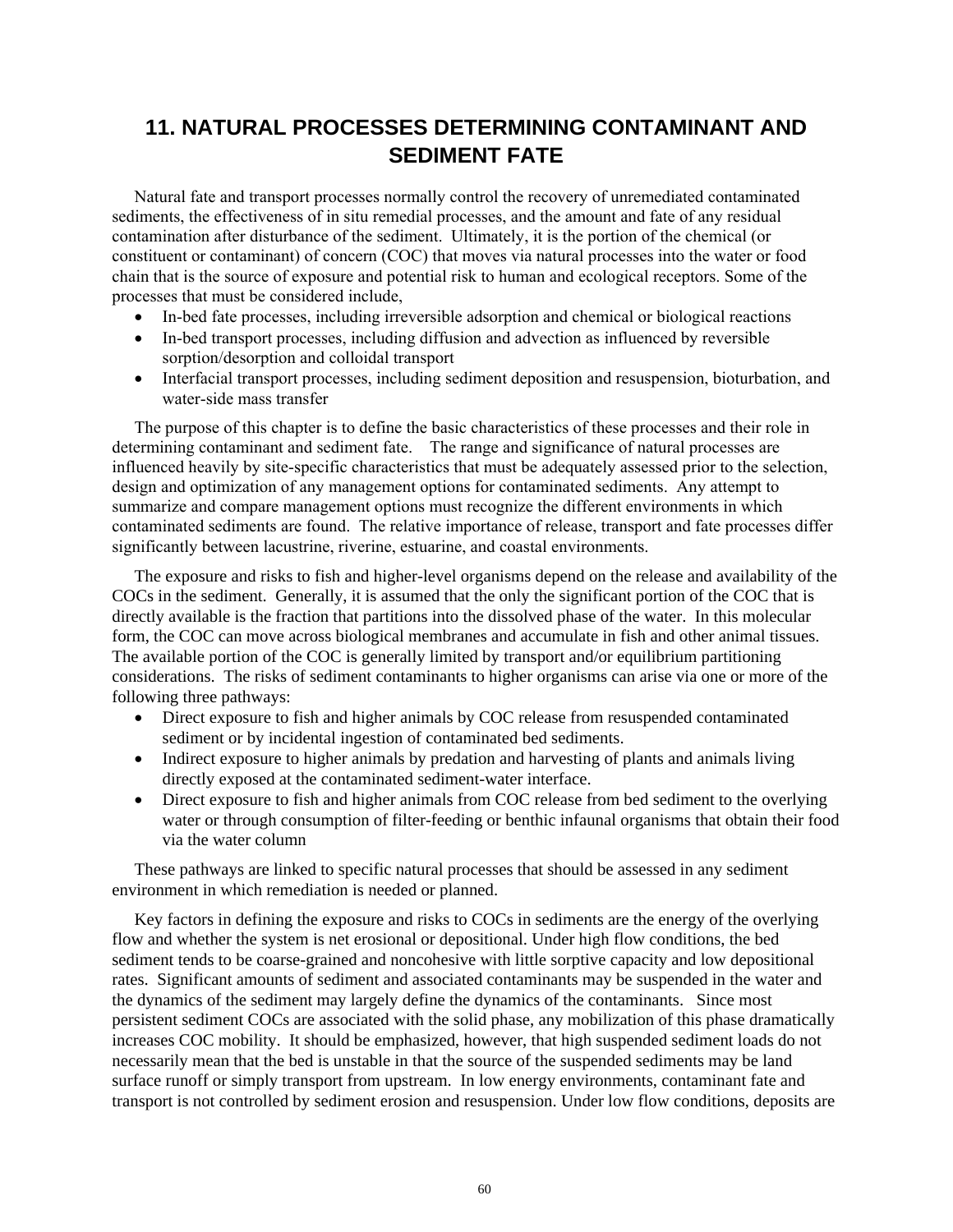typically fine-grained, providing high sorptive capacity and significant slowing of advection and oxygen transport. Often the most important process within stable or depositional sediments is bioturbation, the mixing associated with the normal lifecycle activities of sediment-dwelling organisms. Many organisms, especially head-down deposit feeders, prefer fine-grained sediments, enhancing uptake and bioturbation in these areas. In the absence of significant bioturbation, physicochemical and/or microbial processes largely govern the release or fate of contaminants from the bed sediment. Important physicochemical processes include advection, diffusion and sorption/desorption. The high sorption capacity associated with fine-grained sediments may also increase the relative importance of boundary layer mass transfer processes in the water near the sediment-water interface. This occurs by a mechanism similar to the enhanced importance of water-side mass transfer processes in the evaporation of highly volatile compounds (i.e. compounds that strongly prefer movement to the atmosphere).

To illustrate the variable importance of sediment resuspension, bioturbation and advection/diffusion, consider that riverine environments are often characterized by seasonal variations in flow. During high flow conditions, for example associated with spring flooding, significant bed resuspension may occur. Such resuspension cannot be assumed, however, even under abnormal flooding events, since many riverine systems exhibit continuous particle and contaminant deposition over many years. In both riverine and lacustrine environments, bioturbation may dominate contaminant transport and exposure during the lower energy summer and fall periods. Physicochemical processes such advection and diffusion are not as sensitive to temperature and season and may come to dominate contaminant transport and fate during the late fall and winter conditions. The behavior and implications of the processes important in erosional environments and in net depositional environments are discussed in each of the subsequent sections.

#### **11.1 PROCESSES IN EROSIONAL ENVIRONMENTS**

Under high energy conditions such as in a stream, significant erosion of the sediment bed occurs and individual sediment particles can be carried downstream either by sliding along the surface of the sediment or by being suspended in the stream. The process normally results in the formation of dune-like structures that progress downstream by the process of erosion on the upstream face and deposition on the downstream face. During this overturning and migration process, sediment particles are exposed and either scoured and suspended in the stream or reburied by other sediment particles. During exposure to the stream water, COCs sorbed onto the sediment particles can be desorbed, and COCs in the adjacent porewater can be mixed into the overlying water. Once particles are set in motion, the following three types of movement can be recognized:

- Rolling and sliding along the bed surface (i.e., bed load transport)
- Suspension in the free stream (i.e., suspended load)
- A transitional motion characterized by saltation and particle jumps

The ability to predict the onset of resuspension in sediment remains largely limited to cohesionless, coarse-grained particles. Site-specific measurements of bed and/or suspended load sediment transport are needed to characterize cohesive, fine-grained sediment. Current models employ laboratory tests on site sediments to derive parameters that can be used in state of the art sediment transport models. Significant uncertainties remain in 1) defining the flows appropriate to any expected flooding condition, and, 2) defining the resulting sediment transport.

If significant resuspension occurs, the water column contaminant concentration tends to approach equilibrium conditions with the resuspended sediment. If the resuspended sediment load in the overlying water is  $\rho_s$  (mg/L) and the bed sediment contaminant loading is given by W<sub>s</sub> (mg/kg), the equilibrium loading in the water,  $C_w$  (mg/L) is given by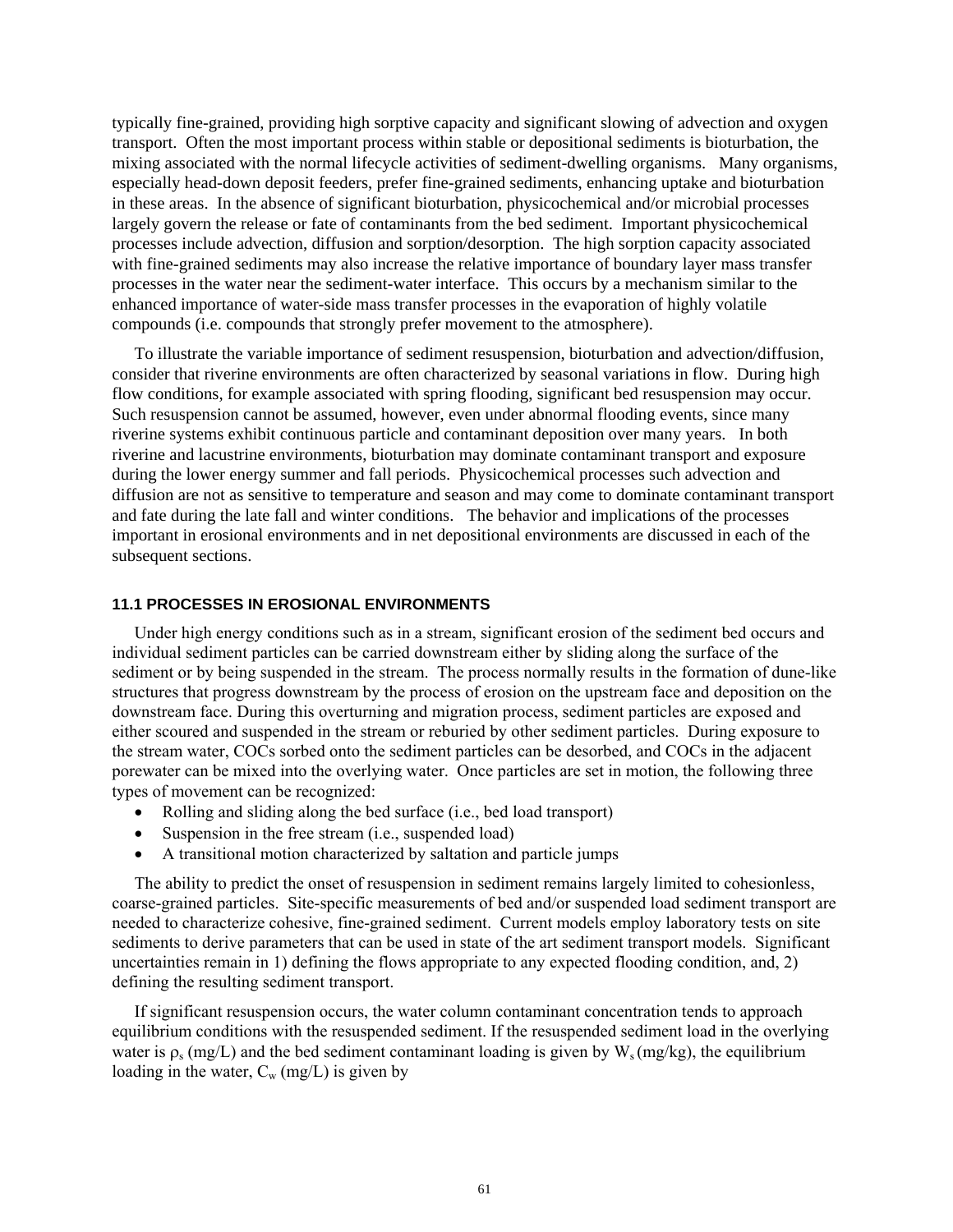$$
C_w \quad \frac{\rho_s W_s}{1 - \rho_s K_{sw}}
$$

 $K<sub>sw</sub>$  is a distribution coefficient between the sediment and the water that should be measured under site-specific conditions. At very high resuspended sediment loads, the water column concentrations approach equilibrium with the bed sediment, while at low resuspended sediment loads, the water column concentrations are proportional to the amount of resuspended sediment. When sediment is dredged, an artificial situation equivalent to high flow rates and sediment resuspension in the water body occurs. Under such conditions, the contaminant concentration in water again tends to equilibrate with concentrations associated with the sediment resuspended by the dredge head as described by the Equation.

#### **11.2 PROCESSES IN DEPOSITIONAL ENVIRONMENTS**

#### **11.2.1 Organism Accumulation and Bioturbation**

Plants and animals living at the sediment-water interface are often assumed to be equilibrated with the surficial sediments. The partitioning of the COC with the surficial sediments defines the porewater concentration, and the dissolved porewater concentration is often assumed to define the portion that is available for uptake by the plants and animals. It is important to note that the COC concentration in the surficial sediments may not be represented well by the depth averaged composite concentration that is typically measured. Freshwater benthos, for example, may only populate the upper 5 to 10 centimeters (cm) of sediments in significant quantities. In marine sediments, animals living at the sediment-water interface tend to be larger and influence a larger sediment depth. The ratio of the contaminant concentration in the surficial sediments to that in the deep sediments depends on the COC transport rate to the surface layer and the transport rate and fate processes that remove COCs from that layer.

The uptake of the COC into sediment-dwelling animals depends on the ability of the organisms to accumulate the COC. The ratio of the loading in the organism to that in the sediment is termed the biotasediment accumulation factor (BSAF). For hydrophobic organic compounds, the partitioning of the COC is assumed to be controlled by the organic "solvent" fraction that exists within a particular phase. Thus, a more useful biota-sediment accumulation factor for such compounds is one that normalizes the concentration in each phase with the organic fraction in that phase. For the biota, this is the lipid fraction,  $f_{\text{limit}}$ , and for the sediment, it is the organic carbon fraction,  $f_{\text{out}}$ .

$$
\mathit{BSAF} \quad \frac{W_b \, / \, f_{lipid}}{W_s \, / \, f_{oc}}
$$

The BSAFs differ as a function of sediment, organism, and time of exposure, but their values for benthic organisms tends to approach unity. This approach to unity implies that the organic-normalized concentration in the organism and the sediment are identical and that the organism is in equilibrium with the dissolved concentration of the COC in porewater. For higher organisms dynamic processes and bioaccumulation may cause the BSAF to differ significantly from unity.

The normalization with organic carbon content assumes that essentially all of the COC in the sediment and organism is available for partitioning to organic matter. A significant fraction of the COC, however, seems largely unavailable and is held in a desorption-resistant fraction. This phenomenon has been noted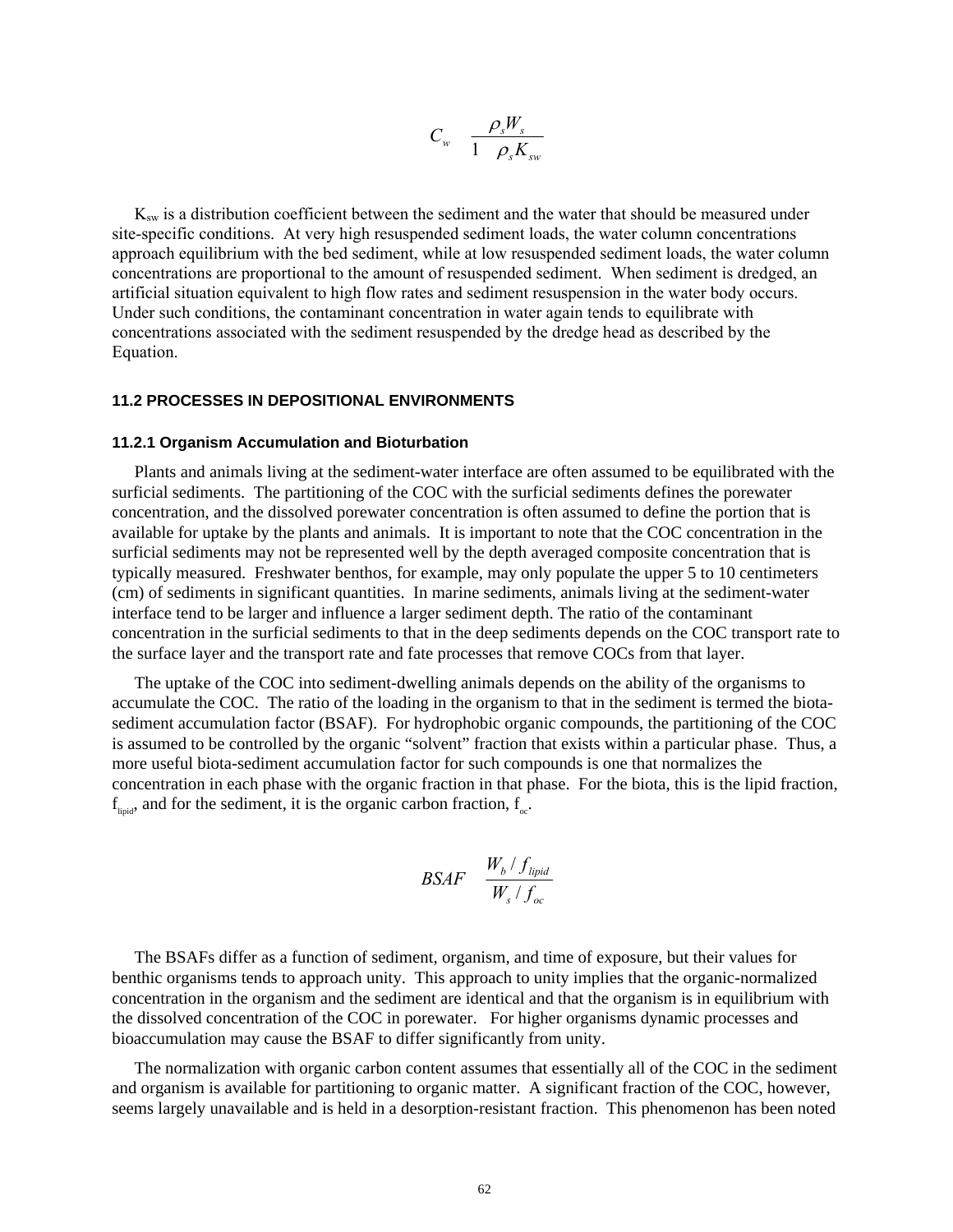most often in aged sediments where significant quantities of COCs appear not to follow the assumed linear, reversible partitioning. At this stage, no predictive guidance is available on the amount or extent of this desorption-resistant and potentially nonbioavailable fraction and either 1) all of it is assumed available or 2) site-specific measurements of availability are required for a more precise characterization.

The concentrations of metals and ionic species are significantly more complicated; however, the dissolved porewater concentrations in the sediment have been seen increasingly as the best indicator of metals and ionic species in both plants and animals. As indicated previously, the fraction that is ultimately leachable into the porewater is typically less than 10% of the total metal loading on the sediment, and the effective partition coefficient for this leachable fraction is typically 3 to 10 (Myers et al. 1996). Another indicator for specific metal contaminants is the ratio of the acid volatile sulfides (AVS) to the simultaneously extractable metals (SEM). A number of metals, including cadmium, copper, lead, nickel, and zinc, tend to form insoluble metal sulfides in sediments. As long as the AVS exceeds the SEM, these metals are essentially unavailable in dissolved form to living organisms.

As a result of the complex and varied behavior primarily of metal species and some other chemicals, toxicity tests often are used to assess the potential for adverse sediment effects rather than specific physico-chemical tests. The USEPA Assessment and Remediation of Contaminated Sediments (ARCS) Program performed a comparative evaluation of a number of toxicity tests for sensitivity and discriminatory power (USEPA 905-B94-002). The discussion of the individual tests and their ability to identify severely contaminated sediments is beyond the scope of the present discussion.

Thus, the assessment of the COC levels entering the food chain via uptake into plants and animals at the sediment-water interface is largely a question of COC availability. In the absence of site-specific toxicity information, equilibrium partitioning for organic carbons and the AVS/SEM for some metals are useful predictors of availability.

Organisms also move sediments and their contaminants by burrowing, foraging and ingestion/defecation processes. It is difficult to quantify their impact in this regard except through observations of high-resolution contaminant profiles in the sediment. Radioactive tracer profiles have also been used to date sediments and indicate sediment reworking or mixing rates. Movement of the sediment to the surface followed by release has been shown to be a significant contaminant transport process in stable sediments. Effective mass transfer coefficient measurements are often in the range of 0.3-30 cm/year.

### **11.2.2 Advection/Diffusion/Reaction Processes**

COC movement from the bed to the overlying water is inherently a dynamic process controlled by the transport processes within the bed and at the sediment-water interface. Rarely are these processes sufficiently fast that the overlying water is equilibrated with the surficial sediments (although, as described in the previous two pathways, equilibration of contamination in the overlying water with any suspended sediment and between benthic organisms and surficial sediments is often assumed). The direct exposure of fish and higher animals to COCs in stable, noneroding beds is a rate-limited process controlled by the natural fate and transport processes. Among the processes that control contaminant transport from stable sediments are bioturbation, as described above, the physico-chemical processes of advection and diffusion, and the fate processes of sorption and microbial degradation. The latter processes all involve transport and fate via porewater processes while bioturbation involves particle as well as porewater transport. Because most contaminants are strongly sorbing and the porewater constitutes only a small fraction of the total contaminant mass, advection, diffusion and microbial degradation are generally intrinsically slow processes. All porewater processes are retarded by a factor,  $R<sub>r</sub>$ , which is the ratio of unavailable (sorbed) fraction of the contaminant to the available (porewater) fraction,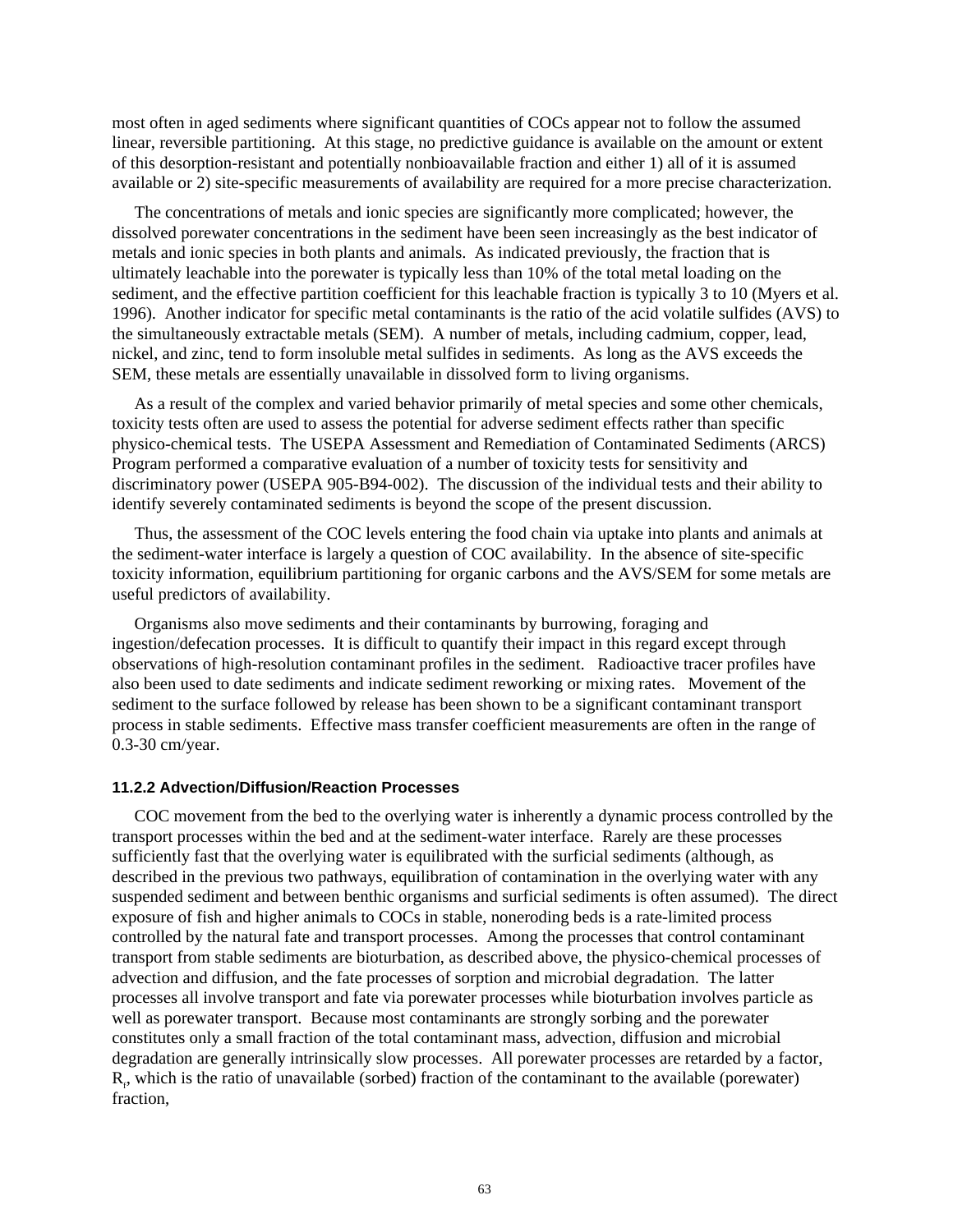$$
R_{_{f}}=\epsilon+\rho_{_{b}}K_{_{sw}}
$$

Here,  $\varepsilon$  is the void fraction (porosity) of the sediment while  $\rho_b$  is the bulk density of the sediments.  $K_{\text{sw}}$ is the sediment-water partition coefficient that is preferably measured for the particular contaminant under the system conditions. Although porewater processes are slowed by this factor, they still may be important under conditions of no particle transport and limited bioturbation.

## **11.3 SUMMARY**

This paper has attempted to emphasize that natural processes largely control contaminant transport and fate and the effectiveness of either natural recovery or an active management option for sediments. These processes must be adequately characterized in order to assess the impact of natural recovery of the sediments and to compare natural recovery to active management options. Among the most important natural processes that must be considered are those in which particles are transported or released from the sediment, as in active erosion of the bed or in bioturbation. Only when these processes are not significantly operative do physicochemical and microbial processes dominate contaminated fate.

#### **11.4 REFERENCES**

U.S. EPA. 1996. *Estimating Contaminant Losses from Components of Remediation Alternatives for Contaminated Sediments.* Great Lakes National Program Office, EPA 905-R96-001.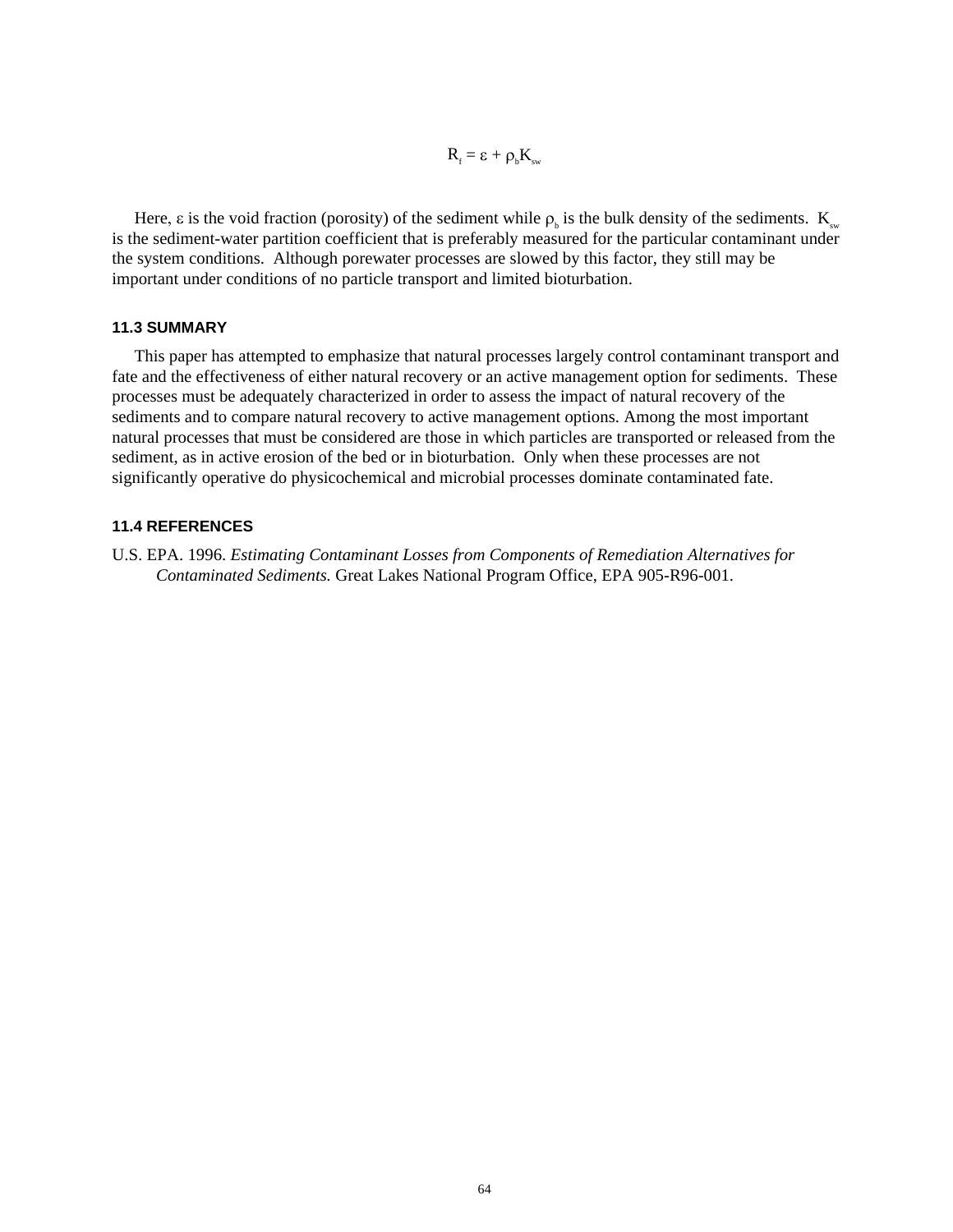# **12. ASSESSMENT OF MONITORED NATURAL RECOVERY OF SEDIMENTS**

## **12.1 ABSTRACT**

Monitored Natural Recovery (MNR) of sediments as a remedial option relies upon natural environmental processes to permanently reduce risk and requires careful assessment, modeling, and monitoring. Pertinent natural processes include sediment deposition (burial), dispersion, irreversible adsorption, and chemical and biological reactions. MNR differs from "No Further Action" in that the assessment, modeling, and long-term monitoring are required to verify remediation is taking place.

Given that a site possesses appropriate conditions, benefits of MNR include reduction or elimination of secondary impact on habitats caused by construction, lower risk to workers, avoidance of possible resuspension, avoidance of disposal requirements, and lower potential cost than more invasive remedies.

This chapter provides a table of assessment tools for evaluating MNR, broken into three categories: 1) Sedimentation/burial by clean sediments, 2) Contaminant weathering, bio-transformation/ degradation, and 3) Ecological recovery. The paper also discusses the role of modeling. A reliable site conceptual model is needed, which is a qualitative or quantitative statement and diagram of how the various physical, chemical, and biological processes affect risk. For more complex sites, there are many available mathematical models, including hydraulic, sediment transport, physical and chemical transport, and biological/ecological. They are generally applied in sequence, the outputs of the more basic models becoming the inputs to the more advanced.

When assessing a site for MNR, it is also important to identify parameters that are counter-indicative for MNR. These include ongoing sources, immediate and significant harm, insufficient clean deposition, ongoing or potential high energy resuspension, low sediment sorptive capacity, microbial processes that enhance bio-availability, and instances where active remediation can achieve risk-based objectives much more rapidly.

MNR should never be assessed by itself, but rather in comparison with other remedial alternatives, and the assessment should encompass "cradle to grave" risks.

#### **12.2 INTRODUCTION**

Monitored Natural Recovery (MNR) of sediments is a remedial option which relies upon natural environmental processes to permanently reduce risk, and which includes careful assessment, modeling, and monitoring to ensure success. The natural processes most often associated with this remedy, discussed below, include sediment deposition (burial), dispersion, irreversible adsorption, and chemical and biological reactions. MNR differs from "No Further Action" in that the assessment, modeling, and monitoring required by the regulator likely will be more rigorous than those associated with other remedial alternatives, and the duration of monitoring will likely exceed that of other alternatives. By definition, MNR is a risk management strategy. The most fundamental applicability requirement for MNR is that the remedial action objectives (RAOs) be risk-based. If mass removal is required for reasons other than risk reduction, MNR will not fulfill that requirement. Acceptance of MNR as a protective alternative requires recognition that the risk posed by a contaminant is closely associated with its spatial and temporal proximity to receptors, and that natural processes often function to eliminate or limit that proximity.

Natural recovery processes play an important role in any remedial action, by reducing margin risks and repairing unavoidable damage of more invasive alternatives. The object of the remedial alternative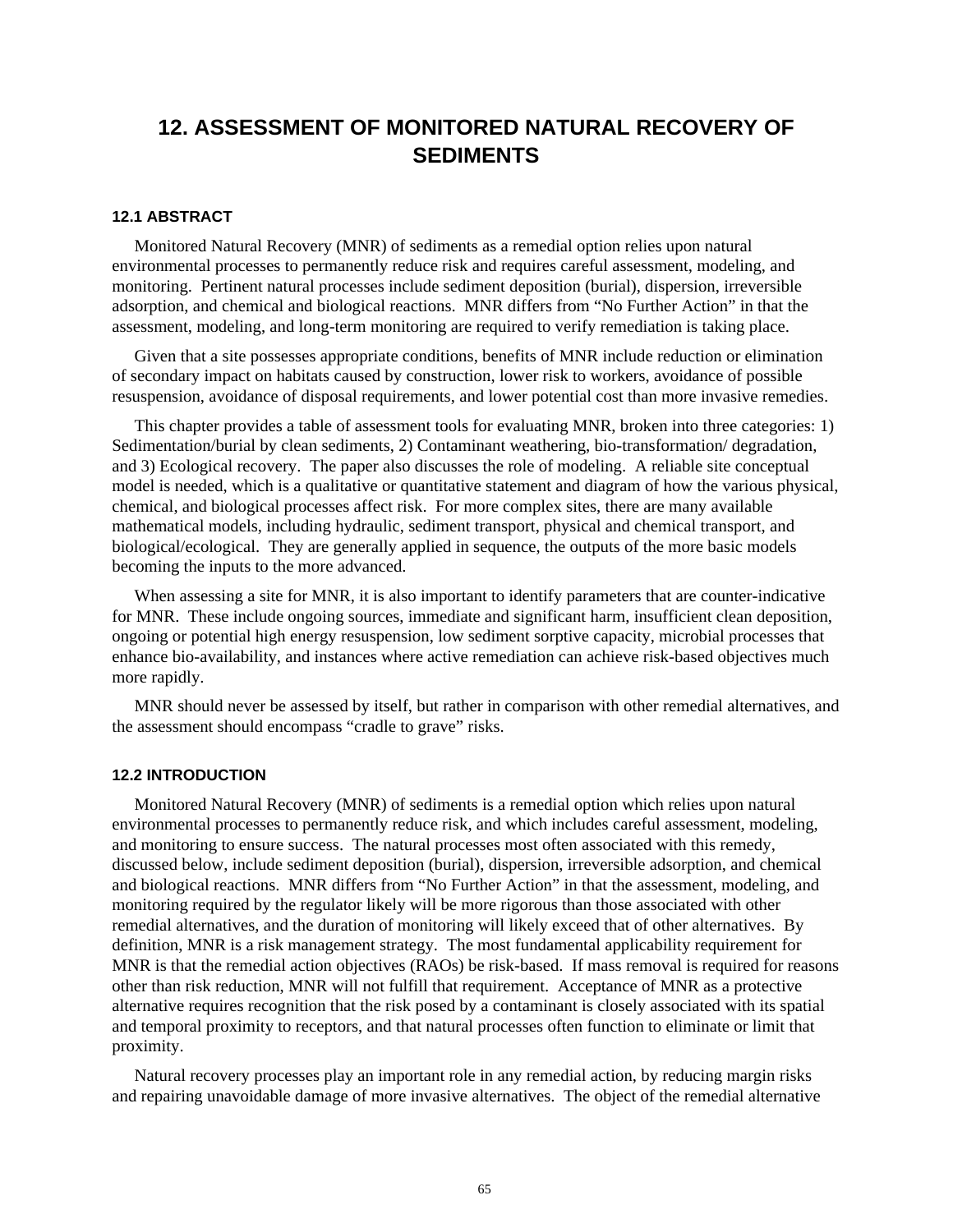assessment for MNR is to weigh its advantages as a primary alternative against other combinations of alternatives, which ultimately include natural recovery as a "polishing step", or which include natural recovery for the less contaminated margins. Another important assessment function, including measurements and modeling, is to help quantify and put in perspective the effectiveness of clean sediment layers in isolating contaminants, and the effects of rare events (storms).

#### **12.2.1 Physical, Chemical, and Biological Processes Important to MNR**

Although the application of monitored natural recovery as a remedial alternative for sediments is not as well understood or studied as monitored natural attenuation (MNA) is in its application to groundwater (Science Advisory Board (SAB), 2000), there are a number of physical-chemical–biological-parameters to consider when evaluating sediments. Use of MNR is largely based on the identification of in situ factors controlling the fraction of the constituent (or contaminant or chemical) of concern (COC) bioavailable to the sensitive receptor group(s). Sensitive receptor groups and the natural processes that either ameliorate or exacerbate the exposure of these organisms to the COC are specific to both the contaminant in question and the site. Consequently, success of MNR as a remedial strategy is dependent upon an accurate and specific understanding of the contaminated environment and the dynamics (fate and mobility) of the COC in that environment.

At all sites where MNR is to be considered a possible management strategy for contaminated sediments, identification of the source of the COC is crucial. Physical processes that support MNR by sequestration of the COC deep in the sediment (e.g., burial with clean sediment) are dependent upon developing a contaminant-free physical barrier between contaminated sediments and sediments in contact with the sensitive receptors. Within contaminated sediments the microbial processes catalyzing the transformation and/ or mineralization of the COC can be slow and are often constrained spatially and/or temporally. For these reasons, MNR as a remedial strategy is generally incompatible with a continuing input (i.e. point sources) of fresh contaminant.

Successful use of MNR to manage risk associated with contaminated sediments requires an understanding of the specific natural processes acting in the environment that affect the fate, mobility, and availability of the COC. Once the source of contaminant has been eliminated, management of contaminated sediments using an MNR strategy is largely a matter of limiting flux of the COC out of the sediment and limiting mobility of the contaminated sediments. As such, a number of interacting physical, chemical and biological processes contribute to natural recovery in sediments. Burial and sequestration of the contaminated sediments under a fresh layer of clean sediment often limits the bioavailability of the COC. For instance, in Lavaca Bay (TX) sediments total mercury extends deeper into the sediment than methylmercury, suggesting that the buried total mercury is less available for mobilization through microbial methylation than mercury found closer to the sediment/water interface (Bloom et al, 1999). Additionally, Frazier et al (2000) suggest that gradual burial of mercury-contaminated sediments in Fairhaven Bay and the Sudbury River (MA) reservoirs has reduced the amount of mercury available for methylation in these sites. If burial of the COC is anticipated to be an aspect of MNR for the site, it will be important to determine if the environment has a source of clean sediments adequate to cover and protect the contaminated sediment layer. Hydraulic characteristics of the environment that limit the resuspension and transport of the sediments will also contribute to minimizing the mobility of the COC in the environment.

While mechanical/physical processes limit the bulk movement of the contaminated sediments in the environment, chemical and biological processes will be the most important in determining the mobility and bioavailability of the COC itself. For example, sediment mixing associated with the activities of sediment dwelling organisms (bioturbation) can significantly impact the interfacial transport processes. Surface characteristics and the organic content of the sediment substrate will affect partitioning of the COC between the porewater (available for flux out of the sediment) and the sediment as well as the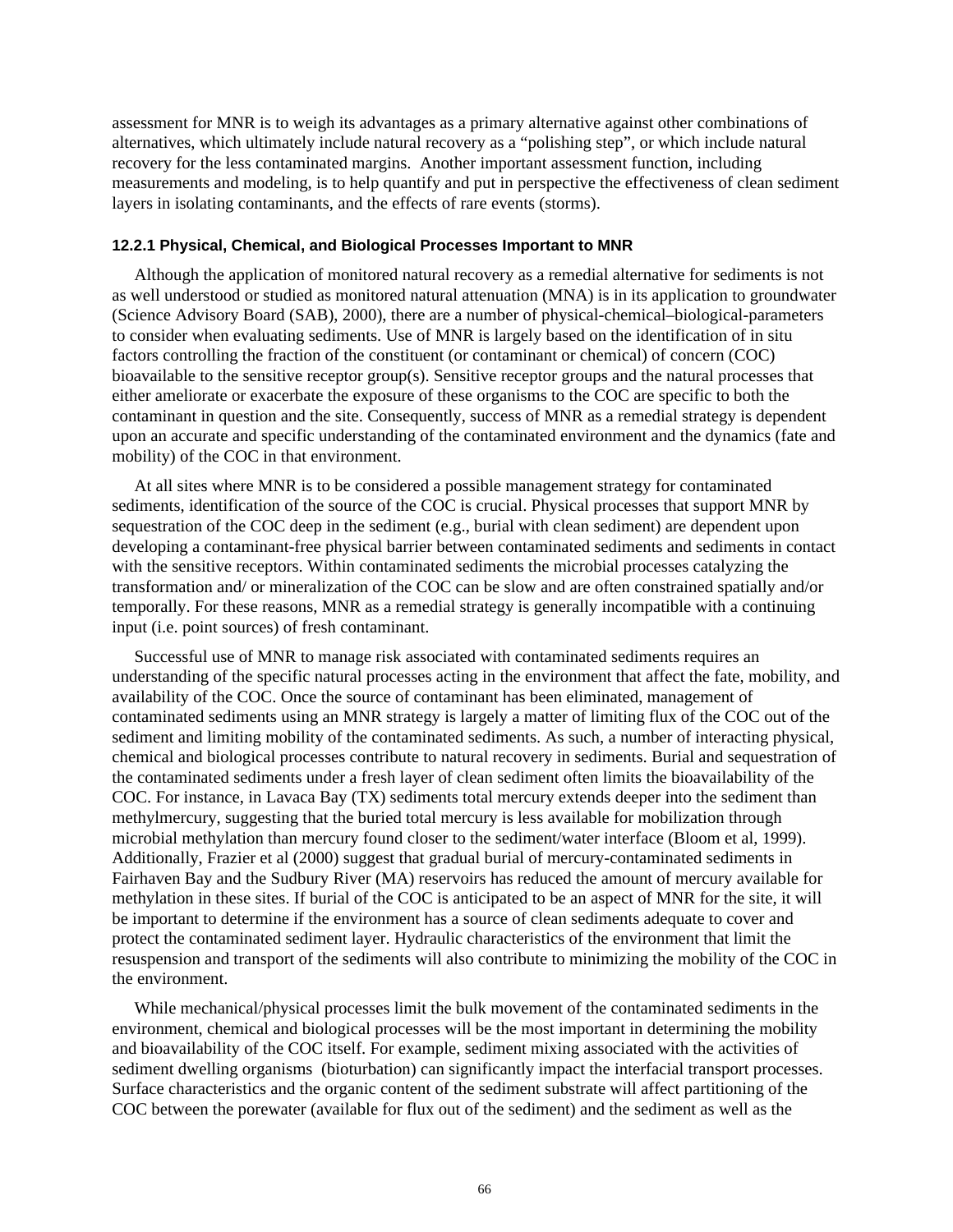reversibility of the binding of the COC to the sediment. Partitioning processes often result in the sequestration of chemicals in inaccessible microsites or as residues covalently coupled to the organic fraction of the sediment particles. This binding often reduces the overall bioavailability, toxicity, and bioaccumulation potential of the contaminant. For example, chloroanilines have been shown to react and bind with sediments as demonstrated by their resistance to subsequent extraction with solvents. These strong interactions are likely the outcome of covalent bonding between the amino groups and the oxygencontaining group of the humic fraction of the sediment (Beyerle-Pfnur R, Lay JP. 1990).

The surface characteristics, redox potential, pH, and chemistry of the sediments are also important determinants of the speciation of the COC and will influence the partitioning of contaminants between the solid and aqueous phases of the sediment. For example, toxicity of metals is often related to their interstitial porewater concentrations rather than total mass in sediments. In many sediments, the concentration of acid-volatile sulfides (AVS) is the key factor in determining interstitial water metal concentrations since AVS/metals form insoluble sulfide complexes with minimal biological activity (Ankley 1996)

Microbial processes are capable of supporting the goals of MNR in sediments in a number of ways. For example, the in situ biological degradation of hexachlorobenzene (HCB) has been shown to occur over a 16 year time period in the anaerobic sediments from a lake in the Netherlands. The reported halflife for HCB was determined to be ~7 years and HCB degradation was shown to be biologically mediated since there was a concomitant increase in di- and tri-chlorobenzenes (Beurskens 1993). Natural degradative processes have been shown to play an important role in the recovery of estuarine and marine sediments contaminated with DDT (1,1,1-trichloro-2,2,bis[p-chloro -phenyl]ethane) and DDE (1,1dichloro-2,2,bis[p-chlorophenyl]ethylene), a toxic degradation product of DDT (Quensen et al., 1998). However, microbial contributions to NR through transformation and/or mineralization of contaminants may be limited for reasons previously discussed. Yet, microbial activities in sediments are largely responsible for the sediment oxidation/reduction potential, local pH as well as the precipitation and dissolution of minerals that compose the surfaces of sediments. As such, microbes are important determinants of the bioavailability of the contaminants in sediments. For example, the AVS that may precipitate and sequester metal contaminants is a by-product of microbial sulfate reduction. Likewise, microbially-mediated iron reduction produces surface-associated reduced iron minerals that are important environmental reductants in the reductive transformation of different nitroaromatic compounds (Heijman et al, 1995)

Clearly, there are a number of natural processes that support NR of contaminated sediments. Given that a site shows evidence of such processes, benefits of monitored natural recovery of sediments include minimal secondary impact on habitats potentially disturbed by construction, elimination of possible resuspension, and elimination of the need for disposal of contaminants. MNR is less costly than most invasive remedial alternatives, although not necessarily inexpensive.

When assessing a site for MNR it is also important to identify those parameters that will work against the RAOs set for the site. The incompatibility of an ongoing source of contaminant with MNR has already been discussed. Even without an ongoing source, risk assessments may show that the COC presents an immediate and significant harm to human health and the environment, and that active remedies can achieve RAOs much more rapidly than a MNR solution (SMWG, 1999). Site-specific characteristics that will work against the processes that support MNR include insufficient deposition of clean sediments and/or a high-energy environment in which sediments are constantly resuspended and transported. Sediments with a low organic content may not sorb the contaminant, leaving it available for diffusion to the water column. Microbial processes may transform the contaminant to a more soluble and/or bioavailable form. Microorganism may dissolve solid phase minerals that can be responsible for precipitating and sequestering the contaminants. Methylation of inorganic mercury in surficial sediments to produce the more toxic and bioaccumulative methylmercury is an example of a microbial process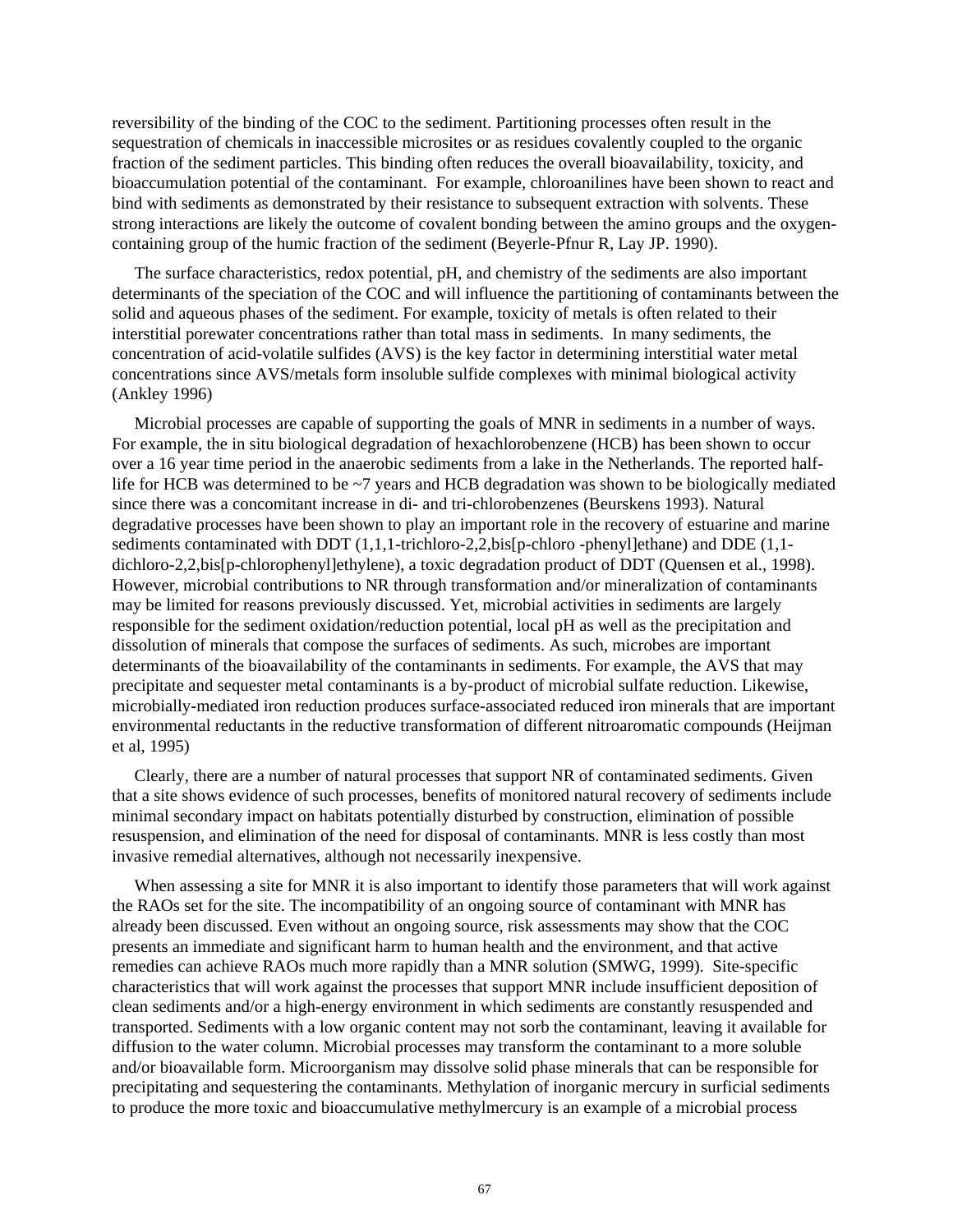acting against MNR goals. In addition to these undesirable site-specific processes, a drawback to natural recovery is the fact that the contaminants stay in place. Therefore MNR as a remedial option may be most effective in systems that show little bottom scour and high sedimentation rates. Nevertheless, MNR is potentially a favorable remedial measure when the site-specific ecological risk is low, the habitat is mostly healthy, and other site conditions are favorable.

Sites exhibiting natural processes ineffective for or antagonistic to controlling the mobility and availability of the COC are not necessarily contraindicated for MNR as a remedial strategy. Engineered remedial solutions such as active capping methods or limited removal of contaminated materials can be designed to overcome undesirable site-specific characteristics while taking advantage of the processes already acting at the site in support of NR.

Where natural processes are to be relied upon to achieve cleanup objectives, long term monitoring and performance standards will need to be developed for the successful application of MNR. It is critical to choose accurate and relevant indicators for an evaluation of permanence at a given site including data that confirms the presence of MNR mechanisms and quantifies rates, trends, and expected permanence.

## **12.2.2 Tools for Measuring and Assessing Processes Contributing to MNR**

Unlike monitored natural attenuation (MNA) for contaminated groundwater, MNR for sediments has no prescribed approach or list of chemicals to measure to establish the extent of natural recovery through contaminant weathering. In order to support MNA as a remedial option for contaminated groundwater, three lines of evidence are often required: a) loss of contaminant mass in the field, b) contaminant and geochemical analysis (presence and distribution), and c) microbiological evidence. MNA correlates electron acceptor gradients with contaminant gradients in groundwater to establish ongoing electron acceptor processes, such as aerobic respiration or anaerobic respiration under nitrate-, iron-, manganese-, or sulfate reducing conditions or methanogenesis. In contrast, because of higher organic material content of sediments, contaminants exist primarily sorbed to sediment solids so they do not create contaminant plumes that affect electron acceptor gradients. Oxidizing conditions in sediments generally exist only at the top few centimeters of surface sediments, providing a very limited zone where oxygen is available for aerobic biotransformation of sediment contaminants. Beneath the aerobic zone, sediments typically are dominated by a single electron acceptor process, such as sulfate reduction in marine sediments or methanogenesis in freshwater sediments.

Tables 7, 8, and 9 show a variety of field measurement and analytical tools that may be used to evaluate the effectiveness of MNR in sediments. [Table 7](#page-80-0) shows physical transport measurement tools; Table 8 shows tools to evaluate the magnitude and extent of contaminant weathering (including biotransformation/biodegradation) studies; and Table 9 shows tools to evaluate ecosystem impacts due to contaminated sediments and ecosystem recovery studies that may be conducted.

The tools identified in Tables 7 and 8 focus on sedimentation and weathering, because these are the two principal mechanisms contributing to the natural recovery of sediments. Sedimentation (Table 1) acts to provide a clean layer and protect the benthos, water column, and resident fish from contaminant exposure. Weathering serves to stabilize contaminants and can provide permanent reductions contaminant bioavailability and toxicity. Weathering processes (Table 8) include physical (adsorption, sequestration, dilution and volatilization), chemical (sequestration, hydrolysis, photolysis), and biological (biodegradation/biotransformation) mechanisms and can be measured by comparing weathered sediments with less weathered sediments or with known contaminant profiles from the literature. For example, existing PCB histograms are commonly compared to known histograms of Aroclors reported in the literature, if the Aroclor source is known.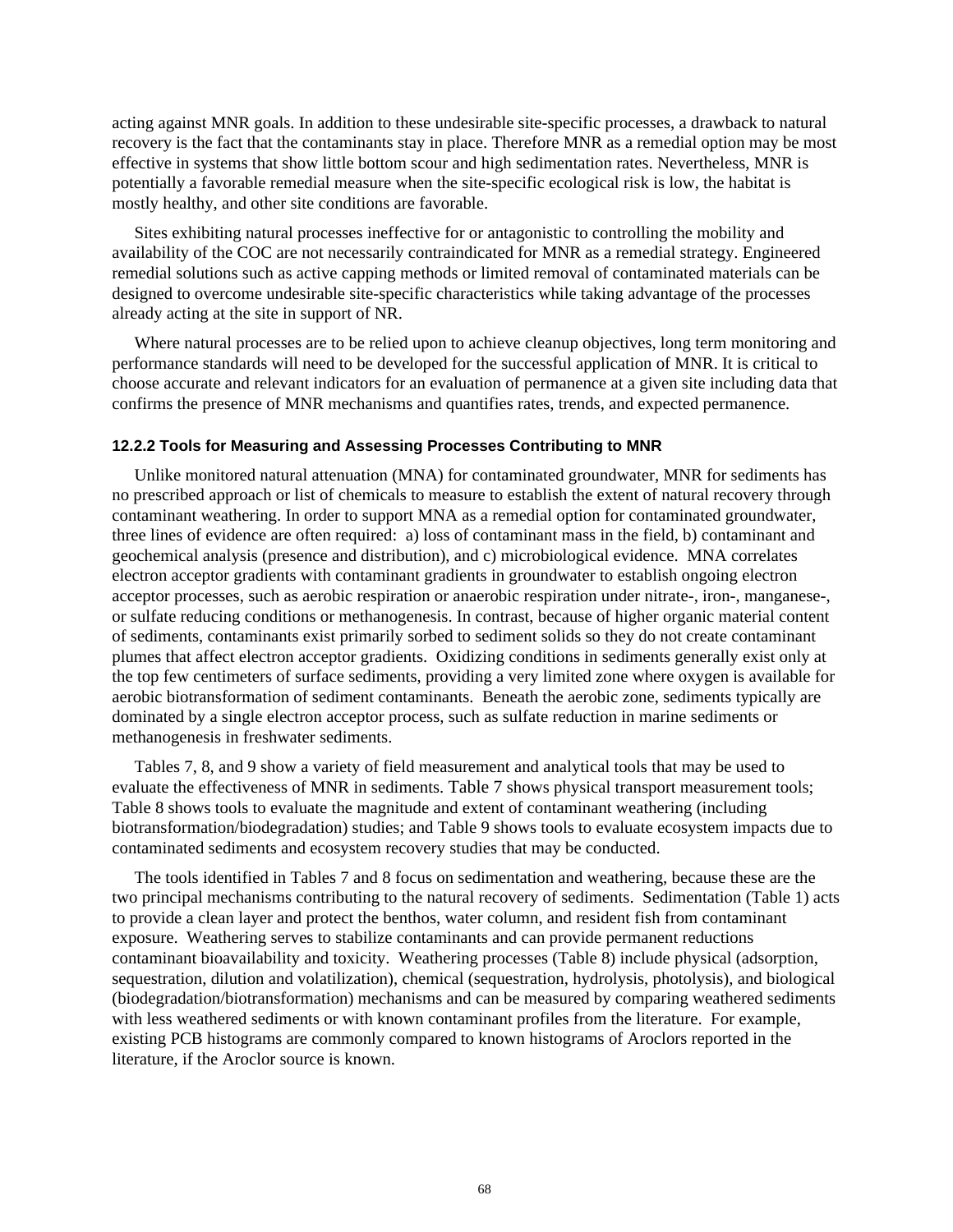# <span id="page-80-0"></span>Table 7. Field Measurement and Analytical Tools for Sedimentation and In Situ Burial of Contaminated Sediments

| <b>Process</b>                                                 | <b>Measurement</b>                                                                                                                  | <b>Tools</b>                                                                                                                                                                                                         |
|----------------------------------------------------------------|-------------------------------------------------------------------------------------------------------------------------------------|----------------------------------------------------------------------------------------------------------------------------------------------------------------------------------------------------------------------|
| Sedimentation under differing<br>hydraulic loading conditions  | Establish the natural sedimentation,<br>resuspension and scouring rates                                                             | Measure in situ sediment depths over time (e.g.,<br>bathymetric surveys)<br>Evaluate historical sedimentation using $^{210}$ <sub>Pb</sub> , Cs <sub>137</sub> ,<br>$\bullet$<br>or similar dating of sediment cores |
|                                                                |                                                                                                                                     | Develop a hydraulic sedimentation model to<br>characterize sedimentation                                                                                                                                             |
| Sedimentation under high flow<br>conditions (turbulent mixing) | Examine the effect of surface<br>sediment mixing with clean<br>sediment, and examine sediment                                       | Examine the water velocity distribution under<br>$\bullet$<br>differing flow conditions<br>Measure sedimentation and sediment scouring                                                                               |
|                                                                | resuspension, particularly during<br>high flow periods                                                                              | processes under differing flow conditions<br>(bathymetric surveys, sediment traps)                                                                                                                                   |
| Sedimentation under storm<br>conditions                        | Examine the effect of surface<br>sediment mixing, sediment scouring,<br>and sediment transport and<br>deposition under storm events | Conduct storm event sediment and water column<br>sampling (grab samples, sediment traps)                                                                                                                             |
|                                                                |                                                                                                                                     | Measure sedimentation and sediment scouring<br>processes under differing flow conditions<br>(bathymetric surveys, sediment traps)                                                                                    |
|                                                                |                                                                                                                                     | Measure critical shear stress with in situ or<br>laboratory flumes                                                                                                                                                   |
| Vertical diffusive flux                                        | Determine the depth at which<br>sediments need to be buried by                                                                      | Measure the diffusive flux for surface sediments<br>using laboratory column studies                                                                                                                                  |
|                                                                | natural sedimentation to protect the<br>water column, surface biota, and fish                                                       | Measure the diffusive flux for exposed and buried<br>sediments using in situ benthic flux chambers                                                                                                                   |
| Vertical advective flux                                        | Determine the advective contaminant<br>flux, and depth at which clean                                                               | Measure the advective flux for exposed and buried<br>$\bullet$<br>sediments using laboratory column studies                                                                                                          |
|                                                                | sediments need to bury contaminated<br>sediments to protect the water<br>column, sediment biota, and fish                           | Measure the vertical advection of contaminants in<br>situ using seepage flux meters                                                                                                                                  |
| Vertical groundwater advection                                 | Determine whether there are<br>groundwater advective zones                                                                          | Perform hydraulic studies:                                                                                                                                                                                           |
|                                                                |                                                                                                                                     | Dye studies                                                                                                                                                                                                          |
|                                                                |                                                                                                                                     | Piezometer studies                                                                                                                                                                                                   |
|                                                                |                                                                                                                                     | Seepage flux meters                                                                                                                                                                                                  |
|                                                                |                                                                                                                                     | Multilevel pressure transducers                                                                                                                                                                                      |
|                                                                | Evaluate the extent of sediment                                                                                                     | Radon isotope studies                                                                                                                                                                                                |
| Sediment mixing through<br>bioturbation                        | mixing and contaminant transport<br>through bioturbation                                                                            | Sediment age dating analyses (e.g., 210Pb) may be used to<br>assess bioturbation                                                                                                                                     |
|                                                                |                                                                                                                                     | Assess macroorganisms and their reported mixing depths<br>$\bullet$                                                                                                                                                  |
|                                                                |                                                                                                                                     | Underwater photography can be used to assess surface<br>٠<br>benthic activity                                                                                                                                        |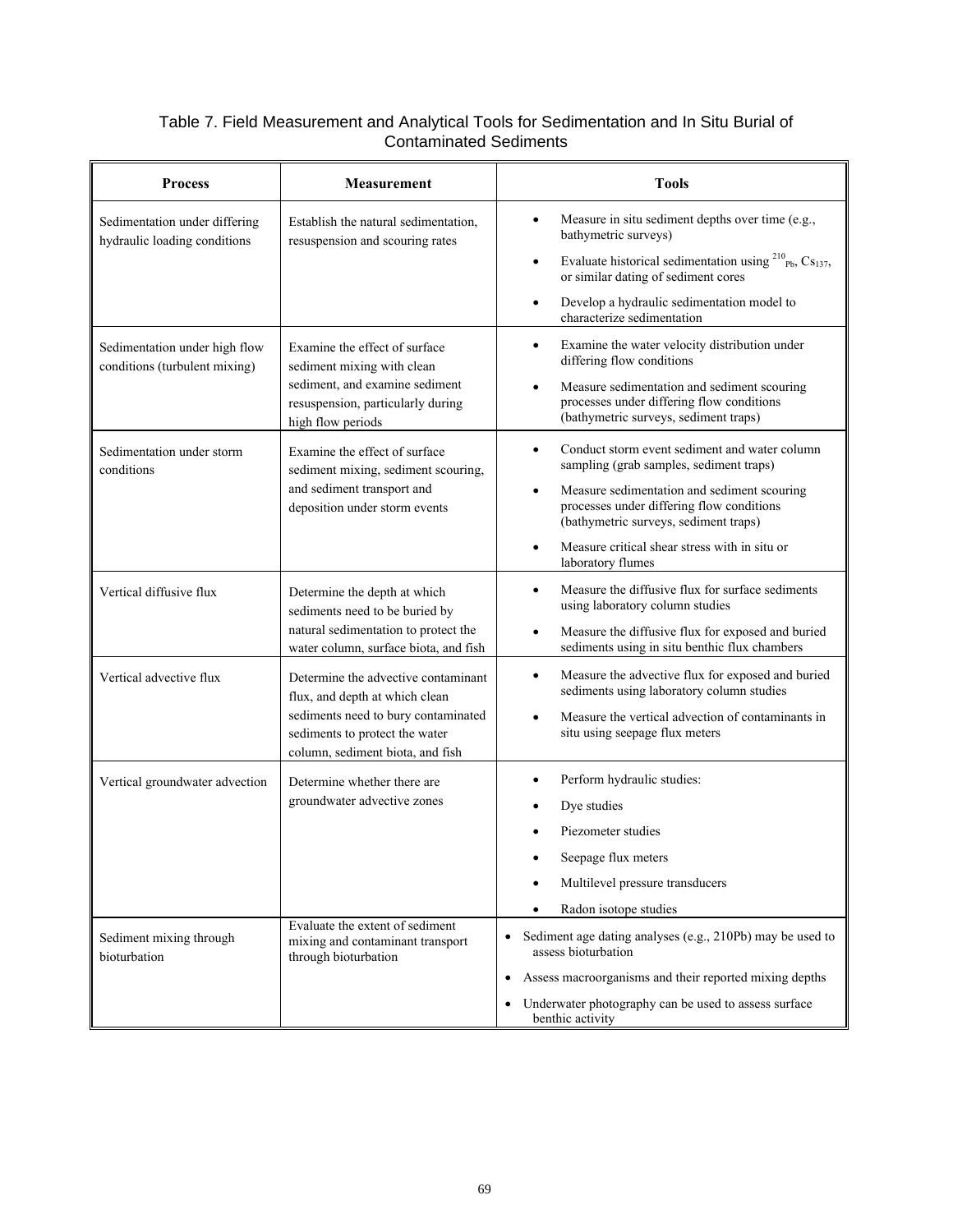| <b>Process</b>                                                                                                                                       | <b>Measurement</b>                                                                                                                                                                                          | <b>Tools</b>                                                                                                                                                                                                                                                                                |
|------------------------------------------------------------------------------------------------------------------------------------------------------|-------------------------------------------------------------------------------------------------------------------------------------------------------------------------------------------------------------|---------------------------------------------------------------------------------------------------------------------------------------------------------------------------------------------------------------------------------------------------------------------------------------------|
| Contaminant weathering using<br>forensic analyses                                                                                                    | Examine the magnitude and extent of<br>contaminant weathering that has<br>occurred in the sediments for<br>historically deposited contaminants                                                              | Conduct contaminant fingerprinting at various sediment<br>depths to establish a historical contaminant profile<br>Use conservative tracers (e.g. hopane for petroleum<br>hydrocarbons) or other biomarker to assess the<br>magnitude and extent of contaminant weathering                   |
|                                                                                                                                                      |                                                                                                                                                                                                             | Examine organic/inorganic geochemical indicators (e.g.,<br>$\bullet$<br>redox, dissolved oxygen, total organic carbon, etc.)                                                                                                                                                                |
| Anaerobic biotransformation                                                                                                                          | Determine whether anaerobic<br>biotransformation occurs under<br>natural conditions and establish<br>biotransformation rates                                                                                | Conduct laboratory weathering experiments<br>Establish the occurrence of anaerobic biotransformation in<br>$\bullet$<br>laboratory by comparing contaminant losses in live and<br>killed sediments and/or by conducting 14C-contaminant<br>studies.                                         |
|                                                                                                                                                      |                                                                                                                                                                                                             | Conduct long-term microcosm studies using aged<br>$\bullet$<br>contaminated sediments to develop contaminant<br>biotransformation rates                                                                                                                                                     |
|                                                                                                                                                      |                                                                                                                                                                                                             | Examine contaminant distribution shifts (e.g.,<br>$\bullet$<br>accumulation of higher-molecular weight PAH or lower<br>chlorinated PCB) that may reflect contaminant<br>biotransformation (it may not be possible to distinguish<br>biotransformation from other weathering phenomena)      |
|                                                                                                                                                      |                                                                                                                                                                                                             | Use biomarkers (e.g. genetic ) to positively identify<br>$\bullet$<br>biological activity                                                                                                                                                                                                   |
| Aerobic biotransformation<br>Determine whether aerobic<br>biotransformation occurs under<br>natural conditions and establish<br>biodegradation rates | Establish the occurrence of aerobic biodegradation in<br>$\bullet$<br>laboratory microcosms by comparing contaminant losses<br>in live and killed controls and/or by conducting<br>14C-contaminant studies. |                                                                                                                                                                                                                                                                                             |
|                                                                                                                                                      |                                                                                                                                                                                                             | Conduct long-term microcosm studies using aged<br>contaminated sediments to develop contaminant<br>biodegradation rates                                                                                                                                                                     |
|                                                                                                                                                      |                                                                                                                                                                                                             | Examine contaminant distribution shifts (e.g.,<br>$\bullet$<br>accumulation of higher-molecular weight PAH or lower<br>chlorinated PCB) that may reflect contaminant<br>biotransformation (it may not be possible to distinguish<br>biotransformation from other weathering phenomena)      |
|                                                                                                                                                      |                                                                                                                                                                                                             | Use biomarkers (e.g., genetic) to positively identify<br>biological activity                                                                                                                                                                                                                |
| Bioavailability                                                                                                                                      | Assess availability of contaminants at<br>low concentrations to<br>microorganisms, to establish a low-<br>concentration threshold where                                                                     | Conduct microcosm studies using unamended sediments<br>$\bullet$<br>with a range of initial contaminant concentrations, from <<br>30 ppm to the maximum observed concentration<br>Compare sediment contaminant concentrations to<br>$\bullet$<br>literature-reported bioavailability limits |
| Contaminant partitioning                                                                                                                             | biotransformation does not occur.<br>Assess contaminant sorption in                                                                                                                                         | Conduct batch contaminant laboratory sorption studies<br>$\bullet$                                                                                                                                                                                                                          |
|                                                                                                                                                      | sediments, and compare to literature<br>sorption values                                                                                                                                                     | using sediments and water from the site<br>Use literature values for sorption coefficients<br>$\bullet$                                                                                                                                                                                     |

|  |  | Table 8. Evaluation of In Situ Contaminant Weathering, Including Biotransformation/Biodegradation |
|--|--|---------------------------------------------------------------------------------------------------|
|  |  |                                                                                                   |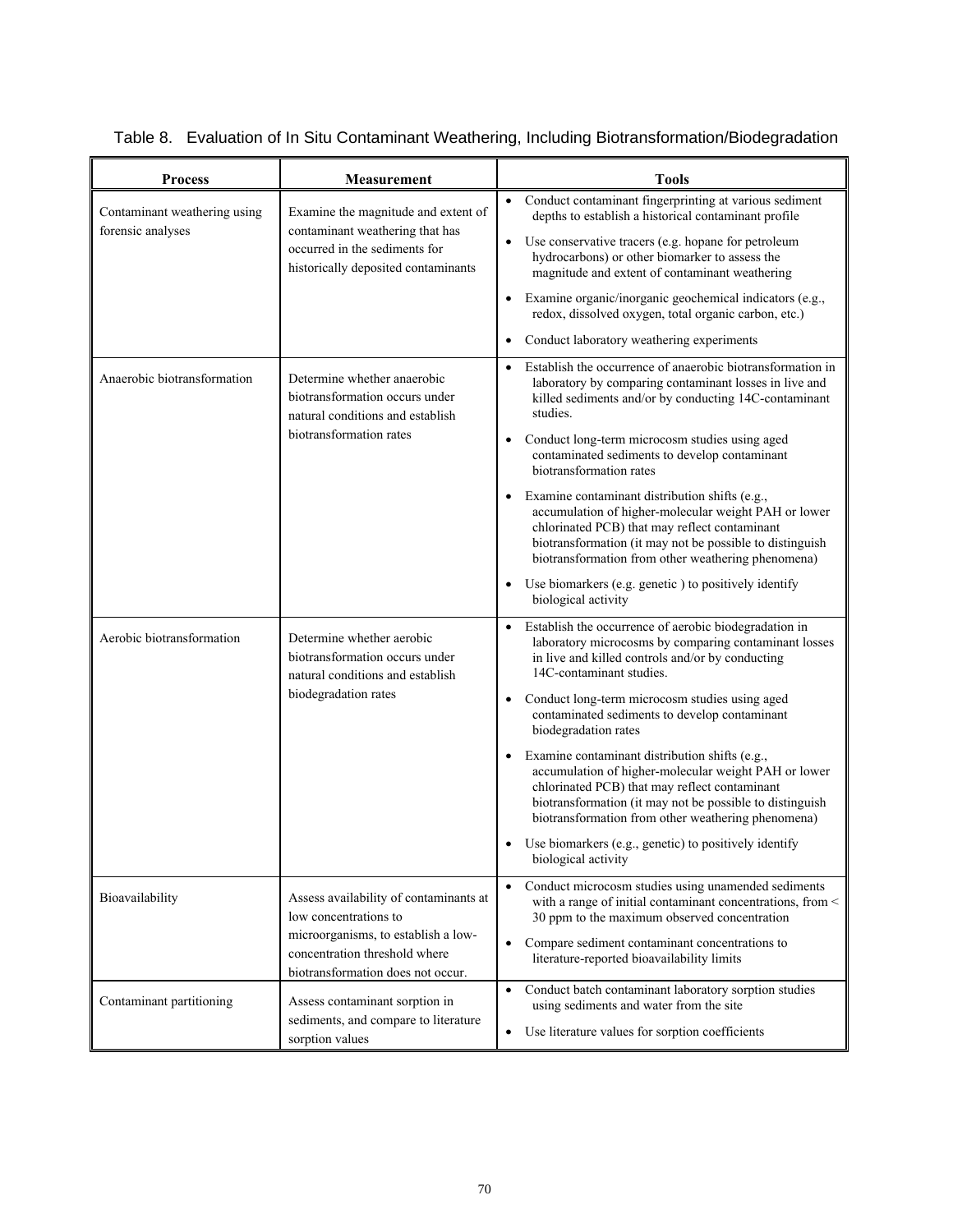Table 9 focuses on ecological measurements that can be used to assess the health or recovery of the sediment and surrounding ecosystem. As discussed above, MNR is by definition a risk management strategy. Thus, an assessment of the efficacy of MNR necessitates an assessment of risks posed by sediment contaminants on the ecosystem and on ecosystem recovery or the potential for recovery.

| <b>Process</b>                 | <b>Measurement</b>                                                                                                                                                                                                                          | <b>Tools</b>                                                                                                                                                                                                                                                                                                                                                                                              |
|--------------------------------|---------------------------------------------------------------------------------------------------------------------------------------------------------------------------------------------------------------------------------------------|-----------------------------------------------------------------------------------------------------------------------------------------------------------------------------------------------------------------------------------------------------------------------------------------------------------------------------------------------------------------------------------------------------------|
| Water column recovery          | Monitor changes to the water column<br>before and after source control<br>measures are implemented.<br>Determine if low-level contamination<br>persists in the water column, in the<br>absence of measurable contaminant<br>concentrations. | Monitor sediment, water column, and air (e.g.<br>atmospheric) contaminant concentrations along<br>contaminated portions of the site to assess sediment and<br>water column recoveries<br>Use caged fish, caged mussels, trapped fish to measure<br>contaminant bioaccumulation from exposure to the water<br>column.                                                                                      |
|                                |                                                                                                                                                                                                                                             | Use resin traps to measure the potential for<br>bioaccumulation from exposure to the water column                                                                                                                                                                                                                                                                                                         |
| Fish and biota recovery        | Examine how quickly fish and<br>sediment biota respond to source<br>control measures and sediment<br>remedial actions                                                                                                                       | Conduct fish and sediment biota sampling over time to<br>$\bullet$<br>assess in contaminant concentration reductions in plant<br>and fish tissue<br>• Conduct population assessments to examine population<br>changes due to sediment contamination and recovery<br>Conduct bioassays to assess the health of sediments or<br>٠<br>water and potential toxic impacts of contaminants on<br>resident biota |
| <b>Bioaccumulation</b> studies | Establish primary bioaccumulation<br>pathways from sediment biota to fish<br>and/or mammals; determine whether<br>deep or shallow sediment biota (or<br>both) contributes to fish<br>contamination                                          | • Conduct sediment biota and fish surveys and develop an<br>ecological or human health contaminant exposure model<br>Use caged fish, caged mussels, trapped fish to measure the<br>$\bullet$<br>potential for contaminant bioaccumulation.                                                                                                                                                                |

**Table 9. Evaluations for Ecological Recovery by Natural Attenuation** 

## **12.2.3 Role of Modeling in Assessment of MNR**

Modeling of some sort is always needed in the assessment of MNR; that is, a careful understanding of sedimentation rates, contaminant sources, sediment transport, benthic mixing, and bioaccumulation of sediments is required to understand and effectively implement MNR. The most effective sediment models are those which have a strong basis in physics, chemistry, and biology and which contain a minimum number of adjustable parameters. Models strive to match/explain past history and to accurately predict future performance. For MNR, they should match any recovery that has already occurred. To suggest that MNR is a viable alternative, the model should also predict that recovery will continue to occur, or that it will at least be adequate, and sustainable. There are at least two site situations in which modeling is used in the assessment of MNR: 1) Where effects have been observed (e.g. fish concentrations), and one wishes to evaluate whether the sediments are or are not the cause, or that the effects will diminish with time. 2) Effects have not been observed, although sediment concentrations have been observed, and one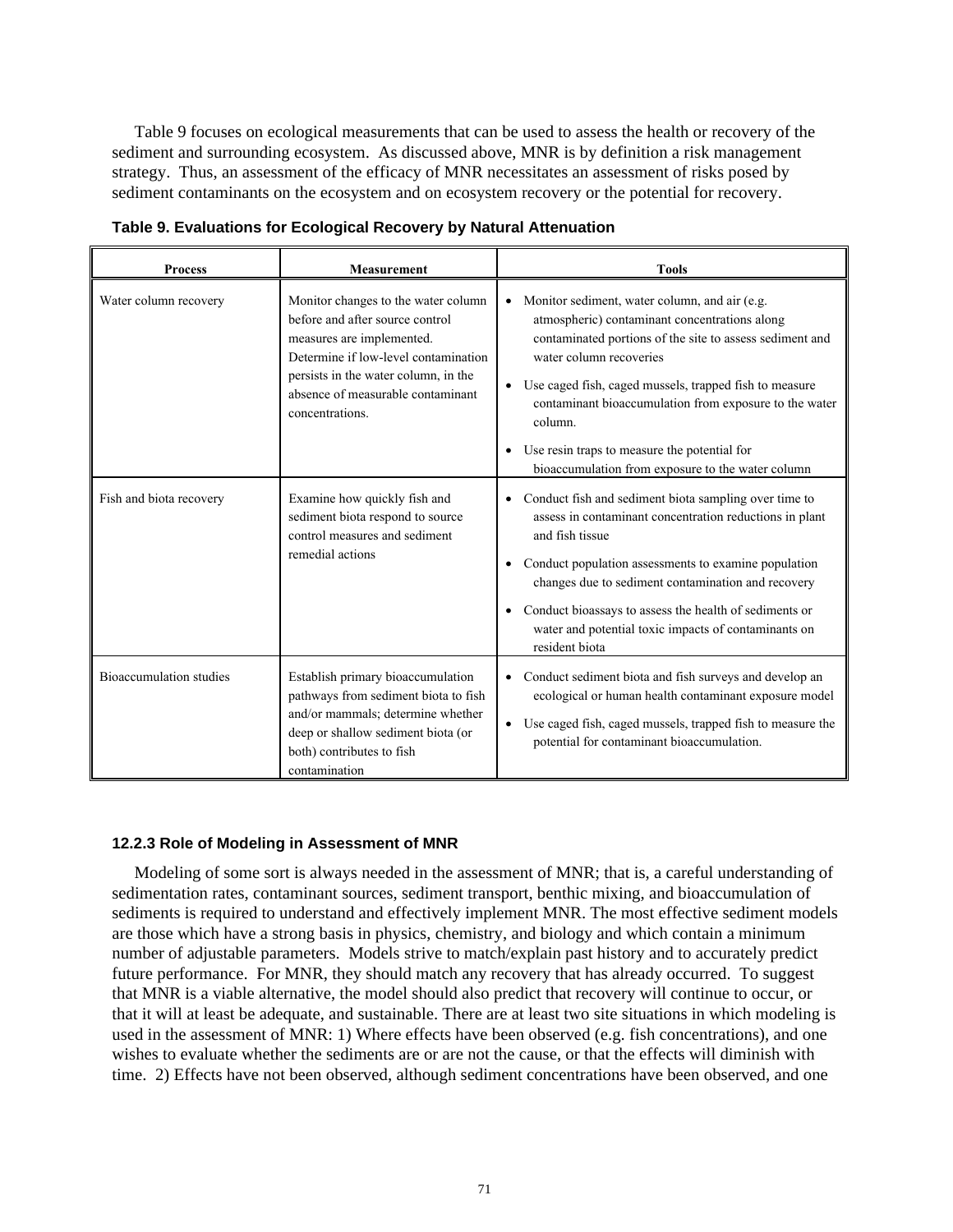wishes to evaluate whether effects will result in the future. In both instances recovery processes, permanence, and stability are key issues.

At a minimum, a reliable site conceptual model is needed (refer to Chapter 3: The Conceptual Site Model). This conceptual model should consist of a qualitative or quantitative statement and diagram of how the various physical, chemical, and biological processes affect the overall risk at the site. Under certain circumstances, for example a reliably low energy environment with no ongoing sources and no measurable effects in water column or biota, a qualitative conceptual model might suffice for the selection of an MNR remedy. For a more complex site, a more detailed mathematical model is usually necessary.

Mathematical models for sediments have been developed independently in groups that build sequentially upon one another. One group, the hydraulic models, forms the main foundation in describing the flows and associated stresses. They are generally open-channel models, which include as their inputs the size and shape of the streambed or water body and the range of flows expected from various sources. Sediment transport models, built on the previously described hydraulic models, are well developed for non-cohesive sediments (i.e. sands) but less reliable for cohesive forms (i.e. muds). Next in sequence are the models for physical and chemical transport and transformation of contaminants that are linked to the hydraulic and sediment transport models. All models must be site-specific and contaminant-specific in their application, particularly when progressing beyond hydraulic and sediment transport models. Beyond physical and chemical transport models are those that describe the biological processes, including food chains. In utilizing sediment modeling tools, the outputs from the more basic model groups provide the inputs to the next group, and so on. Normally the mass transport and biological processes are not expected to feed back to the more basic processes such as hydraulics, but one must always be alert to sitespecific exceptions, for example, the effects of bioturbation on the mass transfer of contaminants.

Models are "calibrated" using measured data to set the values of any adjustable parameters. A strong basis in science and a minimum number of parameters gives the model credibility in predicting the future performance. Data gathering tools and techniques discussed elsewhere in the chapter are used to develop the data required for model calibration. Once calibrated, an important function of a model is to predict the rate at which recovery will occur. Often MNR is assessed relative to the time frame in which overall risk is reduced, relative to other remedial approaches – particularly relative to removal of the contaminated sediments. To assess MNR against other alternatives, the same model should be applied as much as practical to each of the alternatives. For consistency, the same model might be asked to predict not only the recovery scenario for MNR by itself, but also the recovery rate by natural processes following a removal action.

With all their strengths, there is a fundamental rule that always applies to models. Models and other predictive tools should never take precedence over something that can be measured directly. For example, models and other surrogates should not be used to predict current levels of contaminants in fish tissue, if fish can be caught and measured directly. The true usefulness of models is to predict future states that cannot be measured directly, or to guide sampling and data collection. It is the real utility of measurement tools to characterize the present state.

# **12.3 CONCLUSIONS**

Ideally, MNR should not be assessed by itself, but in comparison to other remedial approaches. There is economy in combining assessment steps or data gathering for multiple remedies into a minimum number of field investigations, and the complexity of most sites does not render them amenable to single, ideal solutions. Many sites must be addressed using multiple remedial approaches. Natural recovery will always play a key role, either as the main approach (with extensive monitoring), or as a means of attenuating residues or dispersed materials left after a remedial action. Other remedies that should be assessed along with MNR include removal, capping, assisted natural recovery, hydraulic modification,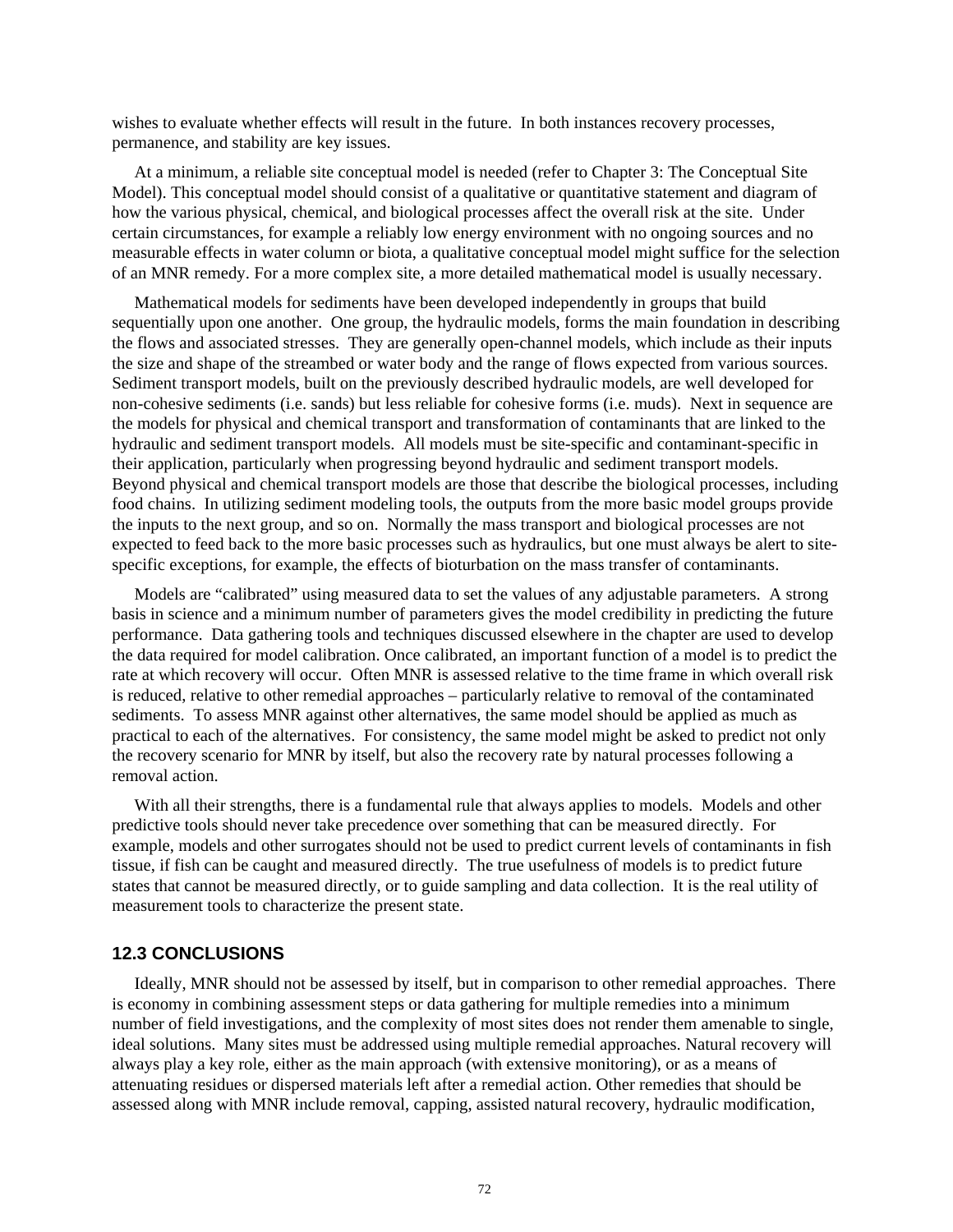and all combinations. The overall assessment question should not be whether MNR achieves some idealized state where all contaminants are destroyed or otherwise inactivated. Instead, the fundamental question is whether MNR can achieve protective levels, in a time comparable to other remedial approaches, or in a way that is less damaging to health and the environment than other remedial alternatives.

# **12.4 REFERENCES**

- Beyerle-Pfnur, R., Lay, J. P. 1990. Adsorption and Desorption of 3,4-dichloroaniline on Soil. *Chemosphere,* 21:1087-1094.
- Ankley, G.T., DiToro, D.M., Hansen, D.J., Berry, W.J. 1996. Technical Basis and Proposal for Deriving Sediment Quality Criteria for Sediments. *Env. Tox. Chem*., 15:2056-2066.
- Beurskens, J. E. M., Dekker, C. G. C. , Jonkhoff, J. and Pompstra, L. 1993. Microbial Dechlorination of Hexachlorobenzene in a Sedimentation Area of the Rhine River. *Biogeochemistry*, 19(2):61-81.
- Frazier, B. E., J. G. Wiener, R. G. Rada, D. R. Engstrom. 2000. Stratigraphy and Historic Accumulation of Mercury in Recent Depositional Sediments in the Sudbury River, Massachussetts, U.S.A. *Can. J. Fish. Aquat. Sci.,* 57:1062-1072
- Heijman, C. G., Grieder, E. , Holliger, C. , Schwarzenbach, R. P. 1995. Reduction of Nitroaromatic Compounds Coupled to Microbial Iron Reduction in Laboratory Aquifer Columns. *Environmental Science and Technology,* 29:775-783
- Quensen, J. F., Mueller, S. A., Jain, M. K. and Tiedje, J. M. 1998. Reductive Dechlorination of DDE to DDMU in Marine Sediment Microcosms. *Science,* 280:733-735.
- Science Advisory Board. 2000*. Review of EPA's Natural Attenuation Research Program*. *First Draft Report to Carol Browner, Administrator, EPA.* 2 August 2000.
- Sediment Management Work Group. 1999. At: [http://www.smwg.org/products/decisiontree/navframes/index.htm](http://www.smwg.org/productsdecisiontree/feasibility /table a-1.pdf)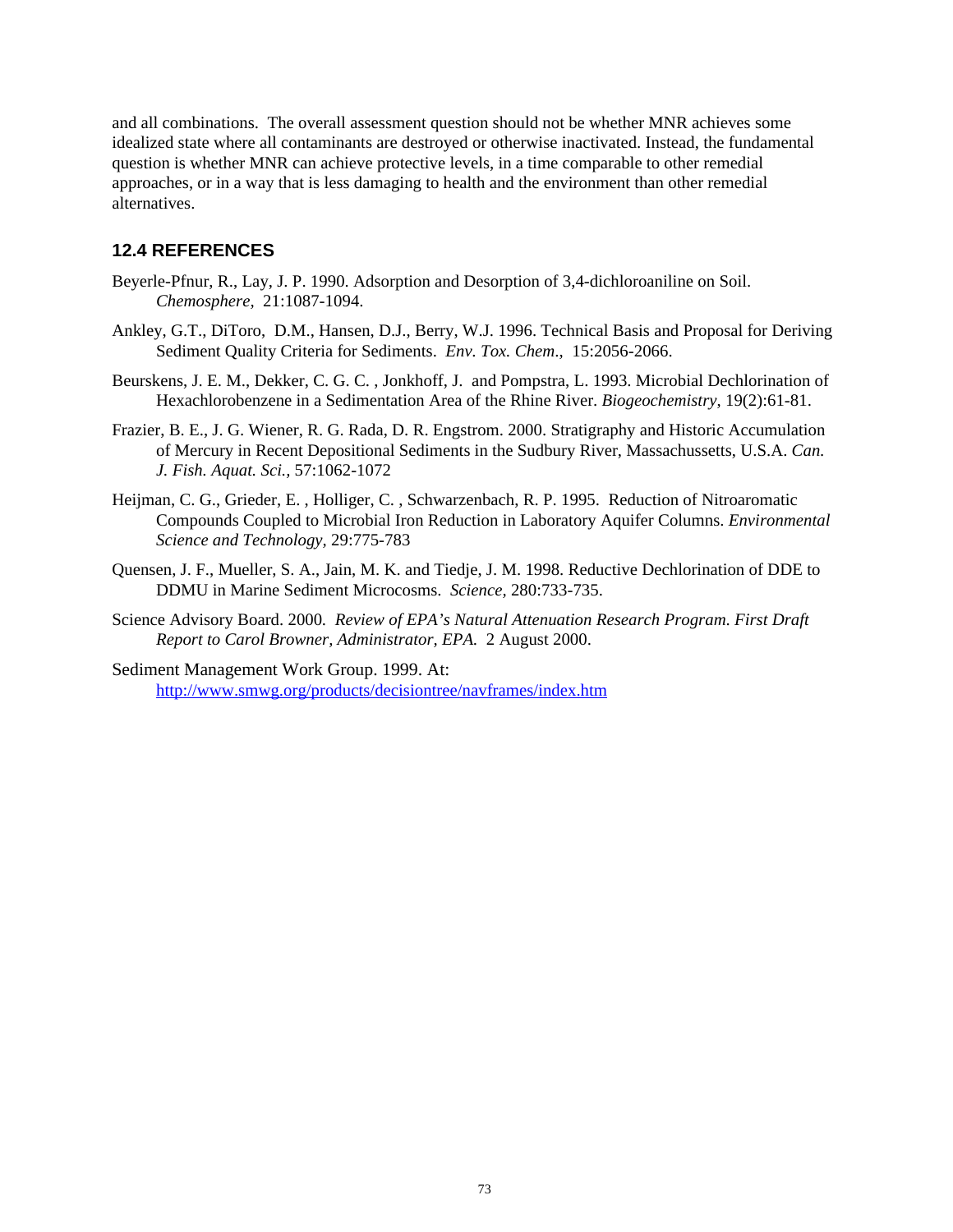# **13. MONITORING REMEDIAL EFFECTIVENESS**

A wide range of technologies is applicable to the management and remediation of contaminated sediments. The selection of these technologies, either alone or in combination, depends on a wide range of considerations, including:

- **Effectiveness**
- Permanence
- Implementability
- Risks associated with implementation
- Cost
- State and community acceptance

Many of the technologies potentially applicable to contaminated sediments were initially developed to manage contaminated soil and groundwaters. Unfortunately, many of these technologies are difficult to apply or impose potentially unacceptable risks when applied to contaminated sediments. Contaminated sediment sites are often poorly controlled, dynamic systems containing large volumes of moderately contaminated material. An analysis of Superfund Record of Decisions from 1982-1997 showed that the average contaminated soil site considered for ex situ treatment contained 38,000 cubic yards of contaminated material and that the average site considered for in situ treatment contained approximately 105,000 cubic yards of contaminated material. Contaminated sediment sites, however, often contain in excess of 1,000,000 cubic yards of contaminated material and generally are not directly accessible. The ability to control contaminant releases during the application of these technologies is also generally much poorer for contaminated sediments than for contaminated soils and groundwaters.

Selection, design and optimization of remedial technologies for contaminated sediments requires an understanding of the following factors:

- Ultimate effectiveness of the technology with contaminated sediments
- Potential risks associated with application of the technology or resulting from the residual contamination left by the technology
- Methods for measuring and evaluating the performance of the technology when applied to contaminated sediments
- Economics of the technology when applied to contaminated sediments, including the effects of scale and the balance between capital and operating costs
- Uncertainties in application of the technology or in evaluating its potential risks and benefits

Unfortunately, many of these factors are not well understood. More importantly, however, the lack of standardization in how to measure and evaluate the performance of a remedial technology and the lack of adequate monitoring during implementation of these technologies suggests that our ability to select, design and optimize is not improving. The goal of this chapter is to identify these inadequacies and push for improved monitoring of remedial actions both during implementation and afterward in order to enhance our ability to define appropriate management approaches for contaminated sediments.

The primary goal of the application of sediment management or treatment technologies is the reduction of human health and ecological risks. In general, an environmental resource, for example human health, an endangered animal, or commercial fishing stocks, is at risk. The ultimate goal of any remedial monitoring program is to identify the success at protecting or restoring that resource. Because the ultimate goal may require many years to achieve, interim goals are required that provide more immediate feedback into the success or failure of the sediment management option. The monitoring program must then be directed toward the measurement of these interim goals as well as the ultimate goal. In addition, any monitoring program should include efforts to evaluate the effectiveness of the implementation. Thus a three-pronged program for monitoring remedial effectiveness is recommended: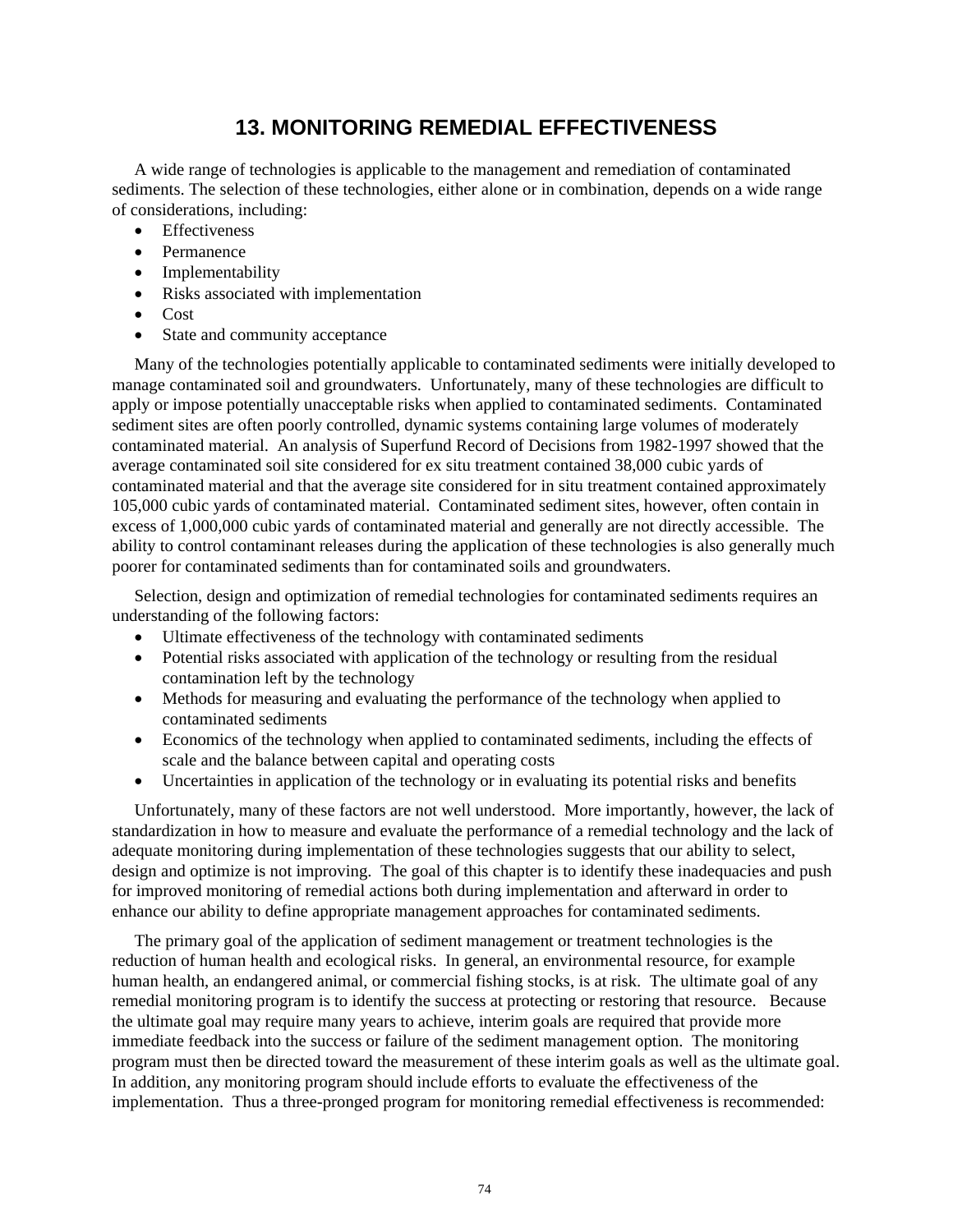- 1. Monitor to assess effectiveness of remedial action in achieving ultimate goal, i.e. protection or recovery of the resource at risk.
- 2. Identify interim goals and monitor to evaluate the effectiveness of the remedial action in achieving those interim goals.
- 3. Monitor implementation of the remedial action to evaluate effectiveness of meeting both engineering and environmental protection goals.

Each of these is discussed in more detail below.

Any effort to remediate or manage a site containing contaminated sediments is driven by the risk to one or more environmental resources. Commonly, the resource at risk may be human health related, for example protection of commercial or recreational fishing stocks, or related to ecological health, for example the protection of a migrating fish or bird species or protection of biological diversity in the watershed. Ultimately, the measure of success of the remedial or management option is the degree to which the effort was successful in restoring or protecting that resource. The type of monitoring program required to measure success depends on the resource being protected. The end use of any dredged material must also be considered in that there may be influences on the resource or on other resources that may be put at risk.

It is often difficult to monitor the resource at risk, i.e. to measure improvements in human or ecological health resulting from a particular action. There may be sources of exposure other than the sediments being remediated or managed. The water body containing the sediments is likely receiving inputs from nonpoint runoff, sediments in other portions of the surface waters and the atmosphere. In addition, it is even more difficult to measure the success of the chosen management options relative to other options that might have been chosen. Such an effort is critical, however, to learning from the site and improving the decision making process at other sites. Over time, results of many such evaluations will make monitoring efforts easier and more standardized.

Because of the difficulty and time required to define success in restoring or protecting the primary resource at risk, interim goals are needed to provide more immediate feedback that the remediation or management option is progressing. Often, these interim goals are relatively short-term physico-chemical and bioassay measurements. Any remediation or management technology seeks to reduce risk by reducing the contaminants that are or may be introduced to the biologically active zone which includes the upper layers of sediment (which may change with time or due to storm events), the water column, and the air above and surrounding the water body. Monitoring of physical, chemical and biological parameters within this biologically active zone often serves to evaluate effectiveness in meeting interim goals. Examples may include chemical concentration measurements in the water column or in the upper layers of sediment, or density and speciation of benthic organisms. Contaminant uptake in species that respond rapidly to sediment contamination can also be useful as an interim measure. The dynamics of the response of many higher organisms, such as fish or birds, however, may be too slow for these ecological end points to be used as interim measures.

The previous two components of a monitoring program are focused on its long-term effectiveness. A monitoring program is also required for the evaluation of the effectiveness of the implementation of the remedial or management plan. This monitoring effort has three goals, 1) to evaluate the implementation of the particular technology to ensure that it met the engineering construction goals, 2) to evaluate and minimize risks to human and ecological health during implementation, and, 3) to evaluate the appropriateness of the technology at this and future sites. The goal of protecting human and ecological health also has at least three important components.

- Ensuring the safety and health of the workers implementing the technology.
- Minimizing environmental risks to human and ecological health during implementation.
- Evaluating any natural resource damages that may result from the implementation.